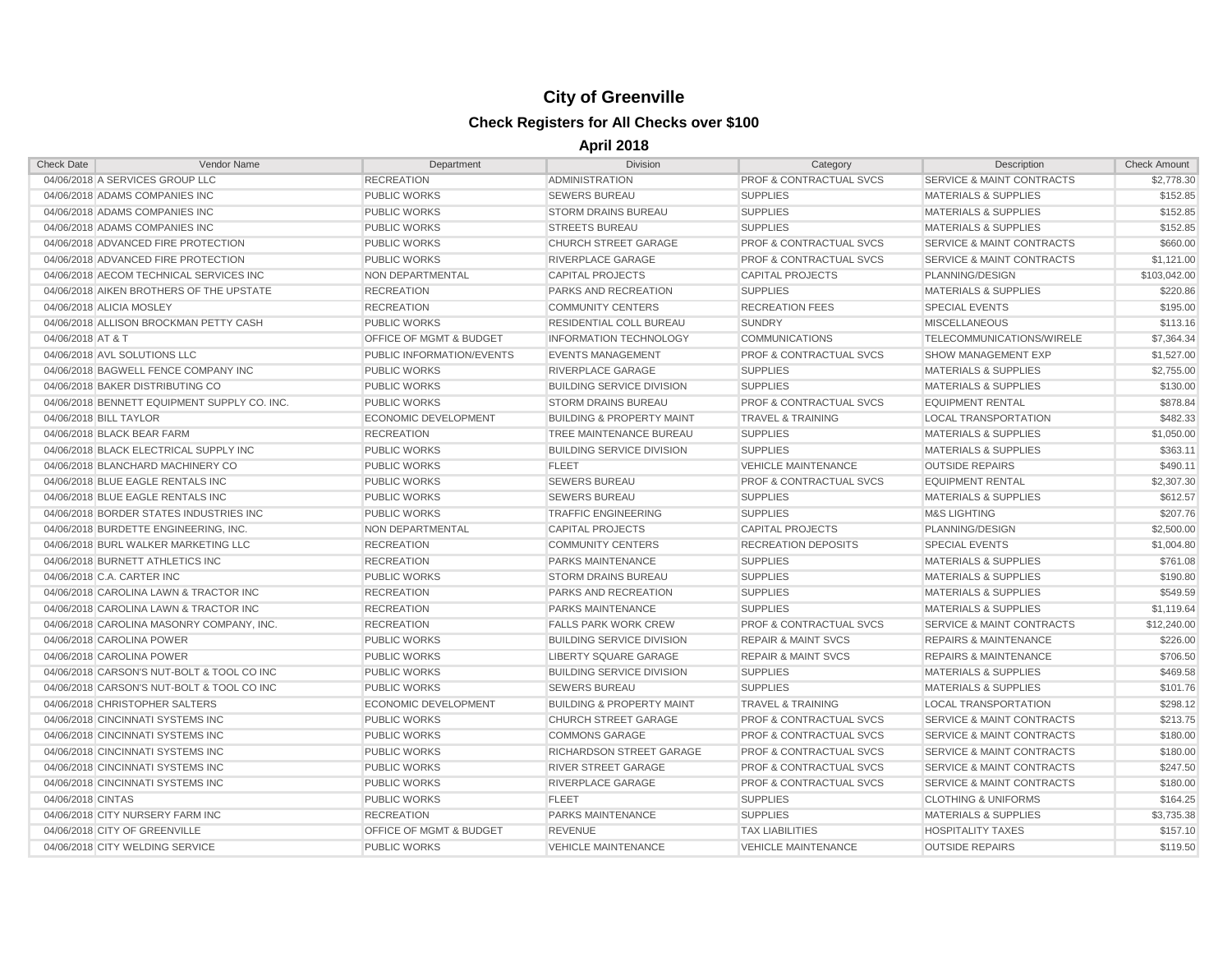| 04/06/2018 CLEMSON UNIVERSITY                 | C. D. DIVISION                     | <b>CDBG PROJECTS</b>                 | <b>PROF &amp; CONTRACTUAL SVCS</b> | TEMP PERSONNEL SVCS                  | \$3,190.00  |
|-----------------------------------------------|------------------------------------|--------------------------------------|------------------------------------|--------------------------------------|-------------|
| 04/06/2018 CLERK OF COURT -SPARTANBURG        | OFFICE OF MGMT & BUDGET            | NON-DEPARTMENTAL                     | PR-WH                              | <b>GARNISHMENTS</b>                  | \$688.80    |
| 04/06/2018 CLERK OF COURT ANDERSON            | OFFICE OF MGMT & BUDGET            | NON-DEPARTMENTAL                     | PR-WH                              | <b>GARNISHMENTS</b>                  | \$353.28    |
| 04/06/2018 CLERK OF COURT PICKENS COUNTY      | <b>OFFICE OF MGMT &amp; BUDGET</b> | NON-DEPARTMENTAL                     | PR-WH                              | <b>GARNISHMENTS</b>                  | \$304.34    |
| 04/06/2018 CLERK OF COURT ROCK HILL           | OFFICE OF MGMT & BUDGET            | NON-DEPARTMENTAL                     | PR-WH                              | <b>GARNISHMENTS</b>                  | \$211.05    |
| 04/06/2018 COLONIAL FUEL & LUBRICANT SERVICES | <b>PUBLIC WORKS</b>                | <b>ADMINISTRATION</b>                | <b>VEHICLE MAINTENANCE</b>         | FUEL                                 | \$15,399.28 |
| 04/06/2018 COMMUNICATION SERVICE CENTER INC   | <b>PUBLIC WORKS</b>                | <b>VEHICLE MAINTENANCE</b>           | <b>VEHICLE MAINTENANCE</b>         | <b>OUTSIDE REPAIRS</b>               | \$390.31    |
| 04/06/2018 CONCRETE SUPPLY COMPANY LLC        | <b>PUBLIC WORKS</b>                | <b>STREETS BUREAU</b>                | <b>SUPPLIES</b>                    | <b>MATERIALS &amp; SUPPLIES</b>      | \$950.82    |
| 04/06/2018 CRESCENT SUPPLY CO INC             | <b>PUBLIC WORKS</b>                | <b>LIBERTY SQUARE GARAGE</b>         | <b>SUPPLIES</b>                    | <b>MATERIALS &amp; SUPPLIES</b>      | \$698.33    |
| 04/06/2018 CRESCENT SUPPLY CO INC             | <b>PUBLIC WORKS</b>                | <b>PARKING LOTS</b>                  | <b>SUPPLIES</b>                    | <b>MATERIALS &amp; SUPPLIES</b>      | \$190.80    |
| 04/06/2018 CRESCENT SUPPLY CO INC             | <b>PUBLIC WORKS</b>                | RIVER STREET GARAGE                  | <b>SUPPLIES</b>                    | <b>MATERIALS &amp; SUPPLIES</b>      | \$570.96    |
| 04/06/2018 CUMMINS ATLANTIC                   | <b>PUBLIC WORKS</b>                | VEHICLE MAINTENANCE                  | PROF & CONTRACTUAL SVCS            | SERVICE & MAINT CONTRACTS            | \$750.00    |
| 04/06/2018 CUMMINS ATLANTIC                   | <b>PUBLIC WORKS</b>                | <b>VEHICLE MAINTENANCE</b>           | <b>VEHICLE MAINTENANCE</b>         | <b>PARTS</b>                         | \$17,280.46 |
| 04/06/2018 DARROHN ENGINEERING LLC            | NON DEPARTMENTAL                   | <b>CAPITAL PROJECTS</b>              | <b>CAPITAL PROJECTS</b>            | PLANNING/DESIGN                      | \$4,891.60  |
| 04/06/2018 DEAN'S ALTERNATOR                  | <b>PUBLIC WORKS</b>                | <b>VEHICLE MAINTENANCE</b>           | <b>VEHICLE MAINTENANCE</b>         | <b>PARTS</b>                         | \$650.00    |
| 04/06/2018 DEBORAH K LEPOROWSKI PSY, D. LLC   | <b>HUMAN RESOURCES</b>             | <b>HUMAN RESOURCES</b>               | <b>PROF &amp; CONTRACTUAL SVCS</b> | PROFESSIONAL SERVICES                | \$3,825.00  |
| 04/06/2018 DELL MARKETING LP                  | <b>ECONOMIC DEVELOPMENT</b>        | <b>BUILDING &amp; PROPERTY MAINT</b> | <b>SUPPLIES</b>                    | <b>OFFICE SUPPLIES&amp;MATERIALS</b> | \$294.10    |
| 04/06/2018 DESIGN DEVELOPMENT LLC             | <b>RECREATION</b>                  | PARKS AND RECREATION                 | PROF & CONTRACTUAL SVCS            | RENTAL OF REAL PROPERTY              | \$3,416.67  |
| 04/06/2018 DESIGNLAB INC                      | <b>PUBLIC SAFETY</b>               | POLICE-PATROL SVS                    | <b>SUPPLIES</b>                    | <b>CLOTHING &amp; UNIFORMS</b>       | \$561.24    |
| 04/06/2018 DESIGNLAB INC                      | PUBLIC SAFETY                      | POLICE-PATROL SVS                    | <b>SUPPLIES</b>                    | <b>MATERIALS &amp; SUPPLIES</b>      | \$643.38    |
| 04/06/2018 DEVSOFT SOLUTIONS LLC              | <b>OFFICE OF MGMT &amp; BUDGET</b> | <b>INFORMATION TECHNOLOGY</b>        | PROF & CONTRACTUAL SVCS            | PROFESSIONAL SERVICES                | \$465.00    |
| 04/06/2018 DISYS SOLUTIONS INC                | <b>PUBLIC WORKS</b>                | PARKING ADMINISTRATION               | <b>REPAIR &amp; MAINT SVCS</b>     | <b>REPAIRS &amp; MAINTENANCE</b>     | \$919.44    |
| 04/06/2018 DIVERSIFIED ELECTRONICS INC        | <b>PUBLIC SAFETY</b>               | <b>POLICE-PATROL SVS</b>             | <b>REPAIR &amp; MAINT SVCS</b>     | <b>REPAIRS &amp; MAINTENANCE</b>     | \$1,140.00  |
| 04/06/2018 DONALD MORGAN                      | <b>PUBLIC WORKS</b>                | <b>BUILDING SERVICE DIVISION</b>     | <b>SUPPLIES</b>                    | <b>MATERIALS &amp; SUPPLIES</b>      | \$161.52    |
| 04/06/2018 DUKE ENERGY                        | <b>PUBLIC SAFETY</b>               | POLICE-PATROL SVS                    | <b>UTILITIES</b>                   | <b>ELECTRICITY</b>                   | \$306.82    |
| 04/06/2018 DUKE ENERGY                        | <b>PUBLIC WORKS</b>                | <b>BUILDING SERVICE DIVISION</b>     | <b>UTILITIES</b>                   | <b>ELECTRICITY</b>                   | \$100.00    |
| 04/06/2018 DUKE ENERGY                        | <b>PUBLIC WORKS</b>                | <b>PUBLIC WORKS</b>                  | <b>UTILITIES</b>                   | <b>ELECTRICITY</b>                   | \$128.54    |
| 04/06/2018 DUKE ENERGY                        | <b>PUBLIC WORKS</b>                | RIVERPLACE GARAGE                    | <b>UTILITIES</b>                   | <b>ELECTRICITY</b>                   | \$2,640.12  |
| 04/06/2018 DUKE ENERGY                        | <b>PUBLIC WORKS</b>                | <b>SEWERS BUREAU</b>                 | <b>UTILITIES</b>                   | <b>ELECTRICITY</b>                   | \$451.14    |
| 04/06/2018 DUKE ENERGY                        | <b>PUBLIC WORKS</b>                | <b>TRAFFIC ENGINEERING</b>           | <b>UTILITIES</b>                   | <b>ELECTRICITY</b>                   | \$901.24    |
| 04/06/2018 DUKE ENERGY                        | <b>RECREATION</b>                  | <b>COMMUNITY CENTERS</b>             | <b>UTILITIES</b>                   | <b>ELECTRICITY</b>                   | \$1,951.03  |
| 04/06/2018 DUKE ENERGY                        | <b>RECREATION</b>                  | PARKS MAINTENANCE                    | <b>UTILITIES</b>                   | <b>ELECTRICITY</b>                   | \$5,467.88  |
| 04/06/2018 DYWIDAG-SYSTEMS INTERNATIONAL      | NON DEPARTMENTAL                   | <b>CAPITAL PROJECTS</b>              | <b>CAPITAL PROJECTS</b>            | <b>CONSTRUCTION</b>                  | \$49,425.00 |
| 04/06/2018 EARTH PRODUCTS LLC-EASLEY SC       | <b>RECREATION</b>                  | <b>PARKS MAINTENANCE</b>             | <b>SUPPLIES</b>                    | <b>MATERIALS &amp; SUPPLIES</b>      | \$1,272.00  |
| 04/06/2018 ECHOLS OIL COMPANY INC             | <b>PUBLIC WORKS</b>                | <b>FLEET</b>                         | <b>VEHICLE MAINTENANCE</b>         | <b>FUEL</b>                          | \$22,192.13 |
| 04/06/2018 ELECTRIC CITY PRINTING COMPANY     | <b>PUBLIC WORKS</b>                | TRAFFIC ENGINEERING                  | <b>SUPPLIES</b>                    | M&S-MARKINGS                         | \$121.90    |
| 04/06/2018 EMPLOYMENT SCREENING RESOURCES     | <b>HUMAN RESOURCES</b>             | <b>HUMAN RESOURCES</b>               | <b>PROF &amp; CONTRACTUAL SVCS</b> | PROFESSIONAL SERVICES                | \$1,032.75  |
| 04/06/2018 FAMILY CT OF THE 13TH CIRCUIT      | OFFICE OF MGMT & BUDGET            | NON-DEPARTMENTAL                     | PR-WH                              | <b>GARNISHMENTS</b>                  | \$3,836.79  |
| 04/06/2018 FEDERAL EXPRESS CORP               | <b>PUBLIC SAFETY</b>               | POLICE-PATROL SVS                    | <b>SUNDRY</b>                      | <b>MISCELLANEOUS</b>                 | \$156.61    |
| 04/06/2018 FGP INTERNATIONAL                  | OFFICE OF MGMT & BUDGET            | ACCOUNTING                           | PROF & CONTRACTUAL SVCS            | <b>TEMP PERSONNEL SVCS</b>           | \$1,318.40  |
| 04/06/2018 FGP INTERNATIONAL                  | <b>OFFICE OF MGMT &amp; BUDGET</b> | <b>REVENUE</b>                       | <b>PROF &amp; CONTRACTUAL SVCS</b> | <b>TEMP PERSONNEL SVCS</b>           | \$782.39    |
| 04/06/2018 FIRST SUN EAP                      | <b>HUMAN RESOURCES</b>             | OCCUPATIONAL HEALTH                  | <b>PROF &amp; CONTRACTUAL SVCS</b> | <b>PROFESSIONAL SERVICES</b>         | \$1,554.00  |
| 04/06/2018 FORMS & SUPPLY INC                 | <b>CITY ATTORNEY</b>               | <b>CITY ATTORNEY</b>                 | <b>SUPPLIES</b>                    | <b>MATERIALS &amp; SUPPLIES</b>      | \$112.71    |
| 04/06/2018 FORTILINE                          | <b>PUBLIC WORKS</b>                | <b>SEWERS BUREAU</b>                 | <b>SUPPLIES</b>                    | <b>MATERIALS &amp; SUPPLIES</b>      | \$2.411.50  |
| 04/06/2018 FORTILINE                          | <b>PUBLIC WORKS</b>                | <b>STORM DRAINS BUREAU</b>           | MACHINERY AND EQUIPMENT            | MACHINERY AND EQUIPMENT              | \$1,802.00  |
| 04/06/2018 GAINES FIEDLER                     | PUBLIC SAFETY                      | POLICE-PATROL SVS                    | <b>SUPPLIES</b>                    | <b>CLOTHING &amp; UNIFORMS</b>       | \$158.95    |
| 04/06/2018 GEORGIA BARK COMPANY               | <b>RECREATION</b>                  | <b>BEAUTIFICATION BUREAU</b>         | <b>SUPPLIES</b>                    | <b>MATERIALS &amp; SUPPLIES</b>      | \$1,515.00  |
| 04/06/2018 GEORGIA BARK COMPANY               | <b>RECREATION</b>                  | <b>FALLS PARK WORK CREW</b>          | <b>SUPPLIES</b>                    | <b>MATERIALS &amp; SUPPLIES</b>      | \$1,431.00  |
| 04/06/2018 GEORGIA BARK COMPANY               | <b>RECREATION</b>                  | PARKS MAINTENANCE                    | <b>SUPPLIES</b>                    | <b>MATERIALS &amp; SUPPLIES</b>      | \$1,347.00  |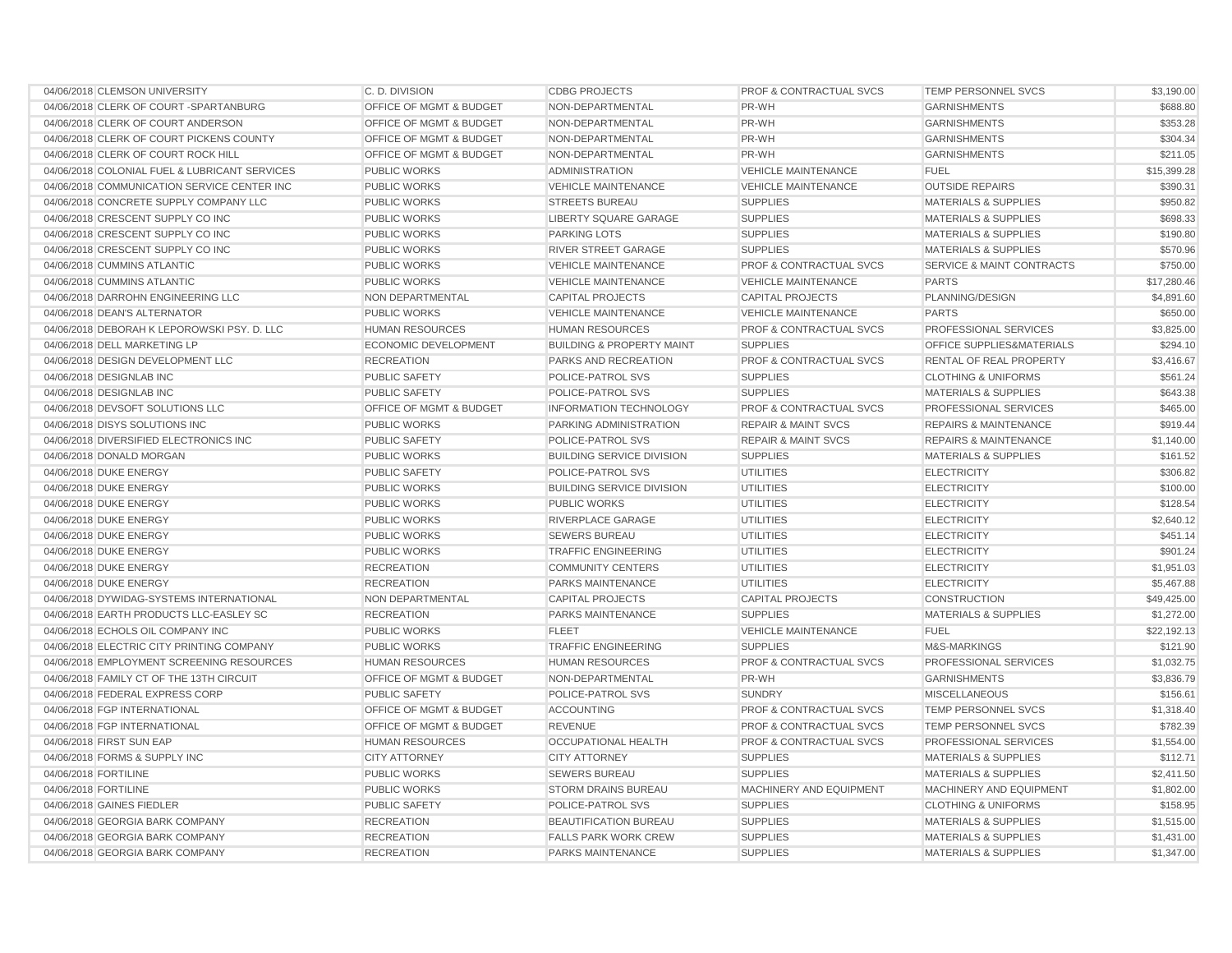| 04/06/2018 GFOASC                          | OFFICE OF MGMT & BUDGET            | <b>ACCOUNTING</b>                    | <b>TRAVEL &amp; TRAINING</b>       | <b>TRAVEL &amp; TRAINING</b>         | \$115.00     |
|--------------------------------------------|------------------------------------|--------------------------------------|------------------------------------|--------------------------------------|--------------|
| 04/06/2018 GILLIG LLC                      | PUBLIC WORKS                       | <b>VEHICLE MAINTENANCE</b>           | <b>VEHICLE MAINTENANCE</b>         | <b>PARTS</b>                         | \$1,795.16   |
| 04/06/2018 GIMME-A-SIGN CO INC             | NON DEPARTMENTAL                   | <b>CAPITAL PROJECTS</b>              | <b>CAPITAL PROJECTS</b>            | <b>CONSTRUCTION</b>                  | \$850.33     |
| 04/06/2018 GIMME-A-SIGN CO INC             | NON DEPARTMENTAL                   | <b>MISC GRANTS</b>                   | <b>SUNDRY</b>                      | <b>MISCELLANEOUS</b>                 | \$113.53     |
| 04/06/2018 GIMME-A-SIGN CO INC             | <b>RECREATION</b>                  | PARKS MAINTENANCE                    | <b>SUPPLIES</b>                    | MATERIALS & SUPPLIES                 | \$1,515.02   |
| 04/06/2018 GRAINGER 803858935              | PUBLIC WORKS                       | <b>BUILDING SERVICE DIVISION</b>     | <b>SUPPLIES</b>                    | <b>MATERIALS &amp; SUPPLIES</b>      | \$429.36     |
| 04/06/2018 GRAINGER 803858935              | <b>PUBLIC WORKS</b>                | <b>SEWERS BUREAU</b>                 | <b>SUPPLIES</b>                    | <b>MATERIALS &amp; SUPPLIES</b>      | \$808.38     |
| 04/06/2018 GRAINGER 803858935              | <b>PUBLIC WORKS</b>                | <b>STORM DRAINS BUREAU</b>           | MACHINERY AND EQUIPMENT            | MACHINERY AND EQUIPMENT              | \$725.15     |
| 04/06/2018 GRAINGER 803858935              | PUBLIC WORKS                       | STORM DRAINS BUREAU                  | <b>SUPPLIES</b>                    | <b>MATERIALS &amp; SUPPLIES</b>      | \$484.55     |
| 04/06/2018 GRAINGER 803858935              | <b>PUBLIC WORKS</b>                | <b>STREETS BUREAU</b>                | <b>SUPPLIES</b>                    | <b>MATERIALS &amp; SUPPLIES</b>      | \$464.19     |
| 04/06/2018 GREENVILLE COUNTY SOLID WASTE   | <b>PUBLIC WORKS</b>                | <b>GARBAGE DISPOSAL BUREAU</b>       | PROF & CONTRACTUAL SVCS            | <b>DISPOSAL CHARGES</b>              | \$15,150.73  |
| 04/06/2018 GREENVILLE DRIVE                | <b>CITY MANAGER</b>                | NON-DEPARTMENTAL                     | <b>SUNDRY</b>                      | <b>CONTINGENCY</b>                   | \$3,150.00   |
| 04/06/2018 GREENVILLE OFFICE SUPPLY CO INC | C. D. DIVISION                     | <b>CDBG PROJECTS</b>                 | <b>SUPPLIES</b>                    | <b>MATERIALS &amp; SUPPLIES</b>      | \$141.54     |
| 04/06/2018 GREENVILLE OFFICE SUPPLY CO INC | <b>CITY ATTORNEY</b>               | <b>CITY ATTORNEY</b>                 | <b>SUPPLIES</b>                    | <b>MATERIALS &amp; SUPPLIES</b>      | \$121.16     |
| 04/06/2018 GREENVILLE OFFICE SUPPLY CO INC | ECONOMIC DEVELOPMENT               | <b>BUILDING &amp; PROPERTY MAINT</b> | <b>SUPPLIES</b>                    | <b>OFFICE SUPPLIES&amp;MATERIALS</b> | \$228.90     |
| 04/06/2018 GREENVILLE TRANSIT AUTHORITY    | <b>CITY MANAGER</b>                | NON-DEPARTMENTAL                     | <b>PROF &amp; CONTRACTUAL SVCS</b> | <b>INTERGOVT AGREEMENTS</b>          | \$125,867.75 |
| 04/06/2018 GREENWORKS RECYLING INC         | <b>RECREATION</b>                  | TREE MAINTENANCE BUREAU              | PROF & CONTRACTUAL SVCS            | PROFESSIONAL SERVICES                | \$2,070.00   |
| 04/06/2018 HARPER CORPORATION              | <b>PUBLIC WORKS</b>                | <b>BUILDING SERVICE DIVISION</b>     | <b>REPAIR &amp; MAINT SVCS</b>     | <b>REPAIRS &amp; MAINTENANCE</b>     | \$24,134.86  |
| 04/06/2018 HESC                            | OFFICE OF MGMT & BUDGET            | NON-DEPARTMENTAL                     | PR-WH                              | <b>GARNISHMENTS</b>                  | \$185.75     |
| 04/06/2018 HEWITT COLEMAN & ASSOCIATES INC | OFFICE OF MGMT & BUDGET            | <b>RISK MANAGEMENT</b>               | <b>RISK MANAGEMENT</b>             | <b>WC SERVICE FEES</b>               | \$7,837.50   |
| 04/06/2018 HEWITT COLEMAN & ASSOCIATES INC | OFFICE OF MGMT & BUDGET            | <b>RISK MANAGEMENT</b>               | <b>SERVICE FEES</b>                | ADMIN FEES-GEN/PROP LIA              | \$15,912.50  |
| 04/06/2018 HOME DEPOT CREDIT SERVICE 3104  | <b>PUBLIC WORKS</b>                | <b>MAINTENANCE</b>                   | <b>SUPPLIES</b>                    | <b>MATERIALS &amp; SUPPLIES</b>      | \$147.20     |
| 04/06/2018 HOME DEPOT CREDIT SERVICE 3104  | <b>PUBLIC WORKS</b>                | <b>ONE GARAGE</b>                    | <b>SUPPLIES</b>                    | <b>MATERIALS &amp; SUPPLIES</b>      | \$106.36     |
| 04/06/2018 HOME DEPOT CREDIT SERVICE 4123  | <b>PUBLIC WORKS</b>                | <b>SEWERS BUREAU</b>                 | <b>SUPPLIES</b>                    | <b>MATERIALS &amp; SUPPLIES</b>      | \$161.41     |
| 04/06/2018 HOME DEPOT CREDIT SERVICE 5906  | <b>PUBLIC WORKS</b>                | <b>BUILDING SERVICE DIVISION</b>     | <b>SUPPLIES</b>                    | <b>MATERIALS &amp; SUPPLIES</b>      | \$252.95     |
| 04/06/2018 HOME DEPOT CREDIT SERVICE 5922  | <b>RECREATION</b>                  | <b>FALLS PARK WORK CREW</b>          | PROF & CONTRACTUAL SVCS            | SERVICE & MAINT CONTRACTS            | \$397.18     |
| 04/06/2018 HOME DEPOT CREDIT SERVICE 5922  | <b>RECREATION</b>                  | <b>FALLS PARK WORK CREW</b>          | <b>SUPPLIES</b>                    | <b>MATERIALS &amp; SUPPLIES</b>      | \$315.27     |
| 04/06/2018 INTERNAL REVENUE SERVICE        | OFFICE OF MGMT & BUDGET            | NON-DEPARTMENTAL                     | PR-WH                              | <b>GARNISHMENTS</b>                  | \$202.50     |
| 04/06/2018 INTERNATIONAL CODE COUNCIL INC  | <b>ECONOMIC DEVELOPMENT</b>        | <b>BUILDING &amp; PROPERTY MAINT</b> | <b>SUPPLIES</b>                    | OFFICE SUPPLIES&MATERIALS            | \$291.24     |
| 04/06/2018 INTERNATIONAL CODE COUNCIL INC  | ECONOMIC DEVELOPMENT               | <b>BUILDING &amp; PROPERTY MAINT</b> | <b>TRAVEL &amp; TRAINING</b>       | <b>TRAVEL &amp; TRAINING</b>         | \$209.00     |
| 04/06/2018 JAMES PATRICK TIMMS             | <b>ECONOMIC DEVELOPMENT</b>        | <b>BUILDING &amp; PROPERTY MAINT</b> | <b>SUPPLIES</b>                    | <b>CLOTHING &amp; UNIFORMS</b>       | \$122.00     |
| 04/06/2018 JAMES PATRICK TIMMS             | ECONOMIC DEVELOPMENT               | <b>BUILDING &amp; PROPERTY MAINT</b> | <b>TRAVEL &amp; TRAINING</b>       | <b>LOCAL TRANSPORTATION</b>          | \$368.42     |
| 04/06/2018 JEFFREY A BOWMAN                | <b>OFFICE OF MGMT &amp; BUDGET</b> | <b>REVENUE</b>                       | <b>TRAVEL &amp; TRAINING</b>       | <b>TRAVEL &amp; TRAINING</b>         | \$371.48     |
| 04/06/2018 JENNIFER STAHL                  | <b>RECREATION</b>                  | <b>PUBLIC SERVICES</b>               | <b>SUNDRY</b>                      | <b>RESTRD DONATION EXPENSE</b>       | \$386.55     |
| 04/06/2018 JET-VAC SEWER EQUIPMENT CO      | <b>PUBLIC WORKS</b>                | <b>SEWERS BUREAU</b>                 | <b>SUPPLIES</b>                    | <b>MATERIALS &amp; SUPPLIES</b>      | \$3,005.42   |
| 04/06/2018 JILL HORNE                      | OFFICE OF MGMT & BUDGET            | <b>INFORMATION TECHNOLOGY</b>        | <b>TRAVEL &amp; TRAINING</b>       | <b>TRAVEL &amp; TRAINING</b>         | \$277.50     |
| 04/06/2018 JOEL PATTERSON                  | <b>ECONOMIC DEVELOPMENT</b>        | <b>BUILDING &amp; PROPERTY MAINT</b> | <b>TRAVEL &amp; TRAINING</b>       | <b>LOCAL TRANSPORTATION</b>          | \$488.87     |
| 04/06/2018 JOHN BRYSON                     | ECONOMIC DEVELOPMENT               | <b>BUILDING &amp; PROPERTY MAINT</b> | <b>TRAVEL &amp; TRAINING</b>       | <b>LOCAL TRANSPORTATION</b>          | \$343.35     |
| 04/06/2018 JOHN THOMPSON                   | PUBLIC SAFETY                      | POLICE-PATROL SVS                    | <b>TRAVEL &amp; TRAINING</b>       | <b>TRAVEL &amp; TRAINING</b>         | \$771.81     |
| 04/06/2018 KATIE BULLOCK                   | <b>RECREATION</b>                  | <b>PUBLIC SERVICES</b>               | <b>RECREATION FEES</b>             | <b>REC-SHELTER RENTALS</b>           | \$150.00     |
| 04/06/2018 KEVIN HUGHES                    | <b>ECONOMIC DEVELOPMENT</b>        | <b>BUILDING &amp; PROPERTY MAINT</b> | <b>TRAVEL &amp; TRAINING</b>       | <b>LOCAL TRANSPORTATION</b>          | \$467.61     |
| 04/06/2018 KING ASPHALT INC                | PUBLIC WORKS                       | <b>SEWERS BUREAU</b>                 | <b>SUPPLIES</b>                    | <b>MATERIALS &amp; SUPPLIES</b>      | \$3,352.23   |
| 04/06/2018 KING ASPHALT INC                | PUBLIC WORKS                       | <b>STORM DRAINS BUREAU</b>           | <b>SUPPLIES</b>                    | <b>MATERIALS &amp; SUPPLIES</b>      | \$2,426.00   |
| 04/06/2018 KRISTINA JUNKER                 | OFFICE OF MGMT & BUDGET            | <b>ADMINISTRATION</b>                | <b>TRAVEL &amp; TRAINING</b>       | <b>LOCAL TRANSPORTATION</b>          | \$112.27     |
| 04/06/2018 KW BEVERAGE                     | PUBLIC INFORMATION/EVENTS          | <b>EVENTS MANAGEMENT</b>             | <b>SUPPLIES</b>                    | M&S-FOOD & BEVERAGE                  | \$2,986.01   |
| 04/06/2018 LIBERTY PRESS                   | OFFICE OF MGMT & BUDGET            | <b>ACCOUNTING</b>                    | <b>SUPPLIES</b>                    | OFFICE SUPPLIES&MATERIALS            | \$267.00     |
| 04/06/2018 LISA GOLDEN                     | <b>PUBLIC SAFETY</b>               | POLICE-PATROL SVS                    | <b>TRAVEL &amp; TRAINING</b>       | <b>TRAVEL &amp; TRAINING</b>         | \$572.00     |
| 04/06/2018 LOWES                           | PUBLIC WORKS                       | <b>CBD TIF CREW</b>                  | <b>SUPPLIES</b>                    | <b>MATERIALS &amp; SUPPLIES</b>      | \$170.98     |
| 04/06/2018 LOWES                           | <b>PUBLIC WORKS</b>                | <b>SEWERS BUREAU</b>                 | <b>SUPPLIES</b>                    | <b>MATERIALS &amp; SUPPLIES</b>      | \$169.92     |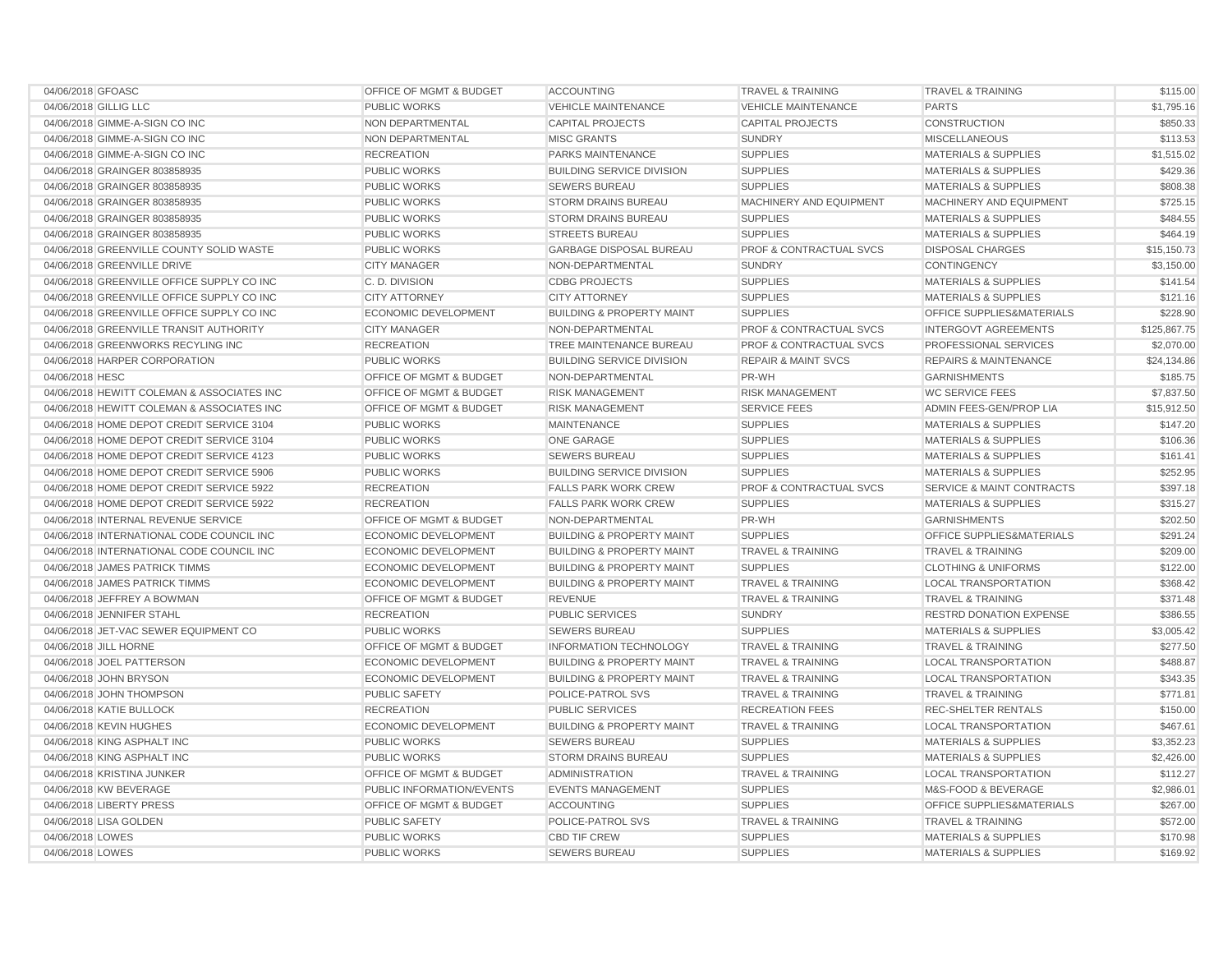| 04/06/2018 LOWES                               | <b>PUBLIC WORKS</b>                | <b>STORM DRAINS BUREAU</b>           | <b>SUPPLIES</b>                    | MATERIALS & SUPPLIES                 | \$366.59     |
|------------------------------------------------|------------------------------------|--------------------------------------|------------------------------------|--------------------------------------|--------------|
| 04/06/2018 LYNN WATKINS                        | <b>RECREATION</b>                  | <b>EDUCATION</b>                     | <b>SUNDRY</b>                      | <b>RESTRD DONATION EXPENSE</b>       | \$1,095.30   |
| 04/06/2018 M P SERVICES LLC                    | C. D. DIVISION                     | <b>CDBG PROJECTS</b>                 | <b>CD PROJECTS</b>                 | PUBLIC INFORMATION                   | \$9,905.00   |
| 04/06/2018 M P SERVICES LLC                    | <b>HOME</b>                        | <b>HOME PROJECTS</b>                 | <b>CD PROJECTS</b>                 | PUBLIC INFORMATION                   | \$19,580.00  |
| 04/06/2018 MARATHON STAFFING INC               | PUBLIC INFORMATION/EVENTS          | <b>EVENTS MANAGEMENT</b>             | PROF & CONTRACTUAL SVCS            | TEMP PERSONNEL SVCS                  | \$479.72     |
| 04/06/2018 MARATHON STAFFING INC               | <b>PUBLIC SAFETY</b>               | POLICE-DISPATCH BUREAU               | PROF & CONTRACTUAL SVCS            | TEMP PERSONNEL SVCS                  | \$5,348.77   |
| 04/06/2018 MARATHON STAFFING INC               | <b>PUBLIC WORKS</b>                | <b>PUBLIC WORKS</b>                  | <b>PROF &amp; CONTRACTUAL SVCS</b> | <b>TEMP PERSONNEL SVCS</b>           | \$1,625.95   |
| 04/06/2018 MARI STEINBACH                      | <b>RECREATION</b>                  | PARKS AND RECREATION                 | <b>TRAVEL &amp; TRAINING</b>       | <b>TRAVEL &amp; TRAINING</b>         | \$140.00     |
| 04/06/2018 MCALISTER'S DELI #1046              | C. D. DIVISION                     | <b>CDBG PROJECTS</b>                 | <b>CD PROJECTS</b>                 | PUBLIC SERVICES (GENERAL)            | \$172.26     |
| 04/06/2018 METROPOLITAN ARTS COUNCIL           | NON DEPARTMENTAL                   | <b>ACCOMMODATION TAX</b>             | PROF & CONTRACTUAL SVCS            | <b>SPECIAL PROJECTS</b>              | \$9,985.44   |
| 04/06/2018 MICAH SNEAD                         | <b>OFFICE OF MGMT &amp; BUDGET</b> | <b>ACCOUNTING</b>                    | <b>TRAVEL &amp; TRAINING</b>       | <b>TRAVEL &amp; TRAINING</b>         | \$131.63     |
| 04/06/2018 MICHAEL AUSTIN                      | <b>PUBLIC SAFETY</b>               | POLICE-PATROL SVS                    | <b>TRAVEL &amp; TRAINING</b>       | <b>TRAVEL &amp; TRAINING</b>         | \$245.00     |
| 04/06/2018 MICHELLE LENTZ                      | PUBLIC SAFETY                      | POLICE-PATROL SVS                    | <b>SUPPLIES</b>                    | <b>MATERIALS &amp; SUPPLIES</b>      | \$145.67     |
| 04/06/2018 MIKE'S BODY SHOP                    | <b>PUBLIC WORKS</b>                | <b>FLEET</b>                         | <b>VEHICLE MAINTENANCE</b>         | <b>OUTSIDE REPAIRS</b>               | \$641.51     |
| 04/06/2018 MKSK                                | NON DEPARTMENTAL                   | <b>CAPITAL PROJECTS</b>              | <b>CAPITAL PROJECTS</b>            | PLANNING/DESIGN                      | \$171,341.00 |
| 04/06/2018 MOST DEPENDABLE FOUNTAINS           | <b>RECREATION</b>                  | <b>FALLS PARK WORK CREW</b>          | <b>SUPPLIES</b>                    | <b>MATERIALS &amp; SUPPLIES</b>      | \$3,585.00   |
| 04/06/2018 NAPA AUTO PARTS                     | <b>PUBLIC WORKS</b>                | <b>FLEET</b>                         | <b>SUPPLIES</b>                    | <b>MATERIALS &amp; SUPPLIES</b>      | \$105.99     |
| 04/06/2018 NATIONAL PARKING ASSOCIATION        | <b>PUBLIC WORKS</b>                | PARKING ADMINISTRATION               | <b>SUPPLIES</b>                    | <b>OFFICE SUPPLIES&amp;MATERIALS</b> | \$595.00     |
| 04/06/2018 NIGP NATIONAL INSTITUTE OF GOVERNME | OFFICE OF MGMT & BUDGET            | <b>PURCHASING</b>                    | <b>SUNDRY</b>                      | <b>MISCELLANEOUS</b>                 | \$356.00     |
| 04/06/2018 OFF-SITE DATA STORAGE SERVICES INC  | <b>OFFICE OF MGMT &amp; BUDGET</b> | <b>PURCHASING</b>                    | <b>PROF &amp; CONTRACTUAL SVCS</b> | PROFESSIONAL SERVICES                | \$360.00     |
| 04/06/2018 PALMETTO UTILITY PROTECTION INC     | <b>PUBLIC WORKS</b>                | <b>SEWERS BUREAU</b>                 | PROF & CONTRACTUAL SVCS            | PROFESSIONAL SERVICES                | \$1,467.70   |
| 04/06/2018 PANAGAKOS ASPHALT INC               | <b>PUBLIC WORKS</b>                | <b>SEWERS BUREAU</b>                 | <b>SUPPLIES</b>                    | <b>MATERIALS &amp; SUPPLIES</b>      | \$297.15     |
| 04/06/2018 PANAGAKOS ASPHALT INC               | <b>PUBLIC WORKS</b>                | STORM DRAINS BUREAU                  | <b>SUPPLIES</b>                    | <b>MATERIALS &amp; SUPPLIES</b>      | \$205.72     |
| 04/06/2018 PANAGAKOS ASPHALT INC               | <b>PUBLIC WORKS</b>                | <b>STREETS BUREAU</b>                | <b>SUPPLIES</b>                    | <b>MATERIALS &amp; SUPPLIES</b>      | \$411.39     |
| 04/06/2018 PATRICIA MULLINAX                   | <b>PUBLIC SAFETY</b>               | POLICE-PATROL SVS                    | <b>SUPPLIES</b>                    | <b>CLOTHING &amp; UNIFORMS</b>       | \$105.99     |
| 04/06/2018 PETERBILT STORE OF GREENVILLE, THE  | <b>PUBLIC WORKS</b>                | <b>VEHICLE MAINTENANCE</b>           | <b>VEHICLE MAINTENANCE</b>         | <b>PARTS</b>                         | \$1,485.69   |
| 04/06/2018 PIEDMONT NATURAL GAS CO INC         | <b>FIRE</b>                        | <b>FIRE SERVICES</b>                 | <b>UTILITIES</b>                   | GAS                                  | \$164.31     |
| 04/06/2018 POST GUARD                          | <b>PUBLIC WORKS</b>                | <b>COMMONS GARAGE</b>                | <b>SUPPLIES</b>                    | <b>MATERIALS &amp; SUPPLIES</b>      | \$1,351.02   |
| 04/06/2018 POST GUARD                          | <b>PUBLIC WORKS</b>                | N LAURENS ST GARAGE                  | <b>SUPPLIES</b>                    | <b>MATERIALS &amp; SUPPLIES</b>      | \$337.76     |
| 04/06/2018 POST GUARD                          | PUBLIC WORKS                       | RIVER STREET GARAGE                  | <b>SUPPLIES</b>                    | <b>MATERIALS &amp; SUPPLIES</b>      | \$675.52     |
| 04/06/2018 PRINTTEK INC                        | <b>PUBLIC WORKS</b>                | <b>RECYCLING</b>                     | PRINTING                           | PRINTING & BINDING                   | \$308.46     |
| 04/06/2018 PRO CHEM INC                        | <b>PUBLIC WORKS</b>                | <b>TRAFFIC ENGINEERING</b>           | <b>SUPPLIES</b>                    | M&S-SIGNS                            | \$160.94     |
| 04/06/2018 PROFORMA                            | <b>PUBLIC SAFETY</b>               | POLICE-PATROL SVS                    | <b>PRINTING</b>                    | PRINTING & BINDING                   | \$105.26     |
| 04/06/2018 PUREWORKS INC                       | <b>OFFICE OF MGMT &amp; BUDGET</b> | <b>INFORMATION TECHNOLOGY</b>        | <b>PROF &amp; CONTRACTUAL SVCS</b> | SERVICE & MAINT CONTRACTS            | \$5.625.42   |
| 04/06/2018 RACO MANUFACTURING & ENGINEERING CO | <b>PUBLIC WORKS</b>                | <b>SEWERS BUREAU</b>                 | <b>SUPPLIES</b>                    | <b>MATERIALS &amp; SUPPLIES</b>      | \$1,281.00   |
| 04/06/2018 REID ELECTRIC                       | <b>PUBLIC WORKS</b>                | <b>BUILDING SERVICE DIVISION</b>     | <b>REPAIR &amp; MAINT SVCS</b>     | <b>REPAIRS &amp; MAINTENANCE</b>     | \$2,642.65   |
| 04/06/2018 REPUBLIC SERVICES                   | <b>PUBLIC WORKS</b>                | <b>GARBAGE DISPOSAL BUREAU</b>       | <b>PROF &amp; CONTRACTUAL SVCS</b> | <b>HAULING COSTS</b>                 | \$39,879.24  |
| 04/06/2018 ROBERT COLER                        | <b>CITY ATTORNEY</b>               | <b>CITY ATTORNEY</b>                 | <b>TRAVEL &amp; TRAINING</b>       | <b>TRAVEL &amp; TRAINING</b>         | \$104.64     |
| 04/06/2018 RON POWELL                          | OFFICE OF MGMT & BUDGET            | <b>REVENUE</b>                       | <b>TRAVEL &amp; TRAINING</b>       | <b>LOCAL TRANSPORTATION</b>          | \$120.45     |
| 04/06/2018 ROOF OPTIONS INC                    | NON DEPARTMENTAL                   | <b>CAPITAL PROJECTS</b>              | <b>CAPITAL PROJECTS</b>            | CONSTRUCTION                         | \$101,276.64 |
| 04/06/2018 S C DEPARTMENT OF REVENUE           | OFFICE OF MGMT & BUDGET            | NON-DEPARTMENTAL                     | PR-WH                              | <b>GARNISHMENTS</b>                  | \$525.41     |
| 04/06/2018 S C DEPARTMENT OF REVENUE           | <b>RECREATION</b>                  | <b>PUBLIC SERVICES</b>               | <b>TAX LIABILITIES</b>             | <b>ADMISSION TAXES</b>               | \$6,569.22   |
| 04/06/2018 S C DEPARTMENT OF REVENUE           | <b>RECREATION</b>                  | <b>PUBLIC SERVICES</b>               | <b>TAX LIABILITIES</b>             | <b>SALES TAXES</b>                   | \$3,428.46   |
| 04/06/2018 S C FIRE ACADEMY                    | <b>FIRE</b>                        | <b>FIRE SUPPRESSION</b>              | <b>TRAVEL &amp; TRAINING</b>       | <b>TRAVEL &amp; TRAINING</b>         | \$445.00     |
| 04/06/2018 S C RETIREMENT SYSTEM               | <b>OFFICE OF MGMT &amp; BUDGET</b> | <b>ACCOUNTING</b>                    | PR-WH                              | <b>RETIREMENT SVS PURCHASE</b>       | \$1,170.61   |
| 04/06/2018 SCHINDLER ELEVATOR CORPORATION      | <b>RECREATION</b>                  | <b>FALLS PARK WORK CREW</b>          | <b>PROF &amp; CONTRACTUAL SVCS</b> | <b>SERVICE &amp; MAINT CONTRACTS</b> | \$2,287.00   |
| 04/06/2018 SCPTA S C PERMIT TECHNICIANS ASSOC  | <b>ECONOMIC DEVELOPMENT</b>        | <b>BUILDING &amp; PROPERTY MAINT</b> | <b>TRAVEL &amp; TRAINING</b>       | <b>TRAVEL &amp; TRAINING</b>         | \$180.00     |
| 04/06/2018 SILVER CLEVELAND-BALLENGER          | PUBLIC SAFETY                      | POLICE-PATROL SVS                    | <b>TRAVEL &amp; TRAINING</b>       | <b>TRAVEL &amp; TRAINING</b>         | \$348.00     |
| 04/06/2018 SITEONE LANDSCAPE SUPPLY LLC        | <b>RECREATION</b>                  | PARKS MAINTENANCE                    | <b>SUPPLIES</b>                    | <b>MATERIALS &amp; SUPPLIES</b>      | \$696.42     |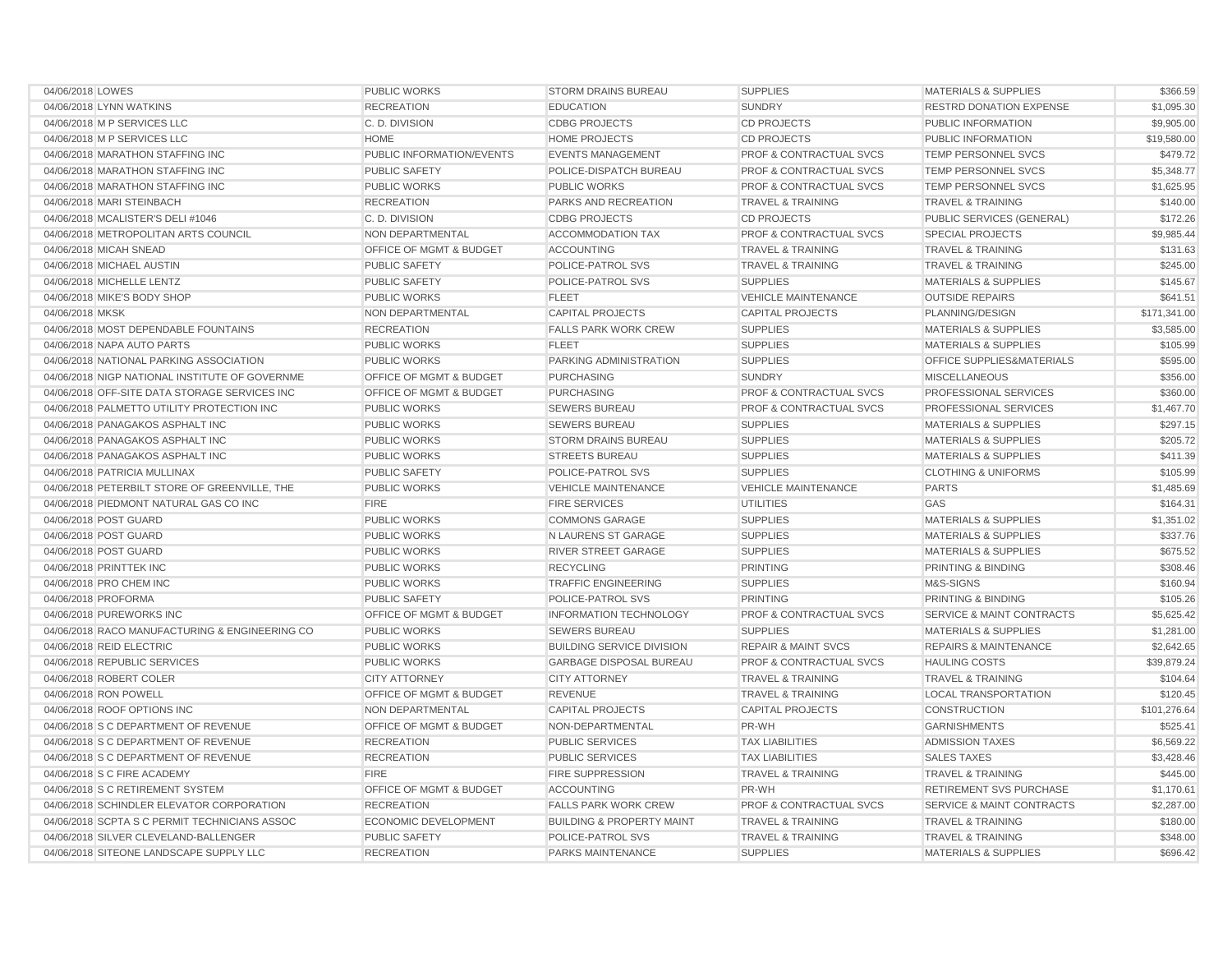| 04/06/2018 SKY LOUNGE AND NIGHTLIFE         | <b>OFFICE OF MGMT &amp; BUDGET</b> | <b>REVENUE</b>                       | <b>BUSINESS LICENSE(HOLDING)</b>   | <b>REFUND</b>                        | \$353.17    |
|---------------------------------------------|------------------------------------|--------------------------------------|------------------------------------|--------------------------------------|-------------|
| 04/06/2018 SNIDER FLEET SOLUTIONS           | <b>PUBLIC WORKS</b>                | <b>FLEET</b>                         | <b>VEHICLE MAINTENANCE</b>         | <b>OUTSIDE REPAIRS</b>               | \$1,558.63  |
| 04/06/2018 SOUTHEASTERN DOCK & DOOR LLC     | <b>PUBLIC WORKS</b>                | <b>BUILDING SERVICE DIVISION</b>     | <b>SUPPLIES</b>                    | <b>MATERIALS &amp; SUPPLIES</b>      | \$150.00    |
| 04/06/2018 SOUTHEASTERN JANITORIAL LLC      | <b>FIRE</b>                        | <b>FIRE SERVICES</b>                 | PROF & CONTRACTUAL SVCS            | <b>SERVICE &amp; MAINT CONTRACTS</b> | \$872.84    |
| 04/06/2018 SOUTHEASTERN JANITORIAL LLC      | MUNICIPAL COURT                    | <b>MUNICIPAL COURT</b>               | PROF & CONTRACTUAL SVCS            | <b>SERVICE &amp; MAINT CONTRACTS</b> | \$1,629.82  |
| 04/06/2018 SOUTHEASTERN JANITORIAL LLC      | <b>PUBLIC WORKS</b>                | <b>BUILDING SERVICE DIVISION</b>     | PROF & CONTRACTUAL SVCS            | <b>SERVICE &amp; MAINT CONTRACTS</b> | \$6,982.76  |
| 04/06/2018 SOUTHEASTERN JANITORIAL LLC      | <b>PUBLIC WORKS</b>                | <b>FLEET</b>                         | PROF & CONTRACTUAL SVCS            | <b>SERVICE &amp; MAINT CONTRACTS</b> | \$424.05    |
| 04/06/2018 SOUTHEASTERN JANITORIAL LLC      | <b>PUBLIC WORKS</b>                | NON VEHICLE MAINTENANCE              | PROF & CONTRACTUAL SVCS            | <b>SERVICE &amp; MAINT CONTRACTS</b> | \$429.00    |
| 04/06/2018 SOUTHEASTERN JANITORIAL LLC      | <b>PUBLIC WORKS</b>                | <b>PUBLIC WORKS</b>                  | PROF & CONTRACTUAL SVCS            | <b>SERVICE &amp; MAINT CONTRACTS</b> | \$186.72    |
| 04/06/2018 SOUTHEASTERN JANITORIAL LLC      | <b>PUBLIC WORKS</b>                | RESIDENTIAL COLL BUREAU              | PROF & CONTRACTUAL SVCS            | MAINTENANCE CONTRACTS                | \$186.72    |
| 04/06/2018 SOUTHEASTERN JANITORIAL LLC      | <b>PUBLIC WORKS</b>                | <b>SEWERS BUREAU</b>                 | <b>PROF &amp; CONTRACTUAL SVCS</b> | MAINTENANCE CONTRACTS                | \$186.72    |
| 04/06/2018 SOUTHEASTERN JANITORIAL LLC      | <b>PUBLIC WORKS</b>                | <b>STORM DRAINS BUREAU</b>           | <b>PROF &amp; CONTRACTUAL SVCS</b> | <b>SERVICE &amp; MAINT CONTRACTS</b> | \$186.72    |
| 04/06/2018 SOUTHEASTERN JANITORIAL LLC      | <b>PUBLIC WORKS</b>                | <b>STREETS BUREAU</b>                | <b>PROF &amp; CONTRACTUAL SVCS</b> | <b>SERVICE &amp; MAINT CONTRACTS</b> | \$186.72    |
| 04/06/2018 SOUTHEASTERN JANITORIAL LLC      | <b>PUBLIC WORKS</b>                | <b>TRAFFIC ENGINEERING</b>           | <b>PROF &amp; CONTRACTUAL SVCS</b> | <b>SERVICE &amp; MAINT CONTRACTS</b> | \$404.93    |
| 04/06/2018 SOUTHEASTERN JANITORIAL LLC      | <b>RECREATION</b>                  | <b>FALLS PARK WORK CREW</b>          | <b>PROF &amp; CONTRACTUAL SVCS</b> | <b>SERVICE &amp; MAINT CONTRACTS</b> | \$4,445.50  |
| 04/06/2018 SOUTHEASTERN JANITORIAL LLC      | <b>RECREATION</b>                  | PARKS AND RECREATION                 | PROF & CONTRACTUAL SVCS            | <b>SERVICE &amp; MAINT CONTRACTS</b> | \$889.10    |
| 04/06/2018 SOUTHEASTERN PAPER GROUP         | <b>PUBLIC WORKS</b>                | <b>BUILDING SERVICE DIVISION</b>     | <b>SUPPLIES</b>                    | <b>JANITORIAL SUPPLIES</b>           | \$899.60    |
| 04/06/2018 SOUTHERNSIDE COMMUNITY CENTER    | <b>RECREATION</b>                  | <b>COMMUNITY CENTERS</b>             | PROF & CONTRACTUAL SVCS            | PROFESSIONAL SERVICES                | \$2,916.66  |
| 04/06/2018 SOUTHWEST FLORIDA CRIME STOPPERS | PUBLIC SAFETY                      | POLICE-PATROL SVS                    | <b>TRAVEL &amp; TRAINING</b>       | <b>TRAVEL &amp; TRAINING</b>         | \$225.00    |
| 04/06/2018 SPECIAL SYSTEMS INC              | <b>PUBLIC WORKS</b>                | <b>BROAD STREET GARAGE</b>           | PROF & CONTRACTUAL SVCS            | <b>SERVICE &amp; MAINT CONTRACTS</b> | \$546.64    |
| 04/06/2018 SPECIAL SYSTEMS INC              | <b>RECREATION</b>                  | BEAUTIFICATION BUREAU                | PROF & CONTRACTUAL SVCS            | SERVICE & MAINT CONTRACTS            | \$253.36    |
| 04/06/2018 STATE TREASURER                  | MUNICIPAL COURT                    | MUNICIPAL COURT                      | <b>COURT LIABILITY</b>             | <b>COURT-DRUG SURCHARGE</b>          | \$1,944.83  |
| 04/06/2018 STATE TREASURER                  | MUNICIPAL COURT                    | MUNICIPAL COURT                      | <b>COURT LIABILITY</b>             | COURT-DUI HWY PATRL SURCH            | \$121.12    |
| 04/06/2018 STATE TREASURER                  | <b>MUNICIPAL COURT</b>             | MUNICIPAL COURT                      | <b>COURT LIABILITY</b>             | COURT-DUI SPINAL CORD SUR            | \$166.14    |
| 04/06/2018 STATE TREASURER                  | <b>MUNICIPAL COURT</b>             | MUNICIPAL COURT                      | <b>COURT LIABILITY</b>             | <b>COURT-STATE ASSESSMENT</b>        | \$23,327.66 |
| 04/06/2018 STATE TREASURER                  | <b>MUNICIPAL COURT</b>             | MUNICIPAL COURT                      | <b>COURT LIABILITY</b>             | <b>COURT-TRAFFIC SURCHARGE</b>       | \$11,364.09 |
| 04/06/2018 STATE TREASURER                  | MUNICIPAL COURT                    | <b>MUNICIPAL COURT</b>               | <b>COURT LIABILITY</b>             | <b>DUS HWY PATROL</b>                | \$939.51    |
| 04/06/2018 STEVEN GALLANT                   | <b>ECONOMIC DEVELOPMENT</b>        | <b>BUILDING &amp; PROPERTY MAINT</b> | <b>TRAVEL &amp; TRAINING</b>       | <b>LOCAL TRANSPORTATION</b>          | \$222.91    |
| 04/06/2018 SUPPLYWORKS                      | <b>PUBLIC WORKS</b>                | NON VEHICLE MAINTENANCE              | <b>SUPPLIES</b>                    | <b>MATERIALS &amp; SUPPLIES</b>      | \$421.34    |
| 04/06/2018 SUPPLYWORKS                      | <b>PUBLIC WORKS</b>                | <b>VEHICLE MAINTENANCE</b>           | <b>SUPPLIES</b>                    | <b>MATERIALS &amp; SUPPLIES</b>      | \$146.53    |
| 04/06/2018 TALENT MANAGEMENT SOLUTIONS      | <b>HUMAN RESOURCES</b>             | <b>HUMAN RESOURCES</b>               | PROF & CONTRACTUAL SVCS            | TEMP PERSONNEL SVCS                  | \$818.00    |
| 04/06/2018 TALENT MANAGEMENT SOLUTIONS      | PUBLIC SAFETY                      | POLICE-DISPATCH BUREAU               | <b>PROF &amp; CONTRACTUAL SVCS</b> | TEMP PERSONNEL SVCS                  | \$146.52    |
| 04/06/2018 TALENT MANAGEMENT SOLUTIONS      | <b>PUBLIC WORKS</b>                | <b>FIXED ROUTE</b>                   | <b>PROF &amp; CONTRACTUAL SVCS</b> | TEMP PERSONNEL SVCS                  | \$3,476.78  |
| 04/06/2018 TALENT MANAGEMENT SOLUTIONS      | PUBLIC WORKS                       | <b>MAINTENANCE</b>                   | <b>PROF &amp; CONTRACTUAL SVCS</b> | <b>TEMP PERSONNEL SVCS</b>           | \$693.20    |
| 04/06/2018 TALENT MANAGEMENT SOLUTIONS      | <b>PUBLIC WORKS</b>                | RESIDENTIAL COLL BUREAU              | <b>PROF &amp; CONTRACTUAL SVCS</b> | <b>TEMP PERSONNEL SVCS</b>           | \$1,945.53  |
| 04/06/2018 TALENT MANAGEMENT SOLUTIONS      | <b>PUBLIC WORKS</b>                | <b>STORM DRAINS BUREAU</b>           | <b>PROF &amp; CONTRACTUAL SVCS</b> | <b>TEMP PERSONNEL SVCS</b>           | \$660.00    |
| 04/06/2018 TALENT MANAGEMENT SOLUTIONS      | <b>PUBLIC WORKS</b>                | STORMWATER MANAGEMENT                | <b>PROF &amp; CONTRACTUAL SVCS</b> | <b>TEMP PERSONNEL SVCS</b>           | \$1,023.36  |
| 04/06/2018 TALENT MANAGEMENT SOLUTIONS      | <b>PUBLIC WORKS</b>                | <b>STREETS BUREAU</b>                | <b>PROF &amp; CONTRACTUAL SVCS</b> | TEMP PERSONNEL SVCS                  | \$1,798.50  |
| 04/06/2018 TALENT MANAGEMENT SOLUTIONS      | <b>RECREATION</b>                  | <b>COMMUNITY CENTERS</b>             | <b>PROF &amp; CONTRACTUAL SVCS</b> | TEMP PERSONNEL SVCS                  | \$1,202.97  |
| 04/06/2018 TALENT MANAGEMENT SOLUTIONS      | <b>RECREATION</b>                  | <b>FALLS PARK WORK CREW</b>          | PROF & CONTRACTUAL SVCS            | TEMP PERSONNEL SVCS                  | \$628.00    |
| 04/06/2018 TALENT MANAGEMENT SOLUTIONS      | <b>RECREATION</b>                  | <b>PUBLIC SERVICES</b>               | <b>PROF &amp; CONTRACTUAL SVCS</b> | <b>TEMP PERSONNEL SVCS</b>           | \$341.76    |
| 04/06/2018 TEC UTILITIES SUPPLY INC         | <b>PUBLIC WORKS</b>                | <b>SEWERS BUREAU</b>                 | <b>SUPPLIES</b>                    | <b>MATERIALS &amp; SUPPLIES</b>      | \$598.95    |
| 04/06/2018 TIM COGGINS                      | <b>ECONOMIC DEVELOPMENT</b>        | <b>BUILDING &amp; PROPERTY MAINT</b> | <b>TRAVEL &amp; TRAINING</b>       | <b>LOCAL TRANSPORTATION</b>          | \$452.35    |
| 04/06/2018 TOMMY PIKE CUSTOMS               | <b>PUBLIC SAFETY</b>               | POLICE-PATROL SVS                    | <b>VEHICLE MAINTENANCE</b>         | POLICE CAR UPFITS                    | \$15,000.00 |
| 04/06/2018 TRUCKPRO LLC                     | <b>PUBLIC WORKS</b>                | <b>VEHICLE MAINTENANCE</b>           | <b>VEHICLE MAINTENANCE</b>         | <b>PARTS</b>                         | \$157.43    |
| 04/06/2018 TYCO INTEGRATED SECURITY LLC     | <b>PUBLIC WORKS</b>                | NON VEHICLE MAINTENANCE              | PROF & CONTRACTUAL SVCS            | SERVICE & MAINT CONTRACTS            | \$237.41    |
| 04/06/2018 U S BANK                         | <b>PUBLIC WORKS</b>                | <b>SEWERS BUREAU</b>                 | <b>FISCAL AGENT</b>                | <b>FISCAL AGENT FEES</b>             | \$1,303.78  |
| 04/06/2018 ULINE INC                        | <b>PUBLIC WORKS</b>                | LIBERTY SQUARE GARAGE                | <b>SUPPLIES</b>                    | <b>MATERIALS &amp; SUPPLIES</b>      | \$521.81    |
| 04/06/2018 UNITE FOR LITERACY               | <b>RECREATION</b>                  | <b>PUBLIC SERVICES</b>               | <b>SUNDRY</b>                      | <b>RESEARCH CONSERVATION EXP</b>     | \$5,400.00  |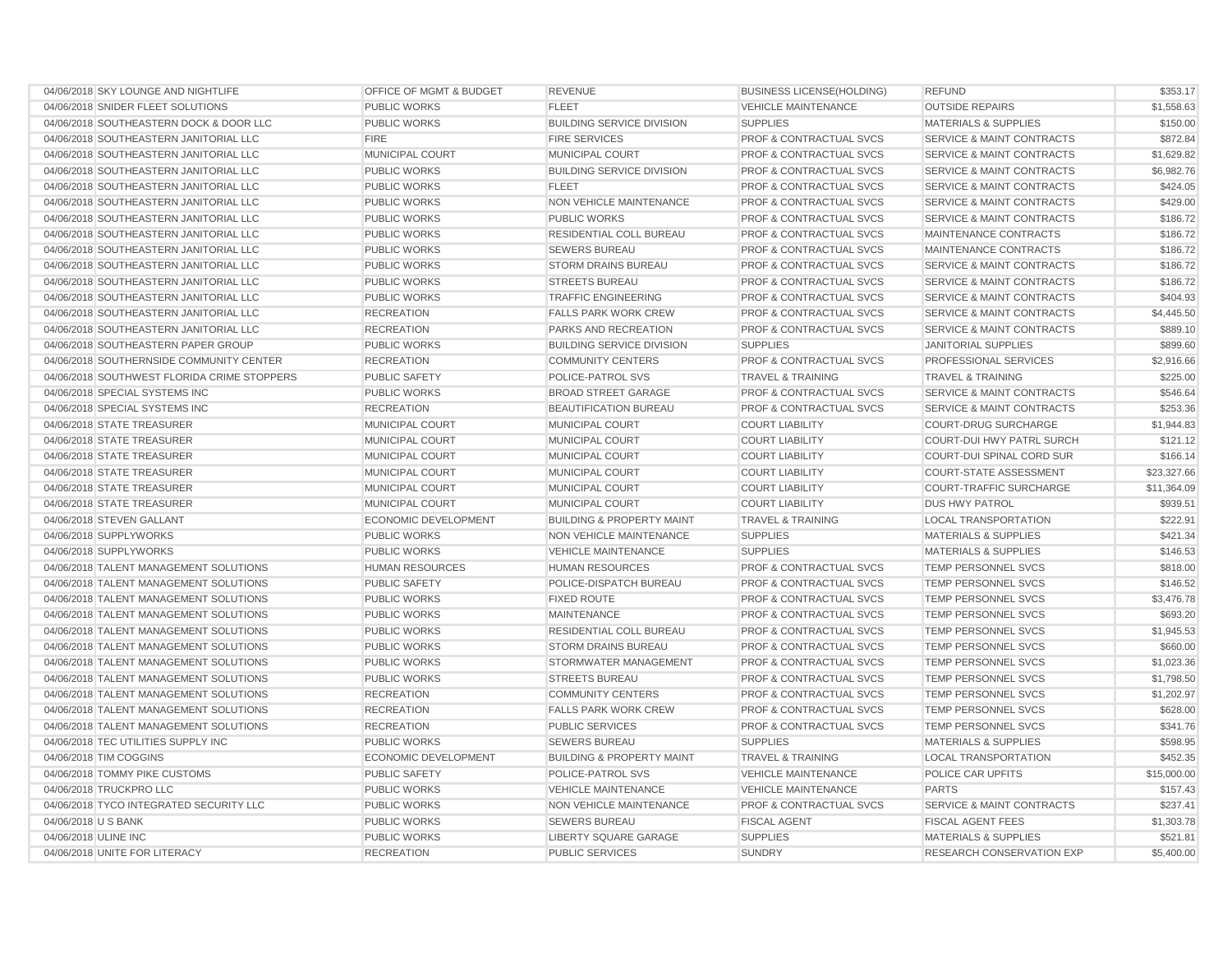| 04/06/2018 UNITED ELECTRICAL DISTRIBUTORS INC  | <b>PUBLIC WORKS</b>                | <b>BUILDING SERVICE DIVISION</b>     | <b>SUPPLIES</b>                    | <b>MATERIALS &amp; SUPPLIES</b>      | \$117.91    |
|------------------------------------------------|------------------------------------|--------------------------------------|------------------------------------|--------------------------------------|-------------|
| 04/06/2018 UNITED MINISTRIES                   | <b>COUNCIL</b>                     | <b>CITY COUNCIL</b>                  | <b>SUNDRY</b>                      | <b>MISCELLANEOUS</b>                 | \$250.00    |
| 04/06/2018 UNITED WAY OF GREENVILLE COUNTY     | OFFICE OF MGMT & BUDGET            | NON-DEPARTMENTAL                     | PR-WH                              | <b>UNITED WAY</b>                    | \$2,097.02  |
| 04/06/2018 UPPER SAVANNAH CARE SERVICES        | C. D. DIVISION                     | <b>HOPWA</b>                         | <b>CD PROJECTS</b>                 | ADMIN - UPPER SAVANN CARE            | \$194.24    |
| 04/06/2018 UPPER SAVANNAH CARE SERVICES        | C. D. DIVISION                     | <b>HOPWA</b>                         | <b>CD PROJECTS</b>                 | S-T RENT, MORT, UTIL UP SAV          | \$2,112.79  |
| 04/06/2018 UPPER SAVANNAH CARE SERVICES        | C. D. DIVISION                     | <b>HOPWA</b>                         | <b>CD PROJECTS</b>                 | SUPPORTIVE SVC-UPPER SAVA            | \$1,926.99  |
| 04/06/2018 VAUGHN AND MELTON                   | NON DEPARTMENTAL                   | <b>MISC GRANTS</b>                   | <b>CAPITAL PROJECTS</b>            | <b>CONSTRUCTION</b>                  | \$962.50    |
| 04/06/2018 VERIZON WIRELESS                    | <b>PUBLIC SAFETY</b>               | POLICE-PATROL SVS                    | <b>COMMUNICATIONS</b>              | <b>OTHER</b>                         | \$190.35    |
| 04/06/2018 VERIZON WIRELESS                    | <b>PUBLIC WORKS</b>                | <b>FIXED ROUTE</b>                   | <b>COMMUNICATIONS</b>              | <b>CABLE TELEVISION/INTERNET</b>     | \$1,028.96  |
| 04/06/2018 VIRGINIA STROUD                     | C.D. DIVISION                      | <b>CDBG PROJECTS</b>                 | <b>TRAVEL &amp; TRAINING</b>       | <b>TRAVEL &amp; TRAINING</b>         | \$153.69    |
| 04/06/2018 WEHUNT COURT REPORTING LLC          | <b>CITY ATTORNEY</b>               | <b>CITY ATTORNEY</b>                 | PROF & CONTRACTUAL SVCS            | PROFESSIONAL SERVICES                | \$320.00    |
| 04/06/2018 WELLS FARGO & CO                    | <b>RECREATION</b>                  | <b>FALLS PARK WORK CREW</b>          | PROF & CONTRACTUAL SVCS            | PROFESSIONAL SERVICES                | \$100.00    |
| 04/06/2018 WEX BANK                            | <b>PUBLIC WORKS</b>                | <b>VEHICLE MAINTENANCE</b>           | <b>VEHICLE MAINTENANCE</b>         | <b>FUEL CARD</b>                     | \$172.90    |
| 04/06/2018 WILL & KRIS AMUSEMENTS              | PUBLIC INFORMATION/EVENTS          | <b>EVENTS MANAGEMENT</b>             | PROF & CONTRACTUAL SVCS            | SHOW MANAGEMENT EXP                  | \$949.68    |
| 04/06/2018 WILLIAM ALBERT                      | PUBLIC SAFETY                      | POLICE-PATROL SVS                    | <b>TRAVEL &amp; TRAINING</b>       | <b>TRAVEL &amp; TRAINING</b>         | \$245.00    |
| 04/06/2018 WILLIAM MERKEL                      | OFFICE OF MGMT & BUDGET            | <b>INFORMATION TECHNOLOGY</b>        | <b>TRAVEL &amp; TRAINING</b>       | <b>LOCAL TRANSPORTATION</b>          | \$113.36    |
| 04/06/2018 WYOMING CHILD SUPPORT ENFORCEMENT   | OFFICE OF MGMT & BUDGET            | NON-DEPARTMENTAL                     | PR-WH                              | <b>GARNISHMENTS</b>                  | \$154.61    |
| 04/13/2018 A & H LAWN MAINTENANCE              | <b>RECREATION</b>                  | PARKS MAINTENANCE                    | <b>PROF &amp; CONTRACTUAL SVCS</b> | SERVICE & MAINT CONTRACTS            | \$2,100.00  |
| 04/13/2018 A SERVICES GROUP LLC                | <b>RECREATION</b>                  | <b>ADMINISTRATION</b>                | <b>PROF &amp; CONTRACTUAL SVCS</b> | <b>SERVICE &amp; MAINT CONTRACTS</b> | \$1,389.15  |
| 04/13/2018 ADDISON SAFETY GROUP LLC            | <b>PUBLIC WORKS</b>                | POINSETT GARAGE                      | <b>REPAIR &amp; MAINT SVCS</b>     | <b>REPAIRS &amp; MAINTENANCE</b>     | \$363.70    |
| 04/13/2018 AID UPSTATE INC                     | C. D. DIVISION                     | <b>HOPWA</b>                         | <b>CD PROJECTS</b>                 | HOUSING PLACEMNT-AID UPST            | \$2,636.50  |
| 04/13/2018 AID UPSTATE INC                     | C. D. DIVISION                     | <b>HOPWA</b>                         | <b>CD PROJECTS</b>                 | S-T RENT, MORT, UTIL-AID UP          | \$16,119.51 |
| 04/13/2018 AID UPSTATE INC                     | C. D. DIVISION                     | <b>HOPWA</b>                         | <b>CD PROJECTS</b>                 | SUPPORTING SVC-AID UPSTAT            | \$146.82    |
| 04/13/2018 AID UPSTATE INC                     | C. D. DIVISION                     | <b>HOPWA</b>                         | <b>CD PROJECTS</b>                 | <b>TENANT RENT ASSIST-AID UP</b>     | \$4,737.80  |
| 04/13/2018 ALERT-ALL CORP                      | <b>CITY MANAGER</b>                | <b>DONATIONS</b>                     | CONTRIBUTIONS/DONATIONS            | MISCELLANEOUS FIRE                   | \$1,955.00  |
| 04/13/2018 ALEXIS MCELRATH                     | MUNICIPAL COURT                    | MUNICIPAL COURT                      | <b>TRAVEL &amp; TRAINING</b>       | <b>TRAVEL &amp; TRAINING</b>         | \$1,193.54  |
| 04/13/2018 ANGELIA LOCKE                       | <b>OFFICE OF MGMT &amp; BUDGET</b> | <b>REVENUE</b>                       | <b>TRAVEL &amp; TRAINING</b>       | LOCAL TRANSPORTATION                 | \$197.84    |
| 04/13/2018 ANTHONY RIVERA                      | ECONOMIC DEVELOPMENT               | <b>BUILDING &amp; PROPERTY MAINT</b> | <b>SUPPLIES</b>                    | <b>CLOTHING &amp; UNIFORMS</b>       | \$116.59    |
| 04/13/2018 ASSA ABLOY ENTRANCE SYSTEMS GREENVI | <b>FIRE</b>                        | <b>FIRE SUPPRESSION</b>              | <b>REPAIR &amp; MAINT SVCS</b>     | <b>REPAIRS &amp; MAINTENANCE</b>     | \$2,464.00  |
| 04/13/2018 AT & T                              | OFFICE OF MGMT & BUDGET            | <b>INFORMATION TECHNOLOGY</b>        | <b>COMMUNICATIONS</b>              | TELECOMMUNICATIONS/WIRELE            | \$102.23    |
| 04/13/2018 BEACON RISK STRATEGIES              | HUMAN RESOURCES                    | <b>HEALTH CARE</b>                   | <b>HEALTH</b>                      | <b>HEALTH STOP LOSS</b>              | \$67,174.44 |
| 04/13/2018 BEN CARROLL                         | <b>PUBLIC WORKS</b>                | <b>STREETS BUREAU</b>                | <b>TRAVEL &amp; TRAINING</b>       | <b>TRAVEL &amp; TRAINING</b>         | \$302.68    |
| 04/13/2018 BENNETTS' FRAME & ART GALLERY INC   | PUBLIC SAFETY                      | POLICE-PATROL SVS                    | <b>SUNDRY</b>                      | <b>MISCELLANEOUS</b>                 | \$233.26    |
| 04/13/2018 BI-LO/ ATTN: OLIN RONALD DUNCAN     | MUNICIPAL COURT                    | MUNICIPAL COURT                      | <b>COURT LIABILITY</b>             | <b>COURT-RESTITUTION</b>             | \$100.00    |
| 04/13/2018 BILL BOWEN                          | ECONOMIC DEVELOPMENT               | <b>BUILDING &amp; PROPERTY MAINT</b> | <b>SUPPLIES</b>                    | <b>CLOTHING &amp; UNIFORMS</b>       | \$105.99    |
| 04/13/2018 BLACK BEAR FARM                     | <b>RECREATION</b>                  | TREE MAINTENANCE BUREAU              | <b>SUPPLIES</b>                    | <b>MATERIALS &amp; SUPPLIES</b>      | \$2,310.00  |
| 04/13/2018 BLUE RIDGE CABINETWORKS LLC         | NON DEPARTMENTAL                   | <b>CAPITAL PROJECTS</b>              | <b>CAPITAL PROJECTS</b>            | <b>CONSTRUCTION</b>                  | \$2,425.00  |
| 04/13/2018 BOOM BOOM BEAUTY SUPPLY             | MUNICIPAL COURT                    | MUNICIPAL COURT                      | <b>COURT LIABILITY</b>             | <b>COURT-RESTITUTION</b>             | \$100.00    |
| 04/13/2018 BRAGG WASTE SERVICES INC            | <b>RECREATION</b>                  | PARKS AND RECREATION                 | PROF & CONTRACTUAL SVCS            | <b>SERVICE &amp; MAINT CONTRACTS</b> | \$330.85    |
| 04/13/2018 BREAKTHRU BEVERAGE SOUTH CAROLINA   | PUBLIC INFORMATION/EVENTS          | <b>EVENTS MANAGEMENT</b>             | <b>SUPPLIES</b>                    | M&S-FOOD & BEVERAGE                  | \$539.16    |
| 04/13/2018 BRIANNE TAYLOR                      | MUNICIPAL COURT                    | MUNICIPAL COURT                      | <b>COURT LIABILITY</b>             | <b>COURT-RESTITUTION</b>             | \$106.00    |
| 04/13/2018 CABELA'S                            | MUNICIPAL COURT                    | MUNICIPAL COURT                      | <b>COURT LIABILITY</b>             | <b>COURT-RESTITUTION</b>             | \$100.00    |
| 04/13/2018 CAINS TRANSMISSION INC              | PUBLIC WORKS                       | <b>CU-ICAR SHUTTLE</b>               | VEHICLE MAINTENANCE                | <b>OUTSIDE REPAIRS</b>               | \$3,174.00  |
| 04/13/2018 CAROLINA ALTERNATORS                | <b>FIRE</b>                        | <b>FIRE SUPPRESSION</b>              | <b>VEHICLE MAINTENANCE</b>         | <b>PARTS</b>                         | \$821.50    |
| 04/13/2018 CAROLINA BUSINESS INTERIORS         | NON DEPARTMENTAL                   | NON DEPARTMENTAL                     | <b>CAPITAL PROJECTS</b>            | <b>CONSTRUCTION</b>                  | \$44,533.91 |
| 04/13/2018 CAROLINA POWER                      | <b>PUBLIC WORKS</b>                | <b>BUILDING SERVICE DIVISION</b>     | <b>REPAIR &amp; MAINT SVCS</b>     | <b>REPAIRS &amp; MAINTENANCE</b>     | \$381.50    |
| 04/13/2018 CAROLINA SURFACE COATINGS LLC       | NON DEPARTMENTAL                   | <b>CAPITAL PROJECTS</b>              | <b>CAPITAL PROJECTS</b>            | <b>CONSTRUCTION</b>                  | \$16,249.00 |
| 04/13/2018 CAVANAUGH MACDONALD CONSULTING LLC  | OFFICE OF MGMT & BUDGET            | ACCOUNTING                           | PROF & CONTRACTUAL SVCS            | PROFESSIONAL SERVICES                | \$1,500.00  |
| 04/13/2018 CDW/G                               | NON DEPARTMENTAL                   | <b>CAPITAL PROJECTS</b>              | <b>CAPITAL PROJECTS</b>            | <b>EQUIPMENT</b>                     | \$3,426.87  |
|                                                |                                    |                                      |                                    |                                      |             |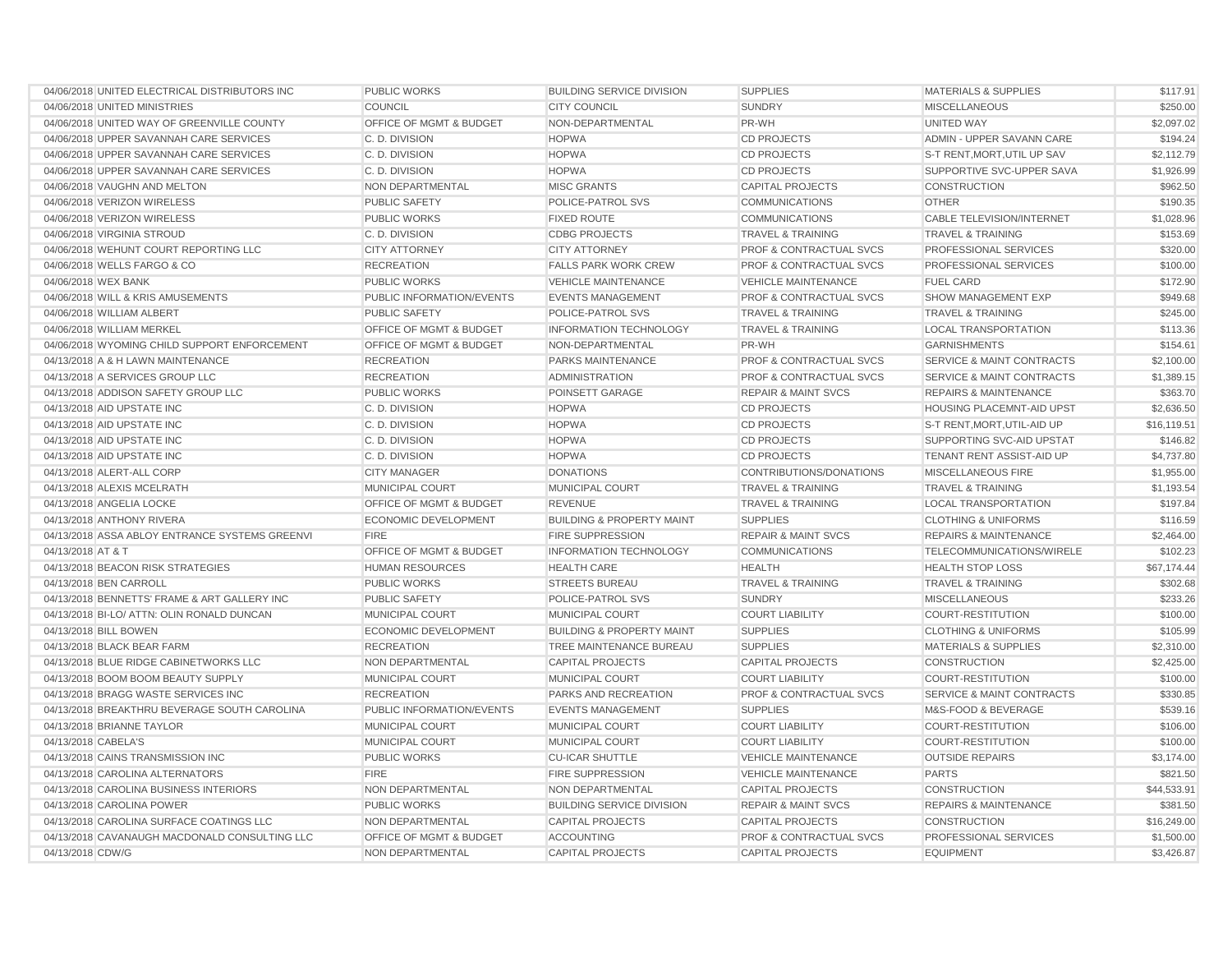| 04/13/2018 CHARTER COMMUNICATIONS             | <b>FIRE</b>                 | <b>FIRE SUPPRESSION</b>              | <b>COMMUNICATIONS</b>              | CABLE TELEVISION/INTERNET            | \$1,626.91  |
|-----------------------------------------------|-----------------------------|--------------------------------------|------------------------------------|--------------------------------------|-------------|
| 04/13/2018 CHARTER COMMUNICATIONS             | NON DEPARTMENTAL            | <b>CAPITAL PROJECTS</b>              | <b>CAPITAL PROJECTS</b>            | <b>EQUIPMENT</b>                     | \$1,150.00  |
| 04/13/2018 CHARTER COMMUNICATIONS             | OFFICE OF MGMT & BUDGET     | <b>INFORMATION TECHNOLOGY</b>        | <b>COMMUNICATIONS</b>              | TELECOMMUNICATIONS/WIRELE            | \$10,068.33 |
| 04/13/2018 CHARTER COMMUNICATIONS             | <b>PUBLIC WORKS</b>         | <b>FLEET</b>                         | PROF & CONTRACTUAL SVCS            | SERVICE & MAINT CONTRACTS            | \$495.92    |
| 04/13/2018 CHARTER COMMUNICATIONS             | <b>PUBLIC WORKS</b>         | PARKING ADMINISTRATION               | PROF & CONTRACTUAL SVCS            | SERVICE & MAINT CONTRACTS            | \$1,278.67  |
| 04/13/2018 CHARTER COMMUNICATIONS             | <b>PUBLIC WORKS</b>         | <b>PARKING LOTS</b>                  | <b>COMMUNICATIONS</b>              | <b>BSWA</b>                          | \$124.59    |
| 04/13/2018 CHARTER COMMUNICATIONS             | PUBLIC WORKS                | <b>PARKING LOTS</b>                  | <b>COMMUNICATIONS</b>              | <b>WEST END PARK &amp; RIDE</b>      | \$146.95    |
| 04/13/2018 CHARTER COMMUNICATIONS             | <b>PUBLIC WORKS</b>         | RESIDENTIAL COLL BUREAU              | PROF & CONTRACTUAL SVCS            | MAINTENANCE CONTRACTS                | \$495.92    |
| 04/13/2018 CHARTER COMMUNICATIONS             | <b>PUBLIC WORKS</b>         | <b>SEWERS BUREAU</b>                 | PROF & CONTRACTUAL SVCS            | MAINTENANCE CONTRACTS                | \$495.92    |
| 04/13/2018 CHARTER COMMUNICATIONS             | PUBLIC WORKS                | STORM DRAINS BUREAU                  | PROF & CONTRACTUAL SVCS            | SERVICE & MAINT CONTRACTS            | \$495.92    |
| 04/13/2018 CHARTER COMMUNICATIONS             | <b>PUBLIC WORKS</b>         | <b>STREETS BUREAU</b>                | <b>PROF &amp; CONTRACTUAL SVCS</b> | <b>SERVICE &amp; MAINT CONTRACTS</b> | \$495.92    |
| 04/13/2018 CHARTER COMMUNICATIONS             | <b>RECREATION</b>           | <b>COMMUNITY CENTERS</b>             | <b>COMMUNICATIONS</b>              | CABLE TELEVISION/INTERNET            | \$124.59    |
| 04/13/2018 CHI BLAIR                          | <b>PUBLIC SAFETY</b>        | POLICE-PATROL SVS                    | <b>SUPPLIES</b>                    | <b>MATERIALS &amp; SUPPLIES</b>      | \$724.88    |
| 04/13/2018 CHRISTOPHER SALTERS                | <b>ECONOMIC DEVELOPMENT</b> | <b>BUILDING &amp; PROPERTY MAINT</b> | <b>SUPPLIES</b>                    | <b>CLOTHING &amp; UNIFORMS</b>       | \$105.99    |
| 04/13/2018 CINCINNATI SYSTEMS INC             | <b>PUBLIC WORKS</b>         | <b>ONE GARAGE</b>                    | <b>REPAIR &amp; MAINT SVCS</b>     | <b>REPAIRS &amp; MAINTENANCE</b>     | \$1,026.28  |
| 04/13/2018 CINCINNATI SYSTEMS INC             | PUBLIC WORKS                | ONE GARAGE                           | <b>SUPPLIES</b>                    | <b>MATERIALS &amp; SUPPLIES</b>      | \$2,976.34  |
| 04/13/2018 CINCINNATI SYSTEMS INC             | PUBLIC WORKS                | S. SPRING STREET GARAGE              | <b>PROF &amp; CONTRACTUAL SVCS</b> | <b>SERVICE &amp; MAINT CONTRACTS</b> | \$2,978.25  |
| 04/13/2018 CINTAS                             | <b>RECREATION</b>           | BEAUTIFICATION BUREAU                | <b>SUPPLIES</b>                    | <b>CLOTHING &amp; UNIFORMS</b>       | \$171.72    |
| 04/13/2018 CINTAS FIRE PROTECTION 636525      | <b>FIRE</b>                 | <b>FIRE SERVICES</b>                 | <b>PROF &amp; CONTRACTUAL SVCS</b> | PROFESSIONAL SERVICES                | \$477.56    |
| 04/13/2018 CITY ARBORIST LLC, THE             | <b>RECREATION</b>           | TREE MAINTENANCE BUREAU              | PROF & CONTRACTUAL SVCS            | PROFESSIONAL SERVICES                | \$4,000.00  |
| 04/13/2018 CLASSIC ACE HARDWARE - GREER       | <b>PUBLIC SAFETY</b>        | POLICE-PATROL SVS                    | <b>SUPPLIES</b>                    | <b>MATERIALS &amp; SUPPLIES</b>      | \$120.79    |
| 04/13/2018 COLONIAL FUEL & LUBRICANT SERVICES | <b>PUBLIC WORKS</b>         | <b>ADMINISTRATION</b>                | <b>VEHICLE MAINTENANCE</b>         | <b>FUEL</b>                          | \$16,825.94 |
| 04/13/2018 COLONIAL FUEL & LUBRICANT SERVICES | <b>PUBLIC WORKS</b>         | <b>FIXED ROUTE</b>                   | <b>VEHICLE MAINTENANCE</b>         | <b>LUBRICANTS</b>                    | \$5,388.90  |
| 04/13/2018 CONTINENTAL ENGINES                | <b>FIRE</b>                 | <b>FIRE SUPPRESSION</b>              | <b>REPAIR &amp; MAINT SVCS</b>     | <b>REPAIRS &amp; MAINTENANCE</b>     | \$540.00    |
| 04/13/2018 COREY NELMS                        | <b>MUNICIPAL COURT</b>      | MUNICIPAL COURT                      | <b>COURT LIABILITY</b>             | <b>COURT-RESTITUTION</b>             | \$300.00    |
| 04/13/2018 CORNER MART #8                     | <b>MUNICIPAL COURT</b>      | MUNICIPAL COURT                      | <b>COURT LIABILITY</b>             | COURT-RESTITUTION                    | \$120.00    |
| 04/13/2018 COWART AWARDS INC                  | <b>FIRE</b>                 | <b>FIRE</b>                          | <b>SUNDRY</b>                      | <b>AWARDS</b>                        | \$344.50    |
| 04/13/2018 DAVE DERRICK                       | PUBLIC WORKS                | FLEET                                | <b>TRAVEL &amp; TRAINING</b>       | <b>TRAVEL &amp; TRAINING</b>         | \$3,147.28  |
| 04/13/2018 DEANNE D SIMMS                     | <b>MUNICIPAL COURT</b>      | <b>MUNICIPAL COURT</b>               | <b>COURT LIABILITY</b>             | <b>COURT-RESTITUTION</b>             | \$100.00    |
| 04/13/2018 DELL MARKETING LP                  | OFFICE OF MGMT & BUDGET     | <b>INFORMATION TECHNOLOGY</b>        | <b>MIS PROJECTS</b>                | PCS/UPGRADES                         | \$231.55    |
| 04/13/2018 DESIGNLAB INC                      | PUBLIC SAFETY               | POLICE-PATROL SVS                    | <b>SUPPLIES</b>                    | <b>CLOTHING &amp; UNIFORMS</b>       | \$381.39    |
| 04/13/2018 DESIGNLAB INC                      | <b>PUBLIC SAFETY</b>        | POLICE-PATROL SVS                    | <b>SUPPLIES</b>                    | <b>MATERIALS &amp; SUPPLIES</b>      | \$424.00    |
| 04/13/2018 DIVERSIFIED ELECTRONICS INC        | <b>FIRE</b>                 | <b>FIRE SERVICES</b>                 | <b>REPAIR &amp; MAINT SVCS</b>     | RADIO MAINTENANCE                    | \$300.00    |
| 04/13/2018 DP3 ARCHITECTS LTD                 | NON DEPARTMENTAL            | <b>CAPITAL PROJECTS</b>              | <b>CAPITAL PROJECTS</b>            | PLANNING/DESIGN                      | \$2,514.12  |
| 04/13/2018 DUKE ENERGY                        | <b>FIRE</b>                 | <b>FIRE SERVICES</b>                 | <b>UTILITIES</b>                   | <b>ELECTRICITY</b>                   | \$2,693.92  |
| 04/13/2018 EARTH PRODUCTS LLC-EASLEY SC       | <b>RECREATION</b>           | PARKS MAINTENANCE                    | <b>SUPPLIES</b>                    | <b>MATERIALS &amp; SUPPLIES</b>      | \$424.00    |
| 04/13/2018 ECHOLS OIL COMPANY INC             | PUBLIC WORKS                | <b>FLEET</b>                         | <b>VEHICLE MAINTENANCE</b>         | <b>FUEL</b>                          | \$15,612.80 |
| 04/13/2018 ELECTRIC CITY PRINTING COMPANY     | PUBLIC SAFETY               | POLICE-PATROL SVS                    | <b>PRINTING</b>                    | PRINTING & BINDING                   | \$238.50    |
| 04/13/2018 ELKHART BRASS MFG CO               | <b>FIRE</b>                 | FIRE SUPPRESSION                     | <b>VEHICLE MAINTENANCE</b>         | <b>PARTS</b>                         | \$741.49    |
| 04/13/2018 FAIRFOREST OF GREENVILLE LLC       | <b>PUBLIC SAFETY</b>        | NARCOTICS FUNDS                      | PROF & CONTRACTUAL SVCS            | RENTAL OF REAL PROPERTY              | \$9,300.00  |
| 04/13/2018 FGP INTERNATIONAL                  | OFFICE OF MGMT & BUDGET     | <b>ACCOUNTING</b>                    | <b>PROF &amp; CONTRACTUAL SVCS</b> | <b>TEMP PERSONNEL SVCS</b>           | \$1,318.40  |
| 04/13/2018 FGP INTERNATIONAL                  | OFFICE OF MGMT & BUDGET     | <b>REVENUE</b>                       | <b>PROF &amp; CONTRACTUAL SVCS</b> | TEMP PERSONNEL SVCS                  | \$841.08    |
| 04/13/2018 FLORES & ASSOCIATES LLC            | <b>HUMAN RESOURCES</b>      | <b>HEALTH CARE</b>                   | <b>HEALTH</b>                      | <b>FSA ADMIN FEES</b>                | \$825.00    |
| 04/13/2018 GEORGIA BARK COMPANY               | <b>RECREATION</b>           | BEAUTIFICATION BUREAU                | <b>SUPPLIES</b>                    | <b>MATERIALS &amp; SUPPLIES</b>      | \$405.00    |
| 04/13/2018 GEORGIA BARK COMPANY               | <b>RECREATION</b>           | <b>FALLS PARK WORK CREW</b>          | <b>SUPPLIES</b>                    | <b>MATERIALS &amp; SUPPLIES</b>      | \$1,026.00  |
| 04/13/2018 GHS LIFE CENTER                    | <b>HUMAN RESOURCES</b>      | <b>HEALTH CARE</b>                   | <b>SUNDRY</b>                      | <b>WELLNESS ACTIVITIES</b>           | \$375.00    |
| 04/13/2018 GIMME-A-SIGN CO INC                | <b>NON DEPARTMENTAL</b>     | <b>CAPITAL PROJECTS</b>              | <b>CAPITAL PROJECTS</b>            | <b>CONSTRUCTION</b>                  | \$655.72    |
| 04/13/2018 GIMME-A-SIGN CO INC                | <b>RECREATION</b>           | <b>FALLS PARK WORK CREW</b>          | <b>REPAIR &amp; MAINT SVCS</b>     | <b>REPAIRS &amp; MAINTENANCE</b>     | \$933.86    |
| 04/13/2018 GREENVILLE ARENA DISTRICT          | <b>PUBLIC WORKS</b>         | <b>PARKING LOTS</b>                  | LIAB-BI-LO ARENA PARKING           | <b>PARKING LEASES</b>                | \$56,783.48 |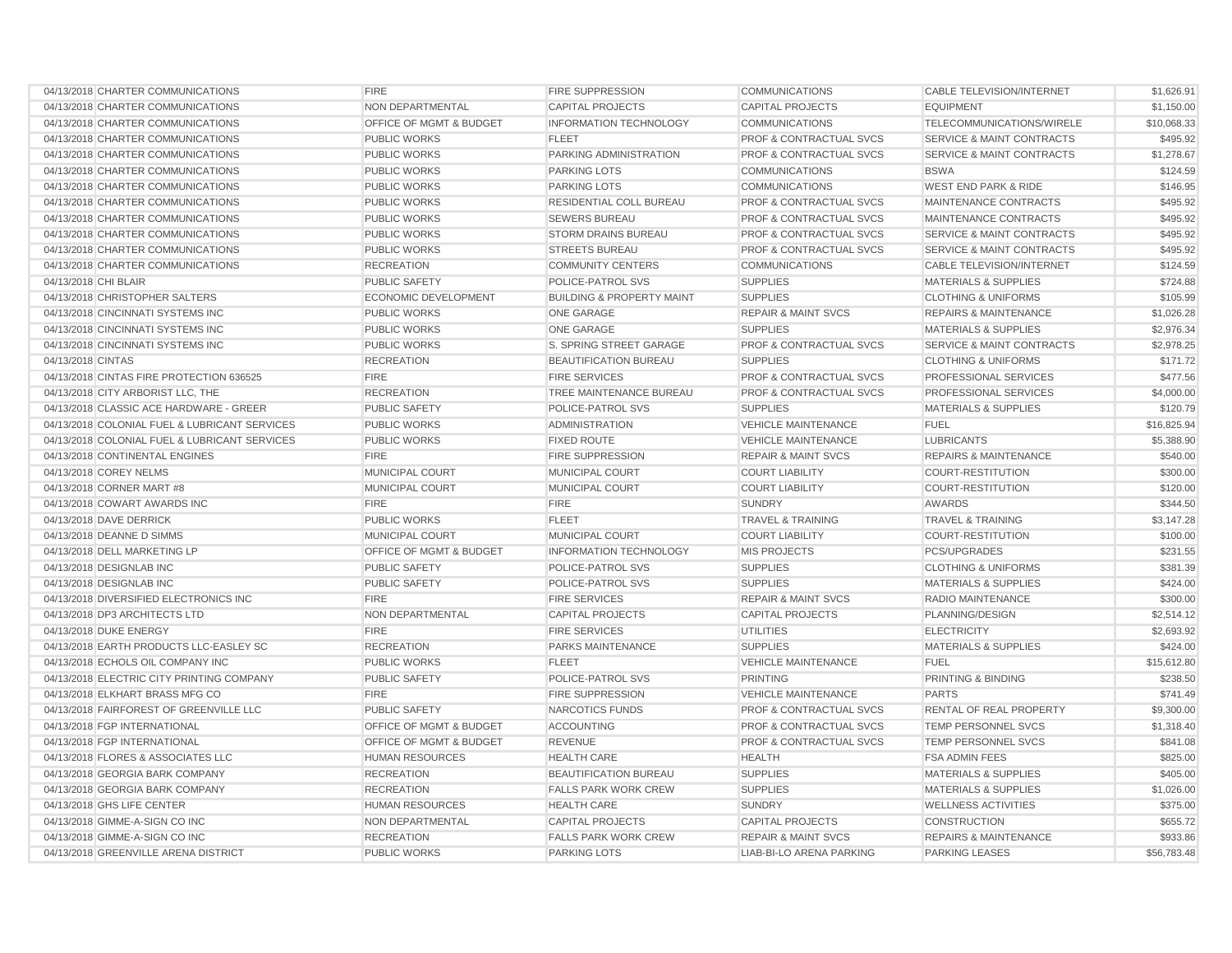| \$350.00<br>04/13/2018 GREENVILLE HEALTHCARE SIMULATION<br><b>FIRE</b><br>FIRE SUPPRESSION<br><b>TRAVEL &amp; TRAINING</b><br><b>TRAVEL &amp; TRAINING</b><br>04/13/2018 GREENVILLE HEALTHCARE SIMULATION<br><b>RECREATION</b><br><b>ADMINISTRATION</b><br><b>TRAVEL &amp; TRAINING</b><br><b>TRAVEL &amp; TRAINING</b><br>\$200.00<br>04/13/2018 GREENVILLE HOSPITAL SYSTEM<br><b>MUNICIPAL COURT</b><br><b>MUNICIPAL COURT</b><br><b>COURT LIABILITY</b><br><b>COURT-RESTITUTION</b><br>\$1,800.00<br>04/13/2018 GREENVILLE OFFICE SUPPLY CO INC<br><b>SUNDRY</b><br><b>MISCELLANEOUS</b><br>\$222.57<br><b>CITY MANAGER</b><br><b>CITY MANAGER</b><br>\$255.12<br>04/13/2018 GREENVILLE OFFICE SUPPLY CO INC<br><b>OFFICE OF MGMT &amp; BUDGET</b><br><b>REVENUE</b><br><b>SUPPLIES</b><br><b>OFFICE SUPPLIES&amp;MATERIALS</b><br>04/13/2018 GREENVILLE TURF & TRACTOR<br><b>PUBLIC WORKS</b><br>STORM DRAINS BUREAU<br>MACHINERY AND EQUIPMENT<br>MACHINERY AND EQUIPMENT<br>\$636.00<br>04/13/2018 HOME DEPOT CREDIT SERVICE 5922<br><b>RECREATION</b><br><b>PARKS MAINTENANCE</b><br><b>SUPPLIES</b><br><b>MATERIALS &amp; SUPPLIES</b><br>\$190.63<br>04/13/2018 IRON MOUNTAIN 27129<br>OFFICE OF MGMT & BUDGET<br><b>PROF &amp; CONTRACTUAL SVCS</b><br>\$529.31<br><b>INFORMATION TECHNOLOGY</b><br><b>SERVICE &amp; MAINT CONTRACTS</b><br>04/13/2018 ISGETT DISTRIBUTORS, INC.<br><b>FIRE</b><br>FIRE SUPPRESSION<br><b>VEHICLE MAINTENANCE</b><br><b>PARTS</b><br>\$2,017.17<br>04/13/2018 IVEY COMMUNICATIONS INC<br>NON DEPARTMENTAL<br><b>CAPITAL PROJECTS</b><br><b>CAPITAL PROJECTS</b><br><b>EQUIPMENT</b><br>\$10,135.62<br>\$216.00<br>04/13/2018 IVEY COMMUNICATIONS INC<br>OFFICE OF MGMT & BUDGET<br><b>INFORMATION TECHNOLOGY</b><br><b>REPAIR &amp; MAINT SVCS</b><br><b>REPAIRS &amp; MAINTENANCE</b><br>04/13/2018 JERMAINE SMITH<br>MUNICIPAL COURT<br>MUNICIPAL COURT<br><b>COURT LIABILITY</b><br><b>COURT-RESTITUTION</b><br>\$200.00<br>04/13/2018 JOYCE KIRBY LOUDERMILK<br>MUNICIPAL COURT<br><b>COURT LIABILITY</b><br><b>COURT-REFUNDS</b><br>\$257.50<br><b>MUNICIPAL COURT</b><br><b>CITY MANAGER</b><br><b>OTHER</b><br>\$120.00<br>04/13/2018 JULIA HORTON<br><b>CITY MANAGER</b><br><b>COMMUNICATIONS</b><br>\$154.50<br>04/13/2018 KAREN LOVE<br><b>RECREATION</b><br><b>EDUCATION</b><br><b>TRAVEL &amp; TRAINING</b><br><b>TRAVEL &amp; TRAINING</b><br>04/13/2018 KAREN OSBORNE<br>OFFICE OF MGMT & BUDGET<br><b>REVENUE</b><br>TRAVEL & TRAINING<br><b>TRAVEL &amp; TRAINING</b><br>\$407.49<br>04/13/2018 KING ASPHALT INC<br><b>PUBLIC WORKS</b><br><b>STORM DRAINS BUREAU</b><br><b>SUPPLIES</b><br><b>MATERIALS &amp; SUPPLIES</b><br>\$102.32<br>PUBLIC INFORMATION/EVENTS<br><b>SUPPLIES</b><br>M&S-FOOD & BEVERAGE<br>\$2,079.72<br>04/13/2018 KW BEVERAGE<br><b>EVENTS MANAGEMENT</b><br>PROF & CONTRACTUAL SVCS<br>\$3,074.00<br>04/13/2018 L & B LANDSCAPING SERVICE INC<br><b>RECREATION</b><br><b>BEAUTIFICATION BUREAU</b><br><b>SERVICE &amp; MAINT CONTRACTS</b><br>04/13/2018 LABORATORY CORPORATION OF AMERICA<br><b>HUMAN RESOURCES</b><br><b>OCCUPATIONAL HEALTH</b><br><b>PROF &amp; CONTRACTUAL SVCS</b><br>PROFESSIONAL SERVICES<br>\$3,529.71<br><b>PUBLIC WORKS</b><br>\$2,104.76<br>04/13/2018 LAKE FOREST FLOORING<br><b>CHURCH STREET GARAGE</b><br><b>REPAIR &amp; MAINT SVCS</b><br><b>REPAIRS &amp; MAINTENANCE</b><br>\$322.32<br>04/13/2018 LANDSCAPERS SUPPLY<br><b>RECREATION</b><br><b>PARKS MAINTENANCE</b><br><b>SUPPLIES</b><br><b>MATERIALS &amp; SUPPLIES</b><br>04/13/2018 LARRY CLEVENSTINE<br><b>RECREATION</b><br><b>PUBLIC SERVICES</b><br><b>RECREATION DEPOSITS</b><br><b>REC FEES</b><br>\$2,006.40<br>04/13/2018 LAURA HOOVER<br><b>FIRE</b><br><b>FIRE SUPPRESSION</b><br><b>TRAVEL &amp; TRAINING</b><br><b>TRAVEL &amp; TRAINING</b><br>\$371.53<br>04/13/2018 LIBERTY PRESS<br>OFFICE OF MGMT & BUDGET<br>ACCOUNTING<br><b>SUPPLIES</b><br>OFFICE SUPPLIES&MATERIALS<br>\$571.69<br>\$127.67<br>04/13/2018 LOWES<br><b>FIRE</b><br>FIRE SUPPRESSION<br><b>SUPPLIES</b><br><b>MATERIALS &amp; SUPPLIES</b><br>\$104.50<br>04/13/2018 LYNN WATKINS<br><b>RECREATION</b><br><b>EDUCATION</b><br><b>TRAVEL &amp; TRAINING</b><br><b>TRAVEL &amp; TRAINING</b><br>04/13/2018 MANSFIELD OIL COMPANY OF GAINESVILL<br><b>FLEET</b><br><b>VEHICLE MAINTENANCE</b><br><b>FUEL CARD</b><br>\$36,720.89<br><b>PUBLIC WORKS</b><br><b>TEMP PERSONNEL SVCS</b><br>\$465.53<br>04/13/2018 MARATHON STAFFING INC<br>PUBLIC INFORMATION/EVENTS<br><b>EVENTS MANAGEMENT</b><br><b>PROF &amp; CONTRACTUAL SVCS</b><br>04/13/2018 MARATHON STAFFING INC<br><b>PUBLIC SAFETY</b><br>POLICE-DISPATCH BUREAU<br>PROF & CONTRACTUAL SVCS<br><b>TEMP PERSONNEL SVCS</b><br>\$4,597.33<br>04/13/2018 MARTHA C STIRN<br><b>MUNICIPAL COURT</b><br><b>MUNICIPAL COURT</b><br><b>COURT LIABILITY</b><br><b>COURT-RESTITUTION</b><br>\$100.00<br>04/13/2018 MAST GENERAL STORE / ATTN: MANAGER<br>MUNICIPAL COURT<br>MUNICIPAL COURT<br><b>COURT LIABILITY</b><br><b>COURT-RESTITUTION</b><br>\$218.00<br>04/13/2018 MELISSA LAWSON<br><b>PUBLIC SAFETY</b><br>POLICE-PATROL SVS<br><b>SUNDRY</b><br><b>MISCELLANEOUS</b><br>\$125.00<br>04/13/2018 MELLOUL-BLAMEY CONSTRUCTION SC LTD<br>NON DEPARTMENTAL<br><b>CAPITAL PROJECTS</b><br><b>CAPITAL PROJECTS</b><br>CONSTRUCTION<br>\$58,321.56<br><b>PUBLIC SAFETY</b><br>POLICE-PATROL SVS<br>\$655.38<br>04/13/2018 MICHAEL YEAROUT<br><b>TRAVEL &amp; TRAINING</b><br><b>TRAVEL &amp; TRAINING</b><br><b>PUBLIC WORKS</b><br>04/13/2018 MIKE MURPHY<br><b>PUBLIC WORKS</b><br><b>TRAVEL &amp; TRAINING</b><br><b>TRAVEL &amp; TRAINING</b><br>\$256.00<br>04/13/2018 MIKE'S BODY SHOP<br><b>FIRE</b><br><b>FIRE SERVICES</b><br><b>SUPPLIES</b><br><b>MATERIALS &amp; SUPPLIES</b><br>\$150.00<br><b>SUPPLIES</b><br>\$2,341.16<br>04/13/2018 MST CONCRETE PRODUCTS<br><b>PUBLIC WORKS</b><br><b>STORM DRAINS BUREAU</b><br><b>MATERIALS &amp; SUPPLIES</b><br><b>PROF &amp; CONTRACTUAL SVCS</b><br>\$1,225.00<br>04/13/2018 MUNICIPAL CODE CORPORATION<br><b>CITY MANAGER</b><br><b>CITY CLERK</b><br><b>PROFESSIONAL SERVICES</b><br><b>PUBLIC WORKS</b><br><b>FLEET</b><br>04/13/2018 NAPA<br><b>VEHICLE MAINTENANCE</b><br><b>PARTS</b><br>\$37,371.56<br>04/13/2018 NAPA<br><b>PUBLIC WORKS</b><br><b>FLEET</b><br><b>VEHICLE MAINTENANCE</b><br>PARTS MANAGEMENT FEES<br>\$13,765.07<br>04/13/2018 NAPA AUTO PARTS<br><b>FIRE</b><br><b>FIRE SUPPRESSION</b><br><b>VEHICLE MAINTENANCE</b><br><b>PARTS</b><br>\$1,762.23<br>04/13/2018 OFFICE DEPOT BSD<br><b>FIRE SUPPRESSION</b><br><b>SUPPLIES</b><br>OFFICE SUPPLIES&MATERIALS<br>\$1,210.62<br><b>FIRE</b><br>04/13/2018 OFFICE DEPOT BSD<br><b>PUBLIC WORKS</b><br>PARKING ADMINISTRATION<br><b>SUPPLIES</b><br><b>MATERIALS &amp; SUPPLIES</b><br>\$248.81<br><b>PUBLIC WORKS</b><br><b>SEWERS BUREAU</b><br><b>SUPPLIES</b><br>\$129.52<br>04/13/2018 PANAGAKOS ASPHALT INC<br><b>MATERIALS &amp; SUPPLIES</b><br><b>SUPPLIES</b><br>\$129.52<br>04/13/2018 PANAGAKOS ASPHALT INC<br><b>PUBLIC WORKS</b><br><b>STORM DRAINS BUREAU</b><br><b>MATERIALS &amp; SUPPLIES</b><br>04/13/2018 PANAGAKOS ASPHALT INC<br><b>PUBLIC WORKS</b><br><b>STREETS BUREAU</b><br><b>SUPPLIES</b><br><b>MATERIALS &amp; SUPPLIES</b><br>\$259.04<br><b>SUPPLIES</b><br>04/13/2018 PEPSI-COLA BOTTLING CO<br>PUBLIC INFORMATION/EVENTS<br><b>EVENTS MANAGEMENT</b><br>M&S-FOOD & BEVERAGE<br>\$410.40 | 04/13/2018 GREENVILLE COUNTY ANIMAL CARE SERV | <b>PUBLIC SAFETY</b> | POLICE-PATROL SVS | <b>PROF &amp; CONTRACTUAL SVCS</b> | <b>SERVICE &amp; MAINT CONTRACTS</b> | \$2,300.00 |
|-------------------------------------------------------------------------------------------------------------------------------------------------------------------------------------------------------------------------------------------------------------------------------------------------------------------------------------------------------------------------------------------------------------------------------------------------------------------------------------------------------------------------------------------------------------------------------------------------------------------------------------------------------------------------------------------------------------------------------------------------------------------------------------------------------------------------------------------------------------------------------------------------------------------------------------------------------------------------------------------------------------------------------------------------------------------------------------------------------------------------------------------------------------------------------------------------------------------------------------------------------------------------------------------------------------------------------------------------------------------------------------------------------------------------------------------------------------------------------------------------------------------------------------------------------------------------------------------------------------------------------------------------------------------------------------------------------------------------------------------------------------------------------------------------------------------------------------------------------------------------------------------------------------------------------------------------------------------------------------------------------------------------------------------------------------------------------------------------------------------------------------------------------------------------------------------------------------------------------------------------------------------------------------------------------------------------------------------------------------------------------------------------------------------------------------------------------------------------------------------------------------------------------------------------------------------------------------------------------------------------------------------------------------------------------------------------------------------------------------------------------------------------------------------------------------------------------------------------------------------------------------------------------------------------------------------------------------------------------------------------------------------------------------------------------------------------------------------------------------------------------------------------------------------------------------------------------------------------------------------------------------------------------------------------------------------------------------------------------------------------------------------------------------------------------------------------------------------------------------------------------------------------------------------------------------------------------------------------------------------------------------------------------------------------------------------------------------------------------------------------------------------------------------------------------------------------------------------------------------------------------------------------------------------------------------------------------------------------------------------------------------------------------------------------------------------------------------------------------------------------------------------------------------------------------------------------------------------------------------------------------------------------------------------------------------------------------------------------------------------------------------------------------------------------------------------------------------------------------------------------------------------------------------------------------------------------------------------------------------------------------------------------------------------------------------------------------------------------------------------------------------------------------------------------------------------------------------------------------------------------------------------------------------------------------------------------------------------------------------------------------------------------------------------------------------------------------------------------------------------------------------------------------------------------------------------------------------------------------------------------------------------------------------------------------------------------------------------------------------------------------------------------------------------------------------------------------------------------------------------------------------------------------------------------------------------------------------------------------------------------------------------------------------------------------------------------------------------------------------------------------------------------------------------------------------------------------------------------------------------------------------------------------------------------------------------------------------------------------------------------------------------------------------------------------------------------------------------------------------------------------------------------------------------------------------------------------------------------------------------------------------------------------------------------------------------------------------------------------------------------------------------------------------------------------------------------------------------------------------------------------------------------------------------------------------------------------------------------------------------------------------------------------------------------------------------------------------------------------------------------------------------------------------------------------------------------------------------------------------------------------------------------------------------------------------------------------------------------------------------------------------------------------------------------------------------------------------------------------------------------------------------------------------------------------------------------------------------------------------------------------------------------------------------------------------------------------------------------------------------------------------------------------------------------------------------------------------------------------|-----------------------------------------------|----------------------|-------------------|------------------------------------|--------------------------------------|------------|
|                                                                                                                                                                                                                                                                                                                                                                                                                                                                                                                                                                                                                                                                                                                                                                                                                                                                                                                                                                                                                                                                                                                                                                                                                                                                                                                                                                                                                                                                                                                                                                                                                                                                                                                                                                                                                                                                                                                                                                                                                                                                                                                                                                                                                                                                                                                                                                                                                                                                                                                                                                                                                                                                                                                                                                                                                                                                                                                                                                                                                                                                                                                                                                                                                                                                                                                                                                                                                                                                                                                                                                                                                                                                                                                                                                                                                                                                                                                                                                                                                                                                                                                                                                                                                                                                                                                                                                                                                                                                                                                                                                                                                                                                                                                                                                                                                                                                                                                                                                                                                                                                                                                                                                                                                                                                                                                                                                                                                                                                                                                                                                                                                                                                                                                                                                                                                                                                                                                                                                                                                                                                                                                                                                                                                                                                                                                                                                                                                                                                                                                                                                                                                                                                                                                                                                                                                                                                                                                                                                                                                                                                                                                                                                                                                                                                                                                                                                                                                                                                               |                                               |                      |                   |                                    |                                      |            |
|                                                                                                                                                                                                                                                                                                                                                                                                                                                                                                                                                                                                                                                                                                                                                                                                                                                                                                                                                                                                                                                                                                                                                                                                                                                                                                                                                                                                                                                                                                                                                                                                                                                                                                                                                                                                                                                                                                                                                                                                                                                                                                                                                                                                                                                                                                                                                                                                                                                                                                                                                                                                                                                                                                                                                                                                                                                                                                                                                                                                                                                                                                                                                                                                                                                                                                                                                                                                                                                                                                                                                                                                                                                                                                                                                                                                                                                                                                                                                                                                                                                                                                                                                                                                                                                                                                                                                                                                                                                                                                                                                                                                                                                                                                                                                                                                                                                                                                                                                                                                                                                                                                                                                                                                                                                                                                                                                                                                                                                                                                                                                                                                                                                                                                                                                                                                                                                                                                                                                                                                                                                                                                                                                                                                                                                                                                                                                                                                                                                                                                                                                                                                                                                                                                                                                                                                                                                                                                                                                                                                                                                                                                                                                                                                                                                                                                                                                                                                                                                                               |                                               |                      |                   |                                    |                                      |            |
|                                                                                                                                                                                                                                                                                                                                                                                                                                                                                                                                                                                                                                                                                                                                                                                                                                                                                                                                                                                                                                                                                                                                                                                                                                                                                                                                                                                                                                                                                                                                                                                                                                                                                                                                                                                                                                                                                                                                                                                                                                                                                                                                                                                                                                                                                                                                                                                                                                                                                                                                                                                                                                                                                                                                                                                                                                                                                                                                                                                                                                                                                                                                                                                                                                                                                                                                                                                                                                                                                                                                                                                                                                                                                                                                                                                                                                                                                                                                                                                                                                                                                                                                                                                                                                                                                                                                                                                                                                                                                                                                                                                                                                                                                                                                                                                                                                                                                                                                                                                                                                                                                                                                                                                                                                                                                                                                                                                                                                                                                                                                                                                                                                                                                                                                                                                                                                                                                                                                                                                                                                                                                                                                                                                                                                                                                                                                                                                                                                                                                                                                                                                                                                                                                                                                                                                                                                                                                                                                                                                                                                                                                                                                                                                                                                                                                                                                                                                                                                                                               |                                               |                      |                   |                                    |                                      |            |
|                                                                                                                                                                                                                                                                                                                                                                                                                                                                                                                                                                                                                                                                                                                                                                                                                                                                                                                                                                                                                                                                                                                                                                                                                                                                                                                                                                                                                                                                                                                                                                                                                                                                                                                                                                                                                                                                                                                                                                                                                                                                                                                                                                                                                                                                                                                                                                                                                                                                                                                                                                                                                                                                                                                                                                                                                                                                                                                                                                                                                                                                                                                                                                                                                                                                                                                                                                                                                                                                                                                                                                                                                                                                                                                                                                                                                                                                                                                                                                                                                                                                                                                                                                                                                                                                                                                                                                                                                                                                                                                                                                                                                                                                                                                                                                                                                                                                                                                                                                                                                                                                                                                                                                                                                                                                                                                                                                                                                                                                                                                                                                                                                                                                                                                                                                                                                                                                                                                                                                                                                                                                                                                                                                                                                                                                                                                                                                                                                                                                                                                                                                                                                                                                                                                                                                                                                                                                                                                                                                                                                                                                                                                                                                                                                                                                                                                                                                                                                                                                               |                                               |                      |                   |                                    |                                      |            |
|                                                                                                                                                                                                                                                                                                                                                                                                                                                                                                                                                                                                                                                                                                                                                                                                                                                                                                                                                                                                                                                                                                                                                                                                                                                                                                                                                                                                                                                                                                                                                                                                                                                                                                                                                                                                                                                                                                                                                                                                                                                                                                                                                                                                                                                                                                                                                                                                                                                                                                                                                                                                                                                                                                                                                                                                                                                                                                                                                                                                                                                                                                                                                                                                                                                                                                                                                                                                                                                                                                                                                                                                                                                                                                                                                                                                                                                                                                                                                                                                                                                                                                                                                                                                                                                                                                                                                                                                                                                                                                                                                                                                                                                                                                                                                                                                                                                                                                                                                                                                                                                                                                                                                                                                                                                                                                                                                                                                                                                                                                                                                                                                                                                                                                                                                                                                                                                                                                                                                                                                                                                                                                                                                                                                                                                                                                                                                                                                                                                                                                                                                                                                                                                                                                                                                                                                                                                                                                                                                                                                                                                                                                                                                                                                                                                                                                                                                                                                                                                                               |                                               |                      |                   |                                    |                                      |            |
|                                                                                                                                                                                                                                                                                                                                                                                                                                                                                                                                                                                                                                                                                                                                                                                                                                                                                                                                                                                                                                                                                                                                                                                                                                                                                                                                                                                                                                                                                                                                                                                                                                                                                                                                                                                                                                                                                                                                                                                                                                                                                                                                                                                                                                                                                                                                                                                                                                                                                                                                                                                                                                                                                                                                                                                                                                                                                                                                                                                                                                                                                                                                                                                                                                                                                                                                                                                                                                                                                                                                                                                                                                                                                                                                                                                                                                                                                                                                                                                                                                                                                                                                                                                                                                                                                                                                                                                                                                                                                                                                                                                                                                                                                                                                                                                                                                                                                                                                                                                                                                                                                                                                                                                                                                                                                                                                                                                                                                                                                                                                                                                                                                                                                                                                                                                                                                                                                                                                                                                                                                                                                                                                                                                                                                                                                                                                                                                                                                                                                                                                                                                                                                                                                                                                                                                                                                                                                                                                                                                                                                                                                                                                                                                                                                                                                                                                                                                                                                                                               |                                               |                      |                   |                                    |                                      |            |
|                                                                                                                                                                                                                                                                                                                                                                                                                                                                                                                                                                                                                                                                                                                                                                                                                                                                                                                                                                                                                                                                                                                                                                                                                                                                                                                                                                                                                                                                                                                                                                                                                                                                                                                                                                                                                                                                                                                                                                                                                                                                                                                                                                                                                                                                                                                                                                                                                                                                                                                                                                                                                                                                                                                                                                                                                                                                                                                                                                                                                                                                                                                                                                                                                                                                                                                                                                                                                                                                                                                                                                                                                                                                                                                                                                                                                                                                                                                                                                                                                                                                                                                                                                                                                                                                                                                                                                                                                                                                                                                                                                                                                                                                                                                                                                                                                                                                                                                                                                                                                                                                                                                                                                                                                                                                                                                                                                                                                                                                                                                                                                                                                                                                                                                                                                                                                                                                                                                                                                                                                                                                                                                                                                                                                                                                                                                                                                                                                                                                                                                                                                                                                                                                                                                                                                                                                                                                                                                                                                                                                                                                                                                                                                                                                                                                                                                                                                                                                                                                               |                                               |                      |                   |                                    |                                      |            |
|                                                                                                                                                                                                                                                                                                                                                                                                                                                                                                                                                                                                                                                                                                                                                                                                                                                                                                                                                                                                                                                                                                                                                                                                                                                                                                                                                                                                                                                                                                                                                                                                                                                                                                                                                                                                                                                                                                                                                                                                                                                                                                                                                                                                                                                                                                                                                                                                                                                                                                                                                                                                                                                                                                                                                                                                                                                                                                                                                                                                                                                                                                                                                                                                                                                                                                                                                                                                                                                                                                                                                                                                                                                                                                                                                                                                                                                                                                                                                                                                                                                                                                                                                                                                                                                                                                                                                                                                                                                                                                                                                                                                                                                                                                                                                                                                                                                                                                                                                                                                                                                                                                                                                                                                                                                                                                                                                                                                                                                                                                                                                                                                                                                                                                                                                                                                                                                                                                                                                                                                                                                                                                                                                                                                                                                                                                                                                                                                                                                                                                                                                                                                                                                                                                                                                                                                                                                                                                                                                                                                                                                                                                                                                                                                                                                                                                                                                                                                                                                                               |                                               |                      |                   |                                    |                                      |            |
|                                                                                                                                                                                                                                                                                                                                                                                                                                                                                                                                                                                                                                                                                                                                                                                                                                                                                                                                                                                                                                                                                                                                                                                                                                                                                                                                                                                                                                                                                                                                                                                                                                                                                                                                                                                                                                                                                                                                                                                                                                                                                                                                                                                                                                                                                                                                                                                                                                                                                                                                                                                                                                                                                                                                                                                                                                                                                                                                                                                                                                                                                                                                                                                                                                                                                                                                                                                                                                                                                                                                                                                                                                                                                                                                                                                                                                                                                                                                                                                                                                                                                                                                                                                                                                                                                                                                                                                                                                                                                                                                                                                                                                                                                                                                                                                                                                                                                                                                                                                                                                                                                                                                                                                                                                                                                                                                                                                                                                                                                                                                                                                                                                                                                                                                                                                                                                                                                                                                                                                                                                                                                                                                                                                                                                                                                                                                                                                                                                                                                                                                                                                                                                                                                                                                                                                                                                                                                                                                                                                                                                                                                                                                                                                                                                                                                                                                                                                                                                                                               |                                               |                      |                   |                                    |                                      |            |
|                                                                                                                                                                                                                                                                                                                                                                                                                                                                                                                                                                                                                                                                                                                                                                                                                                                                                                                                                                                                                                                                                                                                                                                                                                                                                                                                                                                                                                                                                                                                                                                                                                                                                                                                                                                                                                                                                                                                                                                                                                                                                                                                                                                                                                                                                                                                                                                                                                                                                                                                                                                                                                                                                                                                                                                                                                                                                                                                                                                                                                                                                                                                                                                                                                                                                                                                                                                                                                                                                                                                                                                                                                                                                                                                                                                                                                                                                                                                                                                                                                                                                                                                                                                                                                                                                                                                                                                                                                                                                                                                                                                                                                                                                                                                                                                                                                                                                                                                                                                                                                                                                                                                                                                                                                                                                                                                                                                                                                                                                                                                                                                                                                                                                                                                                                                                                                                                                                                                                                                                                                                                                                                                                                                                                                                                                                                                                                                                                                                                                                                                                                                                                                                                                                                                                                                                                                                                                                                                                                                                                                                                                                                                                                                                                                                                                                                                                                                                                                                                               |                                               |                      |                   |                                    |                                      |            |
|                                                                                                                                                                                                                                                                                                                                                                                                                                                                                                                                                                                                                                                                                                                                                                                                                                                                                                                                                                                                                                                                                                                                                                                                                                                                                                                                                                                                                                                                                                                                                                                                                                                                                                                                                                                                                                                                                                                                                                                                                                                                                                                                                                                                                                                                                                                                                                                                                                                                                                                                                                                                                                                                                                                                                                                                                                                                                                                                                                                                                                                                                                                                                                                                                                                                                                                                                                                                                                                                                                                                                                                                                                                                                                                                                                                                                                                                                                                                                                                                                                                                                                                                                                                                                                                                                                                                                                                                                                                                                                                                                                                                                                                                                                                                                                                                                                                                                                                                                                                                                                                                                                                                                                                                                                                                                                                                                                                                                                                                                                                                                                                                                                                                                                                                                                                                                                                                                                                                                                                                                                                                                                                                                                                                                                                                                                                                                                                                                                                                                                                                                                                                                                                                                                                                                                                                                                                                                                                                                                                                                                                                                                                                                                                                                                                                                                                                                                                                                                                                               |                                               |                      |                   |                                    |                                      |            |
|                                                                                                                                                                                                                                                                                                                                                                                                                                                                                                                                                                                                                                                                                                                                                                                                                                                                                                                                                                                                                                                                                                                                                                                                                                                                                                                                                                                                                                                                                                                                                                                                                                                                                                                                                                                                                                                                                                                                                                                                                                                                                                                                                                                                                                                                                                                                                                                                                                                                                                                                                                                                                                                                                                                                                                                                                                                                                                                                                                                                                                                                                                                                                                                                                                                                                                                                                                                                                                                                                                                                                                                                                                                                                                                                                                                                                                                                                                                                                                                                                                                                                                                                                                                                                                                                                                                                                                                                                                                                                                                                                                                                                                                                                                                                                                                                                                                                                                                                                                                                                                                                                                                                                                                                                                                                                                                                                                                                                                                                                                                                                                                                                                                                                                                                                                                                                                                                                                                                                                                                                                                                                                                                                                                                                                                                                                                                                                                                                                                                                                                                                                                                                                                                                                                                                                                                                                                                                                                                                                                                                                                                                                                                                                                                                                                                                                                                                                                                                                                                               |                                               |                      |                   |                                    |                                      |            |
|                                                                                                                                                                                                                                                                                                                                                                                                                                                                                                                                                                                                                                                                                                                                                                                                                                                                                                                                                                                                                                                                                                                                                                                                                                                                                                                                                                                                                                                                                                                                                                                                                                                                                                                                                                                                                                                                                                                                                                                                                                                                                                                                                                                                                                                                                                                                                                                                                                                                                                                                                                                                                                                                                                                                                                                                                                                                                                                                                                                                                                                                                                                                                                                                                                                                                                                                                                                                                                                                                                                                                                                                                                                                                                                                                                                                                                                                                                                                                                                                                                                                                                                                                                                                                                                                                                                                                                                                                                                                                                                                                                                                                                                                                                                                                                                                                                                                                                                                                                                                                                                                                                                                                                                                                                                                                                                                                                                                                                                                                                                                                                                                                                                                                                                                                                                                                                                                                                                                                                                                                                                                                                                                                                                                                                                                                                                                                                                                                                                                                                                                                                                                                                                                                                                                                                                                                                                                                                                                                                                                                                                                                                                                                                                                                                                                                                                                                                                                                                                                               |                                               |                      |                   |                                    |                                      |            |
|                                                                                                                                                                                                                                                                                                                                                                                                                                                                                                                                                                                                                                                                                                                                                                                                                                                                                                                                                                                                                                                                                                                                                                                                                                                                                                                                                                                                                                                                                                                                                                                                                                                                                                                                                                                                                                                                                                                                                                                                                                                                                                                                                                                                                                                                                                                                                                                                                                                                                                                                                                                                                                                                                                                                                                                                                                                                                                                                                                                                                                                                                                                                                                                                                                                                                                                                                                                                                                                                                                                                                                                                                                                                                                                                                                                                                                                                                                                                                                                                                                                                                                                                                                                                                                                                                                                                                                                                                                                                                                                                                                                                                                                                                                                                                                                                                                                                                                                                                                                                                                                                                                                                                                                                                                                                                                                                                                                                                                                                                                                                                                                                                                                                                                                                                                                                                                                                                                                                                                                                                                                                                                                                                                                                                                                                                                                                                                                                                                                                                                                                                                                                                                                                                                                                                                                                                                                                                                                                                                                                                                                                                                                                                                                                                                                                                                                                                                                                                                                                               |                                               |                      |                   |                                    |                                      |            |
|                                                                                                                                                                                                                                                                                                                                                                                                                                                                                                                                                                                                                                                                                                                                                                                                                                                                                                                                                                                                                                                                                                                                                                                                                                                                                                                                                                                                                                                                                                                                                                                                                                                                                                                                                                                                                                                                                                                                                                                                                                                                                                                                                                                                                                                                                                                                                                                                                                                                                                                                                                                                                                                                                                                                                                                                                                                                                                                                                                                                                                                                                                                                                                                                                                                                                                                                                                                                                                                                                                                                                                                                                                                                                                                                                                                                                                                                                                                                                                                                                                                                                                                                                                                                                                                                                                                                                                                                                                                                                                                                                                                                                                                                                                                                                                                                                                                                                                                                                                                                                                                                                                                                                                                                                                                                                                                                                                                                                                                                                                                                                                                                                                                                                                                                                                                                                                                                                                                                                                                                                                                                                                                                                                                                                                                                                                                                                                                                                                                                                                                                                                                                                                                                                                                                                                                                                                                                                                                                                                                                                                                                                                                                                                                                                                                                                                                                                                                                                                                                               |                                               |                      |                   |                                    |                                      |            |
|                                                                                                                                                                                                                                                                                                                                                                                                                                                                                                                                                                                                                                                                                                                                                                                                                                                                                                                                                                                                                                                                                                                                                                                                                                                                                                                                                                                                                                                                                                                                                                                                                                                                                                                                                                                                                                                                                                                                                                                                                                                                                                                                                                                                                                                                                                                                                                                                                                                                                                                                                                                                                                                                                                                                                                                                                                                                                                                                                                                                                                                                                                                                                                                                                                                                                                                                                                                                                                                                                                                                                                                                                                                                                                                                                                                                                                                                                                                                                                                                                                                                                                                                                                                                                                                                                                                                                                                                                                                                                                                                                                                                                                                                                                                                                                                                                                                                                                                                                                                                                                                                                                                                                                                                                                                                                                                                                                                                                                                                                                                                                                                                                                                                                                                                                                                                                                                                                                                                                                                                                                                                                                                                                                                                                                                                                                                                                                                                                                                                                                                                                                                                                                                                                                                                                                                                                                                                                                                                                                                                                                                                                                                                                                                                                                                                                                                                                                                                                                                                               |                                               |                      |                   |                                    |                                      |            |
|                                                                                                                                                                                                                                                                                                                                                                                                                                                                                                                                                                                                                                                                                                                                                                                                                                                                                                                                                                                                                                                                                                                                                                                                                                                                                                                                                                                                                                                                                                                                                                                                                                                                                                                                                                                                                                                                                                                                                                                                                                                                                                                                                                                                                                                                                                                                                                                                                                                                                                                                                                                                                                                                                                                                                                                                                                                                                                                                                                                                                                                                                                                                                                                                                                                                                                                                                                                                                                                                                                                                                                                                                                                                                                                                                                                                                                                                                                                                                                                                                                                                                                                                                                                                                                                                                                                                                                                                                                                                                                                                                                                                                                                                                                                                                                                                                                                                                                                                                                                                                                                                                                                                                                                                                                                                                                                                                                                                                                                                                                                                                                                                                                                                                                                                                                                                                                                                                                                                                                                                                                                                                                                                                                                                                                                                                                                                                                                                                                                                                                                                                                                                                                                                                                                                                                                                                                                                                                                                                                                                                                                                                                                                                                                                                                                                                                                                                                                                                                                                               |                                               |                      |                   |                                    |                                      |            |
|                                                                                                                                                                                                                                                                                                                                                                                                                                                                                                                                                                                                                                                                                                                                                                                                                                                                                                                                                                                                                                                                                                                                                                                                                                                                                                                                                                                                                                                                                                                                                                                                                                                                                                                                                                                                                                                                                                                                                                                                                                                                                                                                                                                                                                                                                                                                                                                                                                                                                                                                                                                                                                                                                                                                                                                                                                                                                                                                                                                                                                                                                                                                                                                                                                                                                                                                                                                                                                                                                                                                                                                                                                                                                                                                                                                                                                                                                                                                                                                                                                                                                                                                                                                                                                                                                                                                                                                                                                                                                                                                                                                                                                                                                                                                                                                                                                                                                                                                                                                                                                                                                                                                                                                                                                                                                                                                                                                                                                                                                                                                                                                                                                                                                                                                                                                                                                                                                                                                                                                                                                                                                                                                                                                                                                                                                                                                                                                                                                                                                                                                                                                                                                                                                                                                                                                                                                                                                                                                                                                                                                                                                                                                                                                                                                                                                                                                                                                                                                                                               |                                               |                      |                   |                                    |                                      |            |
|                                                                                                                                                                                                                                                                                                                                                                                                                                                                                                                                                                                                                                                                                                                                                                                                                                                                                                                                                                                                                                                                                                                                                                                                                                                                                                                                                                                                                                                                                                                                                                                                                                                                                                                                                                                                                                                                                                                                                                                                                                                                                                                                                                                                                                                                                                                                                                                                                                                                                                                                                                                                                                                                                                                                                                                                                                                                                                                                                                                                                                                                                                                                                                                                                                                                                                                                                                                                                                                                                                                                                                                                                                                                                                                                                                                                                                                                                                                                                                                                                                                                                                                                                                                                                                                                                                                                                                                                                                                                                                                                                                                                                                                                                                                                                                                                                                                                                                                                                                                                                                                                                                                                                                                                                                                                                                                                                                                                                                                                                                                                                                                                                                                                                                                                                                                                                                                                                                                                                                                                                                                                                                                                                                                                                                                                                                                                                                                                                                                                                                                                                                                                                                                                                                                                                                                                                                                                                                                                                                                                                                                                                                                                                                                                                                                                                                                                                                                                                                                                               |                                               |                      |                   |                                    |                                      |            |
|                                                                                                                                                                                                                                                                                                                                                                                                                                                                                                                                                                                                                                                                                                                                                                                                                                                                                                                                                                                                                                                                                                                                                                                                                                                                                                                                                                                                                                                                                                                                                                                                                                                                                                                                                                                                                                                                                                                                                                                                                                                                                                                                                                                                                                                                                                                                                                                                                                                                                                                                                                                                                                                                                                                                                                                                                                                                                                                                                                                                                                                                                                                                                                                                                                                                                                                                                                                                                                                                                                                                                                                                                                                                                                                                                                                                                                                                                                                                                                                                                                                                                                                                                                                                                                                                                                                                                                                                                                                                                                                                                                                                                                                                                                                                                                                                                                                                                                                                                                                                                                                                                                                                                                                                                                                                                                                                                                                                                                                                                                                                                                                                                                                                                                                                                                                                                                                                                                                                                                                                                                                                                                                                                                                                                                                                                                                                                                                                                                                                                                                                                                                                                                                                                                                                                                                                                                                                                                                                                                                                                                                                                                                                                                                                                                                                                                                                                                                                                                                                               |                                               |                      |                   |                                    |                                      |            |
|                                                                                                                                                                                                                                                                                                                                                                                                                                                                                                                                                                                                                                                                                                                                                                                                                                                                                                                                                                                                                                                                                                                                                                                                                                                                                                                                                                                                                                                                                                                                                                                                                                                                                                                                                                                                                                                                                                                                                                                                                                                                                                                                                                                                                                                                                                                                                                                                                                                                                                                                                                                                                                                                                                                                                                                                                                                                                                                                                                                                                                                                                                                                                                                                                                                                                                                                                                                                                                                                                                                                                                                                                                                                                                                                                                                                                                                                                                                                                                                                                                                                                                                                                                                                                                                                                                                                                                                                                                                                                                                                                                                                                                                                                                                                                                                                                                                                                                                                                                                                                                                                                                                                                                                                                                                                                                                                                                                                                                                                                                                                                                                                                                                                                                                                                                                                                                                                                                                                                                                                                                                                                                                                                                                                                                                                                                                                                                                                                                                                                                                                                                                                                                                                                                                                                                                                                                                                                                                                                                                                                                                                                                                                                                                                                                                                                                                                                                                                                                                                               |                                               |                      |                   |                                    |                                      |            |
|                                                                                                                                                                                                                                                                                                                                                                                                                                                                                                                                                                                                                                                                                                                                                                                                                                                                                                                                                                                                                                                                                                                                                                                                                                                                                                                                                                                                                                                                                                                                                                                                                                                                                                                                                                                                                                                                                                                                                                                                                                                                                                                                                                                                                                                                                                                                                                                                                                                                                                                                                                                                                                                                                                                                                                                                                                                                                                                                                                                                                                                                                                                                                                                                                                                                                                                                                                                                                                                                                                                                                                                                                                                                                                                                                                                                                                                                                                                                                                                                                                                                                                                                                                                                                                                                                                                                                                                                                                                                                                                                                                                                                                                                                                                                                                                                                                                                                                                                                                                                                                                                                                                                                                                                                                                                                                                                                                                                                                                                                                                                                                                                                                                                                                                                                                                                                                                                                                                                                                                                                                                                                                                                                                                                                                                                                                                                                                                                                                                                                                                                                                                                                                                                                                                                                                                                                                                                                                                                                                                                                                                                                                                                                                                                                                                                                                                                                                                                                                                                               |                                               |                      |                   |                                    |                                      |            |
|                                                                                                                                                                                                                                                                                                                                                                                                                                                                                                                                                                                                                                                                                                                                                                                                                                                                                                                                                                                                                                                                                                                                                                                                                                                                                                                                                                                                                                                                                                                                                                                                                                                                                                                                                                                                                                                                                                                                                                                                                                                                                                                                                                                                                                                                                                                                                                                                                                                                                                                                                                                                                                                                                                                                                                                                                                                                                                                                                                                                                                                                                                                                                                                                                                                                                                                                                                                                                                                                                                                                                                                                                                                                                                                                                                                                                                                                                                                                                                                                                                                                                                                                                                                                                                                                                                                                                                                                                                                                                                                                                                                                                                                                                                                                                                                                                                                                                                                                                                                                                                                                                                                                                                                                                                                                                                                                                                                                                                                                                                                                                                                                                                                                                                                                                                                                                                                                                                                                                                                                                                                                                                                                                                                                                                                                                                                                                                                                                                                                                                                                                                                                                                                                                                                                                                                                                                                                                                                                                                                                                                                                                                                                                                                                                                                                                                                                                                                                                                                                               |                                               |                      |                   |                                    |                                      |            |
|                                                                                                                                                                                                                                                                                                                                                                                                                                                                                                                                                                                                                                                                                                                                                                                                                                                                                                                                                                                                                                                                                                                                                                                                                                                                                                                                                                                                                                                                                                                                                                                                                                                                                                                                                                                                                                                                                                                                                                                                                                                                                                                                                                                                                                                                                                                                                                                                                                                                                                                                                                                                                                                                                                                                                                                                                                                                                                                                                                                                                                                                                                                                                                                                                                                                                                                                                                                                                                                                                                                                                                                                                                                                                                                                                                                                                                                                                                                                                                                                                                                                                                                                                                                                                                                                                                                                                                                                                                                                                                                                                                                                                                                                                                                                                                                                                                                                                                                                                                                                                                                                                                                                                                                                                                                                                                                                                                                                                                                                                                                                                                                                                                                                                                                                                                                                                                                                                                                                                                                                                                                                                                                                                                                                                                                                                                                                                                                                                                                                                                                                                                                                                                                                                                                                                                                                                                                                                                                                                                                                                                                                                                                                                                                                                                                                                                                                                                                                                                                                               |                                               |                      |                   |                                    |                                      |            |
|                                                                                                                                                                                                                                                                                                                                                                                                                                                                                                                                                                                                                                                                                                                                                                                                                                                                                                                                                                                                                                                                                                                                                                                                                                                                                                                                                                                                                                                                                                                                                                                                                                                                                                                                                                                                                                                                                                                                                                                                                                                                                                                                                                                                                                                                                                                                                                                                                                                                                                                                                                                                                                                                                                                                                                                                                                                                                                                                                                                                                                                                                                                                                                                                                                                                                                                                                                                                                                                                                                                                                                                                                                                                                                                                                                                                                                                                                                                                                                                                                                                                                                                                                                                                                                                                                                                                                                                                                                                                                                                                                                                                                                                                                                                                                                                                                                                                                                                                                                                                                                                                                                                                                                                                                                                                                                                                                                                                                                                                                                                                                                                                                                                                                                                                                                                                                                                                                                                                                                                                                                                                                                                                                                                                                                                                                                                                                                                                                                                                                                                                                                                                                                                                                                                                                                                                                                                                                                                                                                                                                                                                                                                                                                                                                                                                                                                                                                                                                                                                               |                                               |                      |                   |                                    |                                      |            |
|                                                                                                                                                                                                                                                                                                                                                                                                                                                                                                                                                                                                                                                                                                                                                                                                                                                                                                                                                                                                                                                                                                                                                                                                                                                                                                                                                                                                                                                                                                                                                                                                                                                                                                                                                                                                                                                                                                                                                                                                                                                                                                                                                                                                                                                                                                                                                                                                                                                                                                                                                                                                                                                                                                                                                                                                                                                                                                                                                                                                                                                                                                                                                                                                                                                                                                                                                                                                                                                                                                                                                                                                                                                                                                                                                                                                                                                                                                                                                                                                                                                                                                                                                                                                                                                                                                                                                                                                                                                                                                                                                                                                                                                                                                                                                                                                                                                                                                                                                                                                                                                                                                                                                                                                                                                                                                                                                                                                                                                                                                                                                                                                                                                                                                                                                                                                                                                                                                                                                                                                                                                                                                                                                                                                                                                                                                                                                                                                                                                                                                                                                                                                                                                                                                                                                                                                                                                                                                                                                                                                                                                                                                                                                                                                                                                                                                                                                                                                                                                                               |                                               |                      |                   |                                    |                                      |            |
|                                                                                                                                                                                                                                                                                                                                                                                                                                                                                                                                                                                                                                                                                                                                                                                                                                                                                                                                                                                                                                                                                                                                                                                                                                                                                                                                                                                                                                                                                                                                                                                                                                                                                                                                                                                                                                                                                                                                                                                                                                                                                                                                                                                                                                                                                                                                                                                                                                                                                                                                                                                                                                                                                                                                                                                                                                                                                                                                                                                                                                                                                                                                                                                                                                                                                                                                                                                                                                                                                                                                                                                                                                                                                                                                                                                                                                                                                                                                                                                                                                                                                                                                                                                                                                                                                                                                                                                                                                                                                                                                                                                                                                                                                                                                                                                                                                                                                                                                                                                                                                                                                                                                                                                                                                                                                                                                                                                                                                                                                                                                                                                                                                                                                                                                                                                                                                                                                                                                                                                                                                                                                                                                                                                                                                                                                                                                                                                                                                                                                                                                                                                                                                                                                                                                                                                                                                                                                                                                                                                                                                                                                                                                                                                                                                                                                                                                                                                                                                                                               |                                               |                      |                   |                                    |                                      |            |
|                                                                                                                                                                                                                                                                                                                                                                                                                                                                                                                                                                                                                                                                                                                                                                                                                                                                                                                                                                                                                                                                                                                                                                                                                                                                                                                                                                                                                                                                                                                                                                                                                                                                                                                                                                                                                                                                                                                                                                                                                                                                                                                                                                                                                                                                                                                                                                                                                                                                                                                                                                                                                                                                                                                                                                                                                                                                                                                                                                                                                                                                                                                                                                                                                                                                                                                                                                                                                                                                                                                                                                                                                                                                                                                                                                                                                                                                                                                                                                                                                                                                                                                                                                                                                                                                                                                                                                                                                                                                                                                                                                                                                                                                                                                                                                                                                                                                                                                                                                                                                                                                                                                                                                                                                                                                                                                                                                                                                                                                                                                                                                                                                                                                                                                                                                                                                                                                                                                                                                                                                                                                                                                                                                                                                                                                                                                                                                                                                                                                                                                                                                                                                                                                                                                                                                                                                                                                                                                                                                                                                                                                                                                                                                                                                                                                                                                                                                                                                                                                               |                                               |                      |                   |                                    |                                      |            |
|                                                                                                                                                                                                                                                                                                                                                                                                                                                                                                                                                                                                                                                                                                                                                                                                                                                                                                                                                                                                                                                                                                                                                                                                                                                                                                                                                                                                                                                                                                                                                                                                                                                                                                                                                                                                                                                                                                                                                                                                                                                                                                                                                                                                                                                                                                                                                                                                                                                                                                                                                                                                                                                                                                                                                                                                                                                                                                                                                                                                                                                                                                                                                                                                                                                                                                                                                                                                                                                                                                                                                                                                                                                                                                                                                                                                                                                                                                                                                                                                                                                                                                                                                                                                                                                                                                                                                                                                                                                                                                                                                                                                                                                                                                                                                                                                                                                                                                                                                                                                                                                                                                                                                                                                                                                                                                                                                                                                                                                                                                                                                                                                                                                                                                                                                                                                                                                                                                                                                                                                                                                                                                                                                                                                                                                                                                                                                                                                                                                                                                                                                                                                                                                                                                                                                                                                                                                                                                                                                                                                                                                                                                                                                                                                                                                                                                                                                                                                                                                                               |                                               |                      |                   |                                    |                                      |            |
|                                                                                                                                                                                                                                                                                                                                                                                                                                                                                                                                                                                                                                                                                                                                                                                                                                                                                                                                                                                                                                                                                                                                                                                                                                                                                                                                                                                                                                                                                                                                                                                                                                                                                                                                                                                                                                                                                                                                                                                                                                                                                                                                                                                                                                                                                                                                                                                                                                                                                                                                                                                                                                                                                                                                                                                                                                                                                                                                                                                                                                                                                                                                                                                                                                                                                                                                                                                                                                                                                                                                                                                                                                                                                                                                                                                                                                                                                                                                                                                                                                                                                                                                                                                                                                                                                                                                                                                                                                                                                                                                                                                                                                                                                                                                                                                                                                                                                                                                                                                                                                                                                                                                                                                                                                                                                                                                                                                                                                                                                                                                                                                                                                                                                                                                                                                                                                                                                                                                                                                                                                                                                                                                                                                                                                                                                                                                                                                                                                                                                                                                                                                                                                                                                                                                                                                                                                                                                                                                                                                                                                                                                                                                                                                                                                                                                                                                                                                                                                                                               |                                               |                      |                   |                                    |                                      |            |
|                                                                                                                                                                                                                                                                                                                                                                                                                                                                                                                                                                                                                                                                                                                                                                                                                                                                                                                                                                                                                                                                                                                                                                                                                                                                                                                                                                                                                                                                                                                                                                                                                                                                                                                                                                                                                                                                                                                                                                                                                                                                                                                                                                                                                                                                                                                                                                                                                                                                                                                                                                                                                                                                                                                                                                                                                                                                                                                                                                                                                                                                                                                                                                                                                                                                                                                                                                                                                                                                                                                                                                                                                                                                                                                                                                                                                                                                                                                                                                                                                                                                                                                                                                                                                                                                                                                                                                                                                                                                                                                                                                                                                                                                                                                                                                                                                                                                                                                                                                                                                                                                                                                                                                                                                                                                                                                                                                                                                                                                                                                                                                                                                                                                                                                                                                                                                                                                                                                                                                                                                                                                                                                                                                                                                                                                                                                                                                                                                                                                                                                                                                                                                                                                                                                                                                                                                                                                                                                                                                                                                                                                                                                                                                                                                                                                                                                                                                                                                                                                               |                                               |                      |                   |                                    |                                      |            |
|                                                                                                                                                                                                                                                                                                                                                                                                                                                                                                                                                                                                                                                                                                                                                                                                                                                                                                                                                                                                                                                                                                                                                                                                                                                                                                                                                                                                                                                                                                                                                                                                                                                                                                                                                                                                                                                                                                                                                                                                                                                                                                                                                                                                                                                                                                                                                                                                                                                                                                                                                                                                                                                                                                                                                                                                                                                                                                                                                                                                                                                                                                                                                                                                                                                                                                                                                                                                                                                                                                                                                                                                                                                                                                                                                                                                                                                                                                                                                                                                                                                                                                                                                                                                                                                                                                                                                                                                                                                                                                                                                                                                                                                                                                                                                                                                                                                                                                                                                                                                                                                                                                                                                                                                                                                                                                                                                                                                                                                                                                                                                                                                                                                                                                                                                                                                                                                                                                                                                                                                                                                                                                                                                                                                                                                                                                                                                                                                                                                                                                                                                                                                                                                                                                                                                                                                                                                                                                                                                                                                                                                                                                                                                                                                                                                                                                                                                                                                                                                                               |                                               |                      |                   |                                    |                                      |            |
|                                                                                                                                                                                                                                                                                                                                                                                                                                                                                                                                                                                                                                                                                                                                                                                                                                                                                                                                                                                                                                                                                                                                                                                                                                                                                                                                                                                                                                                                                                                                                                                                                                                                                                                                                                                                                                                                                                                                                                                                                                                                                                                                                                                                                                                                                                                                                                                                                                                                                                                                                                                                                                                                                                                                                                                                                                                                                                                                                                                                                                                                                                                                                                                                                                                                                                                                                                                                                                                                                                                                                                                                                                                                                                                                                                                                                                                                                                                                                                                                                                                                                                                                                                                                                                                                                                                                                                                                                                                                                                                                                                                                                                                                                                                                                                                                                                                                                                                                                                                                                                                                                                                                                                                                                                                                                                                                                                                                                                                                                                                                                                                                                                                                                                                                                                                                                                                                                                                                                                                                                                                                                                                                                                                                                                                                                                                                                                                                                                                                                                                                                                                                                                                                                                                                                                                                                                                                                                                                                                                                                                                                                                                                                                                                                                                                                                                                                                                                                                                                               |                                               |                      |                   |                                    |                                      |            |
|                                                                                                                                                                                                                                                                                                                                                                                                                                                                                                                                                                                                                                                                                                                                                                                                                                                                                                                                                                                                                                                                                                                                                                                                                                                                                                                                                                                                                                                                                                                                                                                                                                                                                                                                                                                                                                                                                                                                                                                                                                                                                                                                                                                                                                                                                                                                                                                                                                                                                                                                                                                                                                                                                                                                                                                                                                                                                                                                                                                                                                                                                                                                                                                                                                                                                                                                                                                                                                                                                                                                                                                                                                                                                                                                                                                                                                                                                                                                                                                                                                                                                                                                                                                                                                                                                                                                                                                                                                                                                                                                                                                                                                                                                                                                                                                                                                                                                                                                                                                                                                                                                                                                                                                                                                                                                                                                                                                                                                                                                                                                                                                                                                                                                                                                                                                                                                                                                                                                                                                                                                                                                                                                                                                                                                                                                                                                                                                                                                                                                                                                                                                                                                                                                                                                                                                                                                                                                                                                                                                                                                                                                                                                                                                                                                                                                                                                                                                                                                                                               |                                               |                      |                   |                                    |                                      |            |
|                                                                                                                                                                                                                                                                                                                                                                                                                                                                                                                                                                                                                                                                                                                                                                                                                                                                                                                                                                                                                                                                                                                                                                                                                                                                                                                                                                                                                                                                                                                                                                                                                                                                                                                                                                                                                                                                                                                                                                                                                                                                                                                                                                                                                                                                                                                                                                                                                                                                                                                                                                                                                                                                                                                                                                                                                                                                                                                                                                                                                                                                                                                                                                                                                                                                                                                                                                                                                                                                                                                                                                                                                                                                                                                                                                                                                                                                                                                                                                                                                                                                                                                                                                                                                                                                                                                                                                                                                                                                                                                                                                                                                                                                                                                                                                                                                                                                                                                                                                                                                                                                                                                                                                                                                                                                                                                                                                                                                                                                                                                                                                                                                                                                                                                                                                                                                                                                                                                                                                                                                                                                                                                                                                                                                                                                                                                                                                                                                                                                                                                                                                                                                                                                                                                                                                                                                                                                                                                                                                                                                                                                                                                                                                                                                                                                                                                                                                                                                                                                               |                                               |                      |                   |                                    |                                      |            |
|                                                                                                                                                                                                                                                                                                                                                                                                                                                                                                                                                                                                                                                                                                                                                                                                                                                                                                                                                                                                                                                                                                                                                                                                                                                                                                                                                                                                                                                                                                                                                                                                                                                                                                                                                                                                                                                                                                                                                                                                                                                                                                                                                                                                                                                                                                                                                                                                                                                                                                                                                                                                                                                                                                                                                                                                                                                                                                                                                                                                                                                                                                                                                                                                                                                                                                                                                                                                                                                                                                                                                                                                                                                                                                                                                                                                                                                                                                                                                                                                                                                                                                                                                                                                                                                                                                                                                                                                                                                                                                                                                                                                                                                                                                                                                                                                                                                                                                                                                                                                                                                                                                                                                                                                                                                                                                                                                                                                                                                                                                                                                                                                                                                                                                                                                                                                                                                                                                                                                                                                                                                                                                                                                                                                                                                                                                                                                                                                                                                                                                                                                                                                                                                                                                                                                                                                                                                                                                                                                                                                                                                                                                                                                                                                                                                                                                                                                                                                                                                                               |                                               |                      |                   |                                    |                                      |            |
|                                                                                                                                                                                                                                                                                                                                                                                                                                                                                                                                                                                                                                                                                                                                                                                                                                                                                                                                                                                                                                                                                                                                                                                                                                                                                                                                                                                                                                                                                                                                                                                                                                                                                                                                                                                                                                                                                                                                                                                                                                                                                                                                                                                                                                                                                                                                                                                                                                                                                                                                                                                                                                                                                                                                                                                                                                                                                                                                                                                                                                                                                                                                                                                                                                                                                                                                                                                                                                                                                                                                                                                                                                                                                                                                                                                                                                                                                                                                                                                                                                                                                                                                                                                                                                                                                                                                                                                                                                                                                                                                                                                                                                                                                                                                                                                                                                                                                                                                                                                                                                                                                                                                                                                                                                                                                                                                                                                                                                                                                                                                                                                                                                                                                                                                                                                                                                                                                                                                                                                                                                                                                                                                                                                                                                                                                                                                                                                                                                                                                                                                                                                                                                                                                                                                                                                                                                                                                                                                                                                                                                                                                                                                                                                                                                                                                                                                                                                                                                                                               |                                               |                      |                   |                                    |                                      |            |
|                                                                                                                                                                                                                                                                                                                                                                                                                                                                                                                                                                                                                                                                                                                                                                                                                                                                                                                                                                                                                                                                                                                                                                                                                                                                                                                                                                                                                                                                                                                                                                                                                                                                                                                                                                                                                                                                                                                                                                                                                                                                                                                                                                                                                                                                                                                                                                                                                                                                                                                                                                                                                                                                                                                                                                                                                                                                                                                                                                                                                                                                                                                                                                                                                                                                                                                                                                                                                                                                                                                                                                                                                                                                                                                                                                                                                                                                                                                                                                                                                                                                                                                                                                                                                                                                                                                                                                                                                                                                                                                                                                                                                                                                                                                                                                                                                                                                                                                                                                                                                                                                                                                                                                                                                                                                                                                                                                                                                                                                                                                                                                                                                                                                                                                                                                                                                                                                                                                                                                                                                                                                                                                                                                                                                                                                                                                                                                                                                                                                                                                                                                                                                                                                                                                                                                                                                                                                                                                                                                                                                                                                                                                                                                                                                                                                                                                                                                                                                                                                               |                                               |                      |                   |                                    |                                      |            |
|                                                                                                                                                                                                                                                                                                                                                                                                                                                                                                                                                                                                                                                                                                                                                                                                                                                                                                                                                                                                                                                                                                                                                                                                                                                                                                                                                                                                                                                                                                                                                                                                                                                                                                                                                                                                                                                                                                                                                                                                                                                                                                                                                                                                                                                                                                                                                                                                                                                                                                                                                                                                                                                                                                                                                                                                                                                                                                                                                                                                                                                                                                                                                                                                                                                                                                                                                                                                                                                                                                                                                                                                                                                                                                                                                                                                                                                                                                                                                                                                                                                                                                                                                                                                                                                                                                                                                                                                                                                                                                                                                                                                                                                                                                                                                                                                                                                                                                                                                                                                                                                                                                                                                                                                                                                                                                                                                                                                                                                                                                                                                                                                                                                                                                                                                                                                                                                                                                                                                                                                                                                                                                                                                                                                                                                                                                                                                                                                                                                                                                                                                                                                                                                                                                                                                                                                                                                                                                                                                                                                                                                                                                                                                                                                                                                                                                                                                                                                                                                                               |                                               |                      |                   |                                    |                                      |            |
|                                                                                                                                                                                                                                                                                                                                                                                                                                                                                                                                                                                                                                                                                                                                                                                                                                                                                                                                                                                                                                                                                                                                                                                                                                                                                                                                                                                                                                                                                                                                                                                                                                                                                                                                                                                                                                                                                                                                                                                                                                                                                                                                                                                                                                                                                                                                                                                                                                                                                                                                                                                                                                                                                                                                                                                                                                                                                                                                                                                                                                                                                                                                                                                                                                                                                                                                                                                                                                                                                                                                                                                                                                                                                                                                                                                                                                                                                                                                                                                                                                                                                                                                                                                                                                                                                                                                                                                                                                                                                                                                                                                                                                                                                                                                                                                                                                                                                                                                                                                                                                                                                                                                                                                                                                                                                                                                                                                                                                                                                                                                                                                                                                                                                                                                                                                                                                                                                                                                                                                                                                                                                                                                                                                                                                                                                                                                                                                                                                                                                                                                                                                                                                                                                                                                                                                                                                                                                                                                                                                                                                                                                                                                                                                                                                                                                                                                                                                                                                                                               |                                               |                      |                   |                                    |                                      |            |
|                                                                                                                                                                                                                                                                                                                                                                                                                                                                                                                                                                                                                                                                                                                                                                                                                                                                                                                                                                                                                                                                                                                                                                                                                                                                                                                                                                                                                                                                                                                                                                                                                                                                                                                                                                                                                                                                                                                                                                                                                                                                                                                                                                                                                                                                                                                                                                                                                                                                                                                                                                                                                                                                                                                                                                                                                                                                                                                                                                                                                                                                                                                                                                                                                                                                                                                                                                                                                                                                                                                                                                                                                                                                                                                                                                                                                                                                                                                                                                                                                                                                                                                                                                                                                                                                                                                                                                                                                                                                                                                                                                                                                                                                                                                                                                                                                                                                                                                                                                                                                                                                                                                                                                                                                                                                                                                                                                                                                                                                                                                                                                                                                                                                                                                                                                                                                                                                                                                                                                                                                                                                                                                                                                                                                                                                                                                                                                                                                                                                                                                                                                                                                                                                                                                                                                                                                                                                                                                                                                                                                                                                                                                                                                                                                                                                                                                                                                                                                                                                               |                                               |                      |                   |                                    |                                      |            |
|                                                                                                                                                                                                                                                                                                                                                                                                                                                                                                                                                                                                                                                                                                                                                                                                                                                                                                                                                                                                                                                                                                                                                                                                                                                                                                                                                                                                                                                                                                                                                                                                                                                                                                                                                                                                                                                                                                                                                                                                                                                                                                                                                                                                                                                                                                                                                                                                                                                                                                                                                                                                                                                                                                                                                                                                                                                                                                                                                                                                                                                                                                                                                                                                                                                                                                                                                                                                                                                                                                                                                                                                                                                                                                                                                                                                                                                                                                                                                                                                                                                                                                                                                                                                                                                                                                                                                                                                                                                                                                                                                                                                                                                                                                                                                                                                                                                                                                                                                                                                                                                                                                                                                                                                                                                                                                                                                                                                                                                                                                                                                                                                                                                                                                                                                                                                                                                                                                                                                                                                                                                                                                                                                                                                                                                                                                                                                                                                                                                                                                                                                                                                                                                                                                                                                                                                                                                                                                                                                                                                                                                                                                                                                                                                                                                                                                                                                                                                                                                                               |                                               |                      |                   |                                    |                                      |            |
|                                                                                                                                                                                                                                                                                                                                                                                                                                                                                                                                                                                                                                                                                                                                                                                                                                                                                                                                                                                                                                                                                                                                                                                                                                                                                                                                                                                                                                                                                                                                                                                                                                                                                                                                                                                                                                                                                                                                                                                                                                                                                                                                                                                                                                                                                                                                                                                                                                                                                                                                                                                                                                                                                                                                                                                                                                                                                                                                                                                                                                                                                                                                                                                                                                                                                                                                                                                                                                                                                                                                                                                                                                                                                                                                                                                                                                                                                                                                                                                                                                                                                                                                                                                                                                                                                                                                                                                                                                                                                                                                                                                                                                                                                                                                                                                                                                                                                                                                                                                                                                                                                                                                                                                                                                                                                                                                                                                                                                                                                                                                                                                                                                                                                                                                                                                                                                                                                                                                                                                                                                                                                                                                                                                                                                                                                                                                                                                                                                                                                                                                                                                                                                                                                                                                                                                                                                                                                                                                                                                                                                                                                                                                                                                                                                                                                                                                                                                                                                                                               |                                               |                      |                   |                                    |                                      |            |
|                                                                                                                                                                                                                                                                                                                                                                                                                                                                                                                                                                                                                                                                                                                                                                                                                                                                                                                                                                                                                                                                                                                                                                                                                                                                                                                                                                                                                                                                                                                                                                                                                                                                                                                                                                                                                                                                                                                                                                                                                                                                                                                                                                                                                                                                                                                                                                                                                                                                                                                                                                                                                                                                                                                                                                                                                                                                                                                                                                                                                                                                                                                                                                                                                                                                                                                                                                                                                                                                                                                                                                                                                                                                                                                                                                                                                                                                                                                                                                                                                                                                                                                                                                                                                                                                                                                                                                                                                                                                                                                                                                                                                                                                                                                                                                                                                                                                                                                                                                                                                                                                                                                                                                                                                                                                                                                                                                                                                                                                                                                                                                                                                                                                                                                                                                                                                                                                                                                                                                                                                                                                                                                                                                                                                                                                                                                                                                                                                                                                                                                                                                                                                                                                                                                                                                                                                                                                                                                                                                                                                                                                                                                                                                                                                                                                                                                                                                                                                                                                               |                                               |                      |                   |                                    |                                      |            |
|                                                                                                                                                                                                                                                                                                                                                                                                                                                                                                                                                                                                                                                                                                                                                                                                                                                                                                                                                                                                                                                                                                                                                                                                                                                                                                                                                                                                                                                                                                                                                                                                                                                                                                                                                                                                                                                                                                                                                                                                                                                                                                                                                                                                                                                                                                                                                                                                                                                                                                                                                                                                                                                                                                                                                                                                                                                                                                                                                                                                                                                                                                                                                                                                                                                                                                                                                                                                                                                                                                                                                                                                                                                                                                                                                                                                                                                                                                                                                                                                                                                                                                                                                                                                                                                                                                                                                                                                                                                                                                                                                                                                                                                                                                                                                                                                                                                                                                                                                                                                                                                                                                                                                                                                                                                                                                                                                                                                                                                                                                                                                                                                                                                                                                                                                                                                                                                                                                                                                                                                                                                                                                                                                                                                                                                                                                                                                                                                                                                                                                                                                                                                                                                                                                                                                                                                                                                                                                                                                                                                                                                                                                                                                                                                                                                                                                                                                                                                                                                                               |                                               |                      |                   |                                    |                                      |            |
|                                                                                                                                                                                                                                                                                                                                                                                                                                                                                                                                                                                                                                                                                                                                                                                                                                                                                                                                                                                                                                                                                                                                                                                                                                                                                                                                                                                                                                                                                                                                                                                                                                                                                                                                                                                                                                                                                                                                                                                                                                                                                                                                                                                                                                                                                                                                                                                                                                                                                                                                                                                                                                                                                                                                                                                                                                                                                                                                                                                                                                                                                                                                                                                                                                                                                                                                                                                                                                                                                                                                                                                                                                                                                                                                                                                                                                                                                                                                                                                                                                                                                                                                                                                                                                                                                                                                                                                                                                                                                                                                                                                                                                                                                                                                                                                                                                                                                                                                                                                                                                                                                                                                                                                                                                                                                                                                                                                                                                                                                                                                                                                                                                                                                                                                                                                                                                                                                                                                                                                                                                                                                                                                                                                                                                                                                                                                                                                                                                                                                                                                                                                                                                                                                                                                                                                                                                                                                                                                                                                                                                                                                                                                                                                                                                                                                                                                                                                                                                                                               |                                               |                      |                   |                                    |                                      |            |
|                                                                                                                                                                                                                                                                                                                                                                                                                                                                                                                                                                                                                                                                                                                                                                                                                                                                                                                                                                                                                                                                                                                                                                                                                                                                                                                                                                                                                                                                                                                                                                                                                                                                                                                                                                                                                                                                                                                                                                                                                                                                                                                                                                                                                                                                                                                                                                                                                                                                                                                                                                                                                                                                                                                                                                                                                                                                                                                                                                                                                                                                                                                                                                                                                                                                                                                                                                                                                                                                                                                                                                                                                                                                                                                                                                                                                                                                                                                                                                                                                                                                                                                                                                                                                                                                                                                                                                                                                                                                                                                                                                                                                                                                                                                                                                                                                                                                                                                                                                                                                                                                                                                                                                                                                                                                                                                                                                                                                                                                                                                                                                                                                                                                                                                                                                                                                                                                                                                                                                                                                                                                                                                                                                                                                                                                                                                                                                                                                                                                                                                                                                                                                                                                                                                                                                                                                                                                                                                                                                                                                                                                                                                                                                                                                                                                                                                                                                                                                                                                               |                                               |                      |                   |                                    |                                      |            |
|                                                                                                                                                                                                                                                                                                                                                                                                                                                                                                                                                                                                                                                                                                                                                                                                                                                                                                                                                                                                                                                                                                                                                                                                                                                                                                                                                                                                                                                                                                                                                                                                                                                                                                                                                                                                                                                                                                                                                                                                                                                                                                                                                                                                                                                                                                                                                                                                                                                                                                                                                                                                                                                                                                                                                                                                                                                                                                                                                                                                                                                                                                                                                                                                                                                                                                                                                                                                                                                                                                                                                                                                                                                                                                                                                                                                                                                                                                                                                                                                                                                                                                                                                                                                                                                                                                                                                                                                                                                                                                                                                                                                                                                                                                                                                                                                                                                                                                                                                                                                                                                                                                                                                                                                                                                                                                                                                                                                                                                                                                                                                                                                                                                                                                                                                                                                                                                                                                                                                                                                                                                                                                                                                                                                                                                                                                                                                                                                                                                                                                                                                                                                                                                                                                                                                                                                                                                                                                                                                                                                                                                                                                                                                                                                                                                                                                                                                                                                                                                                               |                                               |                      |                   |                                    |                                      |            |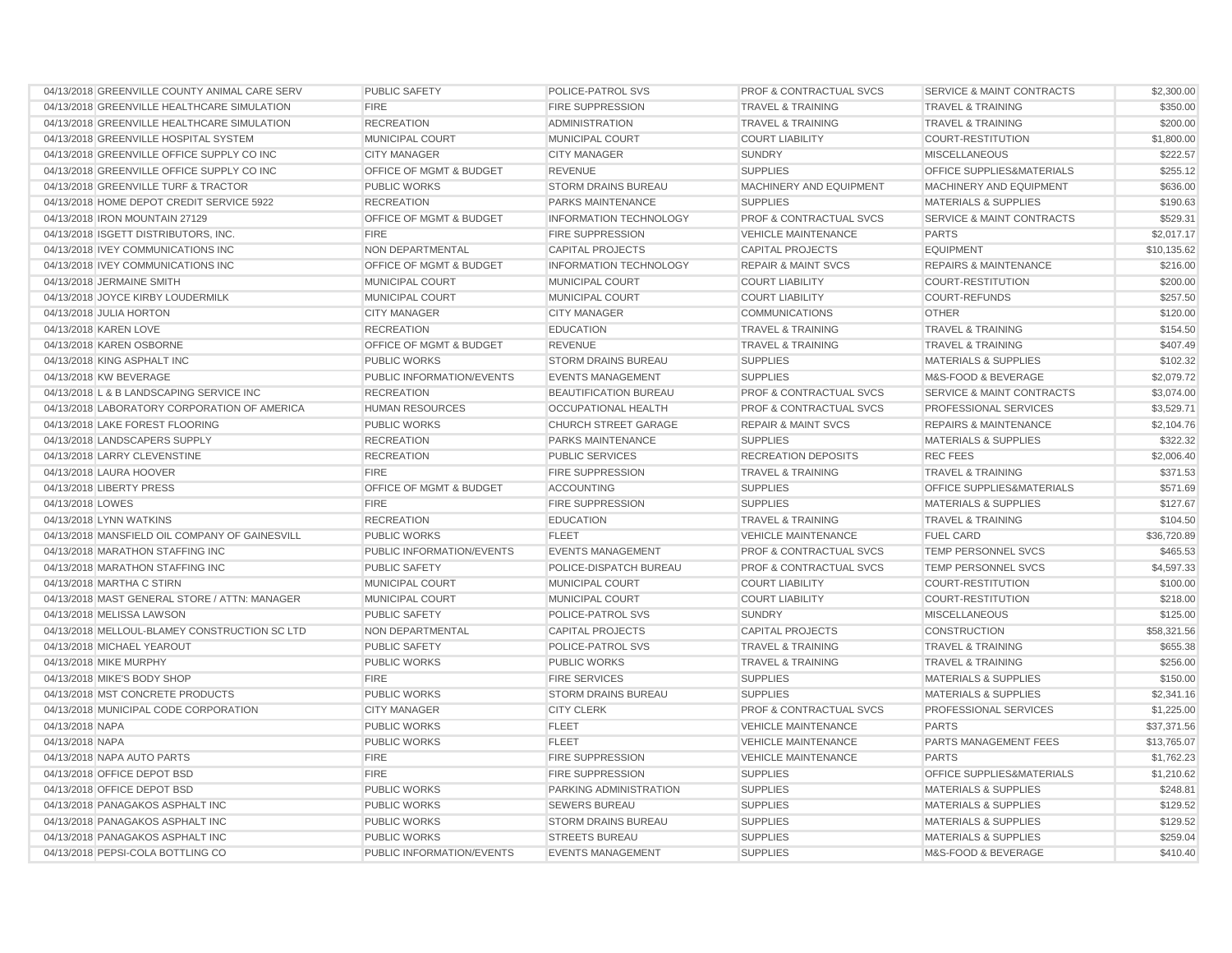| 04/13/2018 PERCEPTIVE RECRUITING INC           | <b>OFFICE OF MGMT &amp; BUDGET</b> | <b>INFORMATION TECHNOLOGY</b>    | PROF & CONTRACTUAL SVCS            | <b>TEMP PERSONNEL SVCS</b>           | \$4,160.00   |
|------------------------------------------------|------------------------------------|----------------------------------|------------------------------------|--------------------------------------|--------------|
| 04/13/2018 PERFECT DELIVERY INC                | <b>PUBLIC SAFETY</b>               | <b>POLICE-PATROL SVS</b>         | <b>SUPPLIES</b>                    | <b>MATERIALS &amp; SUPPLIES</b>      | \$888.97     |
| 04/13/2018 PLAYWORLD PREFERRED                 | <b>RECREATION</b>                  | PARKS MAINTENANCE                | <b>SUPPLIES</b>                    | <b>MATERIALS &amp; SUPPLIES</b>      | \$612.68     |
| 04/13/2018 PORTLAND UTILITIES CONSTRUCTION COM | NON DEPARTMENTAL                   | <b>CAPITAL PROJECTS</b>          | <b>CAPITAL PROJECTS</b>            | <b>CONSTRUCTION</b>                  | \$256,581.03 |
| 04/13/2018 PRESORT PLUS INC                    | OFFICE OF MGMT & BUDGET            | PURCHASING                       | <b>COMMUNICATIONS</b>              | <b>POSTAGE</b>                       | \$5,895.77   |
| 04/13/2018 PROFORMA                            | NON DEPARTMENTAL                   | <b>CAPITAL PROJECTS</b>          | <b>CAPITAL PROJECTS</b>            | <b>CONSTRUCTION</b>                  | \$156.67     |
| 04/13/2018 PROVIDENT LIFE & ACCIDENT INS CO    | <b>HUMAN RESOURCES</b>             | <b>HEALTH CARE</b>               | <b>OTHER INSURANCE</b>             | <b>LIFE INSURANCE</b>                | \$1,803.30   |
| 04/13/2018 R E MICHEL COMPANY LLC              | <b>PUBLIC WORKS</b>                | <b>BUILDING SERVICE DIVISION</b> | <b>SUPPLIES</b>                    | <b>MATERIALS &amp; SUPPLIES</b>      | \$190.96     |
| 04/13/2018 RAY BRACKEN NURSERY INC             | <b>RECREATION</b>                  | TREE MAINTENANCE BUREAU          | <b>SUPPLIES</b>                    | <b>MATERIALS &amp; SUPPLIES</b>      | \$630.00     |
| 04/13/2018 READ'S UNIFORMS INC                 | <b>FIRE</b>                        | <b>FIRE SUPPRESSION</b>          | <b>SUPPLIES</b>                    | <b>CLOTHING &amp; UNIFORMS</b>       | \$503.10     |
| 04/13/2018 REBUILD UPSTATE                     | C. D. DIVISION                     | <b>CDBG PROJECTS</b>             | <b>CD PROJECTS</b>                 | PUBLIC INFORMATION                   | \$3,966.23   |
| 04/13/2018 RILEY POPE & LANEY, LLC             | <b>CITY MANAGER</b>                | <b>CITY MANAGER</b>              | <b>PROF &amp; CONTRACTUAL SVCS</b> | PROFESSIONAL SERVICES                | \$5,846.85   |
| 04/13/2018 ROBERT POWELL                       | MUNICIPAL COURT                    | MUNICIPAL COURT                  | <b>COURT LIABILITY</b>             | COURT-RESTITUTION                    | \$250.00     |
| 04/13/2018 ROGER NEAL WILES                    | MUNICIPAL COURT                    | MUNICIPAL COURT                  | <b>COURT LIABILITY</b>             | <b>COURT-REFUNDS</b>                 | \$103.12     |
| 04/13/2018 S C DEPARTMENT OF REVENUE           | PUBLIC INFORMATION/EVENTS          | <b>EVENTS MANAGEMENT</b>         | <b>SUNDRY</b>                      | <b>TAXES</b>                         | \$1,481.60   |
| 04/13/2018 S C FIRE ACADEMY                    | <b>FIRE</b>                        | <b>FIRE SUPPRESSION</b>          | <b>TRAVEL &amp; TRAINING</b>       | <b>TRAVEL &amp; TRAINING</b>         | \$2,675.00   |
| 04/13/2018 SAFE INDUSTRIES                     | <b>FIRE</b>                        | <b>FIRE SUPPRESSION</b>          | <b>SUPPLIES</b>                    | <b>MATERIALS &amp; SUPPLIES</b>      | \$2,533.40   |
| 04/13/2018 SAM'S CLUB                          | <b>FIRE</b>                        | <b>FIRE PREVENTION</b>           | <b>SUPPLIES</b>                    | <b>MATERIALS &amp; SUPPLIES</b>      | \$249.88     |
| 04/13/2018 SAM'S CLUB                          | <b>FIRE</b>                        | <b>FIRE SERVICES</b>             | <b>SUPPLIES</b>                    | <b>MATERIALS &amp; SUPPLIES</b>      | \$698.45     |
| 04/13/2018 SAM'S CLUB                          | <b>FIRE</b>                        | <b>FIRE SUPPRESSION</b>          | <b>SUPPLIES</b>                    | <b>JANITORIAL SUPPLIES</b>           | \$734.22     |
| 04/13/2018 SAM'S CLUB                          | <b>FIRE</b>                        | <b>FIRE SUPPRESSION</b>          | <b>SUPPLIES</b>                    | <b>MATERIALS &amp; SUPPLIES</b>      | \$482.38     |
| 04/13/2018 SCHNEIDER TREE CARE                 | NON DEPARTMENTAL                   | <b>CAPITAL PROJECTS</b>          | <b>CAPITAL PROJECTS</b>            | <b>CONSTRUCTION</b>                  | \$13,520.00  |
| 04/13/2018 SCRPA                               | <b>RECREATION</b>                  | BEAUTIFICATION BUREAU            | <b>TRAVEL &amp; TRAINING</b>       | <b>TRAVEL &amp; TRAINING</b>         | \$100.00     |
| 04/13/2018 SITE DESIGN INC                     | NON DEPARTMENTAL                   | <b>CAPITAL PROJECTS</b>          | <b>CAPITAL PROJECTS</b>            | PLANNING/DESIGN                      | \$9,950.00   |
| 04/13/2018 SITE DESIGN INC                     | <b>PUBLIC WORKS</b>                | STORMWATER MANAGEMENT            | PROF & CONTRACTUAL SVCS            | PROFESSIONAL SERVICES                | \$2,902.50   |
| 04/13/2018 SITEONE LANDSCAPE SUPPLY LLC        | <b>RECREATION</b>                  | <b>FALLS PARK WORK CREW</b>      | <b>SUPPLIES</b>                    | <b>MATERIALS &amp; SUPPLIES</b>      | \$1,204.64   |
| 04/13/2018 SOULUTION LLC                       | PUBLIC INFORMATION/EVENTS          | <b>EVENTS MANAGEMENT</b>         | PROF & CONTRACTUAL SVCS            | <b>PROFESSIONAL SERVICES</b>         | \$400.00     |
| 04/13/2018 SOUTHEASTERN EMERGENCY EQUIPMENT CO | <b>FIRE</b>                        | <b>FIRE SUPPRESSION</b>          | <b>SUPPLIES</b>                    | OTHER MEDICAL SUPPLIES               | \$439.01     |
| 04/13/2018 SOUTHEASTERN JANITORIAL LLC         | <b>FIRE</b>                        | <b>FIRE SERVICES</b>             | PROF & CONTRACTUAL SVCS            | <b>SERVICE &amp; MAINT CONTRACTS</b> | \$300.00     |
| 04/13/2018 SOUTHEASTERN JANITORIAL LLC         | <b>PUBLIC SAFETY</b>               | POLICE-PATROL SVS                | PROF & CONTRACTUAL SVCS            | <b>SERVICE &amp; MAINT CONTRACTS</b> | \$950.00     |
| 04/13/2018 SPARTAN FIRE & EMERGENCY APPARATUS  | <b>FIRE</b>                        | <b>FIRE SUPPRESSION</b>          | <b>VEHICLE MAINTENANCE</b>         | <b>PARTS</b>                         | \$577.28     |
| 04/13/2018 SPRING SERVICE GREENVILLE           | <b>FIRE</b>                        | <b>FIRE SUPPRESSION</b>          | <b>VEHICLE MAINTENANCE</b>         | <b>PARTS</b>                         | \$272.29     |
| 04/13/2018 STANLEY HUNT DEPREE & RHINE INC     | <b>FIRE</b>                        | <b>FIRE</b>                      | <b>PROF &amp; CONTRACTUAL SVCS</b> | PROFESSIONAL SERVICES                | \$110.00     |
| 04/13/2018 TALENT MANAGEMENT SOLUTIONS         | <b>HUMAN RESOURCES</b>             | <b>HUMAN RESOURCES</b>           | <b>PROF &amp; CONTRACTUAL SVCS</b> | <b>TEMP PERSONNEL SVCS</b>           | \$327.20     |
| 04/13/2018 TALENT MANAGEMENT SOLUTIONS         | <b>PUBLIC WORKS</b>                | <b>FIXED ROUTE</b>               | <b>PROF &amp; CONTRACTUAL SVCS</b> | <b>TEMP PERSONNEL SVCS</b>           | \$3,564.14   |
| 04/13/2018 TALENT MANAGEMENT SOLUTIONS         | PUBLIC WORKS                       | <b>MAINTENANCE</b>               | PROF & CONTRACTUAL SVCS            | TEMP PERSONNEL SVCS                  | \$693.20     |
| 04/13/2018 TALENT MANAGEMENT SOLUTIONS         | PUBLIC WORKS                       | <b>RESIDENTIAL COLL BUREAU</b>   | PROF & CONTRACTUAL SVCS            | TEMP PERSONNEL SVCS                  | \$2,677.02   |
| 04/13/2018 TALENT MANAGEMENT SOLUTIONS         | PUBLIC WORKS                       | <b>STORM DRAINS BUREAU</b>       | <b>PROF &amp; CONTRACTUAL SVCS</b> | TEMP PERSONNEL SVCS                  | \$495.00     |
| 04/13/2018 TALENT MANAGEMENT SOLUTIONS         | PUBLIC WORKS                       | STORMWATER MANAGEMENT            | <b>PROF &amp; CONTRACTUAL SVCS</b> | TEMP PERSONNEL SVCS                  | \$1,023.36   |
| 04/13/2018 TALENT MANAGEMENT SOLUTIONS         | PUBLIC WORKS                       | <b>STREETS BUREAU</b>            | PROF & CONTRACTUAL SVCS            | TEMP PERSONNEL SVCS                  | \$1,641.75   |
| 04/13/2018 TALENT MANAGEMENT SOLUTIONS         | <b>RECREATION</b>                  | <b>COMMUNITY CENTERS</b>         | <b>PROF &amp; CONTRACTUAL SVCS</b> | <b>TEMP PERSONNEL SVCS</b>           | \$1,799.22   |
| 04/13/2018 TALENT MANAGEMENT SOLUTIONS         | <b>RECREATION</b>                  | <b>FALLS PARK WORK CREW</b>      | <b>PROF &amp; CONTRACTUAL SVCS</b> | <b>TEMP PERSONNEL SVCS</b>           | \$628.00     |
| 04/13/2018 TALENT MANAGEMENT SOLUTIONS         | <b>RECREATION</b>                  | <b>PUBLIC SERVICES</b>           | PROF & CONTRACTUAL SVCS            | <b>TEMP PERSONNEL SVCS</b>           | \$341.76     |
| 04/13/2018 TAMIKA TODD                         | <b>MUNICIPAL COURT</b>             | <b>MUNICIPAL COURT</b>           | <b>COURT LIABILITY</b>             | COURT-RESTITUTION                    | \$200.00     |
| 04/13/2018 TD CONVENTION CENTER                | <b>FIRE</b>                        | <b>FIRE PREVENTION</b>           | <b>SUPPLIES</b>                    | <b>MATERIALS &amp; SUPPLIES</b>      | \$156.32     |
| 04/13/2018 THE GRASS MASTER                    | <b>RECREATION</b>                  | <b>BEAUTIFICATION BUREAU</b>     | <b>PROF &amp; CONTRACTUAL SVCS</b> | SERVICE & MAINT CONTRACTS            | \$162.50     |
| 04/13/2018 THOMSON REUTERS - WEST              | <b>CITY ATTORNEY</b>               | <b>CITY ATTORNEY</b>             | <b>SUNDRY</b>                      | DUES, SUBSCRIPTN, PUBLICATN          | \$2,215.66   |
| 04/13/2018 TIGER MOVING LLC                    | OFFICE OF MGMT & BUDGET            | <b>REVENUE</b>                   | <b>PRINTING</b>                    | PRINTING & BINDING                   | \$249.75     |
| 04/13/2018 TIMMY LEE LONG                      | <b>MUNICIPAL COURT</b>             | MUNICIPAL COURT                  | <b>COURT LIABILITY</b>             | <b>COURT-REFUNDS</b>                 | \$1,090.00   |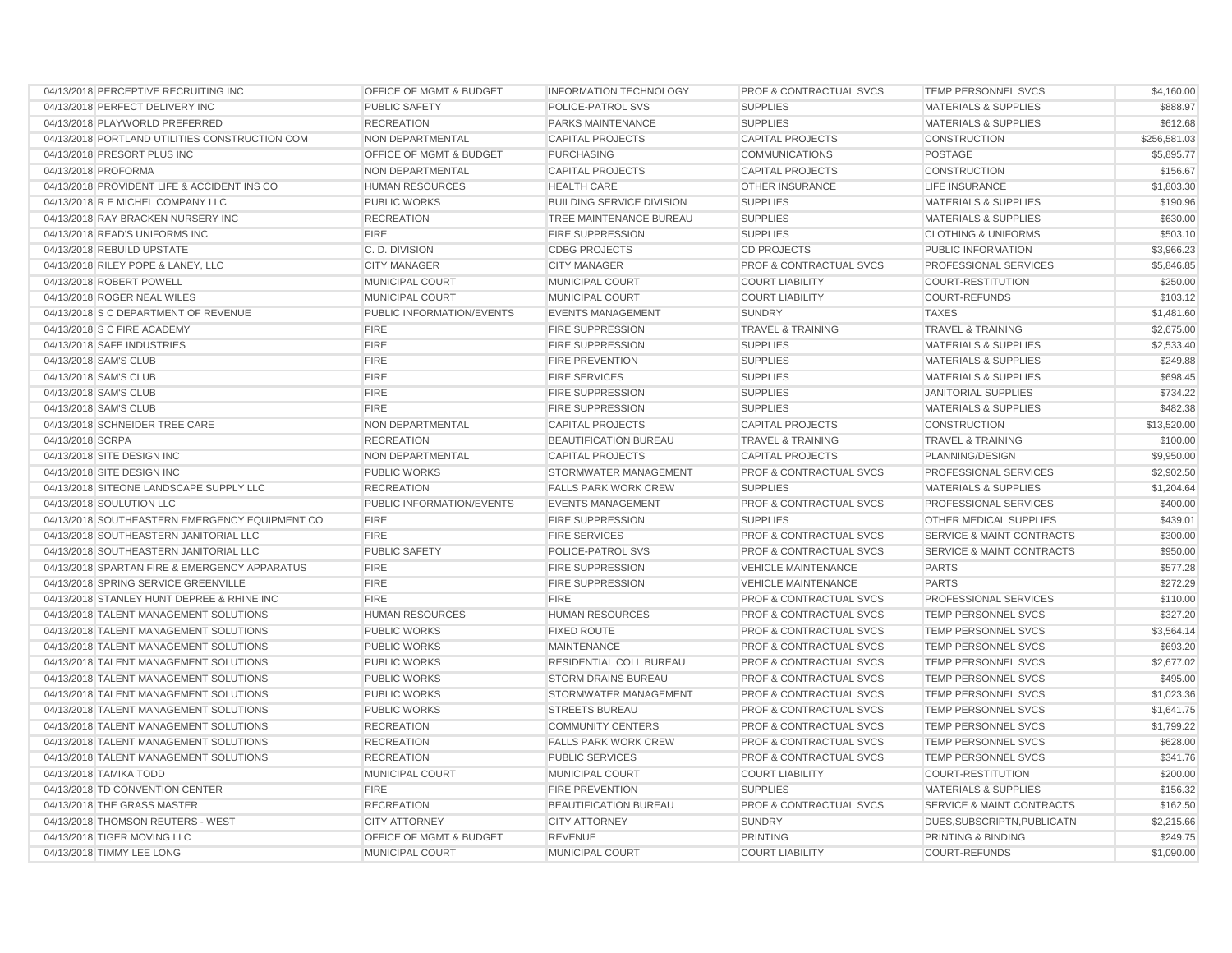| 04/13/2018 TRAIL-RITE SALES                    | <b>FIRE</b>                        | <b>FIRE SUPPRESSION</b>              | <b>SUPPLIES</b>                    | <b>MATERIALS &amp; SUPPLIES</b> | \$4,126.58   |
|------------------------------------------------|------------------------------------|--------------------------------------|------------------------------------|---------------------------------|--------------|
| 04/13/2018 TRAIL-RITE SALES                    | <b>FIRE</b>                        | <b>FIRE SUPPRESSION</b>              | <b>VEHICLE MAINTENANCE</b>         | <b>PARTS</b>                    | \$180.20     |
| 04/13/2018 TRUCKPRO LLC                        | <b>FIRE</b>                        | <b>FIRE SUPPRESSION</b>              | <b>VEHICLE MAINTENANCE</b>         | <b>PARTS</b>                    | \$905.85     |
| 04/13/2018 TRUCOLOR                            | <b>CITY MANAGER</b>                | <b>DONATIONS</b>                     | CONTRIBUTIONS/DONATIONS            | <b>GRAVITY/POLICE</b>           | \$407.51     |
| 04/13/2018 UNIFIRST                            | PUBLIC WORKS                       | <b>VEHICLE MAINTENANCE</b>           | <b>SUPPLIES</b>                    | <b>CLOTHING &amp; UNIFORMS</b>  | \$260.02     |
| 04/13/2018 UNITED CHEMICAL & SUPPLY CO INC     | <b>FIRE</b>                        | <b>FIRE SUPPRESSION</b>              | <b>SUPPLIES</b>                    | <b>JANITORIAL SUPPLIES</b>      | \$288.64     |
| 04/13/2018 VAUGHN AND MELTON                   | NON DEPARTMENTAL                   | <b>CAPITAL PROJECTS</b>              | <b>CAPITAL PROJECTS</b>            | PLANNING/DESIGN                 | \$8,736.00   |
| 04/13/2018 VENESKY ASPHALT PAVING & GRADING    | NON DEPARTMENTAL                   | NON DEPARTMENTAL                     | <b>CAPITAL PROJECTS</b>            | CONSTRUCTION                    | \$139,531.20 |
| 04/13/2018 VERIZON WIRELESS                    | <b>ECONOMIC DEVELOPMENT</b>        | <b>BUILDING &amp; PROPERTY MAINT</b> | <b>COMMUNICATIONS</b>              | <b>OTHER</b>                    | \$282.10     |
| 04/13/2018 VERIZON WIRELESS                    | ECONOMIC DEVELOPMENT               | ECONOMIC DEVELOPMENT                 | <b>COMMUNICATIONS</b>              | <b>OTHER</b>                    | \$126.74     |
| 04/13/2018 VERIZON WIRELESS                    | <b>OFFICE OF MGMT &amp; BUDGET</b> | <b>INFORMATION TECHNOLOGY</b>        | <b>COMMUNICATIONS</b>              | TELECOMMUNICATIONS/WIRELE       | \$774.87     |
| 04/13/2018 VERIZON WIRELESS                    | OFFICE OF MGMT & BUDGET            | <b>REVENUE</b>                       | <b>COMMUNICATIONS</b>              | <b>OTHER</b>                    | \$152.28     |
| 04/13/2018 VERIZON WIRELESS                    | PUBLIC INFORMATION/EVENTS          | <b>EVENTS MANAGEMENT</b>             | <b>COMMUNICATIONS</b>              | <b>OTHER</b>                    | \$106.61     |
| 04/13/2018 VERIZON WIRELESS                    | PUBLIC SAFETY                      | POLICE-PATROL SVS                    | <b>COMMUNICATIONS</b>              | <b>OTHER</b>                    | \$5,498.92   |
| 04/13/2018 VERIZON WIRELESS                    | <b>PUBLIC WORKS</b>                | <b>BUILDING SERVICE DIVISION</b>     | <b>COMMUNICATIONS</b>              | <b>OTHER</b>                    | \$362.07     |
| 04/13/2018 VERIZON WIRELESS                    | <b>PUBLIC WORKS</b>                | <b>CONSTRUCTION &amp; INSPECTION</b> | <b>COMMUNICATIONS</b>              | <b>OTHER</b>                    | \$428.53     |
| 04/13/2018 VERIZON WIRELESS                    | <b>PUBLIC WORKS</b>                | <b>ENGINEERING</b>                   | <b>COMMUNICATIONS</b>              | <b>OTHER</b>                    | \$275.98     |
| 04/13/2018 VERIZON WIRELESS                    | <b>PUBLIC WORKS</b>                | <b>FLEET</b>                         | <b>COMMUNICATIONS</b>              | <b>OTHER</b>                    | \$244.43     |
| 04/13/2018 VERIZON WIRELESS                    | <b>PUBLIC WORKS</b>                | <b>PARKING ADMINISTRATION</b>        | <b>COMMUNICATIONS</b>              | <b>OTHER</b>                    | \$752.09     |
| 04/13/2018 VERIZON WIRELESS                    | <b>PUBLIC WORKS</b>                | <b>PUBLIC WORKS</b>                  | <b>COMMUNICATIONS</b>              | <b>OTHER</b>                    | \$173.14     |
| 04/13/2018 VERIZON WIRELESS                    | <b>PUBLIC WORKS</b>                | RESIDENTIAL COLL BUREAU              | <b>COMMUNICATIONS</b>              | <b>OTHER</b>                    | \$772.05     |
| 04/13/2018 VERIZON WIRELESS                    | <b>PUBLIC WORKS</b>                | <b>SEWERS BUREAU</b>                 | <b>COMMUNICATIONS</b>              | <b>OTHER</b>                    | \$733.85     |
| 04/13/2018 VERIZON WIRELESS                    | <b>PUBLIC WORKS</b>                | <b>STORM DRAINS BUREAU</b>           | <b>COMMUNICATIONS</b>              | <b>OTHER</b>                    | \$471.99     |
| 04/13/2018 VERIZON WIRELESS                    | <b>PUBLIC WORKS</b>                | <b>STORMWATER MANAGEMENT</b>         | <b>COMMUNICATIONS</b>              | <b>TELEPHONE</b>                | \$514.02     |
| 04/13/2018 VERIZON WIRELESS                    | <b>PUBLIC WORKS</b>                | STORMWATER MANAGEMENT                | <b>SUPPLIES</b>                    | <b>MATERIALS &amp; SUPPLIES</b> | \$773.78     |
| 04/13/2018 VERIZON WIRELESS                    | <b>PUBLIC WORKS</b>                | <b>STREETS BUREAU</b>                | <b>COMMUNICATIONS</b>              | <b>OTHER</b>                    | \$814.78     |
| 04/13/2018 VERIZON WIRELESS                    | <b>PUBLIC WORKS</b>                | <b>TRAFFIC ENGINEERING</b>           | <b>COMMUNICATIONS</b>              | <b>OTHER</b>                    | \$247.09     |
| 04/13/2018 VERIZON WIRELESS                    | <b>PUBLIC WORKS</b>                | <b>TRAFFIC ENGINEERING</b>           | <b>SUPPLIES</b>                    | M&S-WORKZONE                    | \$916.84     |
| 04/13/2018 VERIZON WIRELESS                    | <b>PUBLIC WORKS</b>                | <b>VEHICLE MAINTENANCE</b>           | <b>COMMUNICATIONS</b>              | <b>CELLULAR PHONE SERVICE</b>   | \$821.57     |
| 04/13/2018 VERIZON WIRELESS                    | <b>RECREATION</b>                  | PARKS AND RECREATION                 | <b>COMMUNICATIONS</b>              | <b>OTHER</b>                    | \$182.17     |
| 04/13/2018 VERIZON WIRELESS                    | <b>RECREATION</b>                  | <b>PARKS MAINTENANCE</b>             | <b>COMMUNICATIONS</b>              | <b>OTHER</b>                    | \$1,239.52   |
| 04/13/2018 VICKY MCCLAIN                       | MUNICIPAL COURT                    | MUNICIPAL COURT                      | <b>COURT LIABILITY</b>             | COURT-RESTITUTION               | \$100.00     |
| 04/13/2018 WILL & KRIS AMUSEMENTS              | PUBLIC INFORMATION/EVENTS          | <b>EVENTS MANAGEMENT</b>             | PROF & CONTRACTUAL SVCS            | SHOW MANAGEMENT EXP             | \$768.00     |
| 04/13/2018 WILLIAMS FIRE APPARATUS             | <b>FIRE</b>                        | <b>FIRE SUPPRESSION</b>              | <b>VEHICLE MAINTENANCE</b>         | <b>PARTS</b>                    | \$1,921.38   |
| 04/13/2018 WILLIS OF SOUTH CAROLINA INC        | OFFICE OF MGMT & BUDGET            | <b>RISK MANAGEMENT</b>               | <b>SERVICE FEES</b>                | PREMIUM AUTO LIAB               | \$21,697.00  |
| 04/13/2018 WILLIS OF SOUTH CAROLINA INC        | <b>OFFICE OF MGMT &amp; BUDGET</b> | <b>RISK MANAGEMENT</b>               | <b>SERVICE FEES</b>                | PREMIUM GENERAL LIAB            | \$106,485.70 |
| 04/13/2018 WOOLPERT INC                        | NON DEPARTMENTAL                   | <b>CAPITAL PROJECTS</b>              | <b>CAPITAL PROJECTS</b>            | PLANNING/DESIGN                 | \$148,642.00 |
| 04/13/2018 WORKWELL OCCUPATIONAL HEALTH CENTER | <b>HUMAN RESOURCES</b>             | <b>HEALTH CARE</b>                   | <b>SUNDRY</b>                      | <b>WELLNESS ACTIVITIES</b>      | \$1,960.00   |
| 04/13/2018 XEROX CORP                          | OFFICE OF MGMT & BUDGET            | <b>INFORMATION TECHNOLOGY</b>        | <b>PROF &amp; CONTRACTUAL SVCS</b> | <b>EQUIPMENT RENTAL</b>         | \$5,198.37   |
| 04/13/2018 XEROX CORPORATION                   | OFFICE OF MGMT & BUDGET            | <b>INFORMATION TECHNOLOGY</b>        | PROF & CONTRACTUAL SVCS            | <b>EQUIPMENT RENTAL</b>         | \$1,549.60   |
| 04/17/2018 4IMPRINT                            | <b>RECREATION</b>                  | <b>COMMUNITY CENTERS</b>             | <b>SUPPLIES</b>                    | <b>MATERIALS &amp; SUPPLIES</b> | \$215.50     |
| 04/17/2018 ADAMS BISTRO INC                    | <b>PUBLIC WORKS</b>                | <b>ENGINEERING</b>                   | <b>SUNDRY</b>                      | <b>MISCELLANEOUS</b>            | \$371.52     |
| 04/17/2018 ADVANCED DOOR SYSTEMS INC           | <b>PUBLIC WORKS</b>                | <b>BUILDING SERVICE DIVISION</b>     | <b>SUPPLIES</b>                    | <b>MATERIALS &amp; SUPPLIES</b> | \$556.20     |
| 04/17/2018 ALDRIDGE FAMILY PRODUCE             | <b>RECREATION</b>                  | <b>ADMINISTRATION</b>                | <b>SUPPLIES</b>                    | M&S-FOOD                        | \$940.67     |
| 04/17/2018 ANSWERLIVE LLC                      | <b>PUBLIC WORKS</b>                | PARKING ADMINISTRATION               | <b>COMMUNICATIONS</b>              | <b>OTHER</b>                    | \$155.29     |
|                                                |                                    |                                      |                                    |                                 |              |
| 04/17/2018 ARC3 GASES INC                      | <b>RECREATION</b>                  | <b>ADMINISTRATION</b>                | <b>SUPPLIES</b>                    | M&S-VETERINARY                  | \$104.09     |
| 04/17/2018 BLACK BEAR FARM                     | <b>RECREATION</b>                  | TREE MAINTENANCE BUREAU              | <b>SUPPLIES</b>                    | <b>MATERIALS &amp; SUPPLIES</b> | \$220.00     |
| 04/17/2018 BLACK BIRD SPECIALTIES              | <b>RECREATION</b>                  | <b>PUBLIC SERVICES</b>               | <b>SUPPLIES</b>                    | SALE CONCESSIONS                | \$108.48     |
| 04/17/2018 BLUE EAGLE RENTALS INC              | <b>PUBLIC WORKS</b>                | <b>SEWERS BUREAU</b>                 | PROF & CONTRACTUAL SVCS            | <b>EQUIPMENT RENTAL</b>         | \$1,153.65   |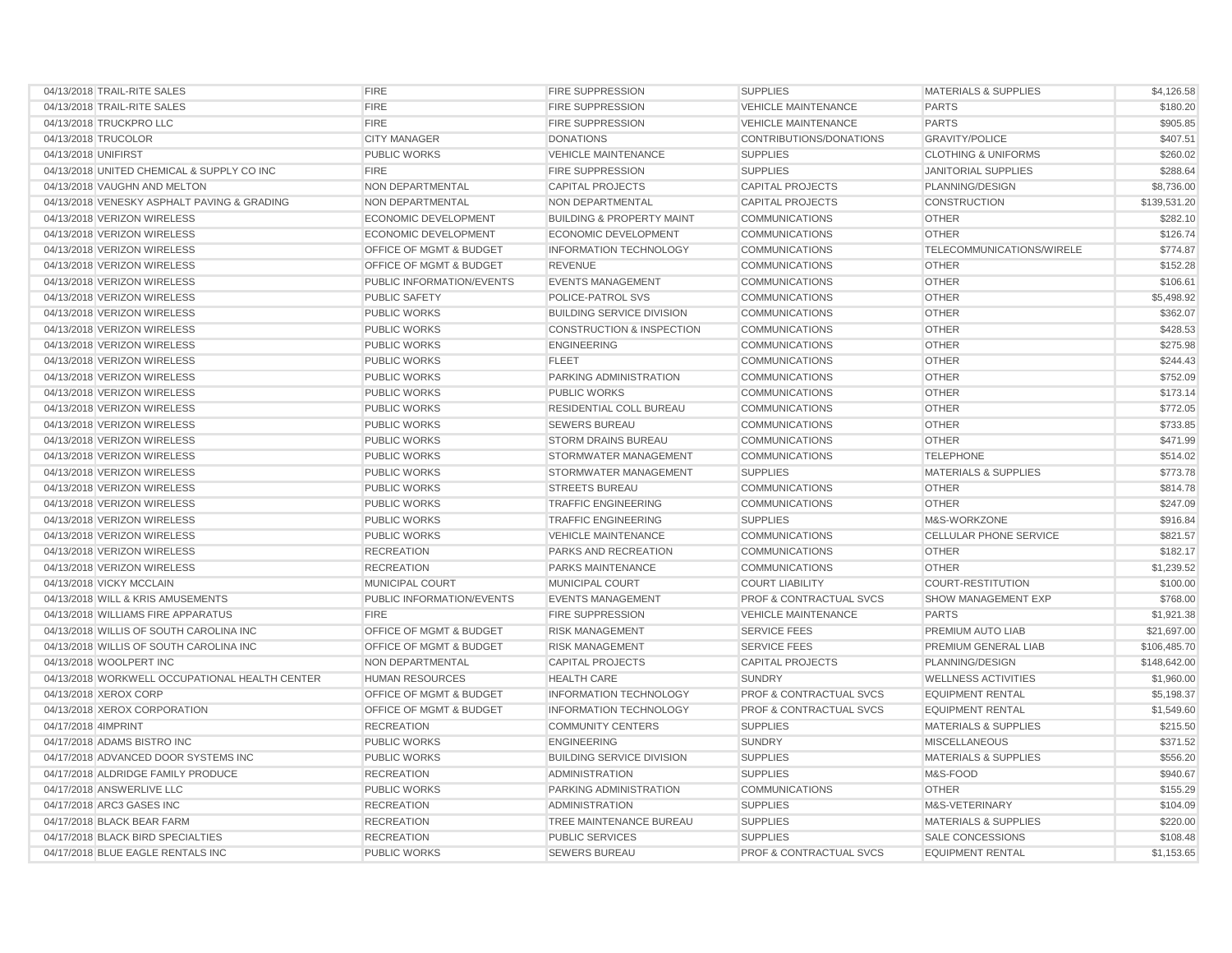| 04/17/2018 BSN/PASSON'S/GSC/COLIN SPORTS       | <b>RECREATION</b>           | <b>COMMUNITY CENTERS</b>             | <b>SUPPLIES</b>                    | <b>MATERIALS &amp; SUPPLIES</b>      | \$278.59   |
|------------------------------------------------|-----------------------------|--------------------------------------|------------------------------------|--------------------------------------|------------|
| 04/17/2018 CAROLINA CONCRETE COMPANY INC       | PUBLIC WORKS                | <b>CBD TIF CREW</b>                  | <b>SUPPLIES</b>                    | <b>MATERIALS &amp; SUPPLIES</b>      | \$1,527.74 |
| 04/17/2018 CAROLINA CONCRETE COMPANY INC       | <b>PUBLIC WORKS</b>         | STORM DRAINS BUREAU                  | <b>SUPPLIES</b>                    | <b>MATERIALS &amp; SUPPLIES</b>      | \$985.54   |
| 04/17/2018 CAROLINA CONCRETE COMPANY INC       | PUBLIC WORKS                | <b>STREETS BUREAU</b>                | <b>SUPPLIES</b>                    | <b>MATERIALS &amp; SUPPLIES</b>      | \$6,096.86 |
| 04/17/2018 CINCINNATI SYSTEMS INC              | <b>PUBLIC WORKS</b>         | <b>ONE GARAGE</b>                    | PROF & CONTRACTUAL SVCS            | <b>SERVICE &amp; MAINT CONTRACTS</b> | \$461.25   |
| 04/17/2018 CINCINNATI SYSTEMS INC              | <b>PUBLIC WORKS</b>         | <b>POINSETT GARAGE</b>               | <b>REPAIR &amp; MAINT SVCS</b>     | <b>REPAIRS &amp; MAINTENANCE</b>     | \$585.00   |
| 04/17/2018 CINTAS                              | PUBLIC WORKS                | <b>FLEET</b>                         | <b>SUPPLIES</b>                    | <b>CLOTHING &amp; UNIFORMS</b>       | \$164.89   |
| 04/17/2018 CINTAS                              | <b>RECREATION</b>           | PUBLIC SERVICES                      | <b>SUPPLIES</b>                    | <b>CLOTHING &amp; UNIFORMS</b>       | \$107.92   |
| 04/17/2018 CROMER'S P-NUTS LLC                 | <b>RECREATION</b>           | <b>PUBLIC SERVICES</b>               | <b>SUPPLIES</b>                    | <b>SALE CONCESSIONS</b>              | \$1,019.62 |
| 04/17/2018 CUMMINS ATLANTIC                    | <b>PUBLIC WORKS</b>         | VEHICLE MAINTENANCE                  | <b>VEHICLE MAINTENANCE</b>         | <b>OUTSIDE REPAIRS</b>               | \$1,062.40 |
| 04/17/2018 DESIGNLAB INC                       | PUBLIC WORKS                | <b>ENFORCEMENT</b>                   | <b>SUPPLIES</b>                    | <b>CLOTHING &amp; UNIFORMS</b>       | \$625.40   |
| 04/17/2018 DISYS SOLUTIONS INC                 | OFFICE OF MGMT & BUDGET     | <b>INFORMATION TECHNOLOGY</b>        | <b>SUPPLIES</b>                    | <b>MATERIALS &amp; SUPPLIES</b>      | \$901.69   |
| 04/17/2018 DIXIE RUBBER & PLASTICS INC         | <b>RECREATION</b>           | <b>ADMINISTRATION</b>                | <b>SUPPLIES</b>                    | M&S-CURATORIAL                       | \$109.42   |
| 04/17/2018 DOWNTOWN YOGA GREENVILLE            | <b>HUMAN RESOURCES</b>      | <b>HEALTH CARE</b>                   | <b>SUNDRY</b>                      | <b>WELLNESS ACTIVITIES</b>           | \$320.00   |
| 04/17/2018 E11EVEN LLC                         | <b>RECREATION</b>           | <b>PUBLIC SERVICES</b>               | <b>SUPPLIES</b>                    | <b>SALE GIFTS</b>                    | \$494.89   |
| 04/17/2018 ECHOLS OIL COMPANY INC              | <b>PUBLIC WORKS</b>         | <b>FLEET</b>                         | <b>VEHICLE MAINTENANCE</b>         | <b>FUEL</b>                          | \$2,355.44 |
| 04/17/2018 EQUIPMENT PLUS INC                  | <b>PUBLIC WORKS</b>         | <b>VEHICLE MAINTENANCE</b>           | <b>SUPPLIES</b>                    | <b>MATERIALS &amp; SUPPLIES</b>      | \$409.05   |
| 04/17/2018 FAIRWAY FORD INC                    | <b>PUBLIC WORKS</b>         | <b>FLEET</b>                         | <b>VEHICLE MAINTENANCE</b>         | <b>OUTSIDE REPAIRS</b>               | \$220.00   |
| 04/17/2018 FAIRWAY OUTDOOR ADVERTISING LLC     | <b>RECREATION</b>           | <b>PUBLIC SERVICES</b>               | <b>SUPPLIES</b>                    | SUPPLIES PROMOTIONS                  | \$1,800.00 |
| 04/17/2018 FERGUSON ENTERPRISES INC            | <b>RECREATION</b>           | <b>ADMINISTRATION</b>                | <b>SUPPLIES</b>                    | <b>JANITORIAL SUPPLIES</b>           | \$133.77   |
| 04/17/2018 GILLIG LLC                          | <b>PUBLIC WORKS</b>         | VEHICLE MAINTENANCE                  | <b>VEHICLE MAINTENANCE</b>         | <b>PARTS</b>                         | \$4,799.91 |
| 04/17/2018 GIMME-A-SIGN CO INC                 | NON DEPARTMENTAL            | <b>CAPITAL PROJECTS</b>              | <b>CAPITAL PROJECTS</b>            | <b>CONSTRUCTION</b>                  | \$195.04   |
| 04/17/2018 GOSSETT CONCRETE PIPE CO INC        | <b>PUBLIC WORKS</b>         | STORM DRAINS BUREAU                  | <b>SUPPLIES</b>                    | <b>MATERIALS &amp; SUPPLIES</b>      | \$683.06   |
| 04/17/2018 GRAINGER 803858935                  | PUBLIC WORKS                | <b>BUILDING SERVICE DIVISION</b>     | <b>SUPPLIES</b>                    | <b>MATERIALS &amp; SUPPLIES</b>      | \$164.07   |
| 04/17/2018 GREENVILLE COUNTY IT SYSTEMS        | OFFICE OF MGMT & BUDGET     | <b>INFORMATION TECHNOLOGY</b>        | <b>COMMUNICATIONS</b>              | TELECOMMUNICATIONS/WIRELE            | \$330.00   |
| 04/17/2018 GREENVILLE OFFICE SUPPLY CO INC     | <b>HUMAN RESOURCES</b>      | <b>HUMAN RESOURCES</b>               | <b>SUNDRY</b>                      | <b>AWARDS</b>                        | \$201.29   |
| 04/17/2018 GREENVILLE OFFICE SUPPLY CO INC     | <b>RECREATION</b>           | <b>COMMUNITY CENTERS</b>             | <b>SUPPLIES</b>                    | OFFICE SUPPLIES&MATERIALS            | \$109.57   |
| 04/17/2018 GREENVILLE WATER                    | PUBLIC WORKS                | <b>BUILDING SERVICE DIVISION</b>     | <b>UTILITIES</b>                   | <b>OTHER</b>                         | \$4,171.02 |
| 04/17/2018 GREENVILLE WATER                    | PUBLIC WORKS                | NON VEHICLE MAINTENANCE              | <b>UTILITIES</b>                   | WATER/WASTEWATER                     | \$481.84   |
| 04/17/2018 GREENVILLE WATER                    | <b>RECREATION</b>           | <b>FALLS PARK WORK CREW</b>          | <b>UTILITIES</b>                   | <b>OTHER</b>                         | \$760.73   |
| 04/17/2018 HERSHEY CREAMERY COMPANY            | <b>RECREATION</b>           | <b>PUBLIC SERVICES</b>               | <b>SUPPLIES</b>                    | SALE CONCESSIONS                     | \$636.56   |
| 04/17/2018 HOME DEPOT CREDIT SERVICE 0978      | <b>PUBLIC WORKS</b>         | NON VEHICLE MAINTENANCE              | <b>SUPPLIES</b>                    | <b>MATERIALS &amp; SUPPLIES</b>      | \$214.25   |
| 04/17/2018 HOME DEPOT CREDIT SERVICE 4123      | <b>PUBLIC WORKS</b>         | <b>SEWERS BUREAU</b>                 | <b>SUPPLIES</b>                    | <b>MATERIALS &amp; SUPPLIES</b>      | \$366.43   |
| 04/17/2018 HOME DEPOT CREDIT SERVICE 5914      | <b>RECREATION</b>           | <b>ADMINISTRATION</b>                | <b>SUPPLIES</b>                    | M&S-EXHIBITS                         | \$426.81   |
| 04/17/2018 INTERNATIONAL CODE COUNCIL INC      | <b>ECONOMIC DEVELOPMENT</b> | <b>BUILDING &amp; PROPERTY MAINT</b> | <b>SUNDRY</b>                      | DUES.SUBSCRIPTN.PUBLICATN            | \$418.00   |
| 04/17/2018 IRON MOUNTAIN 27128                 | OFFICE OF MGMT & BUDGET     | <b>PURCHASING</b>                    | <b>SUPPLIES</b>                    | <b>OFFICE SUPPLIES&amp;MATERIALS</b> | \$181.06   |
| 04/17/2018 JET-VAC SEWER EQUIPMENT CO          | <b>PUBLIC WORKS</b>         | <b>SEWERS BUREAU</b>                 | <b>SUPPLIES</b>                    | <b>MATERIALS &amp; SUPPLIES</b>      | \$811.69   |
| 04/17/2018 K & M INTERNATIONAL WILD REPUBLIC   | <b>RECREATION</b>           | <b>PUBLIC SERVICES</b>               | <b>SUPPLIES</b>                    | <b>SALE GIFTS</b>                    | \$2,450.71 |
| 04/17/2018 K-MART STORE 4016                   | PUBLIC WORKS                | <b>PUBLIC WORKS</b>                  | <b>SUPPLIES</b>                    | <b>MATERIALS &amp; SUPPLIES</b>      | \$119.08   |
| 04/17/2018 LANDS' END BUSINESS OUTFITTERS      | <b>RECREATION</b>           | <b>ADMINISTRATION</b>                | <b>SUPPLIES</b>                    | <b>CLOTHING &amp; UNIFORMS</b>       | \$100.70   |
| 04/17/2018 LARK & ASSOCIATES POLYGRAPH SERVICE | <b>HUMAN RESOURCES</b>      | <b>HUMAN RESOURCES</b>               | <b>PROF &amp; CONTRACTUAL SVCS</b> | PROFESSIONAL SERVICES                | \$270.00   |
| 04/17/2018 LOWES                               | <b>PUBLIC WORKS</b>         | <b>BUILDING SERVICE DIVISION</b>     | <b>SUPPLIES</b>                    | <b>MATERIALS &amp; SUPPLIES</b>      | \$104.64   |
| 04/17/2018 LOWES                               | PUBLIC WORKS                | <b>SEWERS BUREAU</b>                 | <b>SUPPLIES</b>                    | <b>MATERIALS &amp; SUPPLIES</b>      | \$347.01   |
| 04/17/2018 LOWES                               | <b>PUBLIC WORKS</b>         | <b>STORM DRAINS BUREAU</b>           | <b>SUPPLIES</b>                    | <b>MATERIALS &amp; SUPPLIES</b>      | \$848.36   |
| 04/17/2018 MERCEDES BENZ OF SOUTH CHARLOTTE    | <b>PUBLIC WORKS</b>         | <b>FLEET</b>                         | <b>VEHICLE MAINTENANCE</b>         | <b>OUTSIDE REPAIRS</b>               | \$1,131.09 |
| 04/17/2018 MERIAL LIMITED                      | <b>RECREATION</b>           | <b>ADMINISTRATION</b>                | <b>SUPPLIES</b>                    | M&S-MEDICINE                         | \$155.18   |
| 04/17/2018 METRO REPROGRAPHIC SERVICES         | OFFICE OF MGMT & BUDGET     | GIS                                  | <b>SUPPLIES</b>                    | <b>MATERIALS &amp; SUPPLIES</b>      | \$552.64   |
| 04/17/2018 MOUNTAIN CORPORATION, THE           | <b>RECREATION</b>           | <b>PUBLIC SERVICES</b>               | <b>SUPPLIES</b>                    | <b>SALE GIFTS</b>                    | \$741.64   |
| 04/17/2018 NATIONAL BUSINESS FURNITURE LLC     | <b>PUBLIC WORKS</b>         | PARKING ADMINISTRATION               | <b>SUPPLIES</b>                    | OFFICE SUPPLIES&MATERIALS            | \$766.00   |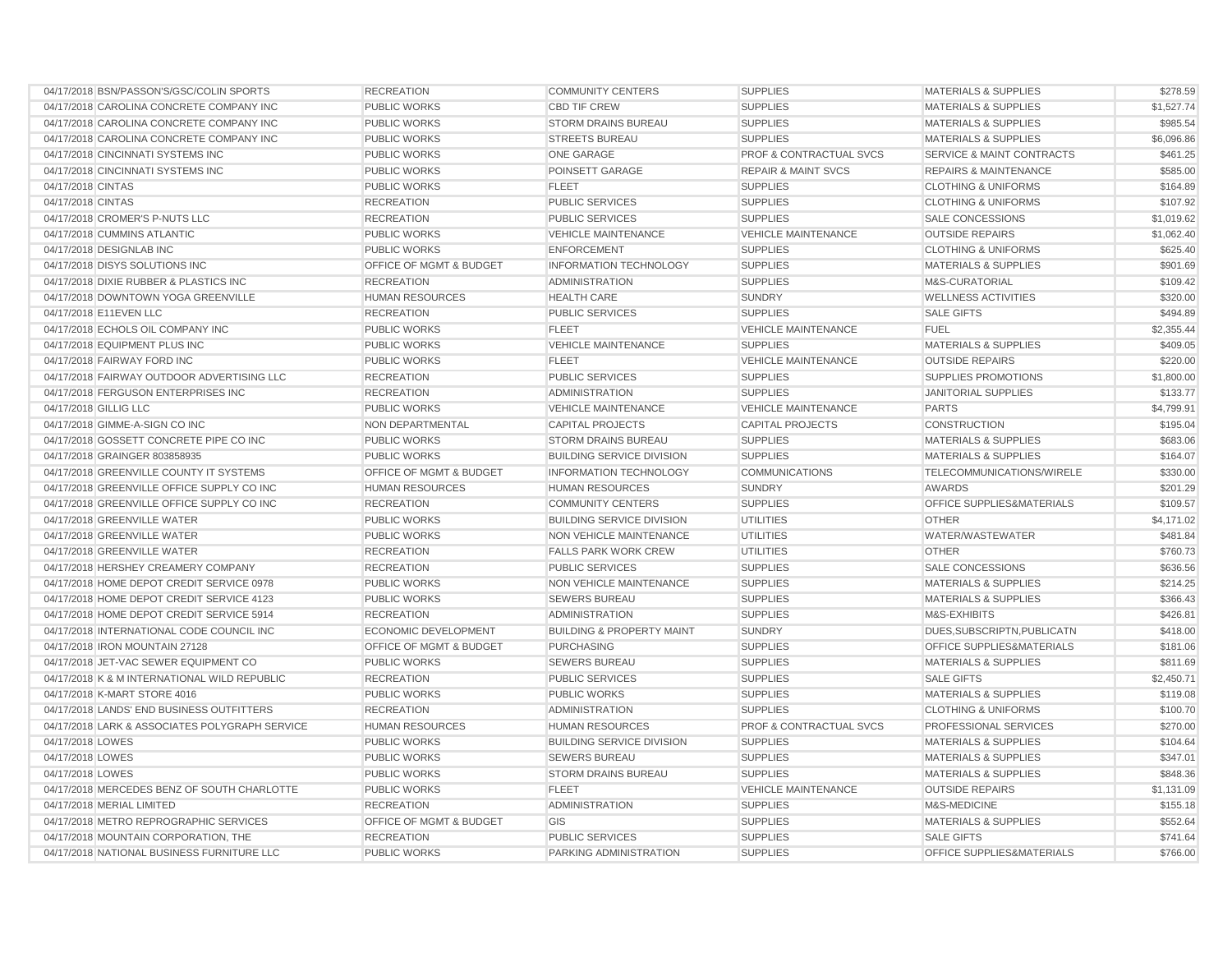| 04/17/2018 NORTHERN RANGELANDS TRADING LIMITED | <b>RECREATION</b>       | <b>PUBLIC SERVICES</b>           | <b>SUPPLIES</b>                    | <b>SALE GIFTS</b>                | \$975.18    |
|------------------------------------------------|-------------------------|----------------------------------|------------------------------------|----------------------------------|-------------|
| 04/17/2018 PEPSI-COLA BOTTLING CO              | <b>RECREATION</b>       | <b>PUBLIC SERVICES</b>           | <b>SUPPLIES</b>                    | <b>SALE CONCESSIONS</b>          | \$2,103.09  |
| 04/17/2018 PETERBILT STORE OF GREENVILLE. THE  | <b>PUBLIC WORKS</b>     | <b>VEHICLE MAINTENANCE</b>       | <b>VEHICLE MAINTENANCE</b>         | <b>PARTS</b>                     | \$244.28    |
| 04/17/2018 PHILLIPS INTERNATIONAL INC DBA      | <b>RECREATION</b>       | <b>PUBLIC SERVICES</b>           | <b>SUPPLIES</b>                    | <b>SALE GIFTS</b>                | \$1,162.31  |
| 04/17/2018 PIEDMONT NATURAL GAS CO INC         | <b>PUBLIC WORKS</b>     | <b>PUBLIC WORKS</b>              | <b>UTILITIES</b>                   | GAS                              | \$279.03    |
| 04/17/2018 PROFORMA                            | <b>PUBLIC WORKS</b>     | <b>FIXED ROUTE</b>               | <b>PRINTING</b>                    | PRINTING & BINDING               | \$1,027.75  |
| 04/17/2018 PROFORMA                            | <b>RECREATION</b>       | <b>EDUCATION</b>                 | <b>SUPPLIES</b>                    | SUPPLIES ZOO CAMP                | \$291.50    |
| 04/17/2018 PROFORMA                            | <b>RECREATION</b>       | PARKS AND RECREATION             | <b>PRINTING</b>                    | PRINTING & BINDING               | \$158.58    |
| 04/17/2018 RHODE ISLAND NOVELTY INC            | <b>RECREATION</b>       | <b>PUBLIC SERVICES</b>           | <b>SUPPLIES</b>                    | OTHER DREAM NIGHT                | \$1,054.56  |
| 04/17/2018 S C DEPARTMENT OF CORRECTIONS       | <b>RECREATION</b>       | PARKS MAINTENANCE                | PROF & CONTRACTUAL SVCS            | <b>TEMP PERSONNEL SVCS</b>       | \$1,339.00  |
| 04/17/2018 SAFETY PRODUCTS INC                 | <b>PUBLIC WORKS</b>     | NON VEHICLE MAINTENANCE          | <b>SUPPLIES</b>                    | <b>MATERIALS &amp; SUPPLIES</b>  | \$388.00    |
| 04/17/2018 SAM'S CLUB                          | <b>RECREATION</b>       | <b>ADMINISTRATION</b>            | <b>SUPPLIES</b>                    | M&S-EXHIBITS                     | \$107.56    |
| 04/17/2018 SAM'S CLUB                          | <b>RECREATION</b>       | <b>ADMINISTRATION</b>            | <b>SUPPLIES</b>                    | M&S-FOOD                         | \$135.46    |
| 04/17/2018 SAM'S CLUB                          | <b>RECREATION</b>       | <b>EDUCATION</b>                 | <b>SUPPLIES</b>                    | <b>OVERNIGHTS</b>                | \$188.36    |
| 04/17/2018 SAM'S CLUB                          | <b>RECREATION</b>       | <b>PUBLIC SERVICES</b>           | <b>SUPPLIES</b>                    | SALE CONCESSIONS                 | \$1,468.10  |
| 04/17/2018 SEARS COMMERCIAL ONE                | <b>PUBLIC WORKS</b>     | VEHICLE MAINTENANCE              | <b>SUPPLIES</b>                    | <b>MATERIALS &amp; SUPPLIES</b>  | \$366.60    |
| 04/17/2018 SIGNATURES COMPANY LLC              | OFFICE OF MGMT & BUDGET | <b>INFORMATION TECHNOLOGY</b>    | <b>SUPPLIES</b>                    | <b>CLOTHING &amp; UNIFORMS</b>   | \$877.21    |
| 04/17/2018 SOUND-EKLIN                         | <b>RECREATION</b>       | <b>ADMINISTRATION</b>            | PROF & CONTRACTUAL SVCS            | SERVICE & MAINT CONTRACTS        | \$236.30    |
| 04/17/2018 SOUTHEASTERN PAPER GROUP            | <b>PUBLIC WORKS</b>     | <b>BUILDING SERVICE DIVISION</b> | <b>SUPPLIES</b>                    | <b>JANITORIAL SUPPLIES</b>       | \$946.76    |
| 04/17/2018 SOUTHEASTERN PAPER GROUP            | <b>RECREATION</b>       | <b>FALLS PARK WORK CREW</b>      | <b>SUPPLIES</b>                    | <b>JANITORIAL SUPPLIES</b>       | \$643.19    |
| 04/17/2018 SOUTHERN REEL SOLUTIONS LLC         | <b>RECREATION</b>       | <b>PARKS MAINTENANCE</b>         | <b>SUPPLIES</b>                    | <b>MATERIALS &amp; SUPPLIES</b>  | \$1,350.12  |
| 04/17/2018 SUPPLYWORKS                         | <b>PUBLIC WORKS</b>     | <b>FIXED ROUTE</b>               | <b>SUPPLIES</b>                    | <b>MATERIALS &amp; SUPPLIES</b>  | \$222.88    |
| 04/17/2018 SUPPLYWORKS                         | <b>PUBLIC WORKS</b>     | NON VEHICLE MAINTENANCE          | <b>SUPPLIES</b>                    | <b>MATERIALS &amp; SUPPLIES</b>  | \$140.00    |
| 04/17/2018 TEC UTILITIES SUPPLY INC            | <b>PUBLIC WORKS</b>     | <b>SEWERS BUREAU</b>             | <b>SUPPLIES</b>                    | <b>MATERIALS &amp; SUPPLIES</b>  | \$2,719.43  |
| 04/17/2018 THE PETTING ZOO INC                 | <b>RECREATION</b>       | <b>PUBLIC SERVICES</b>           | <b>SUPPLIES</b>                    | <b>SALE GIFTS</b>                | \$686.40    |
| 04/17/2018 TRAVELERS REST FEED & SEED INC      | <b>RECREATION</b>       | <b>ADMINISTRATION</b>            | <b>SUPPLIES</b>                    | M&S-FOOD                         | \$247.00    |
| 04/17/2018 TRUCKPRO LLC                        | <b>PUBLIC WORKS</b>     | <b>VEHICLE MAINTENANCE</b>       | <b>VEHICLE MAINTENANCE</b>         | <b>PARTS</b>                     | \$303.45    |
| 04/17/2018 TYCO INTEGRATED SECURITY LLC        | <b>PUBLIC WORKS</b>     | LIBERTY SQUARE GARAGE            | <b>REPAIR &amp; MAINT SVCS</b>     | <b>REPAIRS &amp; MAINTENANCE</b> | \$158.84    |
| 04/17/2018 TYCO INTEGRATED SECURITY LLC        | <b>RECREATION</b>       | <b>COMMUNITY CENTERS</b>         | <b>PROF &amp; CONTRACTUAL SVCS</b> | PROFESSIONAL SERVICES            | \$410.50    |
| 04/17/2018 UNIFIRST                            | <b>PUBLIC WORKS</b>     | <b>VEHICLE MAINTENANCE</b>       | <b>SUPPLIES</b>                    | <b>CLOTHING &amp; UNIFORMS</b>   | \$308.67    |
| 04/17/2018 UNITED LABORATORIES INC             | <b>RECREATION</b>       | PARKS MAINTENANCE                | <b>SUPPLIES</b>                    | <b>MATERIALS &amp; SUPPLIES</b>  | \$954.55    |
| 04/17/2018 UNIVERSITY OF GEORGIA - VET MED     | <b>RECREATION</b>       | <b>ADMINISTRATION</b>            | <b>PROF &amp; CONTRACTUAL SVCS</b> | PROFESSIONAL SERVICES            | \$285.00    |
| 04/17/2018 UPSTATE ROPE                        | <b>RECREATION</b>       | <b>PUBLIC SERVICES</b>           | <b>SUNDRY</b>                      | RESEARCH ENRICHMENT EXP          | \$100.03    |
| 04/17/2018 VISION SCREENPRINTING & GRAPHICS IN | <b>PUBLIC WORKS</b>     | PARKING ADMINISTRATION           | <b>SUPPLIES</b>                    | <b>MATERIALS &amp; SUPPLIES</b>  | \$269.24    |
| 04/17/2018 WALMART COMMUNITY/RFCSLLC           | <b>PUBLIC SAFETY</b>    | POLICE-PATROL SVS                | <b>SUPPLIES</b>                    | <b>MATERIALS &amp; SUPPLIES</b>  | \$1,070.18  |
| 04/17/2018 WALMART COMMUNITY/RFCSLLC           | <b>RECREATION</b>       | <b>COMMUNITY CENTERS</b>         | <b>SUPPLIES</b>                    | <b>MATERIALS &amp; SUPPLIES</b>  | \$771.71    |
| 04/17/2018 WHITE HORSE PACKAGING CO            | <b>RECREATION</b>       | <b>ADMINISTRATION</b>            | <b>SUPPLIES</b>                    | <b>JANITORIAL SUPPLIES</b>       | \$197.06    |
| 04/17/2018 WILDLIFE ARTISTS INC                | <b>RECREATION</b>       | <b>PUBLIC SERVICES</b>           | <b>SUPPLIES</b>                    | <b>SALE GIFTS</b>                | \$273.29    |
| 04/17/2018 WILMA'S PUMP & TANK CO INC          | <b>PUBLIC WORKS</b>     | <b>VEHICLE MAINTENANCE</b>       | <b>SUPPLIES</b>                    | MATERIALS & SUPPLIES             | \$415.86    |
| 04/17/2018 XEROX CORPORATION                   | <b>RECREATION</b>       | PARKS AND RECREATION             | <b>SUPPLIES</b>                    | <b>MATERIALS &amp; SUPPLIES</b>  | \$1,037.74  |
| 04/20/2018 A SERVICES GROUP LLC                | <b>RECREATION</b>       | <b>ADMINISTRATION</b>            | PROF & CONTRACTUAL SVCS            | SERVICE & MAINT CONTRACTS        | \$1,389.15  |
| 04/20/2018 AAA FASTENER AND SUPPLY LLC         | <b>RECREATION</b>       | TREE MAINTENANCE BUREAU          | <b>SUPPLIES</b>                    | <b>MATERIALS &amp; SUPPLIES</b>  | \$269.03    |
| 04/20/2018 ALBERT BEEDIE                       | <b>PUBLIC WORKS</b>     | <b>RECYCLING</b>                 | <b>SUPPLIES</b>                    | <b>MATERIALS &amp; SUPPLIES</b>  | \$104.44    |
| 04/20/2018 ALDRIDGE FAMILY PRODUCE             | <b>RECREATION</b>       | <b>ADMINISTRATION</b>            | <b>SUPPLIES</b>                    | M&S-FOOD                         | \$521.47    |
| 04/20/2018 ALLEN FOOD GROUP LLC, THE           | NON DEPARTMENTAL        | <b>MISC GRANTS</b>               | <b>SUPPLIES</b>                    | <b>MATERIALS &amp; SUPPLIES</b>  | \$172.80    |
| 04/20/2018 ALLEN REID                          | <b>PUBLIC WORKS</b>     | <b>TRAFFIC ENGINEERING</b>       | <b>TRAVEL &amp; TRAINING</b>       | <b>TRAVEL &amp; TRAINING</b>     | \$453.75    |
| 04/20/2018 AMERICAN SIGNAL COMPANY             | <b>PUBLIC WORKS</b>     | <b>TRAFFIC ENGINEERING</b>       | <b>VEHICLES</b>                    | <b>VEHICLE</b>                   | \$13,890.00 |
| 04/20/2018 ANTECH DIAGNOSTICS INC              | <b>RECREATION</b>       | <b>ADMINISTRATION</b>            | PROF & CONTRACTUAL SVCS            | PROFESSIONAL SERVICES            | \$340.56    |
| 04/20/2018 AOS SPECIALTY CONTRACTORS INC       | NON DEPARTMENTAL        | <b>CAPITAL PROJECTS</b>          | <b>CAPITAL PROJECTS</b>            | <b>CONSTRUCTION</b>              | \$90,467.77 |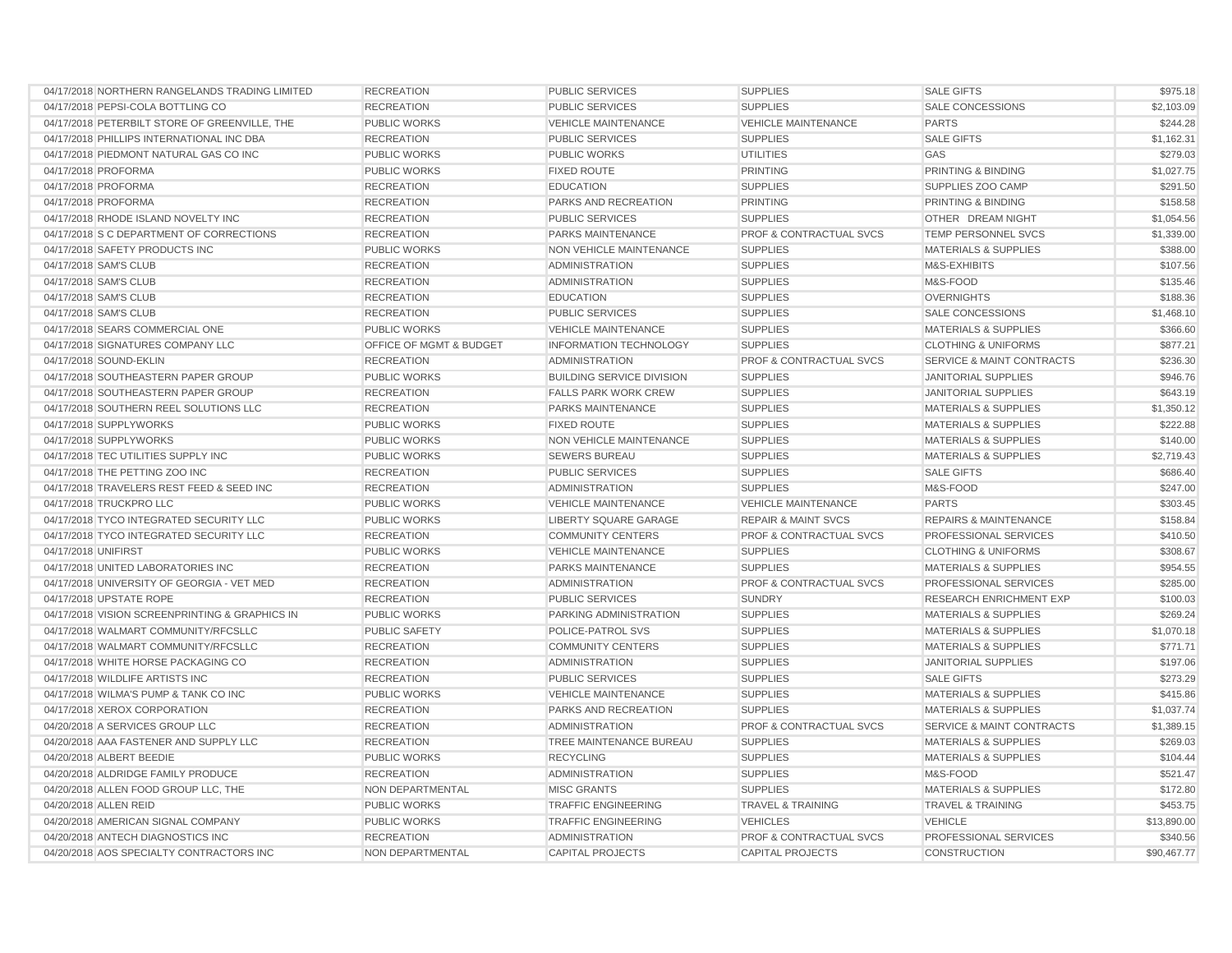| 04/20/2018 AT & T MOBILITY                     | <b>PUBLIC SAFETY</b>               | POLICE-PATROL SVS                | <b>COMMUNICATIONS</b>              | <b>OTHER</b>                         | \$159.96    |
|------------------------------------------------|------------------------------------|----------------------------------|------------------------------------|--------------------------------------|-------------|
| 04/20/2018 B C CANNON CO INC                   | <b>PUBLIC SAFETY</b>               | POLICE-PATROL SVS                | <b>SUPPLIES</b>                    | <b>MATERIALS &amp; SUPPLIES</b>      | \$333.90    |
| 04/20/2018 BAYNE'S PALLETS SALES & REPAIR INC  | PUBLIC WORKS                       | <b>RECYCLING</b>                 | <b>SUPPLIES</b>                    | <b>MATERIALS &amp; SUPPLIES</b>      | \$275.00    |
| 04/20/2018 BLACK BEAR FARM                     | NON DEPARTMENTAL                   | <b>CAPITAL PROJECTS</b>          | <b>CAPITAL PROJECTS</b>            | <b>CONSTRUCTION</b>                  | \$500.00    |
| 04/20/2018 BLACK BEAR FARM                     | <b>RECREATION</b>                  | TREE MAINTENANCE BUREAU          | <b>SUPPLIES</b>                    | <b>MATERIALS &amp; SUPPLIES</b>      | \$615.00    |
| 04/20/2018 BLANCHARD MACHINERY CO              | <b>PUBLIC WORKS</b>                | <b>FLEET</b>                     | <b>VEHICLE MAINTENANCE</b>         | <b>OUTSIDE REPAIRS</b>               | \$1,780.70  |
| 04/20/2018 BLUE EAGLE RENTALS INC              | <b>PUBLIC WORKS</b>                | <b>SEWERS BUREAU</b>             | <b>PROF &amp; CONTRACTUAL SVCS</b> | <b>EQUIPMENT RENTAL</b>              | \$1,153.65  |
| 04/20/2018 BREAKTHRU BEVERAGE SOUTH CAROLINA   | PUBLIC INFORMATION/EVENTS          | <b>EVENTS MANAGEMENT</b>         | <b>SUPPLIES</b>                    | M&S-FOOD & BEVERAGE                  | \$395.40    |
| 04/20/2018 CAROLINA ENVIRONMENTAL SYSTEMS INC  | <b>PUBLIC WORKS</b>                | <b>FLEET</b>                     | <b>VEHICLE MAINTENANCE</b>         | <b>OUTSIDE REPAIRS</b>               | \$1,921.45  |
| 04/20/2018 CAROLINA POWER                      | PUBLIC WORKS                       | <b>CHURCH STREET GARAGE</b>      | <b>REPAIR &amp; MAINT SVCS</b>     | <b>REPAIRS &amp; MAINTENANCE</b>     | \$1,236.50  |
| 04/20/2018 CARSON'S NUT-BOLT & TOOL CO INC     | <b>FIRE</b>                        | <b>FIRE SUPPRESSION</b>          | <b>VEHICLE MAINTENANCE</b>         | <b>PARTS</b>                         | \$256.73    |
| 04/20/2018 CARSON'S NUT-BOLT & TOOL CO INC     | PUBLIC WORKS                       | <b>SEWERS BUREAU</b>             | <b>SUPPLIES</b>                    | <b>MATERIALS &amp; SUPPLIES</b>      | \$127.20    |
| 04/20/2018 CASON COMPANIES CAROLINA MULCH PLUS | <b>RECREATION</b>                  | RIGHTS-OF-WAY                    | <b>PROF &amp; CONTRACTUAL SVCS</b> | <b>SERVICE &amp; MAINT CONTRACTS</b> | \$12,010.33 |
| 04/20/2018 CDW/G                               | COUNCIL                            | <b>CITY COUNCIL</b>              | <b>SUNDRY</b>                      | <b>MISCELLANEOUS</b>                 | \$350.18    |
| 04/20/2018 CDW/G                               | <b>ECONOMIC DEVELOPMENT</b>        | <b>ECONOMIC DEVELOPMENT</b>      | <b>SUNDRY</b>                      | DUES, SUBSCRIPTN, PUBLICATN          | \$448.75    |
| 04/20/2018 CINTAS                              | <b>PUBLIC SAFETY</b>               | POLICE-PATROL SVS                | <b>SUNDRY</b>                      | <b>MISCELLANEOUS</b>                 | \$187.28    |
| 04/20/2018 CINTAS                              | <b>PUBLIC WORKS</b>                | <b>FLEET</b>                     | <b>SUPPLIES</b>                    | <b>CLOTHING &amp; UNIFORMS</b>       | \$343.79    |
| 04/20/2018 CINTAS                              | <b>PUBLIC WORKS</b>                | <b>STREETS BUREAU</b>            | <b>SUPPLIES</b>                    | <b>CLOTHING &amp; UNIFORMS</b>       | \$534.32    |
| 04/20/2018 CINTAS                              | <b>RECREATION</b>                  | TREE MAINTENANCE BUREAU          | <b>SUPPLIES</b>                    | <b>CLOTHING &amp; UNIFORMS</b>       | \$171.72    |
| 04/20/2018 CITY OF CHARLESTON                  | <b>FIRE</b>                        | <b>FIRE SUPPRESSION</b>          | <b>TRAVEL &amp; TRAINING</b>       | <b>TRAVEL &amp; TRAINING</b>         | \$375.00    |
| 04/20/2018 CLASSIC ACE HARDWARE - GREER        | <b>PUBLIC SAFETY</b>               | POLICE-PATROL SVS                | <b>SUPPLIES</b>                    | <b>MATERIALS &amp; SUPPLIES</b>      | \$362.63    |
| 04/20/2018 CLEMSON UNIVERSITY                  | C. D. DIVISION                     | <b>CDBG PROJECTS</b>             | PROF & CONTRACTUAL SVCS            | TEMP PERSONNEL SVCS                  | \$1,595.00  |
| 04/20/2018 CLERK OF COURT -SPARTANBURG         | OFFICE OF MGMT & BUDGET            | NON-DEPARTMENTAL                 | PR-WH                              | <b>GARNISHMENTS</b>                  | \$688.80    |
| 04/20/2018 CLERK OF COURT ANDERSON             | OFFICE OF MGMT & BUDGET            | NON-DEPARTMENTAL                 | PR-WH                              | <b>GARNISHMENTS</b>                  | \$353.28    |
| 04/20/2018 CLERK OF COURT PICKENS COUNTY       | <b>OFFICE OF MGMT &amp; BUDGET</b> | NON-DEPARTMENTAL                 | PR-WH                              | <b>GARNISHMENTS</b>                  | \$304.34    |
| 04/20/2018 CLERK OF COURT ROCK HILL            | OFFICE OF MGMT & BUDGET            | NON-DEPARTMENTAL                 | PR-WH                              | <b>GARNISHMENTS</b>                  | \$211.05    |
| 04/20/2018 COMMERCE CLUB                       | <b>CITY MANAGER</b>                | <b>CITY MANAGER</b>              | <b>SUNDRY</b>                      | <b>MISCELLANEOUS</b>                 | \$146.00    |
| 04/20/2018 CONCRETE SUPPLY COMPANY LLC         | <b>PUBLIC WORKS</b>                | STORM DRAINS BUREAU              | <b>SUPPLIES</b>                    | <b>MATERIALS &amp; SUPPLIES</b>      | \$646.60    |
| 04/20/2018 CONTINENTAL ENGINES                 | <b>PUBLIC WORKS</b>                | <b>BUILDING SERVICE DIVISION</b> | <b>PROF &amp; CONTRACTUAL SVCS</b> | <b>SERVICE &amp; MAINT CONTRACTS</b> | \$720.00    |
| 04/20/2018 CORBIN TURF & ORNAMENTAL SUPPLY INC | <b>RECREATION</b>                  | PARKS MAINTENANCE                | <b>SUPPLIES</b>                    | <b>MATERIALS &amp; SUPPLIES</b>      | \$874.50    |
| 04/20/2018 COWART AWARDS INC                   | <b>HUMAN RESOURCES</b>             | <b>HUMAN RESOURCES</b>           | <b>SUNDRY</b>                      | <b>AWARDS</b>                        | \$915.84    |
| 04/20/2018 CUMMINS ATLANTIC                    | <b>FIRE</b>                        | <b>FIRE SUPPRESSION</b>          | <b>VEHICLE MAINTENANCE</b>         | <b>PARTS</b>                         | \$193.28    |
| 04/20/2018 CUMMINS ATLANTIC                    | <b>PUBLIC WORKS</b>                | <b>FLEET</b>                     | <b>VEHICLE MAINTENANCE</b>         | <b>OUTSIDE REPAIRS</b>               | \$670.40    |
| 04/20/2018 CUMMINS ATLANTIC                    | <b>PUBLIC WORKS</b>                | <b>VEHICLE MAINTENANCE</b>       | <b>VEHICLE MAINTENANCE</b>         | <b>PARTS</b>                         | \$1,441.80  |
| 04/20/2018 DAREN GIBSON                        | <b>LAW ENFORCEMENT</b>             | <b>LAW ENFORCEMENT</b>           | COURT LIAB-CLAIMS/JUDGMNT          | LEC-CONFISCATED MONIES               | \$1,400.00  |
| 04/20/2018 DESIGNLAB INC                       | <b>FIRE</b>                        | <b>FIRE SUPPRESSION</b>          | <b>SUPPLIES</b>                    | <b>CLOTHING &amp; UNIFORMS</b>       | \$1,592.52  |
| 04/20/2018 DESIGNLAB INC                       | PUBLIC SAFETY                      | POLICE-PATROL SVS                | <b>SUPPLIES</b>                    | <b>CLOTHING &amp; UNIFORMS</b>       | \$554.98    |
| 04/20/2018 DIVERSIFIED ELECTRONICS INC         | PUBLIC SAFETY                      | POLICE-PATROL SVS                | <b>REPAIR &amp; MAINT SVCS</b>     | <b>REPAIRS &amp; MAINTENANCE</b>     | \$520.00    |
| 04/20/2018 DP3 ARCHITECTS LTD                  | NON DEPARTMENTAL                   | <b>CAPITAL PROJECTS</b>          | <b>CAPITAL PROJECTS</b>            | PLANNING/DESIGN                      | \$18,819.88 |
| 04/20/2018 DUKE ENERGY                         | C. D. DIVISION                     | <b>CDBG PROJECTS</b>             | <b>CD PROJECTS</b>                 | PUBLIC SERVICES (GENERAL)            | \$128.52    |
| 04/20/2018 DUKE ENERGY                         | <b>FIRE</b>                        | <b>FIRE SERVICES</b>             | <b>UTILITIES</b>                   | <b>ELECTRICITY</b>                   | \$1,160.04  |
| 04/20/2018 DUKE ENERGY                         | <b>PUBLIC WORKS</b>                | <b>BUILDING SERVICE DIVISION</b> | <b>UTILITIES</b>                   | <b>ELECTRICITY</b>                   | \$16,189.16 |
| 04/20/2018 DUKE ENERGY                         | PUBLIC WORKS                       | <b>CHURCH STREET GARAGE</b>      | <b>UTILITIES</b>                   | <b>ELECTRICITY</b>                   | \$2,237.48  |
| 04/20/2018 DUKE ENERGY                         | <b>PUBLIC WORKS</b>                | <b>TRAFFIC ENGINEERING</b>       | <b>UTILITIES</b>                   | <b>ELECTRICITY</b>                   | \$97,574.06 |
| 04/20/2018 DUKE ENERGY                         | <b>RECREATION</b>                  | <b>ADMINISTRATION</b>            | <b>UTILITIES</b>                   | <b>ELECTRICITY</b>                   | \$4,894.06  |
| 04/20/2018 DUKE ENERGY                         | <b>RECREATION</b>                  | <b>COMMUNITY CENTERS</b>         | <b>UTILITIES</b>                   | <b>ELECTRICITY</b>                   | \$656.27    |
| 04/20/2018 DUKE ENERGY                         | <b>RECREATION</b>                  | PARKS AND RECREATION             | <b>UTILITIES</b>                   | <b>ELECTRICITY</b>                   | \$734.84    |
| 04/20/2018 DUKE ENERGY                         | <b>RECREATION</b>                  | PARKS MAINTENANCE                | <b>UTILITIES</b>                   | <b>ELECTRICITY</b>                   | \$2,197.14  |
| 04/20/2018 DUKE ENERGY CORP                    | <b>NON DEPARTMENTAL</b>            | <b>CAPITAL PROJECTS</b>          | <b>CAPITAL PROJECTS</b>            | <b>CONSTRUCTION</b>                  | \$9,726.26  |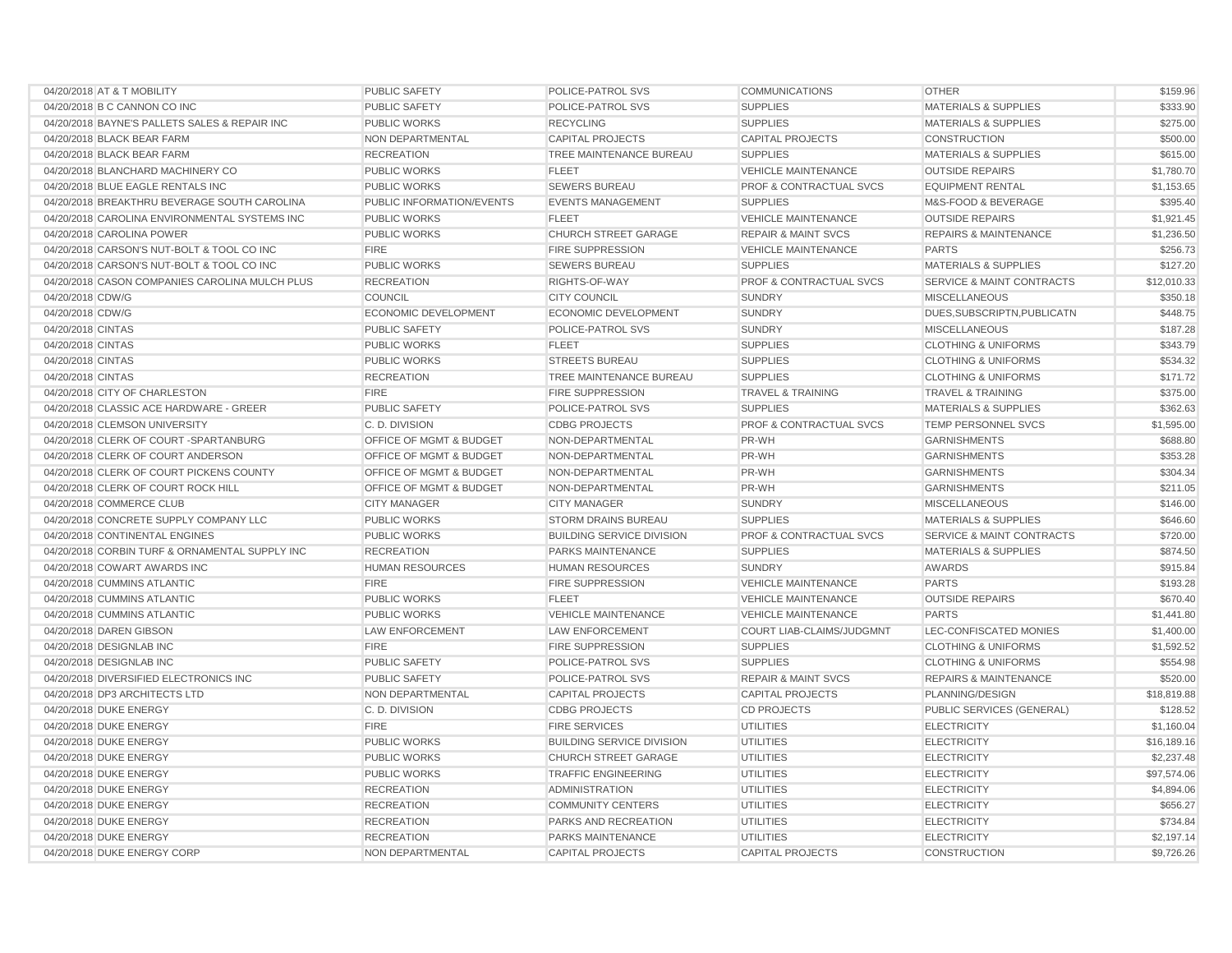| 04/20/2018 DUKE SANDWICH COMPANY               | <b>RECREATION</b>                  | <b>PUBLIC SERVICES</b>           | <b>SUPPLIES</b>                    | <b>SALE CONCESSIONS</b>              | \$216.30    |
|------------------------------------------------|------------------------------------|----------------------------------|------------------------------------|--------------------------------------|-------------|
| 04/20/2018 DUPONT TIRE AND AUTO INC            | OFFICE OF MGMT & BUDGET            | <b>REVENUE</b>                   | <b>BUSINESS LICENSE(HOLDING)</b>   | <b>REFUND</b>                        | \$102.07    |
| 04/20/2018 EAGLE EMBROIDERY                    | <b>PUBLIC WORKS</b>                | <b>FLEET</b>                     | <b>REPAIR &amp; MAINT SVCS</b>     | <b>REPAIRS &amp; MAINTENANCE</b>     | \$292.56    |
| 04/20/2018 EARTH PRODUCTS LLC-EASLEY SC        | <b>RECREATION</b>                  | BEAUTIFICATION BUREAU            | <b>SUPPLIES</b>                    | <b>MATERIALS &amp; SUPPLIES</b>      | \$430.00    |
| 04/20/2018 EARTH PRODUCTS LLC-EASLEY SC        | <b>RECREATION</b>                  | <b>PARKS MAINTENANCE</b>         | <b>SUPPLIES</b>                    | <b>MATERIALS &amp; SUPPLIES</b>      | \$630.00    |
| 04/20/2018 ECHOLS OIL COMPANY INC              | PUBLIC WORKS                       | <b>FLEET</b>                     | VEHICLE MAINTENANCE                | <b>FUEL</b>                          | \$421.88    |
| 04/20/2018 ELECTRIC CITY PRINTING COMPANY      | <b>ECONOMIC DEVELOPMENT</b>        | ECONOMIC DEVELOPMENT             | <b>SUNDRY</b>                      | <b>MISCELLANEOUS</b>                 | \$173.78    |
| 04/20/2018 ELIZABETH HEATHERLY                 | <b>PUBLIC WORKS</b>                | PARKING ADMINISTRATION           | MISCELLANEOUS REVENUE              | MISCELLANEOUS CHGS & FEES            | \$125.00    |
| 04/20/2018 EMERGENCY APPARATUS INC             | <b>FIRE</b>                        | <b>FIRE SUPPRESSION</b>          | <b>VEHICLE MAINTENANCE</b>         | <b>OUTSIDE REPAIRS</b>               | \$1,633.01  |
| 04/20/2018 EMERGENCY APPARATUS INC             | <b>FIRE</b>                        | <b>FIRE SUPPRESSION</b>          | <b>VEHICLE MAINTENANCE</b>         | <b>PARTS</b>                         | \$1,843.13  |
| 04/20/2018 EMPLOYMENT SCREENING RESOURCES      | <b>HUMAN RESOURCES</b>             | <b>HUMAN RESOURCES</b>           | <b>PROF &amp; CONTRACTUAL SVCS</b> | <b>PROFESSIONAL SERVICES</b>         | \$811.25    |
| 04/20/2018 ENVIRO WORLD CORP                   | <b>NON DEPARTMENTAL</b>            | <b>MISC GRANTS</b>               | <b>SUPPLIES</b>                    | <b>MATERIALS &amp; SUPPLIES</b>      | \$1,175.00  |
| 04/20/2018 FAMILY CT OF THE 13TH CIRCUIT       | <b>OFFICE OF MGMT &amp; BUDGET</b> | NON-DEPARTMENTAL                 | PR-WH                              | <b>GARNISHMENTS</b>                  | \$3,836.79  |
| 04/20/2018 FDSOA FIRE DEPARTMENT SAFETY OFFICE | <b>FIRE</b>                        | <b>FIRE SUPPRESSION</b>          | <b>SUPPLIES</b>                    | <b>MATERIALS &amp; SUPPLIES</b>      | \$1,225.00  |
| 04/20/2018 FERGUSON ENTERPRISES INC            | <b>RECREATION</b>                  | <b>ADMINISTRATION</b>            | <b>SUPPLIES</b>                    | <b>JANITORIAL SUPPLIES</b>           | \$167.20    |
| 04/20/2018 FGP INTERNATIONAL                   | ECONOMIC DEVELOPMENT               | PLANNING AND ZONING              | <b>PROF &amp; CONTRACTUAL SVCS</b> | TEMP PERSONNEL SVCS                  | \$854.08    |
| 04/20/2018 FGP INTERNATIONAL                   | OFFICE OF MGMT & BUDGET            | ACCOUNTING                       | <b>PROF &amp; CONTRACTUAL SVCS</b> | TEMP PERSONNEL SVCS                  | \$1,318.40  |
| 04/20/2018 FGP INTERNATIONAL                   | OFFICE OF MGMT & BUDGET            | <b>REVENUE</b>                   | <b>PROF &amp; CONTRACTUAL SVCS</b> | TEMP PERSONNEL SVCS                  | \$469.43    |
| 04/20/2018 FISHER SCIENTIFIC COMPANY LLC       | <b>FIRE</b>                        | FIRE SUPPRESSION                 | <b>SUPPLIES</b>                    | <b>MATERIALS &amp; SUPPLIES</b>      | \$1,179.78  |
| 04/20/2018 FRAN MOORE                          | PUBLIC SAFETY                      | POLICE-PATROL SVS                | <b>SUPPLIES</b>                    | <b>MATERIALS &amp; SUPPLIES</b>      | \$186.05    |
| 04/20/2018 GAR CON INC                         | OFFICE OF MGMT & BUDGET            | <b>REVENUE</b>                   | <b>BUSINESS LIC &amp; PERMITS</b>  | <b>BUSINESS LIC-CONTRACTOR</b>       | \$2,082.00  |
| 04/20/2018 GENESIS HOMES                       | NON DEPARTMENTAL                   | <b>MISC GRANTS</b>               | <b>CD PROJECTS</b>                 | <b>GENESIS NICHOLTOWN</b>            | \$150.00    |
| 04/20/2018 GEORGE FLETCHER                     | COUNCIL                            | <b>CITY COUNCIL</b>              | <b>TRAVEL &amp; TRAINING</b>       | <b>TRAVEL &amp; TRAINING</b>         | \$658.95    |
| 04/20/2018 GEORGIA BARK COMPANY                | <b>RECREATION</b>                  | <b>BEAUTIFICATION BUREAU</b>     | <b>SUPPLIES</b>                    | <b>MATERIALS &amp; SUPPLIES</b>      | \$132.00    |
| 04/20/2018 GEORGIA BARK COMPANY                | <b>RECREATION</b>                  | <b>FALLS PARK WORK CREW</b>      | <b>SUPPLIES</b>                    | <b>MATERIALS &amp; SUPPLIES</b>      | \$1,299.00  |
| 04/20/2018 GETZCREATIVE INC                    | <b>OFFICE OF MGMT &amp; BUDGET</b> | <b>REVENUE</b>                   | <b>BUSINESS LICENSE(HOLDING)</b>   | <b>REFUND</b>                        | \$114.04    |
| 04/20/2018 GILLIG LLC                          | <b>PUBLIC WORKS</b>                | <b>VEHICLE MAINTENANCE</b>       | <b>VEHICLE MAINTENANCE</b>         | <b>PARTS</b>                         | \$1,319.35  |
| 04/20/2018 GIMME-A-SIGN CO INC                 | PUBLIC INFORMATION/EVENTS          | PUBLIC INFORMATION               | <b>PRINTING</b>                    | PRINTING & BINDING                   | \$2,374.40  |
| 04/20/2018 GODSHALL AND GODSHALL               | <b>OFFICE OF MGMT &amp; BUDGET</b> | <b>REVENUE</b>                   | <b>BUSINESS LIC &amp; PERMITS</b>  | <b>BUSINESS LIC-SERVICE</b>          | \$139.00    |
| 04/20/2018 GOLDTECH INC                        | OFFICE OF MGMT & BUDGET            | <b>REVENUE</b>                   | <b>BUSINESS LICENSE(HOLDING)</b>   | <b>REFUND</b>                        | \$1,239.90  |
| 04/20/2018 GOSSETT CONCRETE PIPE CO INC        | <b>PUBLIC WORKS</b>                | <b>STORM DRAINS BUREAU</b>       | <b>SUPPLIES</b>                    | <b>MATERIALS &amp; SUPPLIES</b>      | \$641.67    |
| 04/20/2018 GOVERNMENT FINANCE OFFICERS ASSOC   | OFFICE OF MGMT & BUDGET            | ACCOUNTING                       | <b>SUNDRY</b>                      | DUES, SUBSCRIPTN, PUBLICATN          | \$198.33    |
| 04/20/2018 GOVERNMENT FINANCE OFFICERS ASSOC   | OFFICE OF MGMT & BUDGET            | <b>ADMINISTRATION</b>            | <b>SUNDRY</b>                      | DUES, SUBSCRIPTN, PUBLICATN          | \$546.67    |
| 04/20/2018 GRAPPLERS INC                       | <b>RECREATION</b>                  | <b>FALLS PARK WORK CREW</b>      | <b>SUPPLIES</b>                    | <b>MATERIALS &amp; SUPPLIES</b>      | \$311.88    |
| 04/20/2018 GREENVILLE COUNTY                   | PUBLIC SAFETY                      | POLICE-PATROL SVS                | PROF & CONTRACTUAL SVCS            | PROFESSIONAL SERVICES                | \$9,013.49  |
| 04/20/2018 GREENVILLE COUNTY                   | PUBLIC SAFETY                      | POLICE-PATROL SVS                | <b>UTILITIES</b>                   | <b>ELECTRICITY</b>                   | \$10,617.93 |
| 04/20/2018 GREENVILLE COUNTY                   | <b>PUBLIC SAFETY</b>               | POLICE-PATROL SVS                | <b>UTILITIES</b>                   | GAS                                  | \$4,863.72  |
| 04/20/2018 GREENVILLE COUNTY                   | <b>PUBLIC SAFETY</b>               | POLICE-PATROL SVS                | <b>UTILITIES</b>                   | <b>WATER</b>                         | \$3,710.78  |
| 04/20/2018 GREENVILLE INDUSTRIAL RUBBER &      | <b>PUBLIC WORKS</b>                | <b>CBD TIF CREW</b>              | <b>SUPPLIES</b>                    | <b>MATERIALS &amp; SUPPLIES</b>      | \$222.59    |
| 04/20/2018 GREENVILLE NEWS                     | <b>OFFICE OF MGMT &amp; BUDGET</b> | <b>PURCHASING</b>                | <b>PROF &amp; CONTRACTUAL SVCS</b> | ADVERTISING EXPENSE                  | \$542.85    |
| 04/20/2018 GREENVILLE OFFICE SUPPLY CO INC     | <b>PUBLIC WORKS</b>                | <b>RECYCLING</b>                 | <b>SUPPLIES</b>                    | <b>MATERIALS &amp; SUPPLIES</b>      | \$129.30    |
| 04/20/2018 GREENVILLE WATER                    | <b>PUBLIC WORKS</b>                | <b>BUILDING SERVICE DIVISION</b> | <b>UTILITIES</b>                   | <b>OTHER</b>                         | \$610.30    |
| 04/20/2018 GREENWAY SERVICES INC               | <b>OFFICE OF MGMT &amp; BUDGET</b> | <b>REVENUE</b>                   | <b>BUSINESS LICENSE(HOLDING)</b>   | <b>REFUND</b>                        | \$117.60    |
| 04/20/2018 GREGORY PEST SOLUTIONS              | <b>PUBLIC WORKS</b>                | <b>BUILDING SERVICE DIVISION</b> | PROF & CONTRACTUAL SVCS            | <b>SERVICE &amp; MAINT CONTRACTS</b> | \$1,064.50  |
| 04/20/2018 GREGORY PEST SOLUTIONS              | PUBLIC WORKS                       | <b>STORM DRAINS BUREAU</b>       | PROF & CONTRACTUAL SVCS            | PROFESSIONAL SERVICES                | \$250.00    |
| 04/20/2018 GUARANTEED SUPPLY CO                | PUBLIC WORKS                       | <b>CBD TIF CREW</b>              | <b>SUPPLIES</b>                    | <b>MATERIALS &amp; SUPPLIES</b>      | \$260.50    |
| 04/20/2018 HAT TRICK FARM                      | <b>RECREATION</b>                  | <b>ADMINISTRATION</b>            | <b>SUPPLIES</b>                    | M&S-FOOD                             | \$285.00    |
| 04/20/2018 HAYNSWORTH SINKLER BOYD PA          | <b>CITY ATTORNEY</b>               | <b>CITY ATTORNEY</b>             | PROF & CONTRACTUAL SVCS            | PROFESSIONAL SERVICES                | \$750.00    |
| 04/20/2018 HERSHEY CREAMERY COMPANY            | <b>RECREATION</b>                  | <b>PUBLIC SERVICES</b>           | <b>SUPPLIES</b>                    | SALE CONCESSIONS                     | \$287.26    |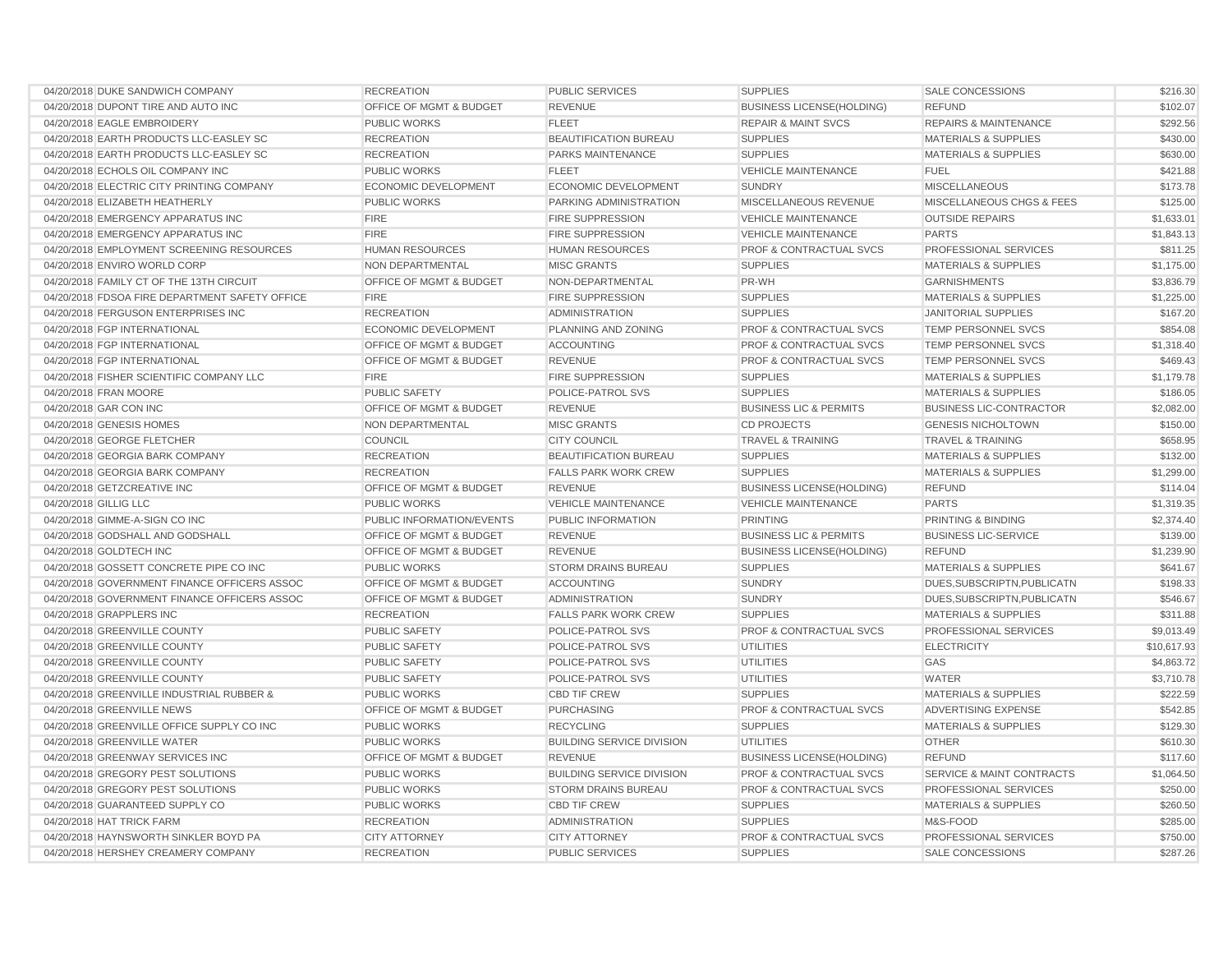| 04/20/2018 HESC                                | <b>OFFICE OF MGMT &amp; BUDGET</b> | NON-DEPARTMENTAL                     | PR-WH                              | <b>GARNISHMENTS</b>                  | \$185.75    |
|------------------------------------------------|------------------------------------|--------------------------------------|------------------------------------|--------------------------------------|-------------|
| 04/20/2018 HOME DEPOT CREDIT SERVICE 0978      | <b>PUBLIC WORKS</b>                | <b>BUILDING SERVICE DIVISION</b>     | <b>SUPPLIES</b>                    | MATERIALS & SUPPLIES                 | \$110.19    |
| 04/20/2018 HOME DEPOT CREDIT SERVICE 4123      | <b>PUBLIC WORKS</b>                | <b>CBD TIF CREW</b>                  | <b>SUPPLIES</b>                    | <b>MATERIALS &amp; SUPPLIES</b>      | \$183.84    |
| 04/20/2018 HOME DEPOT CREDIT SERVICE 5898      | <b>FIRE</b>                        | <b>FIRE SUPPRESSION</b>              | <b>SUPPLIES</b>                    | <b>MATERIALS &amp; SUPPLIES</b>      | \$2,745.35  |
| 04/20/2018 HOME DEPOT CREDIT SERVICE 5922      | <b>RECREATION</b>                  | <b>FALLS PARK WORK CREW</b>          | <b>SUPPLIES</b>                    | <b>MATERIALS &amp; SUPPLIES</b>      | \$695.72    |
| 04/20/2018 HOME DEPOT CREDIT SERVICE 5922      | <b>RECREATION</b>                  | <b>PARKS MAINTENANCE</b>             | <b>SUPPLIES</b>                    | <b>MATERIALS &amp; SUPPLIES</b>      | \$225.77    |
| 04/20/2018 ICMA MEMBERSHIP RENEWALS            | <b>CITY MANAGER</b>                | <b>CITY MANAGER</b>                  | <b>SUNDRY</b>                      | DUES, SUBSCRIPTN, PUBLICATN          | \$1,400.00  |
| 04/20/2018 INDEPENDENT-MAIL                    | <b>RECREATION</b>                  | <b>PUBLIC SERVICES</b>               | <b>SUPPLIES</b>                    | <b>SUPPLIES PROMOTIONS</b>           | \$350.00    |
| 04/20/2018 INDIGO FLOW & ART                   | NON DEPARTMENTAL                   | <b>CAPITAL PROJECTS</b>              | <b>CAPITAL PROJECTS</b>            | <b>CONSTRUCTION</b>                  | \$20,000.00 |
| 04/20/2018 INDUSTRIAL SOLUTIONS & SUPPLY INC   | <b>RECREATION</b>                  | <b>BEAUTIFICATION BUREAU</b>         | <b>SUPPLIES</b>                    | <b>MATERIALS &amp; SUPPLIES</b>      | \$703.10    |
| 04/20/2018 INTERNAL REVENUE SERVICE            | OFFICE OF MGMT & BUDGET            | NON-DEPARTMENTAL                     | PR-WH                              | <b>GARNISHMENTS</b>                  | \$202.50    |
| 04/20/2018 IRON MOUNTAIN 27128                 | <b>PUBLIC SAFETY</b>               | POLICE-PATROL SVS                    | <b>PROF &amp; CONTRACTUAL SVCS</b> | <b>SERVICE &amp; MAINT CONTRACTS</b> | \$625.23    |
| 04/20/2018 J & R FENCE                         | <b>RECREATION</b>                  | <b>ADMINISTRATION</b>                | <b>REPAIR &amp; MAINT SVCS</b>     | <b>REPAIRS &amp; MAINTENANCE</b>     | \$1,008.00  |
| 04/20/2018 JOHN BRYSON                         | ECONOMIC DEVELOPMENT               | <b>BUILDING &amp; PROPERTY MAINT</b> | <b>TRAVEL &amp; TRAINING</b>       | <b>LOCAL TRANSPORTATION</b>          | \$397.85    |
| 04/20/2018 JOHN CASTILE                        | <b>CITY MANAGER</b>                | <b>CITY MANAGER</b>                  | <b>TRAVEL &amp; TRAINING</b>       | <b>TRAVEL &amp; TRAINING</b>         | \$207.10    |
| 04/20/2018 JOHN PRAIN                          | PUBLIC SAFETY                      | POLICE-PATROL SVS                    | <b>SUPPLIES</b>                    | <b>MATERIALS &amp; SUPPLIES</b>      | \$174.84    |
| 04/20/2018 JONATHAN CAGLE                      | PUBLIC SAFETY                      | POLICE-PATROL SVS                    | <b>TRAVEL &amp; TRAINING</b>       | <b>TRAVEL &amp; TRAINING</b>         | \$234.50    |
| 04/20/2018 JPK CONSULTING LLC                  | PUBLIC SAFETY                      | POLICE-PATROL SVS                    | MACHINERY AND EQUIPMENT            | MACHINERY AND EQUIPMENT              | \$7,019.36  |
| 04/20/2018 K & M INTERNATIONAL WILD REPUBLIC   | <b>RECREATION</b>                  | <b>PUBLIC SERVICES</b>               | <b>SUPPLIES</b>                    | <b>SALE GIFTS</b>                    | \$1,716.74  |
| 04/20/2018 K AND S WELDING AND STEEL           | OFFICE OF MGMT & BUDGET            | <b>REVENUE</b>                       | <b>BUSINESS LICENSE(HOLDING)</b>   | <b>REFUND</b>                        | \$210.00    |
| 04/20/2018 KENNETH MILLER                      | <b>PUBLIC SAFETY</b>               | POLICE-PATROL SVS                    | <b>TRAVEL &amp; TRAINING</b>       | <b>TRAVEL &amp; TRAINING</b>         | \$112.00    |
| 04/20/2018 KILBOURNE & KILBOURNE               | <b>HUMAN RESOURCES</b>             | <b>HUMAN RESOURCES</b>               | <b>SUNDRY</b>                      | <b>AWARDS</b>                        | \$1,792.75  |
| 04/20/2018 KW BEVERAGE                         | PUBLIC INFORMATION/EVENTS          | <b>EVENTS MANAGEMENT</b>             | <b>SUPPLIES</b>                    | M&S-FOOD & BEVERAGE                  | \$4,374.77  |
| 04/20/2018 LARK & ASSOCIATES POLYGRAPH SERVICE | <b>HUMAN RESOURCES</b>             | <b>HUMAN RESOURCES</b>               | <b>PROF &amp; CONTRACTUAL SVCS</b> | PROFESSIONAL SERVICES                | \$360.00    |
| 04/20/2018 LATITUDE GEOGRAPHICS GROUP LTD      | <b>OFFICE OF MGMT &amp; BUDGET</b> | <b>INFORMATION TECHNOLOGY</b>        | PROF & CONTRACTUAL SVCS            | <b>SERVICE &amp; MAINT CONTRACTS</b> | \$2,500.00  |
| 04/20/2018 LAWMEN'S SAFETY SUPPLY              | <b>PUBLIC SAFETY</b>               | POLICE-PATROL SVS                    | <b>SUPPLIES</b>                    | <b>CLOTHING &amp; UNIFORMS</b>       | \$460.04    |
| 04/20/2018 LEXISNEXIS 1239194                  | <b>PUBLIC SAFETY</b>               | POLICE-PATROL SVS                    | PROF & CONTRACTUAL SVCS            | PROFESSIONAL SERVICES                | \$318.27    |
| 04/20/2018 LEXISNEXIS 1403290                  | <b>ECONOMIC DEVELOPMENT</b>        | <b>BUILDING &amp; PROPERTY MAINT</b> | PROF & CONTRACTUAL SVCS            | PROFESSIONAL SERVICES                | \$156.35    |
| 04/20/2018 LOWES                               | <b>FIRE</b>                        | FIRE SUPPRESSION                     | <b>SUPPLIES</b>                    | <b>MATERIALS &amp; SUPPLIES</b>      | \$458.69    |
| 04/20/2018 LYNNSTAR CONSTRUCTION CO INC        | NON DEPARTMENTAL                   | <b>CAPITAL PROJECTS</b>              | <b>CAPITAL PROJECTS</b>            | <b>CONSTRUCTION</b>                  | \$56,504.70 |
| 04/20/2018 M P SERVICES LLC                    | <b>HOME</b>                        | <b>HOME PROJECTS</b>                 | <b>CD PROJECTS</b>                 | PUBLIC INFORMATION                   | \$8,145.00  |
| 04/20/2018 MADISON CONSULTING GROUP INC        | OFFICE OF MGMT & BUDGET            | <b>RISK MANAGEMENT</b>               | PROF & CONTRACTUAL SVCS            | PROFESSIONAL SERVICES                | \$357.25    |
| 04/20/2018 MANDY WATSON WORKING CASH SAT MRKT  | <b>SPECIAL EVENTS</b>              | NON-DEPARTMENTAL                     | PETTY CASH                         | PETTY CASH                           | \$700.00    |
| 04/20/2018 MARIETTA TIRE SHOP INC AND          | <b>PUBLIC WORKS</b>                | <b>FLEET</b>                         | <b>VEHICLE MAINTENANCE</b>         | <b>OUTSIDE REPAIRS</b>               | \$337.88    |
| 04/20/2018 MCKINNEY LUMBER & HARDWARE LLC      | <b>PUBLIC WORKS</b>                | <b>ENGINEERING</b>                   | <b>SUPPLIES</b>                    | <b>MATERIALS &amp; SUPPLIES</b>      | \$103.85    |
| 04/20/2018 METROPOLITAN ARTS COUNCIL           | NON DEPARTMENTAL                   | <b>ACCOMMODATION TAX</b>             | PROF & CONTRACTUAL SVCS            | <b>SPECIAL PROJECTS</b>              | \$3,328.48  |
| 04/20/2018 MICAH SNEAD                         | OFFICE OF MGMT & BUDGET            | <b>ACCOUNTING</b>                    | <b>TRAVEL &amp; TRAINING</b>       | <b>TRAVEL &amp; TRAINING</b>         | \$131.63    |
| 04/20/2018 MICHAEL WILLIAMSON                  | C. D. DIVISION                     | <b>CDBG PROJECTS</b>                 | <b>CD PROJECTS</b>                 | PUBLIC SERVICES (GENERAL)            | \$187.40    |
| 04/20/2018 MICHELLE PAVLAKOS                   | <b>PUBLIC WORKS</b>                | PARKING ADMINISTRATION               | MISCELLANEOUS REVENUE              | <b>MISCELLANEOUS CHGS &amp; FEES</b> | \$125.00    |
| 04/20/2018 MIKE'S BODY SHOP                    | <b>PUBLIC WORKS</b>                | <b>FLEET</b>                         | <b>VEHICLE MAINTENANCE</b>         | <b>OUTSIDE REPAIRS</b>               | \$300.00    |
| 04/20/2018 MIKE'S BODY SHOP                    | <b>PUBLIC WORKS</b>                | <b>VEHICLE MAINTENANCE</b>           | <b>PROF &amp; CONTRACTUAL SVCS</b> | <b>SERVICE &amp; MAINT CONTRACTS</b> | \$1,375.00  |
| 04/20/2018 MOTOROLA SOLUTIONS INC              | <b>PUBLIC SAFETY</b>               | POLICE-DISPATCH BUREAU               | <b>REPAIR &amp; MAINT SVCS</b>     | RADIO MAINTENANCE                    | \$15,848.99 |
| 04/20/2018 NAPA AUTO PARTS                     | <b>FIRE</b>                        | <b>FIRE SUPPRESSION</b>              | <b>VEHICLE MAINTENANCE</b>         | <b>PARTS</b>                         | \$1,353.15  |
| 04/20/2018 NELSON MERRITT PRODUCTIONS          | <b>PUBLIC WORKS</b>                | <b>RECYCLING</b>                     | <b>SUPPLIES</b>                    | <b>MATERIALS &amp; SUPPLIES</b>      | \$1,000.00  |
| 04/20/2018 NETLINK INC                         | OFFICE OF MGMT & BUDGET            | <b>INFORMATION TECHNOLOGY</b>        | <b>REPAIR &amp; MAINT SVCS</b>     | <b>REPAIRS &amp; MAINTENANCE</b>     | \$131.73    |
| 04/20/2018 NORRIS SUPPLY CO                    | <b>PUBLIC WORKS</b>                | STORMWATER MANAGEMENT                | <b>SUPPLIES</b>                    | <b>MATERIALS &amp; SUPPLIES</b>      | \$315.35    |
| 04/20/2018 NORTHERN TOOL & EQUIPMENT           | <b>PUBLIC WORKS</b>                | <b>FLEET</b>                         | <b>SUPPLIES</b>                    | <b>MATERIALS &amp; SUPPLIES</b>      | \$921.85    |
| 04/20/2018 OMNILINK SYSTEMS INC                | <b>PUBLIC SAFETY</b>               | POLICE-PATROL SVS                    | PROF & CONTRACTUAL SVCS            | SERVICE & MAINT CONTRACTS            | \$2,032.25  |
| 04/20/2018 OZONE COLLISION CENTER LLC          | <b>PUBLIC WORKS</b>                | <b>FLEET</b>                         | <b>VEHICLE MAINTENANCE</b>         | <b>OUTSIDE REPAIRS</b>               | \$2,000.00  |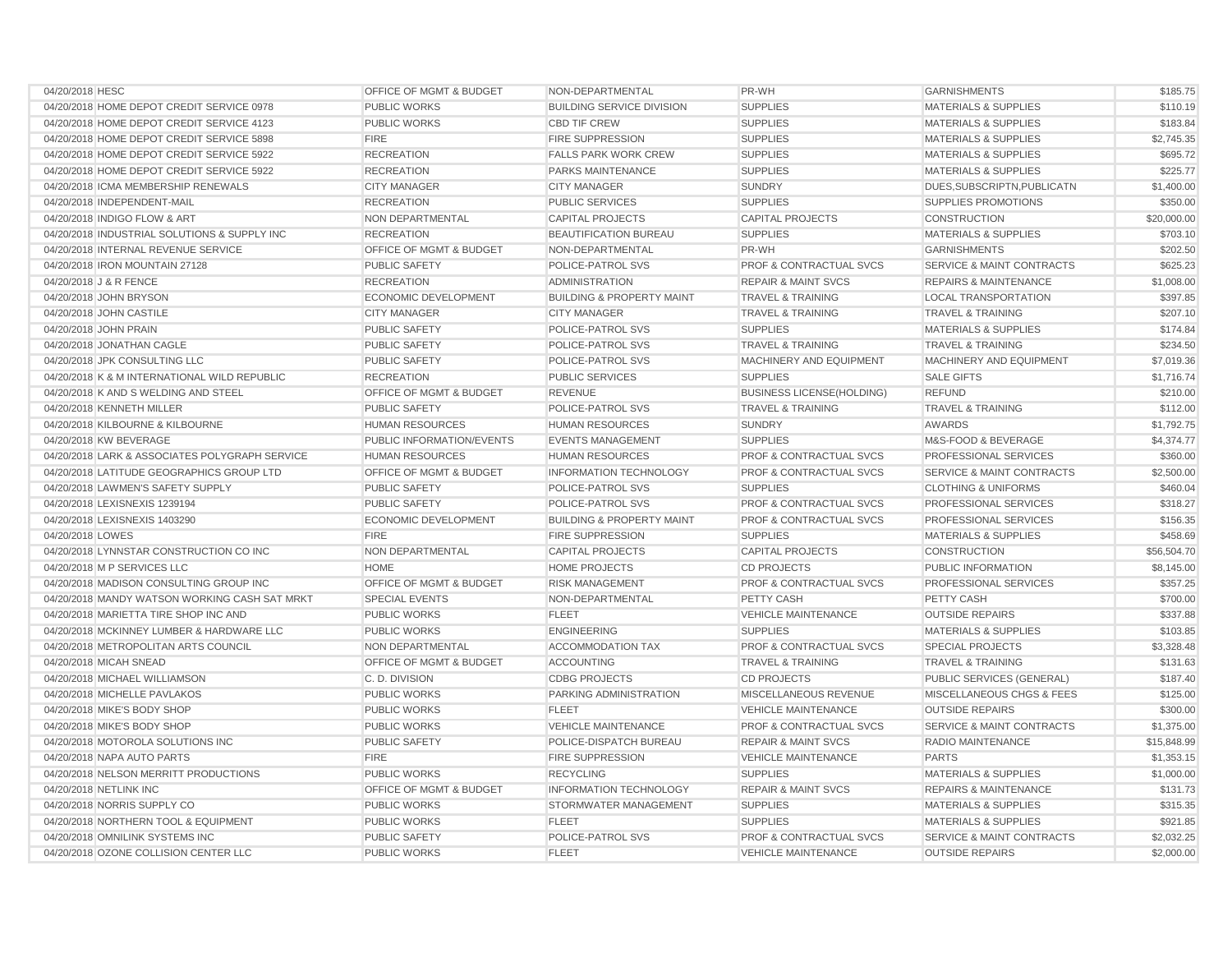| 04/20/2018 PALMETTO GROUP CONSTRUCTION         | NON DEPARTMENTAL        | <b>CAPITAL PROJECTS</b>          | <b>CAPITAL PROJECTS</b>            | <b>CONSTRUCTION</b>                  | \$22,315.62 |
|------------------------------------------------|-------------------------|----------------------------------|------------------------------------|--------------------------------------|-------------|
| 04/20/2018 PAUL B WICKENSIMER                  | MUNICIPAL COURT         | MUNICIPAL COURT                  | <b>COURT LIABILITY</b>             | <b>COURT-STATE BOND</b>              | \$5,000.00  |
| 04/20/2018 PAYTON LOYD                         | <b>PUBLIC SAFETY</b>    | POLICE-PATROL SVS                | <b>TRAVEL &amp; TRAINING</b>       | <b>TRAVEL &amp; TRAINING</b>         | \$103.00    |
| 04/20/2018 PEPSI-COLA BOTTLING CO              | <b>RECREATION</b>       | <b>PUBLIC SERVICES</b>           | <b>SUPPLIES</b>                    | SALE CONCESSIONS                     | \$597.62    |
| 04/20/2018 PERCEPTIVE RECRUITING INC           | OFFICE OF MGMT & BUDGET | <b>INFORMATION TECHNOLOGY</b>    | PROF & CONTRACTUAL SVCS            | TEMP PERSONNEL SVCS                  | \$2,080.00  |
| 04/20/2018 PETERBILT STORE OF GREENVILLE, THE  | <b>PUBLIC WORKS</b>     | <b>VEHICLE MAINTENANCE</b>       | <b>VEHICLE MAINTENANCE</b>         | <b>PARTS</b>                         | \$1,687.42  |
| 04/20/2018 PIEDMONT NATURAL GAS CO INC         | C. D. DIVISION          | <b>CDBG PROJECTS</b>             | <b>CD PROJECTS</b>                 | PUBLIC SERVICES (GENERAL)            | \$223.36    |
| 04/20/2018 PIEDMONT NATURAL GAS CO INC         | <b>FIRE</b>             | <b>FIRE SERVICES</b>             | <b>UTILITIES</b>                   | GAS                                  | \$1,293.65  |
| 04/20/2018 PIEDMONT NATURAL GAS CO INC         | <b>PUBLIC SAFETY</b>    | POLICE-PATROL SVS                | <b>UTILITIES</b>                   | GAS                                  | \$117.84    |
| 04/20/2018 PIEDMONT NATURAL GAS CO INC         | <b>PUBLIC WORKS</b>     | <b>BUILDING SERVICE DIVISION</b> | <b>UTILITIES</b>                   | GAS                                  | \$2,784.28  |
| 04/20/2018 PIEDMONT NATURAL GAS CO INC         | <b>PUBLIC WORKS</b>     | <b>FIXED ROUTE</b>               | <b>UTILITIES</b>                   | GAS                                  | \$1,545.82  |
| 04/20/2018 PIEDMONT NATURAL GAS CO INC         | <b>PUBLIC WORKS</b>     | <b>FLEET</b>                     | <b>UTILITIES</b>                   | GAS                                  | \$600.33    |
| 04/20/2018 PIEDMONT NATURAL GAS CO INC         | <b>PUBLIC WORKS</b>     | <b>PUBLIC WORKS</b>              | <b>UTILITIES</b>                   | GAS                                  | \$377.32    |
| 04/20/2018 PIEDMONT NATURAL GAS CO INC         | <b>PUBLIC WORKS</b>     | <b>SEWERS BUREAU</b>             | <b>UTILITIES</b>                   | GAS                                  | \$168.78    |
| 04/20/2018 PIEDMONT NATURAL GAS CO INC         | <b>PUBLIC WORKS</b>     | <b>TRAFFIC ENGINEERING</b>       | <b>UTILITIES</b>                   | GAS                                  | \$388.24    |
| 04/20/2018 PIEDMONT NATURAL GAS CO INC         | <b>RECREATION</b>       | <b>ADMINISTRATION</b>            | <b>UTILITIES</b>                   | GAS                                  | \$962.14    |
| 04/20/2018 PIEDMONT NATURAL GAS CO INC         | <b>RECREATION</b>       | PARKS AND RECREATION             | <b>UTILITIES</b>                   | GAS                                  | \$1,901.07  |
| 04/20/2018 PSYCHEMEDICS CORPORATION            | <b>HUMAN RESOURCES</b>  | OCCUPATIONAL HEALTH              | <b>PROF &amp; CONTRACTUAL SVCS</b> | <b>PROFESSIONAL SERVICES</b>         | \$1,888.00  |
| 04/20/2018 R J SHIRLEY INC                     | <b>RECREATION</b>       | TREE MAINTENANCE BUREAU          | <b>PROF &amp; CONTRACTUAL SVCS</b> | PROFESSIONAL SERVICES                | \$675.80    |
| 04/20/2018 REHRIG PACIFIC COMPANY              | <b>PUBLIC WORKS</b>     | <b>RECYCLING</b>                 | <b>SUPPLIES</b>                    | <b>MATERIALS &amp; SUPPLIES</b>      | \$589.20    |
| 04/20/2018 RENEWABLE WATER RESOURCES           | OFFICE OF MGMT & BUDGET | <b>REVENUE</b>                   | LIAB-REWA                          | <b>REWA</b>                          | \$42,750.00 |
| 04/20/2018 RIVER'S EDGE NURSERY                | <b>RECREATION</b>       | TREE MAINTENANCE BUREAU          | <b>SUPPLIES</b>                    | <b>MATERIALS &amp; SUPPLIES</b>      | \$575.00    |
| 04/20/2018 ROYALTY CLEANING                    | OFFICE OF MGMT & BUDGET | <b>REVENUE</b>                   | <b>BUSINESS LIC &amp; PERMITS</b>  | <b>BUSINESS LIC-SERVICE</b>          | \$213.76    |
| 04/20/2018 S C DEPARTMENT OF REVENUE           | OFFICE OF MGMT & BUDGET | NON-DEPARTMENTAL                 | PR-WH                              | <b>GARNISHMENTS</b>                  | \$1,135.62  |
| 04/20/2018 S C DEPARTMENT OF REVENUE           | <b>CITY MANAGER</b>     | NON-DEPARTMENTAL                 | <b>SUNDRY</b>                      | <b>TAXES</b>                         | \$4,925.13  |
| 04/20/2018 S C POLICE ACCREDITATION COALITION  | <b>PUBLIC SAFETY</b>    | POLICE-PATROL SVS                | <b>SUNDRY</b>                      | DUES, SUBSCRIPTN, PUBLICATN          | \$150.00    |
| 04/20/2018 S C RETIREMENT SYSTEM               | OFFICE OF MGMT & BUDGET | ACCOUNTING                       | PR-WH                              | RETIREMENT SVS PURCHASE              | \$1,170.61  |
| 04/20/2018 SAFE INDUSTRIES                     | <b>FIRE</b>             | <b>FIRE SUPPRESSION</b>          | <b>SUPPLIES</b>                    | <b>MATERIALS &amp; SUPPLIES</b>      | \$2,612.90  |
| 04/20/2018 SAFEGUARD BUSINESS SYSTEMS INC      | NON DEPARTMENTAL        | <b>MISC GRANTS</b>               | <b>SUPPLIES</b>                    | <b>MATERIALS &amp; SUPPLIES</b>      | \$1,715.63  |
| 04/20/2018 SAFETY KLEEN                        | <b>PUBLIC WORKS</b>     | <b>VEHICLE MAINTENANCE</b>       | PROF & CONTRACTUAL SVCS            | SERVICE & MAINT CONTRACTS            | \$287.00    |
| 04/20/2018 SALUDA RIVER PET FOOD CENTER INC    | PUBLIC SAFETY           | POLICE-PATROL SVS                | <b>SUPPLIES</b>                    | <b>MATERIALS &amp; SUPPLIES</b>      | \$162.16    |
| 04/20/2018 SAM'S CLUB                          | <b>RECREATION</b>       | <b>ADMINISTRATION</b>            | <b>SUPPLIES</b>                    | M&S-FOOD                             | \$154.38    |
| 04/20/2018 SAM'S CLUB                          | <b>RECREATION</b>       | <b>PUBLIC SERVICES</b>           | <b>SUPPLIES</b>                    | SALE CONCESSIONS                     | \$1,341.67  |
| 04/20/2018 SC DHEC                             | <b>PUBLIC WORKS</b>     | <b>SEWERS BUREAU</b>             | <b>SUNDRY</b>                      | <b>MISCELLANEOUS</b>                 | \$150.00    |
| 04/20/2018 SCHINDLER ELEVATOR CORPORATION      | <b>RECREATION</b>       | <b>FALLS PARK WORK CREW</b>      | <b>PROF &amp; CONTRACTUAL SVCS</b> | <b>SERVICE &amp; MAINT CONTRACTS</b> | \$801.23    |
| 04/20/2018 SHERWIN WILLIAMS                    | <b>RECREATION</b>       | PARKS MAINTENANCE                | <b>SUPPLIES</b>                    | <b>MATERIALS &amp; SUPPLIES</b>      | \$109.93    |
| 04/20/2018 SIEGEL OIL COMPANY                  | <b>PUBLIC WORKS</b>     | <b>VEHICLE MAINTENANCE</b>       | PROF & CONTRACTUAL SVCS            | SERVICE & MAINT CONTRACTS            | \$501.35    |
| 04/20/2018 SIMPLIFIED OFFICE SYSTEMS           | <b>PUBLIC WORKS</b>     | <b>ENGINEERING</b>               | <b>SUPPLIES</b>                    | OFFICE SUPPLIES&MATERIALS            | \$200.12    |
| 04/20/2018 SIMPLIFIED OFFICE SYSTEMS           | <b>PUBLIC WORKS</b>     | STORMWATER MANAGEMENT            | <b>SUPPLIES</b>                    | OFFICE SUPPLIES&MATERIALS            | \$200.12    |
| 04/20/2018 SITEONE LANDSCAPE SUPPLY LLC        | <b>RECREATION</b>       | <b>FALLS PARK WORK CREW</b>      | <b>SUPPLIES</b>                    | <b>MATERIALS &amp; SUPPLIES</b>      | \$171.27    |
| 04/20/2018 SMG                                 | NON DEPARTMENTAL        | NON DEPARTMENTAL                 | PROF & CONTRACTUAL SVCS            | <b>MANAGEMENT FEES</b>               | \$13,115.67 |
| 04/20/2018 SMITH CENTER FOR CARDIOVASCULA      | OFFICE OF MGMT & BUDGET | <b>REVENUE</b>                   | <b>BUSINESS LICENSE(HOLDING)</b>   | <b>REFUND</b>                        | \$354.50    |
| 04/20/2018 SNIDER FLEET SOLUTIONS              | <b>PUBLIC WORKS</b>     | <b>FLEET</b>                     | <b>VEHICLE MAINTENANCE</b>         | <b>OUTSIDE REPAIRS</b>               | \$353.18    |
| 04/20/2018 SOUTHEASTERN EMERGENCY EQUIPMENT CO | <b>FIRE</b>             | FIRE SUPPRESSION                 | <b>SUPPLIES</b>                    | OTHER MEDICAL SUPPLIES               | \$756.83    |
| 04/20/2018 SOUTHEASTERN JANITORIAL LLC         | <b>PUBLIC WORKS</b>     | PARKING ADMINISTRATION           | <b>PROF &amp; CONTRACTUAL SVCS</b> | <b>SERVICE &amp; MAINT CONTRACTS</b> | \$531.25    |
| 04/20/2018 SPECIALTY VEHICLES                  | <b>PUBLIC WORKS</b>     | <b>TROLLEY</b>                   | <b>VEHICLE MAINTENANCE</b>         | <b>PARTS</b>                         | \$391.88    |
| 04/20/2018 SPRING SERVICE GREENVILLE           | <b>PUBLIC WORKS</b>     | <b>VEHICLE MAINTENANCE</b>       | <b>VEHICLE MAINTENANCE</b>         | <b>OUTSIDE REPAIRS</b>               | \$1,415.81  |
| 04/20/2018 SPX GENFARE                         | <b>PUBLIC WORKS</b>     | VEHICLE MAINTENANCE              | <b>VEHICLE MAINTENANCE</b>         | <b>PARTS</b>                         | \$167.10    |
| 04/20/2018 SUMMIT MEDIA LLC                    | NON DEPARTMENTAL        | <b>MISC GRANTS</b>               | <b>SUPPLIES</b>                    | <b>MATERIALS &amp; SUPPLIES</b>      | \$1,925.00  |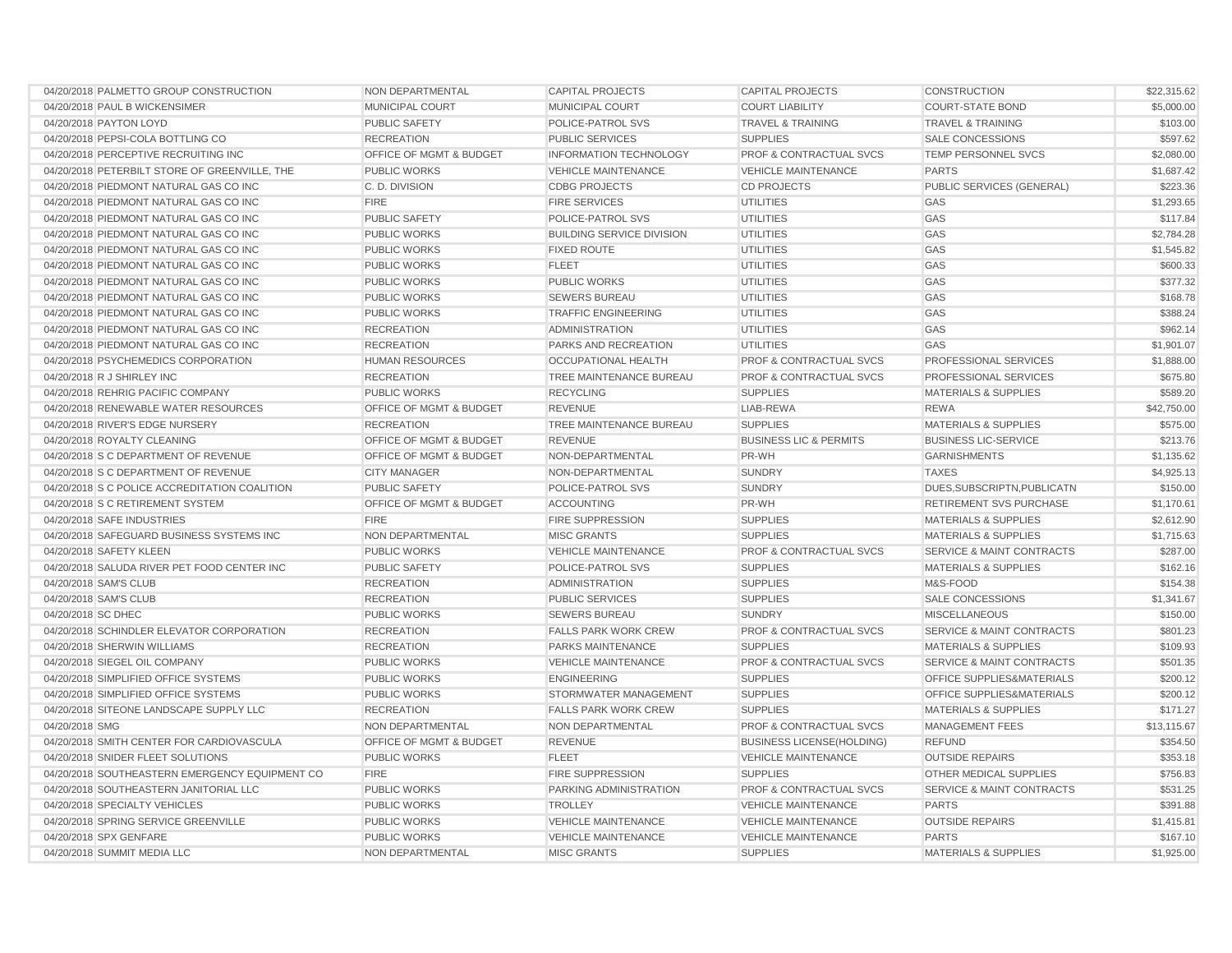| 04/20/2018 SUPERION LLC                    | NON DEPARTMENTAL                   | <b>CAPITAL PROJECTS</b>       | <b>CAPITAL PROJECTS</b>            | <b>EQUIPMENT</b>                     | \$117,109.86 |
|--------------------------------------------|------------------------------------|-------------------------------|------------------------------------|--------------------------------------|--------------|
| 04/20/2018 TALENT MANAGEMENT SOLUTIONS     | <b>HUMAN RESOURCES</b>             | <b>HUMAN RESOURCES</b>        | <b>PROF &amp; CONTRACTUAL SVCS</b> | TEMP PERSONNEL SVCS                  | \$818.00     |
| 04/20/2018 TALENT MANAGEMENT SOLUTIONS     | <b>PUBLIC SAFETY</b>               | POLICE-DISPATCH BUREAU        | <b>PROF &amp; CONTRACTUAL SVCS</b> | TEMP PERSONNEL SVCS                  | \$146.52     |
| 04/20/2018 TALENT MANAGEMENT SOLUTIONS     | <b>PUBLIC WORKS</b>                | <b>FIXED ROUTE</b>            | <b>PROF &amp; CONTRACTUAL SVCS</b> | TEMP PERSONNEL SVCS                  | \$3,626.60   |
| 04/20/2018 TALENT MANAGEMENT SOLUTIONS     | <b>PUBLIC WORKS</b>                | RESIDENTIAL COLL BUREAU       | <b>PROF &amp; CONTRACTUAL SVCS</b> | <b>TEMP PERSONNEL SVCS</b>           | \$2,872.23   |
| 04/20/2018 TALENT MANAGEMENT SOLUTIONS     | <b>PUBLIC WORKS</b>                | <b>STORM DRAINS BUREAU</b>    | <b>PROF &amp; CONTRACTUAL SVCS</b> | <b>TEMP PERSONNEL SVCS</b>           | \$618.75     |
| 04/20/2018 TALENT MANAGEMENT SOLUTIONS     | <b>PUBLIC WORKS</b>                | STORMWATER MANAGEMENT         | <b>PROF &amp; CONTRACTUAL SVCS</b> | <b>TEMP PERSONNEL SVCS</b>           | \$1,023.36   |
| 04/20/2018 TALENT MANAGEMENT SOLUTIONS     | <b>PUBLIC WORKS</b>                | <b>STREETS BUREAU</b>         | PROF & CONTRACTUAL SVCS            | TEMP PERSONNEL SVCS                  | \$1,155.00   |
| 04/20/2018 TALENT MANAGEMENT SOLUTIONS     | <b>RECREATION</b>                  | <b>COMMUNITY CENTERS</b>      | PROF & CONTRACTUAL SVCS            | TEMP PERSONNEL SVCS                  | \$844.38     |
| 04/20/2018 TALENT MANAGEMENT SOLUTIONS     | <b>RECREATION</b>                  | <b>FALLS PARK WORK CREW</b>   | <b>PROF &amp; CONTRACTUAL SVCS</b> | TEMP PERSONNEL SVCS                  | \$628.00     |
| 04/20/2018 TALENT MANAGEMENT SOLUTIONS     | <b>RECREATION</b>                  | <b>PUBLIC SERVICES</b>        | <b>PROF &amp; CONTRACTUAL SVCS</b> | TEMP PERSONNEL SVCS                  | \$341.76     |
| 04/20/2018 TD CARD SERVICES                | NON DEPARTMENTAL                   | <b>CAPITAL PROJECTS</b>       | <b>CAPITAL PROJECTS</b>            | <b>EQUIPMENT</b>                     | \$4,766.76   |
| 04/20/2018 TD CARD SERVICES                | OFFICE OF MGMT & BUDGET            | <b>ADMINISTRATION</b>         | <b>SUNDRY</b>                      | <b>MISCELLANEOUS</b>                 | \$154.04     |
| 04/20/2018 TD CARD SERVICES                | <b>OFFICE OF MGMT &amp; BUDGET</b> | GIS                           | <b>SUPPLIES</b>                    | <b>MATERIALS &amp; SUPPLIES</b>      | \$120.00     |
| 04/20/2018 TD CARD SERVICES                | <b>OFFICE OF MGMT &amp; BUDGET</b> | <b>INFORMATION TECHNOLOGY</b> | <b>PROF &amp; CONTRACTUAL SVCS</b> | <b>SERVICE &amp; MAINT CONTRACTS</b> | \$1,831.68   |
| 04/20/2018 TD CARD SERVICES                | OFFICE OF MGMT & BUDGET            | <b>INFORMATION TECHNOLOGY</b> | <b>SUPPLIES</b>                    | <b>MATERIALS &amp; SUPPLIES</b>      | \$199.16     |
| 04/20/2018 TD CARD SERVICES                | OFFICE OF MGMT & BUDGET            | <b>INFORMATION TECHNOLOGY</b> | TRAVEL & TRAINING                  | <b>TRAVEL &amp; TRAINING</b>         | \$1,764.76   |
| 04/20/2018 TD CARD SERVICES                | <b>PUBLIC SAFETY</b>               | POLICE-PATROL SVS             | <b>SUPPLIES</b>                    | <b>MATERIALS &amp; SUPPLIES</b>      | \$133.01     |
| 04/20/2018 TD CARD SERVICES                | <b>PUBLIC SAFETY</b>               | POLICE-PATROL SVS             | <b>TRAVEL &amp; TRAINING</b>       | <b>TRAVEL &amp; TRAINING</b>         | \$618.75     |
| 04/20/2018 TD CARD SERVICES                | PUBLIC WORKS                       | <b>FIXED ROUTE</b>            | <b>SUPPLIES</b>                    | MATERIALS & SUPPLIES                 | \$212.81     |
| 04/20/2018 TD CARD SERVICES                | <b>PUBLIC WORKS</b>                | <b>FIXED ROUTE</b>            | TRAVEL & TRAINING                  | <b>TRAVEL &amp; TRAINING</b>         | \$1,401.27   |
| 04/20/2018 TD CARD SERVICES                | PUBLIC WORKS                       | PARKING ADMINISTRATION        | TRAVEL & TRAINING                  | TRAVEL & TRAINING                    | \$113.96     |
| 04/20/2018 TD CARD SERVICES                | <b>PUBLIC WORKS</b>                | <b>PUBLIC WORKS</b>           | <b>TRAVEL &amp; TRAINING</b>       | <b>TRAVEL &amp; TRAINING</b>         | \$961.25     |
| 04/20/2018 TD CARD SERVICES                | <b>PUBLIC WORKS</b>                | <b>VEHICLE MAINTENANCE</b>    | <b>SUPPLIES</b>                    | <b>MATERIALS &amp; SUPPLIES</b>      | \$251.27     |
| 04/20/2018 TD CONVENTION CENTER            | NON DEPARTMENTAL                   | NON DEPARTMENTAL              | <b>CAPITAL PROJECTS</b>            | PLANNING/DESIGN                      | \$7,494.00   |
| 04/20/2018 THE PETTING ZOO INC             | <b>RECREATION</b>                  | <b>PUBLIC SERVICES</b>        | <b>SUPPLIES</b>                    | <b>SALE GIFTS</b>                    | \$1,577.40   |
| 04/20/2018 THERMO KING OF GREENVILLE       | <b>PUBLIC WORKS</b>                | <b>VEHICLE MAINTENANCE</b>    | <b>VEHICLE MAINTENANCE</b>         | <b>PARTS</b>                         | \$817.45     |
| 04/20/2018 THOMAS SAMPLE                   | <b>PUBLIC SAFETY</b>               | POLICE-PATROL SVS             | <b>SUPPLIES</b>                    | <b>CLOTHING &amp; UNIFORMS</b>       | \$106.00     |
| 04/20/2018 THOMSON REUTERS - WEST          | <b>CITY ATTORNEY</b>               | <b>CITY ATTORNEY</b>          | <b>SUNDRY</b>                      | DUES, SUBSCRIPTN, PUBLICATN          | \$156.88     |
| 04/20/2018 TIMOTHY CALHOUN                 | PUBLIC SAFETY                      | POLICE-PATROL SVS             | <b>TRAVEL &amp; TRAINING</b>       | <b>TRAVEL &amp; TRAINING</b>         | \$108.00     |
| 04/20/2018 TMS SOUTH INC                   | <b>RECREATION</b>                  | <b>ADMINISTRATION</b>         | <b>REPAIR &amp; MAINT SVCS</b>     | <b>REPAIRS &amp; MAINTENANCE</b>     | \$203.48     |
| 04/20/2018 TOMMY'S COUNTRY HAM HOUSE       | <b>PUBLIC WORKS</b>                | <b>STORM DRAINS BUREAU</b>    | <b>SUPPLIES</b>                    | <b>MATERIALS &amp; SUPPLIES</b>      | \$305.66     |
| 04/20/2018 TOPLINE PRODUCTS INC            | <b>RECREATION</b>                  | <b>PUBLIC SERVICES</b>        | <b>SUPPLIES</b>                    | <b>SALE GIFTS</b>                    | \$865.59     |
| 04/20/2018 TROPICAL GRILLE YOUR HEALTHY A  | OFFICE OF MGMT & BUDGET            | <b>REVENUE</b>                | <b>BUSINESS LICENSE(HOLDING)</b>   | <b>REFUND</b>                        | \$145.72     |
| 04/20/2018 TRUCKPRO LLC                    | <b>FIRE</b>                        | <b>FIRE SUPPRESSION</b>       | <b>VEHICLE MAINTENANCE</b>         | <b>PARTS</b>                         | \$2,058.76   |
| 04/20/2018 TRUCKPRO LLC                    | <b>PUBLIC WORKS</b>                | <b>VEHICLE MAINTENANCE</b>    | <b>VEHICLE MAINTENANCE</b>         | <b>PARTS</b>                         | \$739.64     |
| 04/20/2018 TYCO INTEGRATED SECURITY LLC    | <b>PUBLIC SAFETY</b>               | POLICE-PATROL SVS             | <b>SUNDRY</b>                      | <b>MISCELLANEOUS</b>                 | \$610.99     |
| 04/20/2018 TYCO INTEGRATED SECURITY LLC    | <b>PUBLIC WORKS</b>                | NON VEHICLE MAINTENANCE       | PROF & CONTRACTUAL SVCS            | <b>SERVICE &amp; MAINT CONTRACTS</b> | \$365.21     |
| 04/20/2018 TYCO INTEGRATED SECURITY LLC    | <b>PUBLIC WORKS</b>                | POINSETT GARAGE               | <b>REPAIR &amp; MAINT SVCS</b>     | <b>REPAIRS &amp; MAINTENANCE</b>     | \$338.00     |
| 04/20/2018 U S DEPARTMENT OF EDUCATION     | OFFICE OF MGMT & BUDGET            | NON-DEPARTMENTAL              | PR-WH                              | <b>GARNISHMENTS</b>                  | \$155.02     |
| 04/20/2018 UNIFIRST                        | <b>PUBLIC WORKS</b>                | <b>VEHICLE MAINTENANCE</b>    | <b>SUPPLIES</b>                    | <b>CLOTHING &amp; UNIFORMS</b>       | \$260.02     |
| 04/20/2018 UNITED WAY OF GREENVILLE COUNTY | OFFICE OF MGMT & BUDGET            | NON-DEPARTMENTAL              | PR-WH                              | <b>UNITED WAY</b>                    | \$2,097.02   |
| 04/20/2018 VALERIE HOLMES                  | <b>PUBLIC WORKS</b>                | <b>TRAFFIC ENGINEERING</b>    | <b>SUPPLIES</b>                    | M&S-SIGNALS                          | \$151.90     |
| 04/20/2018 VALERIE HOLMES                  | <b>PUBLIC WORKS</b>                | <b>TRAFFIC ENGINEERING</b>    | <b>TRAVEL &amp; TRAINING</b>       | <b>TRAVEL &amp; TRAINING</b>         | \$460.67     |
| 04/20/2018 VERIZON WIRELESS                | <b>FIRE</b>                        | <b>FIRE</b>                   | <b>COMMUNICATIONS</b>              | <b>OTHER</b>                         | \$3,693.61   |
| 04/20/2018 VERIZON WIRELESS                | OFFICE OF MGMT & BUDGET            | <b>INFORMATION TECHNOLOGY</b> | <b>COMMUNICATIONS</b>              | TELECOMMUNICATIONS/WIRELE            | \$119.67     |
| 04/20/2018 VERIZON WIRELESS                | <b>PUBLIC SAFETY</b>               | POLICE-PATROL SVS             | <b>COMMUNICATIONS</b>              | <b>OTHER</b>                         | \$8,516.33   |
| 04/20/2018 WHITE HORSE PACKAGING CO        | <b>RECREATION</b>                  | <b>ADMINISTRATION</b>         | <b>SUPPLIES</b>                    | <b>JANITORIAL SUPPLIES</b>           | \$419.48     |
| 04/20/2018 WILL & KRIS AMUSEMENTS          | PUBLIC INFORMATION/EVENTS          | <b>EVENTS MANAGEMENT</b>      | PROF & CONTRACTUAL SVCS            | SHOW MANAGEMENT EXP                  | \$1,226.25   |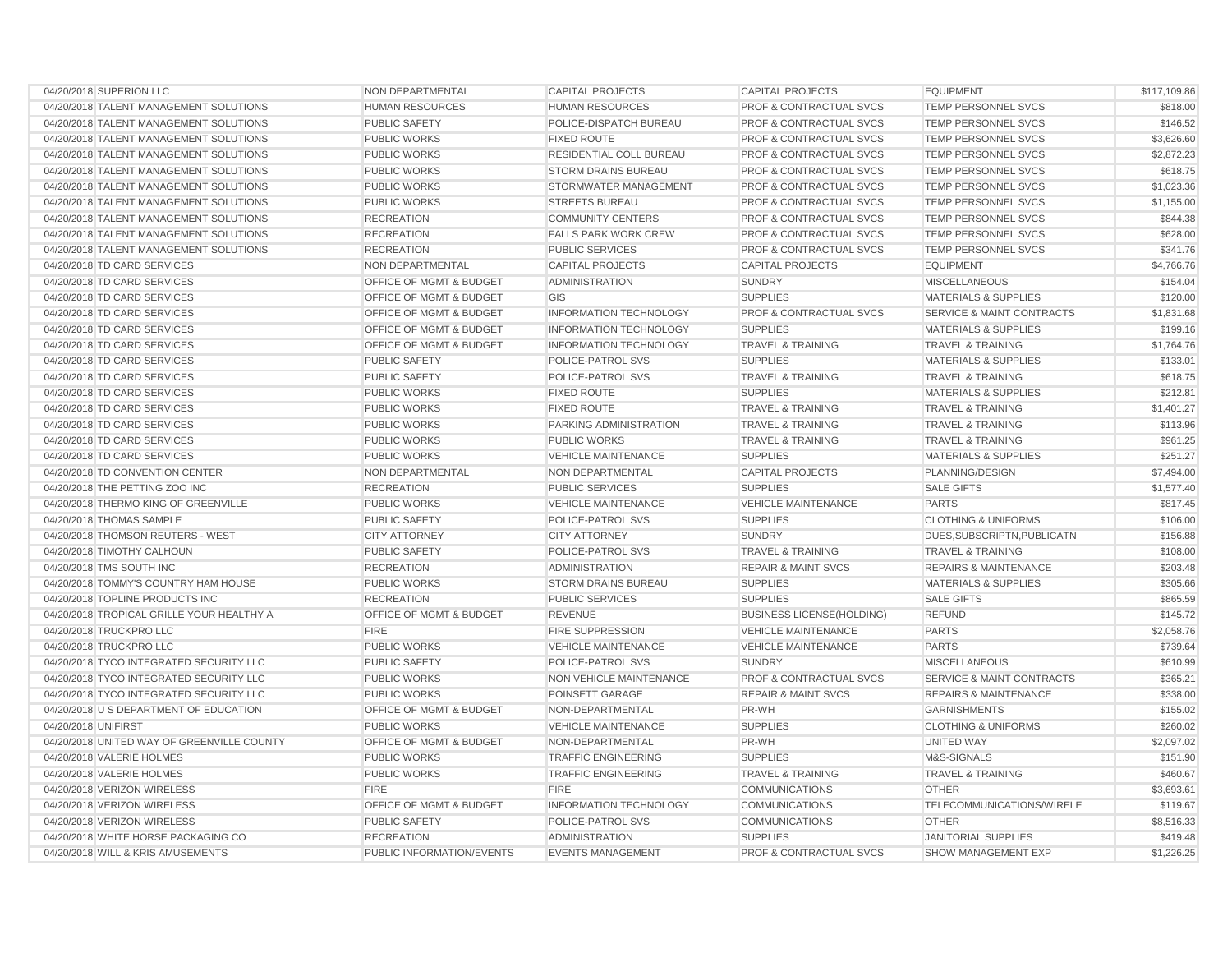| 04/20/2018 WORKWELL OCCUPATIONAL HEALTH CENTER | <b>HUMAN RESOURCES</b>      | <b>OCCUPATIONAL HEALTH</b>           | <b>PROF &amp; CONTRACTUAL SVCS</b> | PROFESSIONAL SERVICES                | \$21,196.50 |
|------------------------------------------------|-----------------------------|--------------------------------------|------------------------------------|--------------------------------------|-------------|
| 04/20/2018 WP LAW INC                          | <b>RECREATION</b>           | <b>FALLS PARK WORK CREW</b>          | <b>PROF &amp; CONTRACTUAL SVCS</b> | <b>SERVICE &amp; MAINT CONTRACTS</b> | \$878.29    |
| 04/20/2018 WP LAW INC                          | <b>RECREATION</b>           | <b>FALLS PARK WORK CREW</b>          | <b>SUPPLIES</b>                    | <b>MATERIALS &amp; SUPPLIES</b>      | \$201.56    |
| 04/20/2018 WYOMING CHILD SUPPORT ENFORCEMENT   | OFFICE OF MGMT & BUDGET     | NON-DEPARTMENTAL                     | PR-WH                              | <b>GARNISHMENTS</b>                  | \$154.61    |
| 04/20/2018 ZEP INC                             | PUBLIC WORKS                | <b>FLEET</b>                         | <b>SUPPLIES</b>                    | <b>MATERIALS &amp; SUPPLIES</b>      | \$654.49    |
| 04/24/2018 TD CARD SERVICES                    | <b>CITY MANAGER</b>         | <b>CITY CLERK</b>                    | <b>TRAVEL &amp; TRAINING</b>       | <b>TRAVEL &amp; TRAINING</b>         | \$316.92    |
| 04/24/2018 TD CARD SERVICES                    | <b>COUNCIL</b>              | <b>CITY COUNCIL</b>                  | <b>COMMUNICATIONS</b>              | <b>OTHER</b>                         | \$250.90    |
| 04/24/2018 TD CARD SERVICES                    | <b>COUNCIL</b>              | <b>CITY COUNCIL</b>                  | <b>SUNDRY</b>                      | <b>MISCELLANEOUS</b>                 | \$1,401.08  |
| 04/24/2018 TD CARD SERVICES                    | <b>HUMAN RESOURCES</b>      | <b>HUMAN RESOURCES</b>               | <b>SUNDRY</b>                      | <b>RECRUITMENT ADS</b>               | \$594.00    |
| 04/24/2018 TD CARD SERVICES                    | <b>HUMAN RESOURCES</b>      | <b>HUMAN RESOURCES</b>               | <b>TRAVEL &amp; TRAINING</b>       | <b>TRAVEL &amp; TRAINING</b>         | \$298.00    |
| 04/24/2018 TD CARD SERVICES                    | PUBLIC SAFETY               | POLICE-PATROL SVS                    | <b>SUNDRY</b>                      | DUES, SUBSCRIPTN, PUBLICATN          | \$750.00    |
| 04/24/2018 TD CARD SERVICES                    | PUBLIC SAFETY               | POLICE-PATROL SVS                    | <b>SUNDRY</b>                      | <b>MISCELLANEOUS</b>                 | \$151.36    |
| 04/24/2018 TD CARD SERVICES                    | PUBLIC SAFETY               | POLICE-PATROL SVS                    | <b>SUPPLIES</b>                    | <b>MATERIALS &amp; SUPPLIES</b>      | \$425.44    |
| 04/24/2018 TD CARD SERVICES                    | PUBLIC SAFETY               | POLICE-PATROL SVS                    | <b>TRAVEL &amp; TRAINING</b>       | <b>TRAVEL &amp; TRAINING</b>         | \$10,054.96 |
| 04/24/2018 TD CARD SERVICES                    | <b>PUBLIC SAFETY</b>        | POLICE-PATROL SVS                    | <b>VEHICLE MAINTENANCE</b>         | <b>FUEL CARD</b>                     | \$358.51    |
| 04/24/2018 TD CARD SERVICES                    | <b>PUBLIC SAFETY</b>        | POLICE-PATROL SVS                    | <b>VEHICLE MAINTENANCE</b>         | POLICE CAR UPFITS                    | \$266.00    |
| 04/26/2018 TD CARD SERVICES                    | C. D. DIVISION              | <b>CDBG PROJECTS</b>                 | <b>CD PROJECTS</b>                 | PUBLIC SERVICES (GENERAL)            | \$298.72    |
| 04/26/2018 TD CARD SERVICES                    | ECONOMIC DEVELOPMENT        | <b>BUILDING &amp; PROPERTY MAINT</b> | <b>SUNDRY</b>                      | DUES, SUBSCRIPTN, PUBLICATN          | \$209.00    |
| 04/26/2018 TD CARD SERVICES                    | <b>ECONOMIC DEVELOPMENT</b> | <b>BUILDING &amp; PROPERTY MAINT</b> | <b>SUPPLIES</b>                    | <b>OFFICE SUPPLIES&amp;MATERIALS</b> | \$172.82    |
| 04/26/2018 TD CARD SERVICES                    | <b>ECONOMIC DEVELOPMENT</b> | <b>BUILDING &amp; PROPERTY MAINT</b> | <b>TRAVEL &amp; TRAINING</b>       | <b>TRAVEL &amp; TRAINING</b>         | \$1,844.34  |
| 04/26/2018 TD CARD SERVICES                    | <b>ECONOMIC DEVELOPMENT</b> | <b>ECONOMIC DEVELOPMENT</b>          | <b>SUNDRY</b>                      | <b>MISCELLANEOUS</b>                 | \$243.29    |
| 04/26/2018 TD CARD SERVICES                    | ECONOMIC DEVELOPMENT        | ECONOMIC DEVELOPMENT                 | <b>TRAVEL &amp; TRAINING</b>       | <b>TRAVEL &amp; TRAINING</b>         | \$960.88    |
| 04/26/2018 TD CARD SERVICES                    | <b>FIRE</b>                 | <b>FIRE</b>                          | <b>SUNDRY</b>                      | <b>MISCELLANEOUS</b>                 | \$160.56    |
| 04/26/2018 TD CARD SERVICES                    | <b>FIRE</b>                 | <b>FIRE</b>                          | <b>TRAVEL &amp; TRAINING</b>       | <b>TRAVEL &amp; TRAINING</b>         | \$3,710.00  |
| 04/26/2018 TD CARD SERVICES                    | <b>FIRE</b>                 | <b>FIRE PREVENTION</b>               | <b>SUPPLIES</b>                    | <b>MATERIALS &amp; SUPPLIES</b>      | \$123.21    |
| 04/26/2018 TD CARD SERVICES                    | <b>FIRE</b>                 | <b>FIRE SERVICES</b>                 | <b>SUNDRY</b>                      | DUES.SUBSCRIPTN.PUBLICATN            | \$244.00    |
| 04/26/2018 TD CARD SERVICES                    | <b>FIRE</b>                 | <b>FIRE SERVICES</b>                 | <b>SUNDRY</b>                      | <b>MISCELLANEOUS</b>                 | \$282.20    |
| 04/26/2018 TD CARD SERVICES                    | <b>FIRE</b>                 | <b>FIRE SERVICES</b>                 | <b>SUPPLIES</b>                    | <b>MATERIALS &amp; SUPPLIES</b>      | \$1,188.91  |
| 04/26/2018 TD CARD SERVICES                    | <b>FIRE</b>                 | <b>FIRE SERVICES</b>                 | <b>TRAVEL &amp; TRAINING</b>       | <b>TRAVEL &amp; TRAINING</b>         | \$871.90    |
| 04/26/2018 TD CARD SERVICES                    | <b>FIRE</b>                 | <b>FIRE SUPPRESSION</b>              | <b>SUPPLIES</b>                    | <b>MATERIALS &amp; SUPPLIES</b>      | \$1,051.60  |
| 04/26/2018 TD CARD SERVICES                    | <b>FIRE</b>                 | <b>FIRE SUPPRESSION</b>              | <b>TRAVEL &amp; TRAINING</b>       | <b>TRAVEL &amp; TRAINING</b>         | \$698.88    |
| 04/26/2018 TD CARD SERVICES                    | <b>FIRE</b>                 | FIRE SUPPRESSION                     | <b>VEHICLE MAINTENANCE</b>         | <b>PARTS</b>                         | \$208.63    |
| 04/26/2018 TD CARD SERVICES                    | <b>HUMAN RESOURCES</b>      | <b>HEALTH CARE</b>                   | <b>SUNDRY</b>                      | <b>WELLNESS ACTIVITIES</b>           | \$402.25    |
| 04/26/2018 TD CARD SERVICES                    | <b>MAYOR</b>                | <b>MAYOR</b>                         | <b>SUNDRY</b>                      | DUES, SUBSCRIPTN, PUBLICATN          | \$103.98    |
| 04/26/2018 TD CARD SERVICES                    | NON DEPARTMENTAL            | <b>MISC GRANTS</b>                   | <b>SUNDRY</b>                      | <b>MISCELLANEOUS</b>                 | \$418.60    |
| 04/26/2018 TD CARD SERVICES                    | PUBLIC INFORMATION/EVENTS   | <b>EVENTS MANAGEMENT</b>             | <b>SUPPLIES</b>                    | <b>MATERIALS &amp; SUPPLIES</b>      | \$465.82    |
| 04/26/2018 TD CARD SERVICES                    | PUBLIC INFORMATION/EVENTS   | <b>EVENTS MANAGEMENT</b>             | <b>TRAVEL &amp; TRAINING</b>       | <b>TRAVEL &amp; TRAINING</b>         | \$375.00    |
| 04/26/2018 TD CARD SERVICES                    | PUBLIC INFORMATION/EVENTS   | PUBLIC INFORMATION                   | <b>SUNDRY</b>                      | DUES, SUBSCRIPTN, PUBLICATN          | \$349.95    |
| 04/26/2018 TD CARD SERVICES                    | PUBLIC INFORMATION/EVENTS   | <b>SPECIAL EVENTS</b>                | <b>SUPPLIES</b>                    | <b>MATERIALS &amp; SUPPLIES</b>      | \$119.22    |
| 04/26/2018 TD CARD SERVICES                    | PUBLIC INFORMATION/EVENTS   | <b>SPECIAL EVENTS</b>                | <b>TRAVEL &amp; TRAINING</b>       | <b>TRAVEL &amp; TRAINING</b>         | \$185.95    |
| 04/26/2018 TD CARD SERVICES                    | <b>PUBLIC WORKS</b>         | <b>BUILDING SERVICE DIVISION</b>     | <b>SUPPLIES</b>                    | <b>MATERIALS &amp; SUPPLIES</b>      | \$563.29    |
| 04/26/2018 TD CARD SERVICES                    | <b>PUBLIC WORKS</b>         | <b>ENGINEERING</b>                   | <b>TRAVEL &amp; TRAINING</b>       | <b>TRAVEL &amp; TRAINING</b>         | \$199.00    |
| 04/26/2018 TD CARD SERVICES                    | <b>PUBLIC WORKS</b>         | <b>FLEET</b>                         | <b>SUPPLIES</b>                    | <b>MATERIALS &amp; SUPPLIES</b>      | \$651.83    |
| 04/26/2018 TD CARD SERVICES                    | PUBLIC WORKS                | <b>FLEET</b>                         | <b>TRAVEL &amp; TRAINING</b>       | <b>TRAVEL &amp; TRAINING</b>         | \$2,185.19  |
| 04/26/2018 TD CARD SERVICES                    | <b>PUBLIC WORKS</b>         | PARKING ADMINISTRATION               | <b>PROF &amp; CONTRACTUAL SVCS</b> | <b>SERVICE &amp; MAINT CONTRACTS</b> | \$690.00    |
| 04/26/2018 TD CARD SERVICES                    | <b>PUBLIC WORKS</b>         | PARKING ADMINISTRATION               | <b>SUPPLIES</b>                    | <b>MATERIALS &amp; SUPPLIES</b>      | \$560.46    |
| 04/26/2018 TD CARD SERVICES                    | PUBLIC WORKS                | PARKING ADMINISTRATION               | <b>TRAVEL &amp; TRAINING</b>       | <b>TRAVEL &amp; TRAINING</b>         | \$1,153.13  |
| 04/26/2018 TD CARD SERVICES                    | PUBLIC WORKS                | RESIDENTIAL COLL BUREAU              | <b>SUPPLIES</b>                    | <b>MATERIALS &amp; SUPPLIES</b>      | \$218.35    |
| 04/26/2018 TD CARD SERVICES                    | <b>PUBLIC WORKS</b>         | <b>SEWERS BUREAU</b>                 | <b>SUPPLIES</b>                    | <b>MATERIALS &amp; SUPPLIES</b>      | \$625.28    |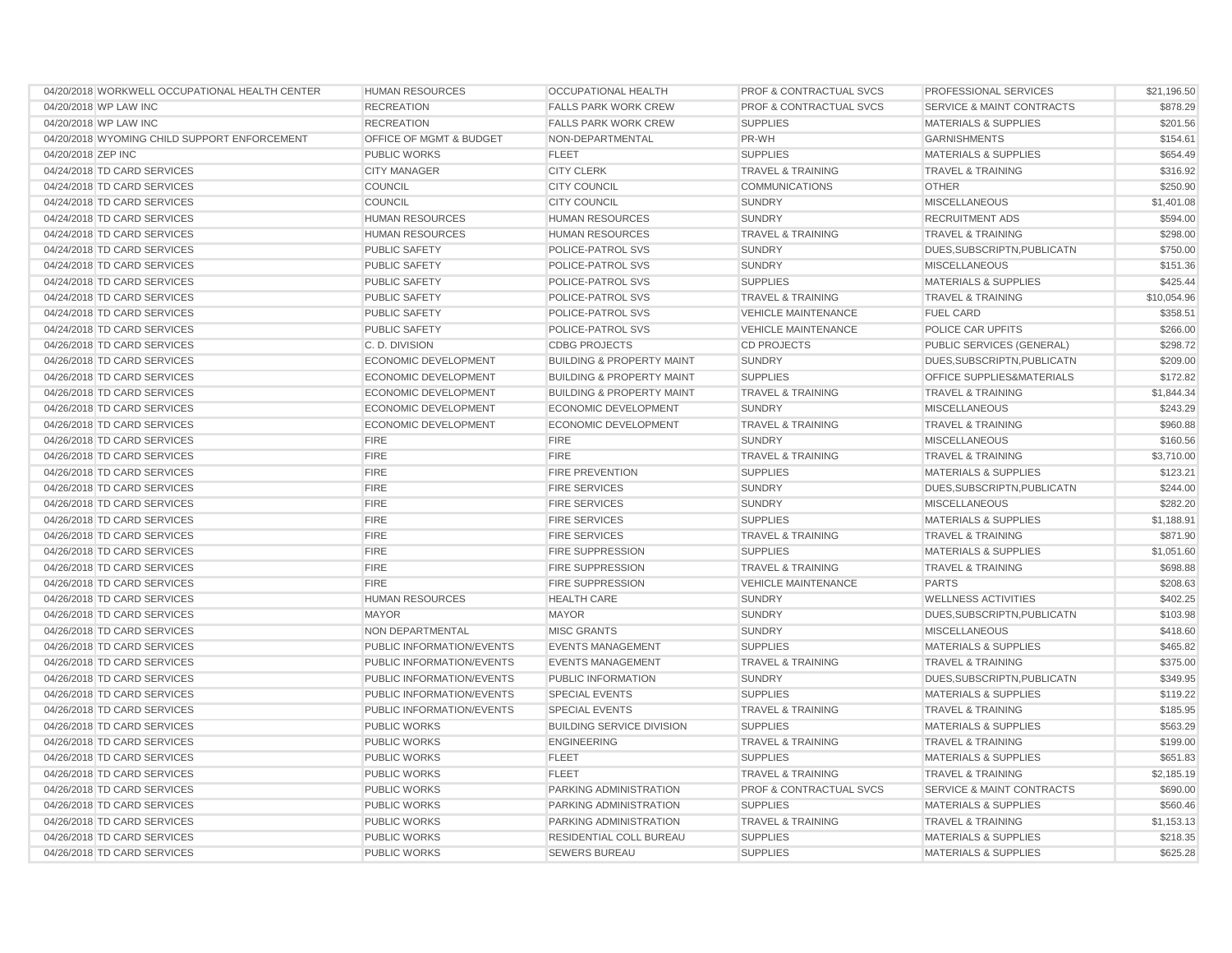| 04/26/2018 TD CARD SERVICES                   | <b>PUBLIC WORKS</b>         | STORM DRAINS BUREAU                  | <b>SUPPLIES</b>                    | <b>MATERIALS &amp; SUPPLIES</b>      | \$672.21    |
|-----------------------------------------------|-----------------------------|--------------------------------------|------------------------------------|--------------------------------------|-------------|
| 04/26/2018 TD CARD SERVICES                   | <b>PUBLIC WORKS</b>         | STORMWATER MANAGEMENT                | <b>SUPPLIES</b>                    | <b>MATERIALS &amp; SUPPLIES</b>      | \$469.81    |
| 04/26/2018 TD CARD SERVICES                   | <b>PUBLIC WORKS</b>         | STORMWATER MANAGEMENT                | <b>TRAVEL &amp; TRAINING</b>       | <b>TRAVEL &amp; TRAINING</b>         | \$613.00    |
| 04/26/2018 TD CARD SERVICES                   | <b>PUBLIC WORKS</b>         | <b>STREETS BUREAU</b>                | <b>SUPPLIES</b>                    | <b>MATERIALS &amp; SUPPLIES</b>      | \$296.28    |
| 04/26/2018 TD CARD SERVICES                   | <b>RECREATION</b>           | <b>ADMINISTRATION</b>                | PROF & CONTRACTUAL SVCS            | PROFESSIONAL SERVICES                | \$259.83    |
| 04/26/2018 TD CARD SERVICES                   | <b>RECREATION</b>           | <b>ADMINISTRATION</b>                | <b>SUNDRY</b>                      | DUES.SUBSCRIPTN.PUBLICATN            | \$476.00    |
| 04/26/2018 TD CARD SERVICES                   | <b>RECREATION</b>           | <b>ADMINISTRATION</b>                | <b>SUNDRY</b>                      | <b>MISCELLANEOUS</b>                 | \$228.93    |
| 04/26/2018 TD CARD SERVICES                   | <b>RECREATION</b>           | ADMINISTRATION                       | <b>SUPPLIES</b>                    | M&S-CURATORIAL                       | \$216.94    |
| 04/26/2018 TD CARD SERVICES                   | <b>RECREATION</b>           | <b>ADMINISTRATION</b>                | <b>SUPPLIES</b>                    | M&S-MEDICINE                         | \$208.66    |
| 04/26/2018 TD CARD SERVICES                   | <b>RECREATION</b>           | <b>ADMINISTRATION</b>                | <b>SUPPLIES</b>                    | M&S-VETERINARY                       | \$100.25    |
| 04/26/2018 TD CARD SERVICES                   | <b>RECREATION</b>           | BEAUTIFICATION BUREAU                | <b>TRAVEL &amp; TRAINING</b>       | TRAVEL & TRAINING                    | \$1,521.86  |
| 04/26/2018 TD CARD SERVICES                   | <b>RECREATION</b>           | <b>COMMUNITY CENTERS</b>             | <b>SUPPLIES</b>                    | <b>MATERIALS &amp; SUPPLIES</b>      | \$631.87    |
| 04/26/2018 TD CARD SERVICES                   | <b>RECREATION</b>           | <b>EDUCATION</b>                     | <b>SUNDRY</b>                      | <b>RESTRD DONATION EXPENSE</b>       | \$3,100.43  |
| 04/26/2018 TD CARD SERVICES                   | <b>RECREATION</b>           | <b>EDUCATION</b>                     | <b>SUPPLIES</b>                    | OFFICE SUPPLIES&MATERIALS            | \$141.20    |
| 04/26/2018 TD CARD SERVICES                   | <b>RECREATION</b>           | <b>EDUCATION</b>                     | <b>SUPPLIES</b>                    | SUPPLIES ZOO CAMP                    | \$273.92    |
| 04/26/2018 TD CARD SERVICES                   | <b>RECREATION</b>           | <b>EDUCATION</b>                     | <b>TRAVEL &amp; TRAINING</b>       | <b>TRAVEL &amp; TRAINING</b>         | \$1,400.00  |
| 04/26/2018 TD CARD SERVICES                   | <b>RECREATION</b>           | PARKS AND RECREATION                 | <b>PRINTING</b>                    | <b>OTHER</b>                         | \$129.20    |
| 04/26/2018 TD CARD SERVICES                   | <b>RECREATION</b>           | PARKS AND RECREATION                 | <b>TRAVEL &amp; TRAINING</b>       | <b>TRAVEL &amp; TRAINING</b>         | \$1,090.23  |
| 04/26/2018 TD CARD SERVICES                   | <b>RECREATION</b>           | PARKS MAINTENANCE                    | <b>SUPPLIES</b>                    | <b>MATERIALS &amp; SUPPLIES</b>      | \$782.20    |
| 04/26/2018 TD CARD SERVICES                   | <b>RECREATION</b>           | PARKS MAINTENANCE                    | <b>TRAVEL &amp; TRAINING</b>       | <b>TRAVEL &amp; TRAINING</b>         | \$478.00    |
| 04/26/2018 TD CARD SERVICES                   | <b>RECREATION</b>           | <b>PUBLIC SERVICES</b>               | <b>PRINTING</b>                    | PRINTING & BINDING                   | \$361.75    |
| 04/26/2018 TD CARD SERVICES                   | <b>RECREATION</b>           | <b>PUBLIC SERVICES</b>               | <b>SUNDRY</b>                      | <b>RESEARCH ENRICHMENT EXP</b>       | \$103.01    |
| 04/26/2018 TD CARD SERVICES                   | <b>RECREATION</b>           | <b>PUBLIC SERVICES</b>               | <b>SUPPLIES</b>                    | <b>OFFICE SUPPLIES&amp;MATERIALS</b> | \$139.69    |
| 04/26/2018 TD CARD SERVICES                   | <b>RECREATION</b>           | RIGHTS-OF-WAY                        | <b>TRAVEL &amp; TRAINING</b>       | <b>TRAVEL &amp; TRAINING</b>         | \$317.66    |
| 04/27/2018 A SERVICES GROUP LLC               | <b>PUBLIC WORKS</b>         | PARKING ADMINISTRATION               | <b>PROF &amp; CONTRACTUAL SVCS</b> | <b>SERVICE &amp; MAINT CONTRACTS</b> | \$9,464.00  |
| 04/27/2018 A SERVICES GROUP LLC               | <b>RECREATION</b>           | <b>ADMINISTRATION</b>                | <b>PROF &amp; CONTRACTUAL SVCS</b> | <b>SERVICE &amp; MAINT CONTRACTS</b> | \$1,389.15  |
| 04/27/2018 ADVANCE AUTO PARTS                 | <b>PUBLIC WORKS</b>         | <b>VEHICLE MAINTENANCE</b>           | <b>VEHICLE MAINTENANCE</b>         | <b>PARTS</b>                         | \$112.16    |
| 04/27/2018 ADVANCED FIRE PROTECTION           | <b>PUBLIC WORKS</b>         | RIVERPLACE GARAGE                    | <b>PROF &amp; CONTRACTUAL SVCS</b> | <b>SERVICE &amp; MAINT CONTRACTS</b> | \$2,800.00  |
| 04/27/2018 AECOM TECHNICAL SERVICES INC       | NON DEPARTMENTAL            | <b>CAPITAL PROJECTS</b>              | <b>CAPITAL PROJECTS</b>            | PLANNING/DESIGN                      | \$23,000.00 |
| 04/27/2018 AFLAC                              | OFFICE OF MGMT & BUDGET     | NON-DEPARTMENTAL                     | PR-WH                              | INSURANCE-CANCER                     | \$12,623.44 |
| 04/27/2018 ALEXANDER ELEMENTARY SCHOOL PTA    | PUBLIC INFORMATION/EVENTS   | <b>SPECIAL EVENTS</b>                | <b>LIABILITIES</b>                 | <b>SPECIAL EVENTS</b>                | \$335.00    |
| 04/27/2018 ANTHONY RIVERA                     | ECONOMIC DEVELOPMENT        | <b>BUILDING &amp; PROPERTY MAINT</b> | <b>TRAVEL &amp; TRAINING</b>       | <b>LOCAL TRANSPORTATION</b>          | \$149.33    |
| 04/27/2018 ASHLEY DYER                        | <b>LAW ENFORCEMENT</b>      | <b>LAW ENFORCEMENT</b>               | <b>COURT LIAB-CLAIMS/JUDGMNT</b>   | LEC-CONFISCATED MONIES               | \$1,901.00  |
| 04/27/2018 AT & T MOBILITY                    | OFFICE OF MGMT & BUDGET     | <b>INFORMATION TECHNOLOGY</b>        | <b>COMMUNICATIONS</b>              | TELECOMMUNICATIONS/WIRELE            | \$544.86    |
| 04/27/2018 BRAGG WASTE SERVICES INC           | <b>RECREATION</b>           | PARKS AND RECREATION                 | PROF & CONTRACTUAL SVCS            | <b>SERVICE &amp; MAINT CONTRACTS</b> | \$1,383.67  |
| 04/27/2018 BREAKTHRU BEVERAGE SOUTH CAROLINA  | PUBLIC INFORMATION/EVENTS   | <b>EVENTS MANAGEMENT</b>             | <b>SUPPLIES</b>                    | M&S-FOOD & BEVERAGE                  | \$754.80    |
| 04/27/2018 C O G RETIREE INSURANCE            | <b>HUMAN RESOURCES</b>      | <b>HEALTH CARE</b>                   | <b>OTHER INSURANCE</b>             | <b>HEALTH MEDICARE SUPPL</b>         | \$14,561.04 |
| 04/27/2018 CENTERPLATE                        | <b>CITY MANAGER</b>         | <b>CITY MANAGER</b>                  | <b>SUNDRY</b>                      | <b>MISCELLANEOUS</b>                 | \$244.95    |
| 04/27/2018 CHARTER COMMUNICATIONS             | OFFICE OF MGMT & BUDGET     | <b>INFORMATION TECHNOLOGY</b>        | <b>COMMUNICATIONS</b>              | TELECOMMUNICATIONS/WIRELE            | \$122.96    |
| 04/27/2018 CHARTER COMMUNICATIONS             | <b>PUBLIC SAFETY</b>        | POLICE-PATROL SVS                    | <b>COMMUNICATIONS</b>              | <b>OTHER</b>                         | \$313.70    |
| 04/27/2018 CHARTER COMMUNICATIONS             | <b>PUBLIC WORKS</b>         | <b>PUBLIC WORKS</b>                  | PROF & CONTRACTUAL SVCS            | PROFESSIONAL SERVICES                | \$173.29    |
| 04/27/2018 CHARTER COMMUNICATIONS             | <b>RECREATION</b>           | <b>COMMUNITY CENTERS</b>             | <b>COMMUNICATIONS</b>              | <b>CABLE TELEVISION/INTERNET</b>     | \$573.79    |
| 04/27/2018 CHEM-AQUA INC                      | <b>PUBLIC WORKS</b>         | <b>BUILDING SERVICE DIVISION</b>     | <b>PROF &amp; CONTRACTUAL SVCS</b> | <b>SERVICE &amp; MAINT CONTRACTS</b> | \$295.74    |
| 04/27/2018 CHICORA FOUNDATION INC             | <b>RECREATION</b>           | <b>PARKS AND RECREATION</b>          | <b>CAPITAL PROJECTS</b>            | <b>CONSTRUCTION</b>                  | \$37,320.00 |
| 04/27/2018 CHRIS STOVER                       | <b>ECONOMIC DEVELOPMENT</b> | <b>BUILDING &amp; PROPERTY MAINT</b> | <b>SUPPLIES</b>                    | <b>OFFICE SUPPLIES&amp;MATERIALS</b> | \$111.29    |
| 04/27/2018 CITY OF GREENVILLE REV PETTY CASH  | <b>MAYOR</b>                | <b>MAYOR</b>                         | <b>SUNDRY</b>                      | <b>MISCELLANEOUS</b>                 | \$115.52    |
| 04/27/2018 COLONIAL FUEL & LUBRICANT SERVICES | <b>PUBLIC WORKS</b>         | <b>ADMINISTRATION</b>                | <b>VEHICLE MAINTENANCE</b>         | <b>FUEL</b>                          | \$16,585.96 |
| 04/27/2018 CRIMESTOPPERS                      | <b>PUBLIC SAFETY</b>        | POLICE-PATROL SVS                    | <b>SUNDRY</b>                      | <b>MISCELLANEOUS</b>                 | \$750.00    |
| 04/27/2018 CUMMINS ATLANTIC                   | PUBLIC WORKS                | <b>VEHICLE MAINTENANCE</b>           | <b>SUPPLIES</b>                    | <b>MATERIALS &amp; SUPPLIES</b>      | \$361.62    |
|                                               |                             |                                      |                                    |                                      |             |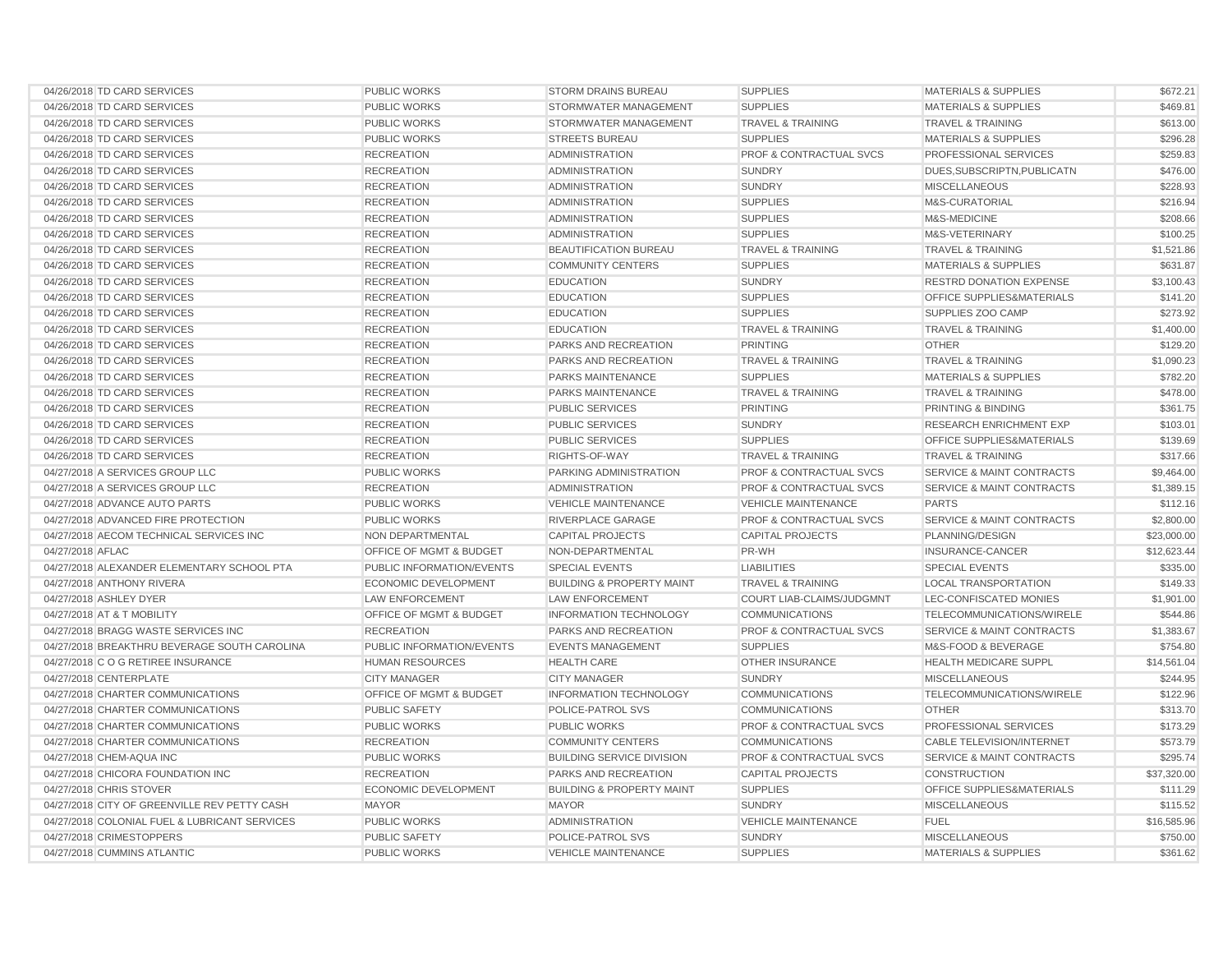| 04/27/2018 CUMMINS ATLANTIC                   | <b>PUBLIC WORKS</b>                | <b>VEHICLE MAINTENANCE</b>           | <b>VEHICLE MAINTENANCE</b>         | <b>PARTS</b>                     | \$1,260.19  |
|-----------------------------------------------|------------------------------------|--------------------------------------|------------------------------------|----------------------------------|-------------|
| 04/27/2018 DANIEL WRIGHT                      | <b>FIRE</b>                        | FIRE SUPPRESSION                     | <b>SUPPLIES</b>                    | <b>MATERIALS &amp; SUPPLIES</b>  | \$173.76    |
| 04/27/2018 DEAN'S ALTERNATOR                  | PUBLIC WORKS                       | <b>VEHICLE MAINTENANCE</b>           | <b>VEHICLE MAINTENANCE</b>         | <b>PARTS</b>                     | \$570.00    |
| 04/27/2018 DISYS SOLUTIONS INC                | OFFICE OF MGMT & BUDGET            | <b>INFORMATION TECHNOLOGY</b>        | <b>SUPPLIES</b>                    | <b>MATERIALS &amp; SUPPLIES</b>  | \$24,797.43 |
| 04/27/2018 ECHOLS OIL COMPANY INC             | PUBLIC WORKS                       | <b>FLEET</b>                         | <b>VEHICLE MAINTENANCE</b>         | <b>FUEL</b>                      | \$18,999.08 |
| 04/27/2018 FGP INTERNATIONAL                  | <b>ECONOMIC DEVELOPMENT</b>        | PLANNING AND ZONING                  | PROF & CONTRACTUAL SVCS            | TEMP PERSONNEL SVCS              | \$854.08    |
| 04/27/2018 FGP INTERNATIONAL                  | <b>OFFICE OF MGMT &amp; BUDGET</b> | <b>ACCOUNTING</b>                    | <b>PROF &amp; CONTRACTUAL SVCS</b> | <b>TEMP PERSONNEL SVCS</b>       | \$1,318.40  |
| 04/27/2018 FGP INTERNATIONAL                  | <b>OFFICE OF MGMT &amp; BUDGET</b> | <b>REVENUE</b>                       | <b>PROF &amp; CONTRACTUAL SVCS</b> | <b>TEMP PERSONNEL SVCS</b>       | \$1,850.29  |
| 04/27/2018 FLOYD ARNETTE                      | <b>PUBLIC SAFETY</b>               | POLICE-PATROL SVS                    | <b>PROF &amp; CONTRACTUAL SVCS</b> | <b>TEMP PERSONNEL SVCS</b>       | \$195.00    |
| 04/27/2018 GALDINO L GOMEZ                    | PUBLIC WORKS                       | PARKING ADMINISTRATION               | MISCELLANEOUS REVENUE              | <b>PARKING REFUNDS</b>           | \$202.50    |
| 04/27/2018 GCR TIRE CENTERS                   | <b>PUBLIC WORKS</b>                | <b>FIXED ROUTE</b>                   | <b>VEHICLE MAINTENANCE</b>         | TIRES AND TUBES                  | \$951.15    |
| 04/27/2018 GILLIG LLC                         | <b>PUBLIC WORKS</b>                | <b>VEHICLE MAINTENANCE</b>           | <b>VEHICLE MAINTENANCE</b>         | <b>PARTS</b>                     | \$1,036.86  |
| 04/27/2018 GLASSERY PLACE LLC                 | OFFICE OF MGMT & BUDGET            | <b>REVENUE</b>                       | <b>BUSINESS LICENSE(HOLDING)</b>   | <b>REFUND</b>                    | \$231.11    |
| 04/27/2018 GREENVILLE COUNTY                  | <b>LAW ENFORCEMENT</b>             | <b>LAW ENFORCEMENT</b>               | COURT LIAB-CLAIMS/JUDGMNT          | LEC-CONFISCATED MONIES           | \$17,407.13 |
| 04/27/2018 GREENVILLE COUNTY                  | MUNICIPAL COURT                    | MUNICIPAL COURT                      | PROF & CONTRACTUAL SVCS            | PROFESSIONAL SERVICES            | \$18,367.75 |
| 04/27/2018 GREENVILLE WATER                   | <b>PUBLIC WORKS</b>                | <b>BUILDING SERVICE DIVISION</b>     | <b>UTILITIES</b>                   | <b>OTHER</b>                     | \$791.85    |
| 04/27/2018 GREENVILLE ZOO FOUNDATION          | <b>RECREATION</b>                  | <b>ADMINISTRATION</b>                | ACCOUNTS PAYABLE(MANUAL)           | <b>SPECIAL PROJECTS</b>          | \$10,000.00 |
| 04/27/2018 GREENVILLE ZOO FOUNDATION          | <b>RECREATION</b>                  | <b>ADMINISTRATION</b>                | <b>MEMBERSHIP</b>                  | <b>FOZ MEMBERSHIP</b>            | \$5,575.00  |
| 04/27/2018 GREENVILLE ZOO PETTY CASH          | <b>RECREATION</b>                  | <b>ADMINISTRATION</b>                | <b>SUPPLIES</b>                    | M&S-FOOD                         | \$134.25    |
| 04/27/2018 GREENVILLE ZOO PETTY CASH          | <b>RECREATION</b>                  | PUBLIC SERVICES                      | <b>SUNDRY</b>                      | RESEARCH CONSERVATION EXP        | \$114.30    |
| 04/27/2018 GREG SMITH OR TIM CONROY VICE FUND | <b>PUBLIC SAFETY</b>               | POLICE-PATROL SVS                    | <b>SUNDRY</b>                      | <b>MISCELLANEOUS</b>             | \$2,640.00  |
| 04/27/2018 GREGORY PEST SOLUTIONS             | <b>PUBLIC WORKS</b>                | <b>BUILDING SERVICE DIVISION</b>     | PROF & CONTRACTUAL SVCS            | SERVICE & MAINT CONTRACTS        | \$119.50    |
| 04/27/2018 HARPER CORPORATION                 | <b>PUBLIC WORKS</b>                | <b>STORM DRAINS BUREAU</b>           | <b>SUPPLIES</b>                    | <b>CONSTRUCTION &amp; REPAIR</b> | \$71,192.00 |
| 04/27/2018 HEAVY DUTY LIFT & EQUIPMENT INC    | <b>PUBLIC WORKS</b>                | <b>VEHICLE MAINTENANCE</b>           | <b>VEHICLE MAINTENANCE</b>         | <b>OUTSIDE REPAIRS</b>           | \$3,466.32  |
| 04/27/2018 HYATT REGENCY GREENVILLE           | PUBLIC INFORMATION/EVENTS          | <b>EVENTS MANAGEMENT</b>             | <b>SUPPLIES</b>                    | <b>MATERIALS &amp; SUPPLIES</b>  | \$2,700.00  |
| 04/27/2018 IVEY COMMUNICATIONS INC            | NON DEPARTMENTAL                   | <b>CAPITAL PROJECTS</b>              | <b>CAPITAL PROJECTS</b>            | <b>CONSTRUCTION</b>              | \$12,197.92 |
| 04/27/2018 JAMES BROOKS                       | <b>PUBLIC WORKS</b>                | PARKING ADMINISTRATION               | MISCELLANEOUS REVENUE              | MISCELLANEOUS CHGS & FEES        | \$125.00    |
| 04/27/2018 JAMES PATRICK TIMMS                | ECONOMIC DEVELOPMENT               | <b>BUILDING &amp; PROPERTY MAINT</b> | <b>TRAVEL &amp; TRAINING</b>       | <b>LOCAL TRANSPORTATION</b>      | \$307.38    |
| 04/27/2018 JAMIE WRIGHT                       | PUBLIC INFORMATION/EVENTS          | <b>EVENTS MANAGEMENT</b>             | PROF & CONTRACTUAL SVCS            | PROFESSIONAL SERVICES            | \$400.00    |
| 04/27/2018 JEFF MCLEROY                       | OFFICE OF MGMT & BUDGET            | GIS                                  | <b>TRAVEL &amp; TRAINING</b>       | <b>TRAVEL &amp; TRAINING</b>     | \$630.00    |
| 04/27/2018 JEFFREY A BOWMAN                   | <b>OFFICE OF MGMT &amp; BUDGET</b> | <b>REVENUE</b>                       | <b>TRAVEL &amp; TRAINING</b>       | <b>LOCAL TRANSPORTATION</b>      | \$144.97    |
| 04/27/2018 JIM GROENER                        | <b>RECREATION</b>                  | <b>EDUCATION</b>                     | <b>SUNDRY</b>                      | <b>RESTRD DONATION EXPENSE</b>   | \$715.95    |
| 04/27/2018 K B M INC                          | OFFICE OF MGMT & BUDGET            | <b>REVENUE</b>                       | <b>BUSINESS LICENSE(HOLDING)</b>   | <b>REFUND</b>                    | \$176.71    |
| 04/27/2018 KW BEVERAGE                        | PUBLIC INFORMATION/EVENTS          | <b>EVENTS MANAGEMENT</b>             | <b>SUPPLIES</b>                    | M&S-FOOD & BEVERAGE              | \$2,523.13  |
| 04/27/2018 L & B LANDSCAPING SERVICE INC      | <b>RECREATION</b>                  | BEAUTIFICATION BUREAU                | <b>PROF &amp; CONTRACTUAL SVCS</b> | SERVICE & MAINT CONTRACTS        | \$3,074.00  |
| 04/27/2018 LEVEL 3 COMMUNICATIONS LLC         | OFFICE OF MGMT & BUDGET            | <b>INFORMATION TECHNOLOGY</b>        | <b>COMMUNICATIONS</b>              | TELECOMMUNICATIONS/WIRELE        | \$1,144.48  |
| 04/27/2018 LINA                               | HUMAN RESOURCES                    | <b>HEALTH CARE</b>                   | OTHER INSURANCE                    | SHORT-TERM DISABILITY            | \$655.20    |
| 04/27/2018 LS3P ASSOCIATES LTD                | <b>PUBLIC WORKS</b>                | PARKING ADMINISTRATION               | PROF & CONTRACTUAL SVCS            | PROFESSIONAL SERVICES            | \$6,205.00  |
| 04/27/2018 MARATHON STAFFING INC              | PUBLIC INFORMATION/EVENTS          | <b>EVENTS MANAGEMENT</b>             | PROF & CONTRACTUAL SVCS            | TEMP PERSONNEL SVCS              | \$1,040.13  |
| 04/27/2018 MARATHON STAFFING INC              | <b>PUBLIC SAFETY</b>               | POLICE-DISPATCH BUREAU               | PROF & CONTRACTUAL SVCS            | TEMP PERSONNEL SVCS              | \$9,794.16  |
| 04/27/2018 MARATHON STAFFING INC              | <b>PUBLIC WORKS</b>                | <b>MAINTENANCE</b>                   | <b>PROF &amp; CONTRACTUAL SVCS</b> | <b>TEMP PERSONNEL SVCS</b>       | \$418.80    |
| 04/27/2018 METROPOLITAN ARTS COUNCIL          | NON DEPARTMENTAL                   | ACCOMMODATION TAX                    | PROF & CONTRACTUAL SVCS            | <b>SPECIAL PROJECTS</b>          | \$30,169.51 |
| 04/27/2018 MICHELLE LENTZ                     | <b>PUBLIC SAFETY</b>               | POLICE-PATROL SVS                    | <b>SUPPLIES</b>                    | <b>MATERIALS &amp; SUPPLIES</b>  | \$280.76    |
| 04/27/2018 MORRIS BUSINESS SOLUTIONS          | <b>PUBLIC SAFETY</b>               | NARCOTICS FUNDS                      | <b>PROF &amp; CONTRACTUAL SVCS</b> | RENTAL OF REAL PROPERTY          | \$150.00    |
| 04/27/2018 MOSAIC ENGINEERING & CONSULTING PC | NON DEPARTMENTAL                   | <b>CAPITAL PROJECTS</b>              | <b>CAPITAL PROJECTS</b>            | PLANNING/DESIGN                  | \$12,270.00 |
| 04/27/2018 MOTOROLA-PALMETTO 800              | <b>PUBLIC WORKS</b>                | <b>FIXED ROUTE</b>                   | <b>COMMUNICATIONS</b>              | <b>OTHER</b>                     | \$998.87    |
| 04/27/2018 NEOGOV GOVERNMENTJOBS.COM INC      | OFFICE OF MGMT & BUDGET            | <b>INFORMATION TECHNOLOGY</b>        | PROF & CONTRACTUAL SVCS            | SERVICE & MAINT CONTRACTS        | \$12,810.00 |
| 04/27/2018 NEW FLYER PARTS                    | <b>PUBLIC WORKS</b>                | <b>VEHICLE MAINTENANCE</b>           | <b>VEHICLE MAINTENANCE</b>         | <b>PARTS</b>                     | \$168.57    |
| 04/27/2018 NGLIC                              | <b>HUMAN RESOURCES</b>             | <b>HEALTH CARE</b>                   | <b>OTHER INSURANCE</b>             | <b>VISION - SUPERIOR</b>         | \$9,408.95  |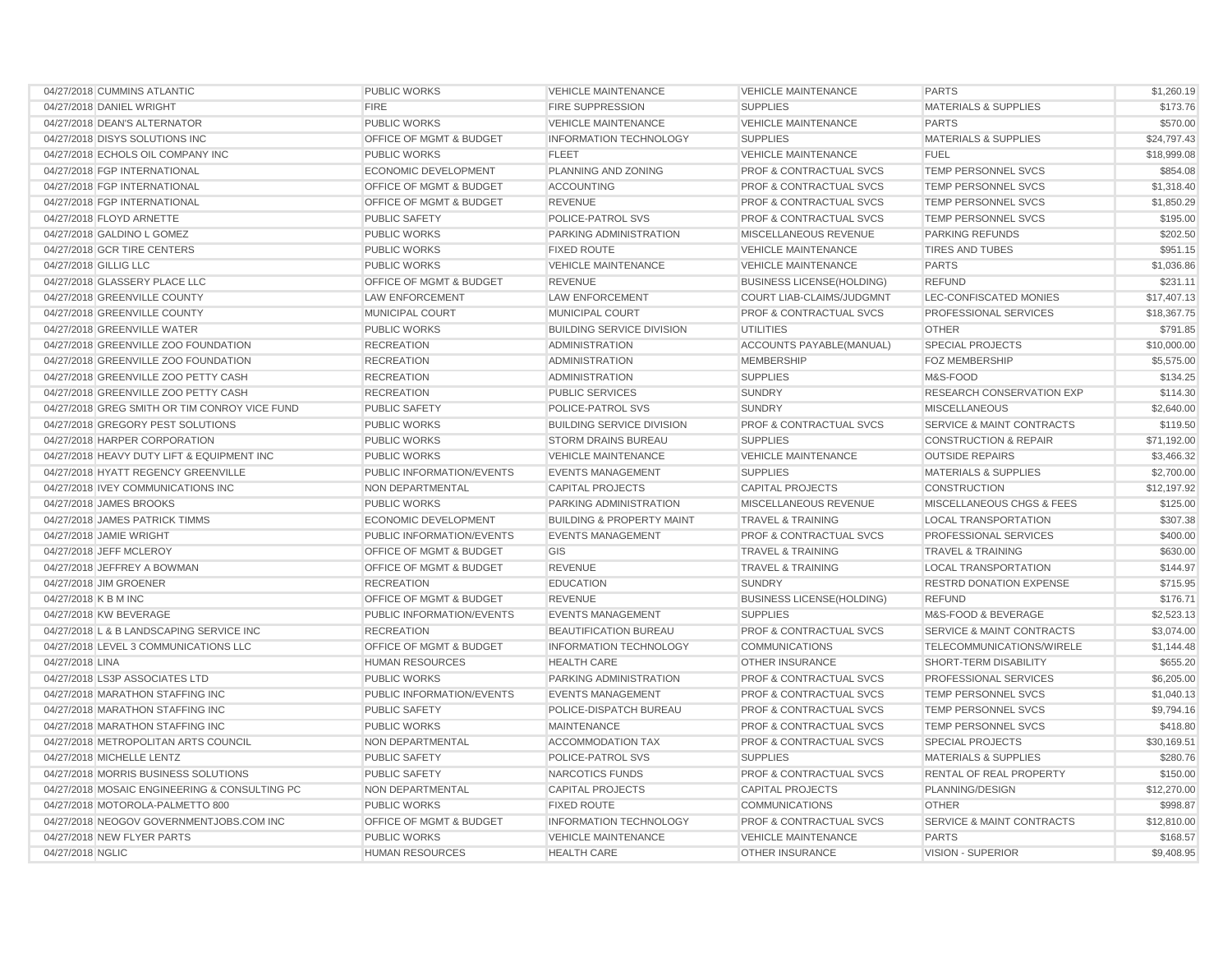| 04/27/2018 NOVUS ADVISORS LLC                  | OFFICE OF MGMT & BUDGET            | <b>REVENUE</b>                | <b>BUSINESS LIC &amp; PERMITS</b>  | <b>BUSINESS LIC-SERVICE</b>          | \$1,235.33   |
|------------------------------------------------|------------------------------------|-------------------------------|------------------------------------|--------------------------------------|--------------|
| 04/27/2018 PANAGAKOS ASPHALT INC               | <b>PUBLIC WORKS</b>                | <b>SEWERS BUREAU</b>          | <b>SUPPLIES</b>                    | <b>MATERIALS &amp; SUPPLIES</b>      | \$327.61     |
| 04/27/2018 PANAGAKOS ASPHALT INC               | <b>PUBLIC WORKS</b>                | <b>STORM DRAINS BUREAU</b>    | <b>SUPPLIES</b>                    | <b>MATERIALS &amp; SUPPLIES</b>      | \$327.61     |
| 04/27/2018 PANAGAKOS ASPHALT INC               | <b>PUBLIC WORKS</b>                | <b>STREETS BUREAU</b>         | <b>SUPPLIES</b>                    | <b>MATERIALS &amp; SUPPLIES</b>      | \$655.22     |
| 04/27/2018 PETERBILT STORE OF GREENVILLE, THE  | <b>PUBLIC WORKS</b>                | <b>CU-ICAR SHUTTLE</b>        | VEHICLE MAINTENANCE                | <b>PARTS</b>                         | \$125.00     |
| 04/27/2018 PETERBILT STORE OF GREENVILLE, THE  | <b>PUBLIC WORKS</b>                | MAULDIN/SIMPSONVILLE ROUT     | <b>VEHICLE MAINTENANCE</b>         | <b>PARTS</b>                         | \$617.45     |
| 04/27/2018 PETERBILT STORE OF GREENVILLE, THE  | <b>PUBLIC WORKS</b>                | <b>VEHICLE MAINTENANCE</b>    | <b>VEHICLE MAINTENANCE</b>         | <b>PARTS</b>                         | \$7,494.26   |
| 04/27/2018 PICTOMETRY INTERNATIONAL CORP       | OFFICE OF MGMT & BUDGET            | <b>INFORMATION TECHNOLOGY</b> | <b>PROF &amp; CONTRACTUAL SVCS</b> | <b>SERVICE &amp; MAINT CONTRACTS</b> | \$24,296.50  |
| 04/27/2018 PIEDMONT EMERGENCY RELIEF CENTER    | PUBLIC INFORMATION/EVENTS          | <b>SPECIAL EVENTS</b>         | <b>LIABILITIES</b>                 | SPECIAL EVENTS                       | \$489.00     |
| 04/27/2018 PIEDMONT NATURAL GAS CO INC         | <b>FIRE</b>                        | <b>FIRE SERVICES</b>          | <b>UTILITIES</b>                   | GAS                                  | \$358.42     |
| 04/27/2018 PORTLAND UTILITIES CONSTRUCTION COM | NON DEPARTMENTAL                   | <b>CAPITAL PROJECTS</b>       | <b>CAPITAL PROJECTS</b>            | <b>CONSTRUCTION</b>                  | \$233,577.69 |
| 04/27/2018 PREMIER GROWERS INC                 | <b>RECREATION</b>                  | <b>FALLS PARK WORK CREW</b>   | <b>SUPPLIES</b>                    | <b>MATERIALS &amp; SUPPLIES</b>      | \$9,735.65   |
| 04/27/2018 PRESORT PLUS INC                    | OFFICE OF MGMT & BUDGET            | PURCHASING                    | <b>COMMUNICATIONS</b>              | <b>POSTAGE</b>                       | \$694.59     |
| 04/27/2018 PRINT SPECIALTY INC/EAGLE PRINTING/ | <b>FIRE</b>                        | <b>FIRE SUPPRESSION</b>       | <b>SUPPLIES</b>                    | <b>CLOTHING &amp; UNIFORMS</b>       | \$6,241.81   |
| 04/27/2018 PROFESSIONAL PARTY RENTALS INC      | PUBLIC INFORMATION/EVENTS          | <b>EVENTS MANAGEMENT</b>      | <b>PROF &amp; CONTRACTUAL SVCS</b> | SHOW MANAGEMENT EXP                  | \$868.25     |
| 04/27/2018 REGIS SALON N4032                   | <b>OFFICE OF MGMT &amp; BUDGET</b> | <b>REVENUE</b>                | <b>BUSINESS LICENSE(HOLDING)</b>   | <b>REFUND</b>                        | \$339.70     |
| 04/27/2018 RIDGEWAY TRAFFIC CONSULTING LLC     | <b>OFFICE OF MGMT &amp; BUDGET</b> | <b>ACCOUNTING</b>             | <b>PROF &amp; CONTRACTUAL SVCS</b> | PROFESSIONAL SERVICES                | \$1,250.00   |
| 04/27/2018 SCCCMA                              | <b>CITY MANAGER</b>                | <b>CITY MANAGER</b>           | <b>TRAVEL &amp; TRAINING</b>       | <b>TRAVEL &amp; TRAINING</b>         | \$280.00     |
| 04/27/2018 SCCJA SC CRIMINAL JUSTICE ACADEMY   | <b>PUBLIC SAFETY</b>               | <b>POLICE-PATROL SVS</b>      | <b>TRAVEL &amp; TRAINING</b>       | <b>TRAVEL &amp; TRAINING</b>         | \$140.00     |
| 04/27/2018 SCHNEIDER TREE CARE                 | <b>NON DEPARTMENTAL</b>            | <b>CAPITAL PROJECTS</b>       | <b>CAPITAL PROJECTS</b>            | <b>CONSTRUCTION</b>                  | \$31,186.00  |
| 04/27/2018 SPECIALTY VEHICLES                  | <b>PUBLIC WORKS</b>                | <b>TROLLEY</b>                | <b>VEHICLE MAINTENANCE</b>         | <b>PARTS</b>                         | \$391.88     |
| 04/27/2018 STATE TREASURER                     | <b>LAW ENFORCEMENT</b>             | <b>LAW ENFORCEMENT</b>        | COURT LIAB-CLAIMS/JUDGMNT          | LEC-CONFISCATED MONIES               | \$4,019.50   |
| 04/27/2018 SUPERION LLC                        | OFFICE OF MGMT & BUDGET            | <b>INFORMATION TECHNOLOGY</b> | <b>PROF &amp; CONTRACTUAL SVCS</b> | <b>SERVICE &amp; MAINT CONTRACTS</b> | \$159.00     |
| 04/27/2018 TALENT MANAGEMENT SOLUTIONS         | <b>HUMAN RESOURCES</b>             | <b>HUMAN RESOURCES</b>        | PROF & CONTRACTUAL SVCS            | <b>TEMP PERSONNEL SVCS</b>           | \$818.00     |
| 04/27/2018 TALENT MANAGEMENT SOLUTIONS         | <b>PUBLIC SAFETY</b>               | POLICE-DISPATCH BUREAU        | <b>PROF &amp; CONTRACTUAL SVCS</b> | <b>TEMP PERSONNEL SVCS</b>           | \$439.56     |
| 04/27/2018 TALENT MANAGEMENT SOLUTIONS         | PUBLIC WORKS                       | <b>FIXED ROUTE</b>            | <b>PROF &amp; CONTRACTUAL SVCS</b> | <b>TEMP PERSONNEL SVCS</b>           | \$4,201.05   |
| 04/27/2018 TALENT MANAGEMENT SOLUTIONS         | PUBLIC WORKS                       | <b>MAINTENANCE</b>            | <b>PROF &amp; CONTRACTUAL SVCS</b> | <b>TEMP PERSONNEL SVCS</b>           | \$1,386.40   |
| 04/27/2018 TALENT MANAGEMENT SOLUTIONS         | PUBLIC WORKS                       | RESIDENTIAL COLL BUREAU       | <b>PROF &amp; CONTRACTUAL SVCS</b> | TEMP PERSONNEL SVCS                  | \$3,896.77   |
| 04/27/2018 TALENT MANAGEMENT SOLUTIONS         | <b>PUBLIC WORKS</b>                | <b>STORM DRAINS BUREAU</b>    | <b>PROF &amp; CONTRACTUAL SVCS</b> | <b>TEMP PERSONNEL SVCS</b>           | \$1,274.63   |
| 04/27/2018 TALENT MANAGEMENT SOLUTIONS         | <b>PUBLIC WORKS</b>                | <b>STORMWATER MANAGEMENT</b>  | <b>PROF &amp; CONTRACTUAL SVCS</b> | TEMP PERSONNEL SVCS                  | \$1,023.36   |
| 04/27/2018 TALENT MANAGEMENT SOLUTIONS         | <b>PUBLIC WORKS</b>                | <b>STREETS BUREAU</b>         | <b>PROF &amp; CONTRACTUAL SVCS</b> | TEMP PERSONNEL SVCS                  | \$1,188.00   |
| 04/27/2018 TALENT MANAGEMENT SOLUTIONS         | <b>RECREATION</b>                  | <b>COMMUNITY CENTERS</b>      | <b>PROF &amp; CONTRACTUAL SVCS</b> | TEMP PERSONNEL SVCS                  | \$1,420.83   |
| 04/27/2018 TALENT MANAGEMENT SOLUTIONS         | <b>RECREATION</b>                  | <b>FALLS PARK WORK CREW</b>   | <b>PROF &amp; CONTRACTUAL SVCS</b> | TEMP PERSONNEL SVCS                  | \$628.00     |
| 04/27/2018 TALENT MANAGEMENT SOLUTIONS         | <b>RECREATION</b>                  | <b>PUBLIC SERVICES</b>        | <b>PROF &amp; CONTRACTUAL SVCS</b> | TEMP PERSONNEL SVCS                  | \$341.76     |
| 04/27/2018 THERMO KING OF GREENVILLE           | <b>PUBLIC WORKS</b>                | <b>VEHICLE MAINTENANCE</b>    | <b>VEHICLE MAINTENANCE</b>         | <b>PARTS</b>                         | \$146.06     |
| 04/27/2018 TRAIL-RITE SALES                    | <b>PUBLIC SAFETY</b>               | <b>POLICE-PATROL SVS</b>      | <b>VEHICLES</b>                    | <b>VEHICLE</b>                       | \$3,630.50   |
| 04/27/2018 TRUCKPRO LLC                        | <b>PUBLIC WORKS</b>                | <b>VEHICLE MAINTENANCE</b>    | <b>VEHICLE MAINTENANCE</b>         | <b>PARTS</b>                         | \$807.72     |
| 04/27/2018 UPPER SAVANNAH CARE SERVICES        | C. D. DIVISION                     | <b>HOPWA</b>                  | <b>CD PROJECTS</b>                 | ADMIN - UPPER SAVANN CARE            | \$298.69     |
| 04/27/2018 UPPER SAVANNAH CARE SERVICES        | C. D. DIVISION                     | <b>HOPWA</b>                  | <b>CD PROJECTS</b>                 | S-T RENT.MORT.UTIL UP SAV            | \$1,003.86   |
| 04/27/2018 UPPER SAVANNAH CARE SERVICES        | C. D. DIVISION                     | <b>HOPWA</b>                  | <b>CD PROJECTS</b>                 | SUPPORTIVE SVC-UPPER SAVA            | \$2,688.42   |
| 04/27/2018 UPSTATE INTERNATIONAL               | <b>PUBLIC WORKS</b>                | <b>FIXED ROUTE</b>            | <b>PRINTING</b>                    | PRINTING & BINDING                   | \$457.68     |
| 04/27/2018 UPSTATE WARRIOR SOLUTION            | NON DEPARTMENTAL                   | <b>HOSPITALITY TAX</b>        | <b>PROF &amp; CONTRACTUAL SVCS</b> | <b>SPECIAL PROJECTS</b>              | \$7,101.90   |
| 04/27/2018 WILL & KRIS AMUSEMENTS              | PUBLIC INFORMATION/EVENTS          | <b>EVENTS MANAGEMENT</b>      | <b>PROF &amp; CONTRACTUAL SVCS</b> | SHOW MANAGEMENT EXP                  | \$436.50     |
| 04/30/2018 A C MOORE                           | <b>RECREATION</b>                  | <b>COMMUNITY CENTERS</b>      | <b>SUPPLIES</b>                    | <b>MATERIALS &amp; SUPPLIES</b>      | \$172.05     |
| 04/30/2018 ADVANCED FIRE PROTECTION            | <b>PUBLIC WORKS</b>                | <b>RIVERPLACE GARAGE</b>      | PROF & CONTRACTUAL SVCS            | <b>SERVICE &amp; MAINT CONTRACTS</b> | \$600.00     |
| 04/30/2018 ADVERTISING AUTHORITIES             | <b>RECREATION</b>                  | <b>EDUCATION</b>              | <b>SUPPLIES</b>                    | <b>OVERNIGHTS</b>                    | \$432.96     |
| 04/30/2018 ALDRIDGE FAMILY PRODUCE             | <b>RECREATION</b>                  | ADMINISTRATION                | <b>SUPPLIES</b>                    | M&S-FOOD                             | \$541.47     |
| 04/30/2018 AMERIPRIDE SERVICES INC             | PUBLIC INFORMATION/EVENTS          | <b>EVENTS MANAGEMENT</b>      | <b>PROF &amp; CONTRACTUAL SVCS</b> | SHOW MANAGEMENT EXP                  | \$236.43     |
| 04/30/2018 ANDERSON STAMP & ENGRAVING          | <b>PUBLIC SAFETY</b>               | POLICE-PATROL SVS             | <b>SUPPLIES</b>                    | <b>MATERIALS &amp; SUPPLIES</b>      | \$148.93     |
|                                                |                                    |                               |                                    |                                      |              |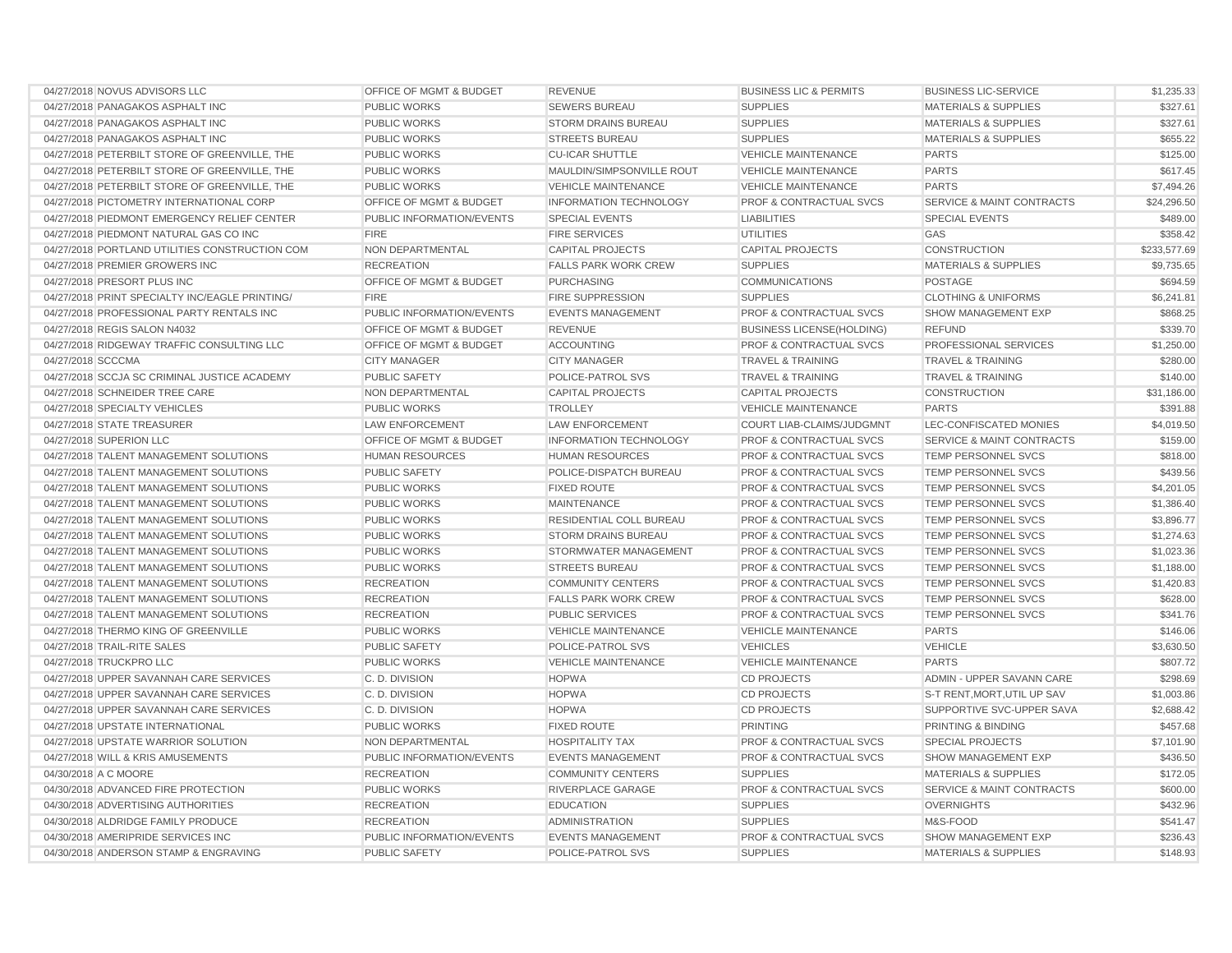| 04/30/2018 ASSA ABLOY ENTRANCE SYSTEMS GREENVI | PUBLIC WORKS           | <b>BUILDING SERVICE DIVISION</b>     | <b>REPAIR &amp; MAINT SVCS</b>     | <b>REPAIRS &amp; MAINTENANCE</b>     | \$172.40   |
|------------------------------------------------|------------------------|--------------------------------------|------------------------------------|--------------------------------------|------------|
| 04/30/2018 BLACK BEAR FARM                     | <b>RECREATION</b>      | TREE MAINTENANCE BUREAU              | <b>SUPPLIES</b>                    | <b>MATERIALS &amp; SUPPLIES</b>      | \$250.00   |
| 04/30/2018 BLUE EAGLE RENTALS INC              | PUBLIC WORKS           | <b>SEWERS BUREAU</b>                 | <b>SUPPLIES</b>                    | <b>MATERIALS &amp; SUPPLIES</b>      | \$898.25   |
| 04/30/2018 CAROLINA LAWN & TRACTOR INC         | <b>RECREATION</b>      | PARKS AND RECREATION                 | <b>SUPPLIES</b>                    | <b>MATERIALS &amp; SUPPLIES</b>      | \$1,073.60 |
| 04/30/2018 CDW/G                               | <b>HUMAN RESOURCES</b> | <b>HUMAN RESOURCES</b>               | <b>SUNDRY</b>                      | <b>RECRUITMENT ADS</b>               | \$204.08   |
| 04/30/2018 CDW/G                               | <b>PUBLIC WORKS</b>    | <b>CONSTRUCTION &amp; INSPECTION</b> | <b>SUPPLIES</b>                    | <b>MATERIALS &amp; SUPPLIES</b>      | \$103.24   |
| 04/30/2018 CHEMSEARCH FE                       | <b>PUBLIC WORKS</b>    | <b>BUILDING SERVICE DIVISION</b>     | <b>SUPPLIES</b>                    | <b>MATERIALS &amp; SUPPLIES</b>      | \$242.74   |
| 04/30/2018 CINCINNATI SYSTEMS INC              | PUBLIC WORKS           | <b>CHURCH STREET GARAGE</b>          | <b>REPAIR &amp; MAINT SVCS</b>     | <b>REPAIRS &amp; MAINTENANCE</b>     | \$180.00   |
| 04/30/2018 CINCINNATI SYSTEMS INC              | PUBLIC WORKS           | <b>ONE GARAGE</b>                    | <b>REPAIR &amp; MAINT SVCS</b>     | <b>REPAIRS &amp; MAINTENANCE</b>     | \$732.15   |
| 04/30/2018 CINCINNATI SYSTEMS INC              | <b>PUBLIC WORKS</b>    | PARKING ADMINISTRATION               | <b>PROF &amp; CONTRACTUAL SVCS</b> | PROFESSIONAL SERVICES                | \$135.00   |
| 04/30/2018 CINCINNATI SYSTEMS INC              | <b>PUBLIC WORKS</b>    | <b>PARKING LOTS</b>                  | <b>REPAIR &amp; MAINT SVCS</b>     | <b>BSWA REPAIRS</b>                  | \$180.00   |
| 04/30/2018 CINCINNATI SYSTEMS INC              | <b>PUBLIC WORKS</b>    | POINSETT GARAGE                      | <b>REPAIR &amp; MAINT SVCS</b>     | <b>REPAIRS &amp; MAINTENANCE</b>     | \$855.00   |
| 04/30/2018 CINCINNATI SYSTEMS INC              | PUBLIC WORKS           | RICHARDSON STREET GARAGE             | <b>PROF &amp; CONTRACTUAL SVCS</b> | <b>SERVICE &amp; MAINT CONTRACTS</b> | \$247.50   |
| 04/30/2018 CINCINNATI SYSTEMS INC              | <b>PUBLIC WORKS</b>    | S. SPRING STREET GARAGE              | <b>REPAIR &amp; MAINT SVCS</b>     | <b>REPAIRS &amp; MAINTENANCE</b>     | \$247.50   |
| 04/30/2018 CINTAS                              | <b>PUBLIC WORKS</b>    | <b>FLEET</b>                         | <b>SUPPLIES</b>                    | <b>CLOTHING &amp; UNIFORMS</b>       | \$162.34   |
| 04/30/2018 CLASSIC ACE HARDWARE - GREER        | PUBLIC SAFETY          | POLICE-PATROL SVS                    | <b>SUPPLIES</b>                    | <b>MATERIALS &amp; SUPPLIES</b>      | \$156.60   |
| 04/30/2018 COMMUNICATION SERVICE CENTER INC    | <b>PUBLIC WORKS</b>    | <b>CONSTRUCTION &amp; INSPECTION</b> | PROF & CONTRACTUAL SVCS            | SERVICE & MAINT CONTRACTS            | \$111.30   |
| 04/30/2018 COMMUNICATION SERVICE CENTER INC    | <b>PUBLIC WORKS</b>    | RESIDENTIAL COLL BUREAU              | <b>COMMUNICATIONS</b>              | <b>OTHER</b>                         | \$534.24   |
| 04/30/2018 COMMUNICATION SERVICE CENTER INC    | PUBLIC WORKS           | <b>SEWERS BUREAU</b>                 | <b>SUPPLIES</b>                    | <b>MATERIALS &amp; SUPPLIES</b>      | \$289.38   |
| 04/30/2018 COMMUNICATION SERVICE CENTER INC    | <b>PUBLIC WORKS</b>    | STORM DRAINS BUREAU                  | <b>SUPPLIES</b>                    | <b>MATERIALS &amp; SUPPLIES</b>      | \$311.64   |
| 04/30/2018 COMMUNICATION SERVICE CENTER INC    | <b>PUBLIC WORKS</b>    | <b>STREETS BUREAU</b>                | <b>SUPPLIES</b>                    | <b>MATERIALS &amp; SUPPLIES</b>      | \$378.42   |
| 04/30/2018 COMMUNICATION SERVICE CENTER INC    | <b>PUBLIC WORKS</b>    | <b>TRAFFIC ENGINEERING</b>           | <b>SUNDRY</b>                      | <b>MISCELLANEOUS</b>                 | \$111.30   |
| 04/30/2018 COMMUNITY JOURNALS, LLC             | <b>PUBLIC WORKS</b>    | <b>FLEET</b>                         | <b>SUPPLIES</b>                    | <b>MATERIALS &amp; SUPPLIES</b>      | \$418.20   |
| 04/30/2018 COMMUNITY JOURNALS, LLC             | <b>PUBLIC WORKS</b>    | RESIDENTIAL COLL BUREAU              | <b>SUPPLIES</b>                    | <b>MATERIALS &amp; SUPPLIES</b>      | \$418.20   |
| 04/30/2018 COMMUNITY JOURNALS, LLC             | <b>PUBLIC WORKS</b>    | <b>SEWERS BUREAU</b>                 | <b>SUPPLIES</b>                    | <b>MATERIALS &amp; SUPPLIES</b>      | \$418.20   |
| 04/30/2018 COMMUNITY JOURNALS, LLC             | PUBLIC WORKS           | <b>STORM DRAINS BUREAU</b>           | <b>SUPPLIES</b>                    | <b>MATERIALS &amp; SUPPLIES</b>      | \$418.20   |
| 04/30/2018 COMMUNITY JOURNALS, LLC             | PUBLIC WORKS           | <b>STREETS BUREAU</b>                | <b>SUPPLIES</b>                    | <b>MATERIALS &amp; SUPPLIES</b>      | \$418.20   |
| 04/30/2018 CONCRETE SUPPLY COMPANY LLC         | <b>PUBLIC WORKS</b>    | <b>STORM DRAINS BUREAU</b>           | <b>SUPPLIES</b>                    | <b>MATERIALS &amp; SUPPLIES</b>      | \$465.34   |
| 04/30/2018 CONCRETE SUPPLY COMPANY LLC         | <b>PUBLIC WORKS</b>    | <b>STREETS BUREAU</b>                | <b>SUPPLIES</b>                    | <b>MATERIALS &amp; SUPPLIES</b>      | \$941.28   |
| 04/30/2018 CORE & MAIN LP                      | PUBLIC WORKS           | <b>SEWERS BUREAU</b>                 | <b>SUPPLIES</b>                    | <b>MATERIALS &amp; SUPPLIES</b>      | \$155.01   |
| 04/30/2018 COUTURE CAKES OF GREENVILLE LLC     | <b>RECREATION</b>      | <b>EDUCATION</b>                     | <b>SUPPLIES</b>                    | <b>BIRTHDAY PARTIES</b>              | \$918.54   |
| 04/30/2018 CRESCENT SUPPLY CO INC              | <b>PUBLIC WORKS</b>    | LIBERTY SQUARE GARAGE                | <b>SUPPLIES</b>                    | <b>MATERIALS &amp; SUPPLIES</b>      | \$2,348.66 |
| 04/30/2018 CROMER'S P-NUTS LLC                 | <b>RECREATION</b>      | <b>PUBLIC SERVICES</b>               | <b>SUPPLIES</b>                    | SALE CONCESSIONS                     | \$332.79   |
| 04/30/2018 DANA SAFETY SUPPLY INC              | <b>FIRE</b>            | <b>FIRE SUPPRESSION</b>              | <b>VEHICLE MAINTENANCE</b>         | <b>PARTS</b>                         | \$777.03   |
| 04/30/2018 DESIGNLAB INC                       | PUBLIC SAFETY          | POLICE-PATROL SVS                    | <b>SUPPLIES</b>                    | <b>CLOTHING &amp; UNIFORMS</b>       | \$445.90   |
| 04/30/2018 DUKE ENERGY                         | MUNICIPAL COURT        | MUNICIPAL COURT                      | <b>UTILITIES</b>                   | <b>ELECTRICITY</b>                   | \$1,133.89 |
| 04/30/2018 DUKE ENERGY                         | <b>PUBLIC SAFETY</b>   | POLICE-PATROL SVS                    | <b>UTILITIES</b>                   | <b>ELECTRICITY</b>                   | \$1,133.88 |
| 04/30/2018 DUKE ENERGY                         | <b>PUBLIC WORKS</b>    | <b>BROAD STREET GARAGE</b>           | <b>UTILITIES</b>                   | <b>ELECTRICITY</b>                   | \$611.90   |
| 04/30/2018 DUKE ENERGY                         | <b>PUBLIC WORKS</b>    | <b>BUILDING SERVICE DIVISION</b>     | <b>UTILITIES</b>                   | <b>ELECTRICITY</b>                   | \$693.40   |
| 04/30/2018 DUKE ENERGY                         | <b>PUBLIC WORKS</b>    | <b>COMMONS GARAGE</b>                | <b>UTILITIES</b>                   | <b>ELECTRICITY</b>                   | \$1,658.76 |
| 04/30/2018 DUKE ENERGY                         | <b>PUBLIC WORKS</b>    | <b>FIXED ROUTE</b>                   | <b>UTILITIES</b>                   | <b>ELECTRICITY</b>                   | \$3,224.49 |
| 04/30/2018 DUKE ENERGY                         | <b>PUBLIC WORKS</b>    | <b>FLEET</b>                         | <b>UTILITIES</b>                   | <b>ELECTRICITY</b>                   | \$489.67   |
| 04/30/2018 DUKE ENERGY                         | <b>PUBLIC WORKS</b>    | LIBERTY SQUARE GARAGE                | <b>UTILITIES</b>                   | <b>ELECTRICITY</b>                   | \$1,915.69 |
| 04/30/2018 DUKE ENERGY                         | <b>PUBLIC WORKS</b>    | N LAURENS ST GARAGE                  | <b>UTILITIES</b>                   | <b>ELECTRICITY</b>                   | \$425.29   |
| 04/30/2018 DUKE ENERGY                         | PUBLIC WORKS           | <b>ONE GARAGE</b>                    | <b>UTILITIES</b>                   | <b>ELECTRICITY</b>                   | \$2,172.18 |
| 04/30/2018 DUKE ENERGY                         | <b>PUBLIC WORKS</b>    | PARKING ADMINISTRATION               | <b>UTILITIES</b>                   | <b>ELECTRICITY</b>                   | \$598.03   |
| 04/30/2018 DUKE ENERGY                         | <b>PUBLIC WORKS</b>    | <b>POINSETT GARAGE</b>               | <b>UTILITIES</b>                   | <b>ELECTRICITY</b>                   | \$2,170.09 |
| 04/30/2018 DUKE ENERGY                         | <b>PUBLIC WORKS</b>    | <b>PUBLIC WORKS</b>                  | <b>UTILITIES</b>                   | <b>ELECTRICITY</b>                   | \$1,204.39 |
| 04/30/2018 DUKE ENERGY                         | <b>PUBLIC WORKS</b>    | <b>RICHARDSON STREET GARAGE</b>      | <b>UTILITIES</b>                   | <b>ELECTRICITY</b>                   | \$3,403.82 |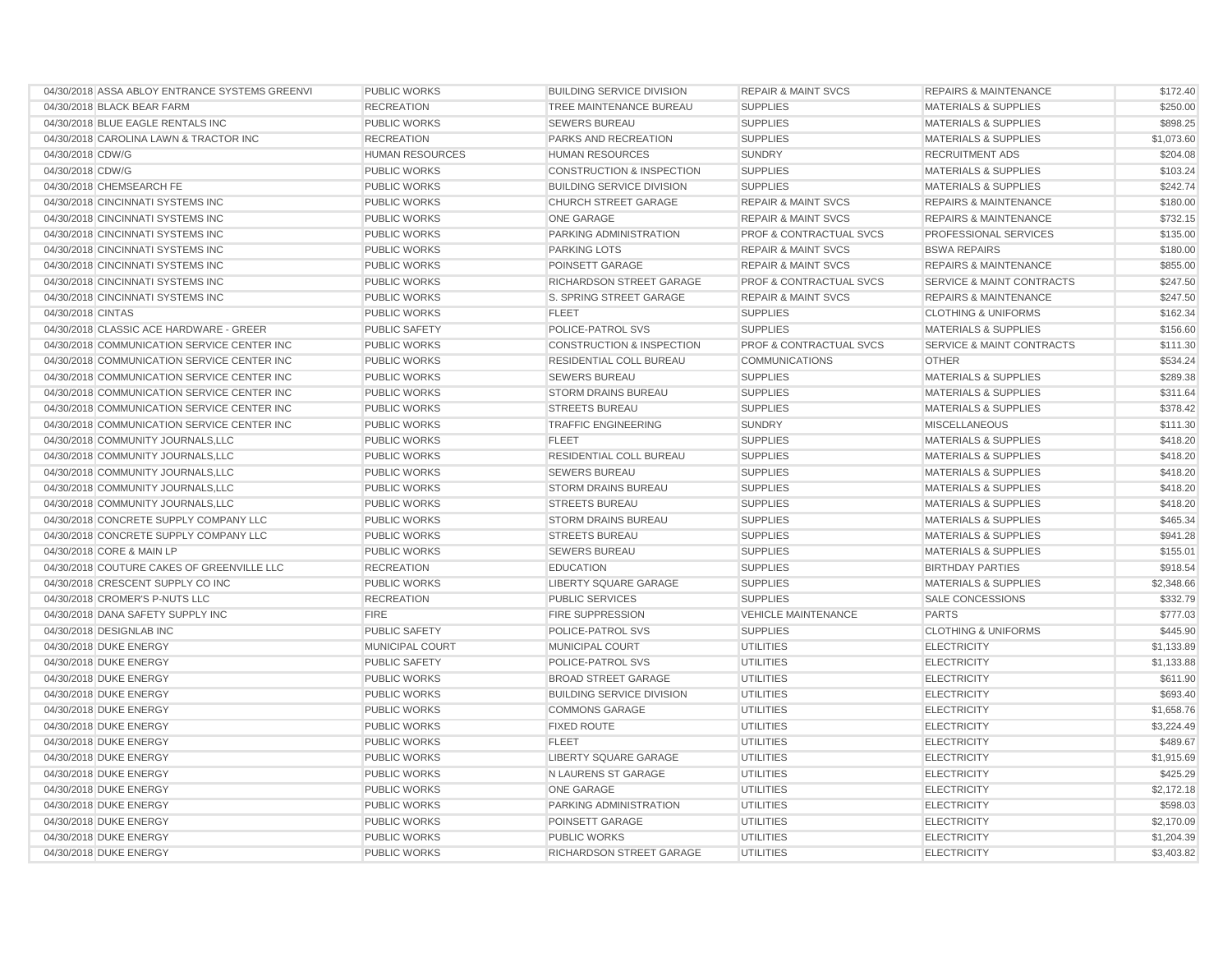| 04/30/2018 DUKE ENERGY                                  | <b>PUBLIC WORKS</b>                    | <b>RIVER STREET GARAGE</b>                         | <b>UTILITIES</b>                   | <b>ELECTRICITY</b>                                  | \$1,274.37           |
|---------------------------------------------------------|----------------------------------------|----------------------------------------------------|------------------------------------|-----------------------------------------------------|----------------------|
| 04/30/2018 DUKE ENERGY                                  | <b>PUBLIC WORKS</b>                    | S. SPRING STREET GARAGE                            | <b>UTILITIES</b>                   | <b>ELECTRICITY</b>                                  | \$2,459.34           |
| 04/30/2018 DUKE ENERGY                                  | <b>PUBLIC WORKS</b>                    | <b>TRAFFIC ENGINEERING</b>                         | <b>UTILITIES</b>                   | <b>ELECTRICITY</b>                                  | \$4,354.29           |
| 04/30/2018 DUKE ENERGY                                  | <b>RECREATION</b>                      | <b>COMMUNITY CENTERS</b>                           | <b>UTILITIES</b>                   | <b>ELECTRICITY</b>                                  | \$2,698.38           |
| 04/30/2018 DUKE ENERGY                                  | <b>RECREATION</b>                      | PARKS MAINTENANCE                                  | <b>UTILITIES</b>                   | <b>ELECTRICITY</b>                                  | \$18,400.72          |
| 04/30/2018 ECHOLS OIL COMPANY INC                       | <b>PUBLIC WORKS</b>                    | <b>FLEET</b>                                       | <b>VEHICLE MAINTENANCE</b>         | <b>FUEL</b>                                         | \$2,178.40           |
| 04/30/2018 ELECTRIC CITY PRINTING COMPANY               | <b>PUBLIC SAFETY</b>                   | POLICE-PATROL SVS                                  | <b>PRINTING</b>                    | PRINTING & BINDING                                  | \$238.50             |
| 04/30/2018 FAIRWAY FORD INC                             | <b>PUBLIC WORKS</b>                    | <b>FLEET</b>                                       | <b>VEHICLE MAINTENANCE</b>         | <b>OUTSIDE REPAIRS</b>                              | \$100.00             |
| 04/30/2018 FAIRWAY OUTDOOR ADVERTISING LLC              | <b>RECREATION</b>                      | <b>PUBLIC SERVICES</b>                             | <b>SUPPLIES</b>                    | SUPPLIES PROMOTIONS                                 | \$1,800.00           |
| 04/30/2018 FEDERAL EXPRESS CORP                         | <b>PUBLIC SAFETY</b>                   | POLICE-PATROL SVS                                  | <b>SUNDRY</b>                      | <b>MISCELLANEOUS</b>                                | \$173.79             |
| 04/30/2018 FLOORMASTERS                                 | <b>RECREATION</b>                      | <b>COMMUNITY CENTERS</b>                           | <b>REPAIR &amp; MAINT SVCS</b>     | <b>REPAIRS &amp; MAINTENANCE</b>                    | \$1,000.00           |
| 04/30/2018 FOOTHILLS VETERINARY HOSPITAL                | <b>PUBLIC SAFETY</b>                   | POLICE-PATROL SVS                                  | <b>SUNDRY</b>                      | <b>MISCELLANEOUS</b>                                | \$187.20             |
| 04/30/2018 GCR TIRE CENTERS                             | <b>PUBLIC WORKS</b>                    | <b>FIXED ROUTE</b>                                 | <b>VEHICLE MAINTENANCE</b>         | <b>TIRES AND TUBES</b>                              | \$420.25             |
| 04/30/2018 GHS LIFE CENTER                              | <b>HUMAN RESOURCES</b>                 | <b>HEALTH CARE</b>                                 | <b>SUNDRY</b>                      | <b>WELLNESS ACTIVITIES</b>                          | \$562.50             |
| 04/30/2018 GLOBAL PUBLIC SAFETY LLC                     | <b>PUBLIC SAFETY</b>                   | POLICE-PATROL SVS                                  | <b>VEHICLE MAINTENANCE</b>         | POLICE CAR UPFITS                                   | \$2,113.81           |
| 04/30/2018 GREENVILLE NEWS SUBSCRIPTIONS                | ECONOMIC DEVELOPMENT                   | PLANNING AND ZONING                                | <b>SUNDRY</b>                      | DUES, SUBSCRIPTN, PUBLICATN                         | \$176.02             |
| 04/30/2018 GREENVILLE OFFICE SUPPLY CO INC              | ECONOMIC DEVELOPMENT                   | <b>BUILDING &amp; PROPERTY MAINT</b>               | <b>SUPPLIES</b>                    | <b>OFFICE SUPPLIES&amp;MATERIALS</b>                | \$205.63             |
| 04/30/2018 GUARANTEED SUPPLY CO                         | <b>PUBLIC WORKS</b>                    | <b>CBD TIF CREW</b>                                | <b>SUPPLIES</b>                    | <b>MATERIALS &amp; SUPPLIES</b>                     | \$193.87             |
| 04/30/2018 HAYWOOD MALL                                 | <b>RECREATION</b>                      | <b>PUBLIC SERVICES</b>                             | <b>SUPPLIES</b>                    | <b>SUPPLIES PROMOTIONS</b>                          | \$500.00             |
| 04/30/2018 HERSHEY CREAMERY COMPANY                     | <b>RECREATION</b>                      | <b>PUBLIC SERVICES</b>                             | <b>SUPPLIES</b>                    | SALE CONCESSIONS                                    | \$159.75             |
| 04/30/2018 HOME DEPOT CREDIT SERVICE 3104               | <b>PUBLIC WORKS</b>                    | <b>MAINTENANCE</b>                                 | <b>SUPPLIES</b>                    | <b>MATERIALS &amp; SUPPLIES</b>                     | \$252.89             |
| 04/30/2018 HOME DEPOT CREDIT SERVICE 4123               | <b>PUBLIC WORKS</b>                    | <b>CBD TIF CREW</b>                                | <b>SUPPLIES</b>                    | <b>MATERIALS &amp; SUPPLIES</b>                     | \$118.48             |
| 04/30/2018 HOME DEPOT CREDIT SERVICE 5906               | <b>PUBLIC WORKS</b>                    | <b>BUILDING SERVICE DIVISION</b>                   | <b>SUPPLIES</b>                    | <b>MATERIALS &amp; SUPPLIES</b>                     | \$194.77             |
| 04/30/2018 HOME DEPOT CREDIT SERVICE 5914               | <b>RECREATION</b>                      | <b>ADMINISTRATION</b>                              | <b>SUPPLIES</b>                    | M&S-MAINTENANCE                                     | \$133.49             |
| 04/30/2018 HOME DEPOT CREDIT SERVICE 5922               | <b>RECREATION</b>                      | PARKS MAINTENANCE                                  | <b>SUPPLIES</b>                    | <b>MATERIALS &amp; SUPPLIES</b>                     | \$332.57             |
| 04/30/2018 HYDRAULIC ONSITE EQUIPMENT REPAIR            | <b>PUBLIC WORKS</b>                    | <b>FLEET</b>                                       | <b>VEHICLE MAINTENANCE</b>         | <b>OUTSIDE REPAIRS</b>                              | \$201.66             |
| 04/30/2018 IVEY COMMUNICATIONS INC                      | NON DEPARTMENTAL                       | <b>CAPITAL PROJECTS</b>                            | <b>CAPITAL PROJECTS</b>            | <b>EQUIPMENT</b>                                    | \$2,262.59           |
| 04/30/2018 IVEY COMMUNICATIONS INC                      | <b>PUBLIC WORKS</b>                    | <b>COMMONS GARAGE</b>                              | <b>REPAIR &amp; MAINT SVCS</b>     | <b>REPAIRS &amp; MAINTENANCE</b>                    | \$1,119.53           |
| 04/30/2018 IVEY COMMUNICATIONS INC                      | <b>PUBLIC WORKS</b>                    | <b>FLEET</b>                                       | <b>SUPPLIES</b>                    | <b>MATERIALS &amp; SUPPLIES</b>                     | \$638.40             |
| 04/30/2018 IVEY COMMUNICATIONS INC                      | <b>PUBLIC WORKS</b>                    | <b>LIBERTY SQUARE GARAGE</b>                       | <b>REPAIR &amp; MAINT SVCS</b>     | <b>REPAIRS &amp; MAINTENANCE</b>                    | \$1,119.53           |
| 04/30/2018 IVEY COMMUNICATIONS INC                      | <b>PUBLIC WORKS</b>                    | <b>SEWERS BUREAU</b>                               | <b>SUPPLIES</b>                    | <b>MATERIALS &amp; SUPPLIES</b>                     | \$1,489.60           |
| 04/30/2018 IVEY COMMUNICATIONS INC                      | <b>PUBLIC WORKS</b>                    | <b>STORM DRAINS BUREAU</b>                         | PROF & CONTRACTUAL SVCS            | PROFESSIONAL SERVICES                               | \$1,451.36           |
| 04/30/2018 IZONE IMAGING                                | <b>RECREATION</b>                      | <b>FALLS PARK WORK CREW</b>                        | <b>PRINTING</b>                    | PRINTING & BINDING                                  | \$235.56             |
| 04/30/2018 K & M INTERNATIONAL WILD REPUBLIC            | <b>RECREATION</b>                      | PUBLIC SERVICES                                    | <b>SUPPLIES</b>                    | <b>SALE GIFTS</b>                                   | \$1,600.19           |
| 04/30/2018 LANDS' END BUSINESS OUTFITTERS               | <b>RECREATION</b>                      | <b>EDUCATION</b>                                   | <b>SUPPLIES</b>                    | <b>CLOTHING &amp; UNIFORMS</b>                      | \$177.25             |
| 04/30/2018 LARK & ASSOCIATES POLYGRAPH SERVICE          | HUMAN RESOURCES                        | <b>HUMAN RESOURCES</b>                             | PROF & CONTRACTUAL SVCS            | PROFESSIONAL SERVICES                               | \$270.00             |
| 04/30/2018 LOWES                                        | <b>FIRE</b>                            | <b>FIRE</b>                                        | <b>SUPPLIES</b>                    | <b>MATERIALS &amp; SUPPLIES</b>                     | \$198.51             |
| 04/30/2018 LOWES                                        | <b>PUBLIC WORKS</b>                    | <b>CBD TIF CREW</b>                                | <b>SUPPLIES</b>                    | <b>MATERIALS &amp; SUPPLIES</b>                     | \$136.53             |
| 04/30/2018 MAP ENTERPRISES INC                          | <b>PUBLIC WORKS</b>                    | <b>FLEET</b>                                       | <b>VEHICLE MAINTENANCE</b>         | <b>OUTSIDE REPAIRS</b>                              | \$1,890.44           |
| 04/30/2018 MIKE'S BODY SHOP                             | <b>PUBLIC WORKS</b>                    | <b>FLEET</b>                                       | <b>VEHICLE MAINTENANCE</b>         | <b>OUTSIDE REPAIRS</b>                              | \$450.00             |
| 04/30/2018 NAPA AUTO PARTS                              | <b>FIRE</b>                            | <b>FIRE SUPPRESSION</b>                            | <b>VEHICLE MAINTENANCE</b>         | <b>PARTS</b>                                        | \$443.74             |
| 04/30/2018 NORRIS SUPPLY CO                             | <b>PUBLIC WORKS</b>                    | <b>STORM DRAINS BUREAU</b>                         | <b>SUPPLIES</b>                    | <b>MATERIALS &amp; SUPPLIES</b>                     | \$502.44             |
| 04/30/2018 OFFICE DEPOT BSD                             | <b>PUBLIC WORKS</b>                    | PARKING ADMINISTRATION                             | <b>SUPPLIES</b>                    | OFFICE SUPPLIES&MATERIALS                           | \$138.61             |
| 04/30/2018 OMNILINK SYSTEMS INC                         | <b>PUBLIC SAFETY</b>                   | POLICE-PATROL SVS                                  | <b>SUPPLIES</b>                    | <b>MATERIALS &amp; SUPPLIES</b>                     | \$225.00             |
| 04/30/2018 OSBORN CONTRACT SERVICES INC                 | <b>PUBLIC WORKS</b>                    | <b>PARKING LOTS</b>                                | <b>SUPPLIES</b>                    | <b>MATERIALS &amp; SUPPLIES</b>                     | \$1,000.00           |
| 04/30/2018 PEPSI-COLA BOTTLING CO                       | <b>RECREATION</b>                      | PUBLIC SERVICES                                    | <b>SUPPLIES</b>                    | SALE CONCESSIONS                                    | \$782.27             |
| 04/30/2018 PERFECT DELIVERY INC<br>04/30/2018 PET DAIRY | <b>RECREATION</b><br><b>RECREATION</b> | <b>COMMUNITY CENTERS</b><br><b>PUBLIC SERVICES</b> | <b>SUPPLIES</b><br><b>SUPPLIES</b> | <b>MATERIALS &amp; SUPPLIES</b><br>SALE CONCESSIONS | \$167.08<br>\$296.88 |
| 04/30/2018 PMC COMMERCIAL INTERIORS INC                 | <b>PUBLIC WORKS</b>                    | RESIDENTIAL COLL BUREAU                            | <b>SUPPLIES</b>                    | <b>MATERIALS &amp; SUPPLIES</b>                     | \$365.71             |
|                                                         |                                        |                                                    |                                    |                                                     |                      |